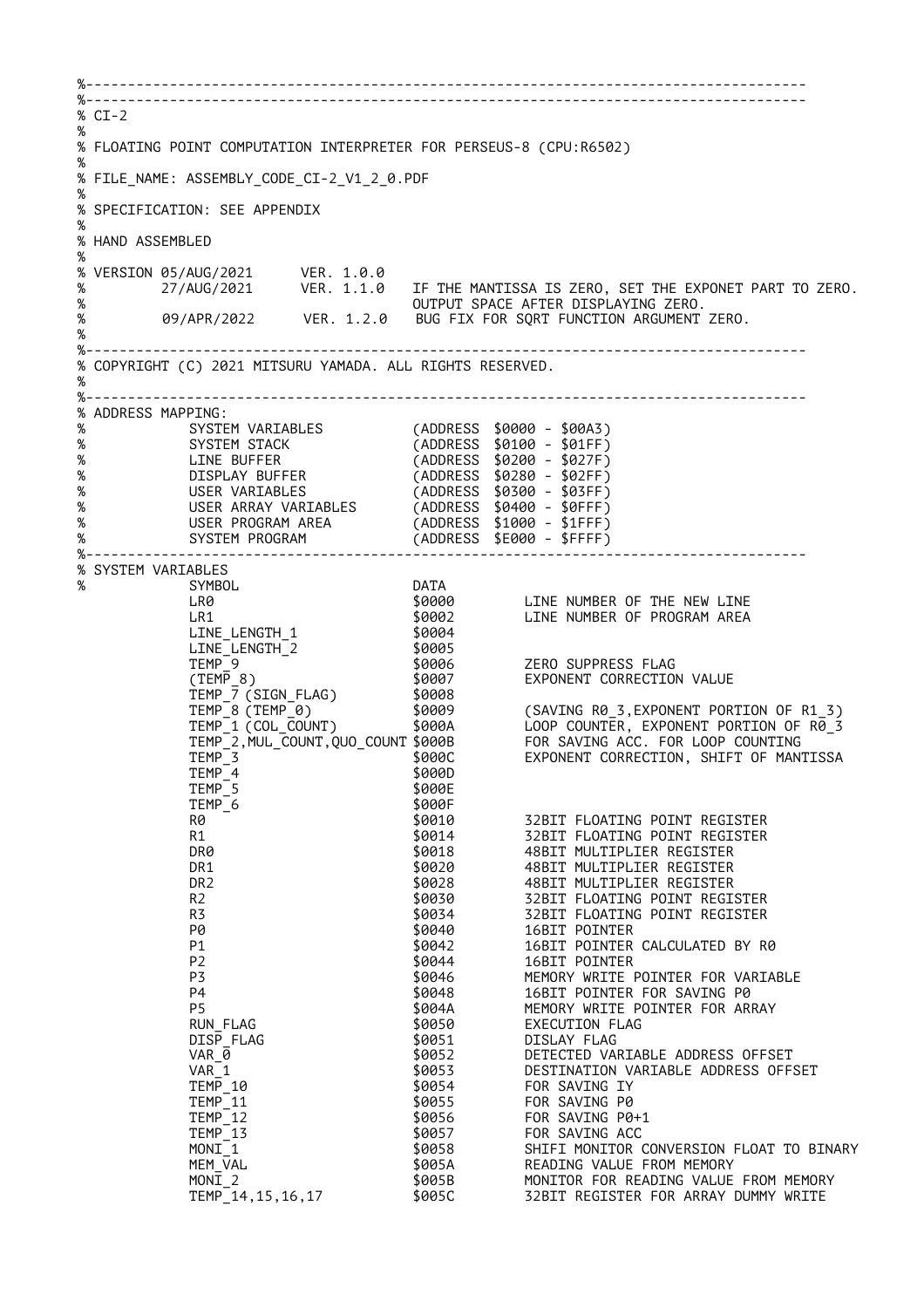| %                                                  | R4<br>R5<br>R <sub>6</sub><br>R7<br>R9<br>R10<br>R11<br>P6<br>R12 | R8 (LOOP_COUNTER_2)<br>LOOP_COUNTER<br>FUNC SGN FLAG<br>FUNC_SIN_FLG2          |                                       | \$0060<br>\$0064<br>\$0068<br>\$006C<br>\$0070<br>\$0074<br>\$0078<br>\$007C<br>\$0080<br>\$0090<br>\$0091<br>\$0092<br>\$00A0 | 32BIT FLOATING POINT REGISTER<br>32BIT FLOATING POINT REGISTER<br>32BIT FLOATING POINT REGISTER<br>32BIT FLOATING POINT REGISTER<br>32BIT FLOATING POINT REGISTER<br>32BIT FLOATING POINT REGISTER<br>32BIT FLOATING POINT REGISTER<br>32BIT FLOATING POINT REGISTER<br>16BIT POINTER FOR TABLE OF FUNCTION<br>8BIT LOOP COUNTER FOR FUNCTION<br>SIGN FLAG FOR SINE FUNCTION<br>32BIT FLOATING POINT REGISTER |
|----------------------------------------------------|-------------------------------------------------------------------|--------------------------------------------------------------------------------|---------------------------------------|--------------------------------------------------------------------------------------------------------------------------------|---------------------------------------------------------------------------------------------------------------------------------------------------------------------------------------------------------------------------------------------------------------------------------------------------------------------------------------------------------------------------------------------------------------|
| %                                                  | OUT_BUF                                                           | LINE HEAD<br>VAR HEAD<br>PR0G_P0_1                                             |                                       | \$0200<br>\$0280<br>\$0300<br>\$1000                                                                                           | HEAD ADDRESS OF LINE BUFFER<br>HEAD ADDRESS OF DISPLAY BUFFER<br>HEAD ADDRESS OF USER VARIABLES<br>HEAD ADDRESS OF USER PROGRAM AREA                                                                                                                                                                                                                                                                          |
| %                                                  |                                                                   | ACIA STATUS<br>ACIA_DATA                                                       |                                       | \$8000<br>\$8001                                                                                                               | ACIA(68B50) STATUS REGISTER<br>ACIA(68B50) DATA REGISTER                                                                                                                                                                                                                                                                                                                                                      |
| % CI-2 START ADDRESS                               |                                                                   |                                                                                |                                       | \$E8D0                                                                                                                         |                                                                                                                                                                                                                                                                                                                                                                                                               |
| $\%$                                               |                                                                   | ADDRESS(HEX) DATA(HEX)                                                         |                                       |                                                                                                                                |                                                                                                                                                                                                                                                                                                                                                                                                               |
| % RESET VECTOR                                     |                                                                   |                                                                                |                                       |                                                                                                                                |                                                                                                                                                                                                                                                                                                                                                                                                               |
| %--------------<br>%                               |                                                                   | .ORIGIN \$FFFC                                                                 | FFFC DO E8                            |                                                                                                                                |                                                                                                                                                                                                                                                                                                                                                                                                               |
|                                                    |                                                                   | %----------------------------------  UNIT TEST                                 |                                       |                                                                                                                                | -----------------------------------                                                                                                                                                                                                                                                                                                                                                                           |
| %                                                  |                                                                   |                                                                                |                                       |                                                                                                                                |                                                                                                                                                                                                                                                                                                                                                                                                               |
|                                                    |                                                                   | % UNIT TEST FOR LINE EDITOR WITHOUT SERIAL INTERFACE.                          |                                       |                                                                                                                                |                                                                                                                                                                                                                                                                                                                                                                                                               |
|                                                    |                                                                   | ORIGIN \$E050.                                                                 |                                       |                                                                                                                                |                                                                                                                                                                                                                                                                                                                                                                                                               |
| $\%$<br>EDITOR_TEST_1 CLC<br>LDX #\$FF<br>L01<br>% | TXS                                                               | JSR LINE_EDITOR_1 E054 20 40 E7<br>JMP L01                                     | E050 18<br>E051 A2 FF<br>E053<br>E057 | 9A<br>4C 57 E0                                                                                                                 |                                                                                                                                                                                                                                                                                                                                                                                                               |
|                                                    |                                                                   | % UNIT TEST FOR FLOATING POINT FOUR ARITHMETIC OPERATION.                      |                                       |                                                                                                                                |                                                                                                                                                                                                                                                                                                                                                                                                               |
| %-----------------------                           |                                                                   |                                                                                |                                       |                                                                                                                                |                                                                                                                                                                                                                                                                                                                                                                                                               |
| %                                                  |                                                                   | ORIGIN \$E060.                                                                 |                                       |                                                                                                                                |                                                                                                                                                                                                                                                                                                                                                                                                               |
| ARITH_TEST                                         | CLC<br><b>TXS</b>                                                 | LDX #\$FF<br>JSR INIT ACIA<br>JSR INIT_REGISTER E067                           | E060<br>E061<br>E063                  | 18<br>A2 FF<br>9A<br>E064 20 80 E0<br>20 8B E0                                                                                 |                                                                                                                                                                                                                                                                                                                                                                                                               |
| L01                                                | NOP<br>NOP<br><b>NOP</b>                                          | JSR IN_1LINE<br>JSR GET_FLOAT_3 E06D 20 F7 E0<br>JSR NORMALISE 1               | E070<br>E073<br>E074<br>E075          | E06A 20 C0 E0<br>20 D0 E2<br>EA<br>EA<br>EA                                                                                    |                                                                                                                                                                                                                                                                                                                                                                                                               |
|                                                    |                                                                   | JSR DISP_FLOAT_1 E076<br>JSR DIST_BUFFER_1 E079 20 D0 E1<br>BNE L01<br>BEQ L01 | E07C<br>E07E                          | 20 E0 E1<br>D0 EC<br>F0 EA                                                                                                     |                                                                                                                                                                                                                                                                                                                                                                                                               |
| %                                                  |                                                                   |                                                                                |                                       |                                                                                                                                |                                                                                                                                                                                                                                                                                                                                                                                                               |
|                                                    |                                                                   |                                                                                |                                       |                                                                                                                                |                                                                                                                                                                                                                                                                                                                                                                                                               |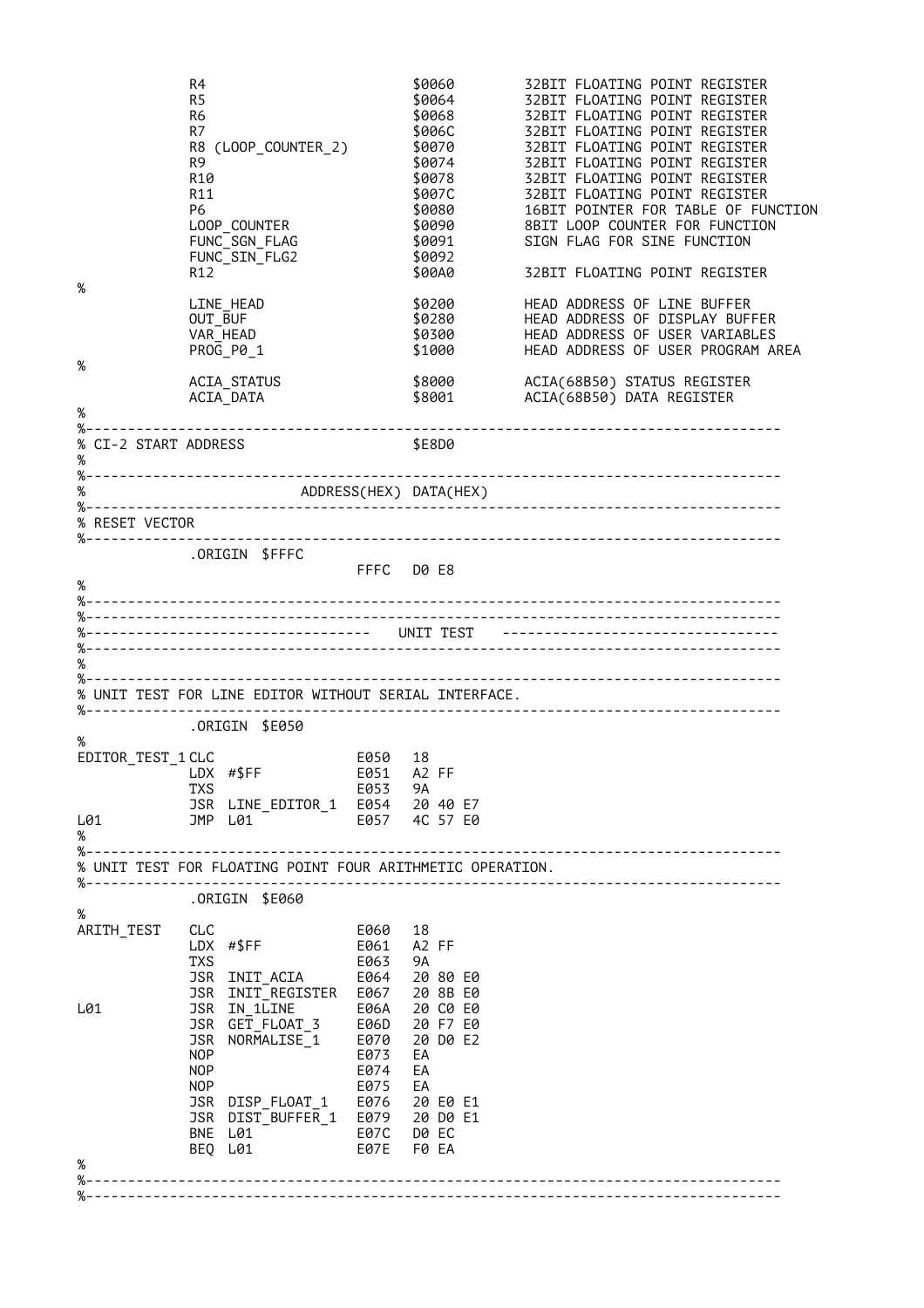%------------------------- I/O & FLOATING POINT CONVERSION ---------------------- %----------------------------------------------------------------------------------- %----------------------------------------------------------------------------------- INIT\_ACIA LDA #\$03 E080 A9 03 STA ACIA\_STATUS E082 8D 00 80 LDA #\$15 E085 A9 15 STA ACIA\_STATUS E087 8D 00 80 RTS E08A 60 % %----------------------------------------------------------------------------------- INIT\_REGISTER RTS % %----------------------------------------------------------------------------------- % INPUT ONE CHARACTER FROM SERIAL INTERFACE. (OUTPUT PARAMETER: ACC) %----------------------------------------------------------------------------------- .ORIGIN \$E090 %<br>IN 1CHA IN\_1CHA LDA ACIA\_STATUS E090 A0 00 80 LSR E093 4A BCC IN\_1CHA E094 90 FA LDA ACIA\_DATA E096 AD 01 80 INPUT ONE CHARACTER. RTS E099 60 % %-----------------% OUTPUT ONE CHARACTER TO SERIAL INTERFACE. (INPUT PARAMETER: ACC) %----------------------------------------------------------------------------------- OUT\_1CHA PHA E09A 48 L02 LDA ACIA\_STATUS E09B AD 00 80 LSR E09E 4A LSR E09F 4A BCC L02 E0A0 90 F9 PLA E0A2 68 SO 01 80 OUTPUT ONE CHARACTER.<br>C9 0D CMP #\$0D E0A6 C9 0D BEQ L03 E0A8 F0 05 CMP #\$0A E0AA C9 0A BEQ L04 E0AC F0 05 RTS E0AE 60 IF IT'S NOT 'CR' OR 'LF', EXIT. %<br>เ.คร IN THE CASE OF 'CR', 'LF' IS SENT AFTER 'CR'. BNE OUT\_1CHA E0B1 D0 E7 %<br>I.04 L04 LDA #\$0D E0B3 A9 0D IN THE CASE OF 'LF', PUT 'CR' TO ACC, RTS E0B5 60 AND EXIT.  $\alpha$ %----------------------------------------------------------------------------------- % ENTERING SINGLE LINE %----------------------------------------------------------------------------------- .ORIGIN \$E0B6 % IN\_1LINE\_1 LDA #\$00 E0B6 A9 00 LDX #\$00 E0B8 A2 00 L01 STA LINE\_HEAD,X E0BA 9D 00 02 CLEAR BUFFER (\$0200-\$02FF) INX E0BD E8 BNE L01 E0BE D0 FA IN\_1LINE LDX #\$00 E0C0 A2 00 L06 JSR IN\_1CHA E0C2 20 90 E0 JSR OUT\_1CHA E0C5 20 9A E0 CMP #\$08 E0C8 C9 08 IS IT 'BS' CODE? BEQ L05 E0CA F0 09 STA LINE\_HEAD,X E0CC 9D 00 02 INX E0CF E8 CMP #\$0D E0D0 C9 0D BNE L06 E0D2 D0 EE REPEAT UNTIL 'CR' CODE IS DETECTED. RTS E0D4 60 %<br>1.05 L05 CPX #\$00 E0D5 E0 00 IS THE LINE POINTER POSITION BEQ L06 E0D7 F0 E9 THE INITIAL POSITION? DEX E0D9 CA LINE POINTER – 1. BNE L06 E0DA D0 E6 BEQ L06 E0DC F0 E4

%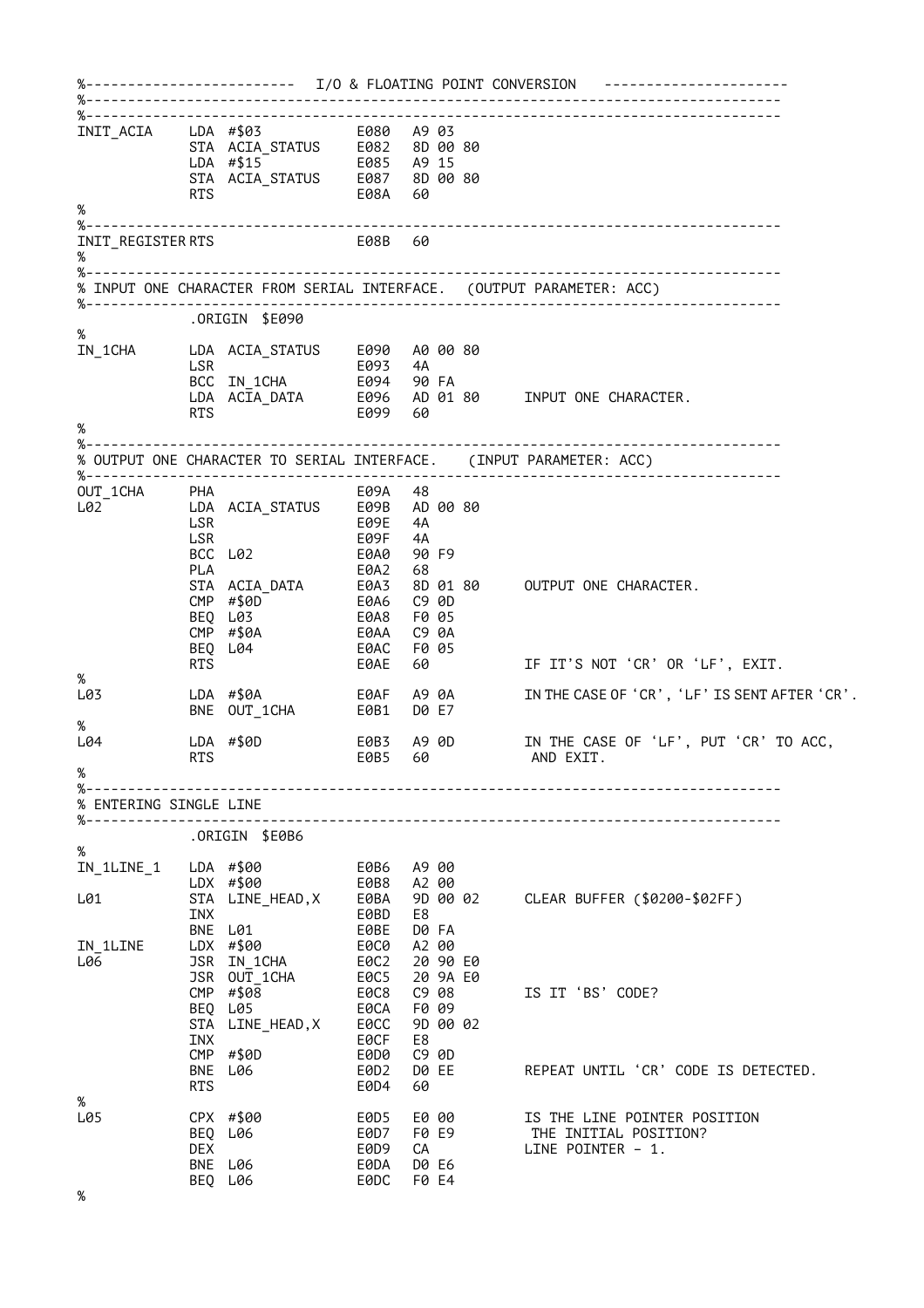|                                                                                                                     |                                               | % PATCH FOR GET FLOATING POINT VALUE.                                                                                                    |                                                                                      |                                                                                  |                                                                                                                                                                                                                                                                                                                                                                                                                                   |
|---------------------------------------------------------------------------------------------------------------------|-----------------------------------------------|------------------------------------------------------------------------------------------------------------------------------------------|--------------------------------------------------------------------------------------|----------------------------------------------------------------------------------|-----------------------------------------------------------------------------------------------------------------------------------------------------------------------------------------------------------------------------------------------------------------------------------------------------------------------------------------------------------------------------------------------------------------------------------|
|                                                                                                                     |                                               | ORIGIN \$E0E0.                                                                                                                           |                                                                                      |                                                                                  |                                                                                                                                                                                                                                                                                                                                                                                                                                   |
| %<br>L08 and the state of the state of the state of the state of the state of the state of the state of the state o |                                               | JMP L07 60E2 4C 28 E1                                                                                                                    |                                                                                      |                                                                                  | INC TEMP_6    E0E0    E6    OF    SET DECIMAL POINT FLAG.                                                                                                                                                                                                                                                                                                                                                                         |
| %<br>L09                                                                                                            | NOP                                           | NOP <sub>c</sub>                                                                                                                         | <b>E0E5</b><br>EOE6                                                                  | EA<br>EA                                                                         |                                                                                                                                                                                                                                                                                                                                                                                                                                   |
| L11<br>%                                                                                                            |                                               |                                                                                                                                          |                                                                                      |                                                                                  |                                                                                                                                                                                                                                                                                                                                                                                                                                   |
|                                                                                                                     |                                               | % GET FLOATING POINT VALUE FROM ASCII CODES ON LINE BUFFER.                                                                              |                                                                                      |                                                                                  |                                                                                                                                                                                                                                                                                                                                                                                                                                   |
|                                                                                                                     |                                               | ORIGIN \$E0F7.                                                                                                                           |                                                                                      |                                                                                  |                                                                                                                                                                                                                                                                                                                                                                                                                                   |
| %                                                                                                                   |                                               | BEQ L01 E101 F0 2C<br>CMP #\$45 E103 C9 45<br>BEQ GET_EXP_1 E105 F0 30<br>BEQ L08                                                        | E10F                                                                                 | F0 2C<br>F0 CF                                                                   | CONTRIGUAT_3 LDX #\$00<br>CONTRIGUAT_1 JOURNAL TREG EVERTING A 20 B3 E1<br>LO2 JMP GET_FLOAT_4 EOFC 4C B0 E6 ANALYZE ONE CHARACTER.<br>L13 CHP #\$2D EOFF C9 2D TE TRIG (1 CODE CO TH<br>IF IT'S '-' CODE, GO TO SIGN PROCESS.<br>E107 C9 0D<br>BEQ CORRECT_EXP_1 E109 F0 60 IF IT'S 'CR' CODE, CORRECT EXPONENT PART.<br>CMP #\$2E E10B C9 2E IF IT'S '.'CODE, CORRECT EXPONENT, EXIT.<br>BNE L09 E10D D0 D8 GO TO BECTAAL CODE, |
| %<br>L06                                                                                                            |                                               | LDY #\$13 E117<br>LDA #\$FF<br>JSR SHIFT_L_NBIT E11B<br>LDX TEMP_5 E11E<br>LDA TEMP_2<br>AND #\$0F<br>ORA R00<br>$STA \quad R0_0$ $E126$ | E119                                                                                 | A0 13<br>A9 FF<br>20 A0 E1<br>A6 0E<br>E124 05 10<br>85 10                       | SAVE ACC.<br>SET SHIFT BITS.<br>SELECT R0_0.<br>E1         SHIFT LEFT.<br>E120    A5  0B<br>E122    29  0F               EXTRACT  LOWER  4  BITS  OF  ASCII  CODE.<br>PUT BCD ONE DIGIT IN R0_0 LOWER 4 BITS.                                                                                                                                                                                                                     |
| L07<br>%                                                                                                            |                                               | INX<br>CPX #\$FF<br>BNE L02<br>BEQ GET_EXP_1                                                                                             | E129<br>E12B<br>E12D                                                                 | E128 E8<br>E0 FF<br>D0 CF<br>F0 08                                               |                                                                                                                                                                                                                                                                                                                                                                                                                                   |
| L01<br>%                                                                                                            | <b>NOP</b><br><b>NOP</b>                      | LDA #\$80<br>STA TEMP 7<br>BNE L07                                                                                                       | E12F<br>E131<br>E133<br>E134<br>E135                                                 | A9 80<br>85 08<br>EA<br>EA<br>D0 F1                                              | SIGN FLAG D7='1'.                                                                                                                                                                                                                                                                                                                                                                                                                 |
| GET_EXP_1                                                                                                           | INX<br>JMP                                    | LDA LINE_HEAD, X<br>$CMP$ #\$2D<br>BEQ L03<br>GET_EXP_3                                                                                  | E137<br>E138<br>E13B<br>E13D<br>E13F                                                 | E8<br>BD 00 02<br>C9 2D<br>F0 24<br>4C 90 E1                                     | ANALYZE THE NEXT CHARACTER OF 'E' CODE.<br>IF IT'S '-' CODE,<br>GO TO EXPONENT SIGN PROCESS.                                                                                                                                                                                                                                                                                                                                      |
| %<br>GET_EXP_2                                                                                                      | <b>NOP</b><br>STA<br>ASL<br>ASL<br>ASL<br>ASL | STA TEMP_2<br>LDA R0_3<br>TEMP 0<br>AND #\$30<br>STA TEMP 1<br>LDA TEMP_0                                                                | E142<br>E143<br>E145<br>E147<br>E149<br>E14A<br>E14B<br>E14C<br>E14D<br>E14F<br>E151 | EA<br>85 0B<br>A5 13<br>85 09<br>0A<br>0A<br>0A<br>0A<br>29 30<br>85 0A<br>A5 09 | SAVE ACC.<br>SAVE R0_3.<br>SHIFT LEFT 4 BITS R0_3.<br>EXTRACT D5, D4                                                                                                                                                                                                                                                                                                                                                              |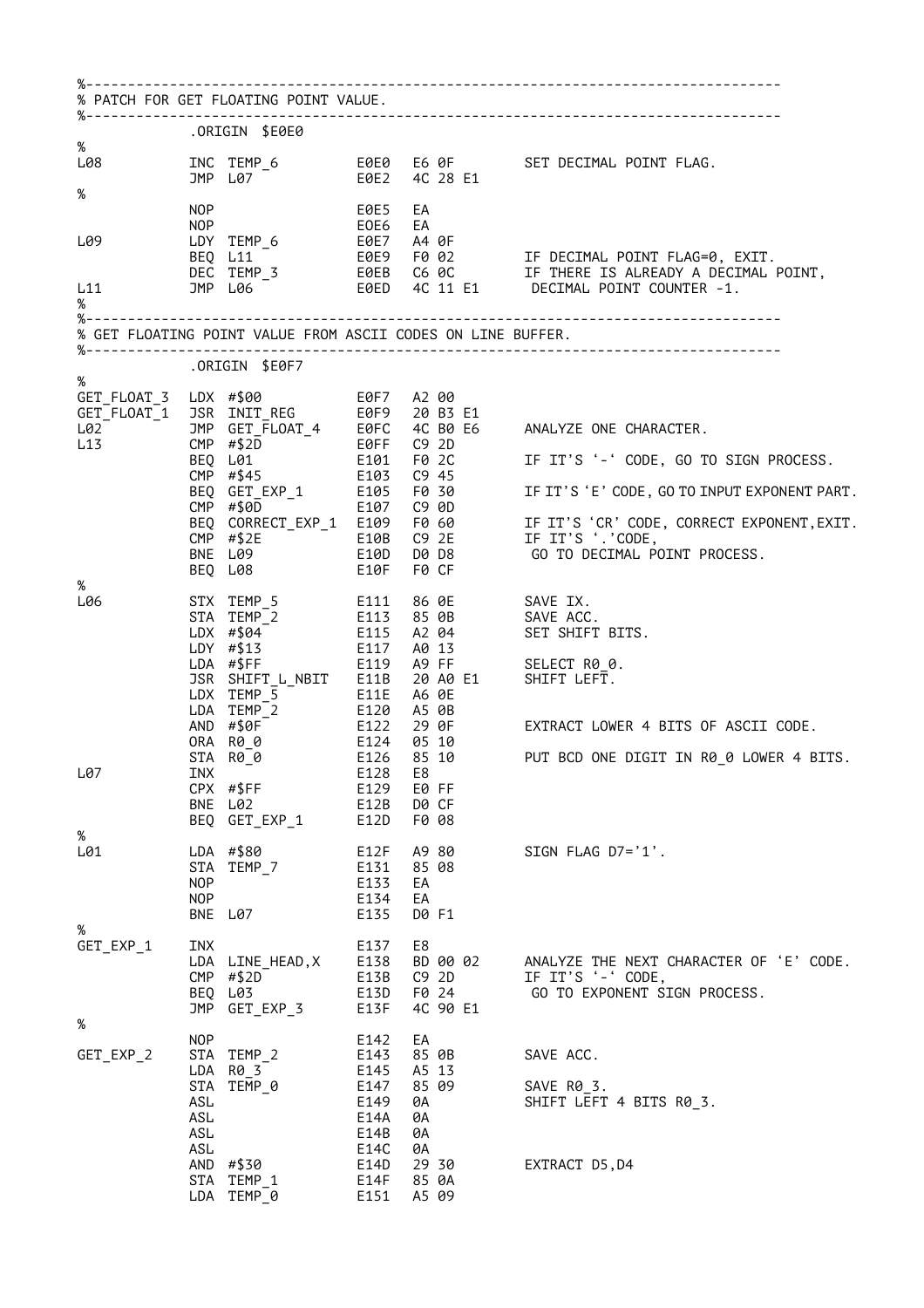|                               |            | $AND$ #\$C0<br>ORA TEMP 1                    | E153         | 29 C0<br>E155 05 0A       | EXTRACT D7.D6 OF R0_3.<br>SYNTHESIZE D7.D6,D5,D4.                                                                                                         |
|-------------------------------|------------|----------------------------------------------|--------------|---------------------------|-----------------------------------------------------------------------------------------------------------------------------------------------------------|
|                               |            | STA R0_3<br>LDA TEMP_2                       | E157         | 85 13<br>E159 A5 0B       | NEW ONE ASCII CHARACTER.                                                                                                                                  |
|                               |            | AND #\$0F<br>ORA R0 3                        |              | E15B 29 OF<br>E15D 05 13  | EXTRACT LOWER 4 BITS OF ASCII CODE.                                                                                                                       |
|                               |            | STA R0_3                                     |              | E15F 85 13<br>90 D4       | SYNTHESIZE EXPONENT VALUE AND NEW VALUE.                                                                                                                  |
| %<br>L03                      |            | LDA TEMP_7                                   |              | E163 A5 08<br>E165 09 40  |                                                                                                                                                           |
|                               |            | ORA #\$40<br>STA TEMP 7 E167 85 08           |              |                           | SIGN FLAG D6='1'.                                                                                                                                         |
|                               |            | BNE GET_EXP_1 E169 D0 CC                     |              |                           |                                                                                                                                                           |
| %                             |            |                                              |              |                           |                                                                                                                                                           |
| % CORRECT EXPONENT PART       |            |                                              |              |                           |                                                                                                                                                           |
|                               |            | CORRECT_EXP_1LDA TEMP_7 E16B A5 08           |              |                           |                                                                                                                                                           |
|                               | ASL        | BPL L10                                      | E16D         | 0A<br>E16E 10 0B          | IS EXPONENT POSITIVE?                                                                                                                                     |
|                               | <b>SEC</b> |                                              | E170         | 38                        | IF IT'S NEGATIVE, CONVERT TO COMPLEMENT.                                                                                                                  |
|                               | SED        | LDA #\$00                                    | E171<br>E172 | F8<br>A9 00               |                                                                                                                                                           |
|                               | SEC        | SBC R0_3                                     | E176         | E174 E5 13                | 0 - EXPONENT(BCD)                                                                                                                                         |
|                               |            | SBC #\$20                                    |              | 38                        | E177    E9  20              AND  MORE,  -  20( BCD),<br>E179    85  13                 TO  MAKE  IT  COMPLEME!                                            |
| L10                           |            | STA R0_3<br>LDA R0_3                         | E17B         | A5 13                     | TO MAKE IT COMPLEMENT OF 80(BCD)                                                                                                                          |
|                               | <b>CLC</b> |                                              | E17D         | 18                        |                                                                                                                                                           |
|                               | SED        | ADC TEMP_3 E17F                              | E17E         | F8                        |                                                                                                                                                           |
|                               |            | AND #\$7F                                    |              |                           |                                                                                                                                                           |
|                               |            | STA R0_3<br>LDA TEMP_7 E185 A5 08 SIGN FLAG. |              |                           |                                                                                                                                                           |
|                               |            | AND #\$80                                    |              |                           | E187   29 80            EXTRACT SIGN FLAG OF MANTISSA.<br>E189   05 13            SYNTHESIS EXPONENT AND MANTISS<br>SYNTHESIS EXPONENT AND MANTISSA SIGN. |
|                               |            | ORA R0_3<br>$STA$ $R\theta$ $3$              | E18B         | 85 13                     |                                                                                                                                                           |
| %                             | RTS        |                                              | E18D         | 60                        |                                                                                                                                                           |
|                               |            |                                              |              |                           |                                                                                                                                                           |
|                               |            | % PATCH FOR GET FLOATING POINT VALUE.        |              |                           |                                                                                                                                                           |
| %                             |            | ORIGIN \$E190.                               |              |                           |                                                                                                                                                           |
|                               |            | GET_EXP_3 CMP #\$20 E190 C9 20 SPACE CODE?   |              |                           |                                                                                                                                                           |
|                               |            | BEO L01<br>CMP #\$0D                         | E192         | F0 07<br>E194    C9    OD | 'CR' CODE?                                                                                                                                                |
|                               |            | BEQ CORRECT_EXP_1 E196 F0 D3                 |              |                           | 4C 43 E1 GO TO EXPONENT PROCESS.                                                                                                                          |
| %                             |            | JMP GET_EXP_2 E198                           |              |                           |                                                                                                                                                           |
| L01<br>%                      |            |                                              |              |                           | JMP G_FLOAT_4_L12 E19B 4C BA E6     GO TO CORRECTION EXPONENT<br>AND MOVE R0 TO R1, ANALYZE NEXT CHARACTER.                                               |
| % SHIFT LEFT 3 BYTES SECTION. |            |                                              |              |                           |                                                                                                                                                           |
| %----------------------       |            | .ORIGIN \$E1A0                               |              |                           |                                                                                                                                                           |
| $\%$<br>SHIFT_L_NBIT STA P0+1 |            |                                              | E1A0 85 41   |                           |                                                                                                                                                           |
|                               | STY P0     |                                              | E1A2         | 84 40                     |                                                                                                                                                           |
| L69                           | CLC        | LDY #\$FD                                    | E1A4<br>E1A5 | 18<br>A0 FD               |                                                                                                                                                           |
| L68                           |            | LDA (P0),Y                                   | E1A7         | B1 40                     |                                                                                                                                                           |
|                               | <b>ROL</b> | STA (P0), Y                                  | E1A9<br>E1AA | 2A<br>91 40               |                                                                                                                                                           |
|                               | <b>INY</b> |                                              | E1AC         | C8                        |                                                                                                                                                           |
|                               | <b>DEY</b> | BNE L68                                      | E1AD<br>E1AF | D0 F8<br>СA               |                                                                                                                                                           |
|                               | RTS        | BNE L69                                      | E1B0<br>E1B2 | D0 F2<br>60               |                                                                                                                                                           |
| %                             |            |                                              |              |                           |                                                                                                                                                           |
| % INITIALIZE REGISTERS.       |            |                                              |              |                           |                                                                                                                                                           |
|                               |            |                                              |              |                           |                                                                                                                                                           |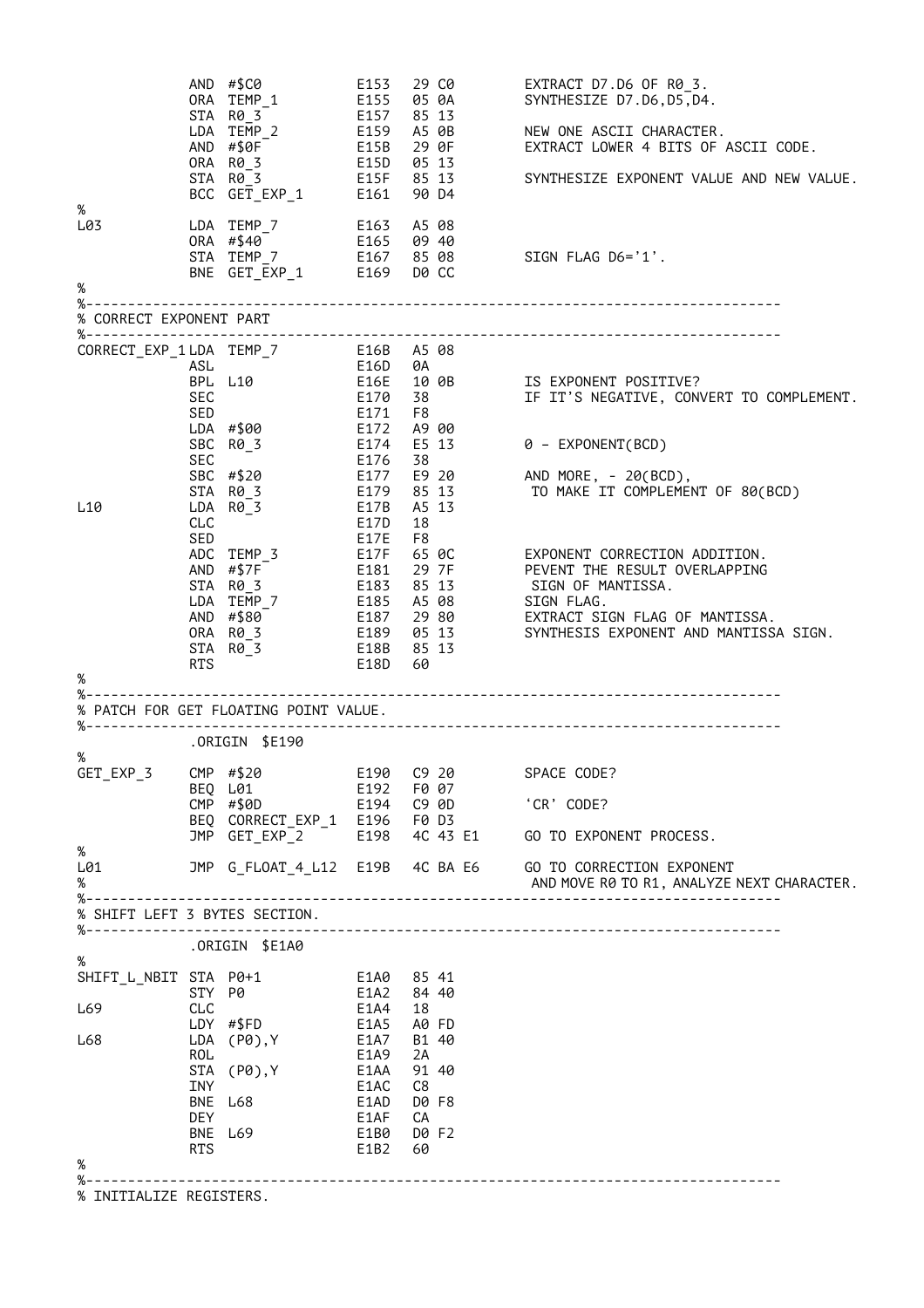|                                                 |                                             | STA R0_0 E1B9                                                                                                                    |                                                      | 85 10<br>85 11                                     | TNIT_REG<br>STA TEMP_3<br>LDA #\$00 E1B5 85 0C<br>LDA #\$00 E1B7 A9 00 CLEAR R0_0-3                                                       |
|-------------------------------------------------|---------------------------------------------|----------------------------------------------------------------------------------------------------------------------------------|------------------------------------------------------|----------------------------------------------------|-------------------------------------------------------------------------------------------------------------------------------------------|
|                                                 | <b>RTS</b>                                  | STA R0_1<br>STA R0_2<br>STA R0 <sup>3</sup><br>STA TEMP_6<br>STA TEMP_7<br>PTS                                                   | E1BB<br>E1BD                                         | 85 12                                              | E1C1 85 0F     CLEAR DECIMAL POINT FLAG.<br>E1C3 85 08     CLEAR NEGATIVE FLAG OF MANTISSA<br>E1C5 60              AND EXPONENT PART.     |
| $\%$                                            |                                             |                                                                                                                                  |                                                      |                                                    |                                                                                                                                           |
| % DISPLAY BUFFER<br>%<br>%--------------------- |                                             |                                                                                                                                  |                                                      |                                                    | SERIAL OUTPUT THE ASCII CODE ON THE DISPLAY BUFFER UNTIL THE 'CR' CODE IS DETECTED.                                                       |
|                                                 |                                             | ORIGIN \$E1D0.                                                                                                                   |                                                      |                                                    |                                                                                                                                           |
| %                                               |                                             |                                                                                                                                  |                                                      |                                                    | 0<br>ISP_BUFFER_1LDY #\$00 E1D0 A0 00 INITIALIZE BUFFER POINTER.<br>L11 LDA OUT_BUF,Y E1D2 B9 80 02<br>INY E1D5 C8 E1D5 C8 E1D6 F0 07<br> |
|                                                 |                                             |                                                                                                                                  |                                                      |                                                    | F0 07 TERMINATE AT 256 CHARACTERS.                                                                                                        |
| <b>RTS</b><br>L12                               |                                             | CMP #\$0D<br>BNE L11 E1DD D0 F3<br>E1DF 60                                                                                       |                                                      |                                                    | USE UT_1CHA<br>TSR OUT_1CHA E1D8 20 9A E0<br>CMP #\$0D E1DB C9 0D IF 'CR' CODE IS DETECTED, TERMINATE.                                    |
| %                                               |                                             |                                                                                                                                  |                                                      |                                                    |                                                                                                                                           |
| $\%$                                            |                                             | % DISPLAY FLOATING POINIT VALUE.                                                                                                 |                                                      |                                                    | CONVERT FLOATING POINT REGISTER VALUE TO ASCII CODES, AND STORE IT TO DISPLAY BUFFER.                                                     |
|                                                 |                                             | ORIGIN \$E1E0.                                                                                                                   |                                                      |                                                    |                                                                                                                                           |
| %                                               |                                             | DISP_FLOAT_1 LDA #\$07 E1E0 A9 07<br>STA TEMP_8<br>LDY #\$00<br>LDY #\$00<br>STY TEMP_9<br>E1E4 A0 00<br>LDX #\$03<br>E1E8 A2 03 |                                                      | A5 13                                              |                                                                                                                                           |
|                                                 | INY                                         | LDA R0_3 E1EA<br>BPL L03 E1EC<br>LDA #\$2D E1EE A9 2D<br>$STA$ OUT_BUF, Y E1F0                                                   | E1F3                                                 | 10 06<br>99 80 02<br>C8                            | IF SIGN IS NEGATIVE, OUTPUT '-' CODE.                                                                                                     |
| DET_UPPER LDA R0_0-1,X                          | LSR<br>LSR<br>LSR<br>LSR                    | STA TEMP_2                                                                                                                       | E1F6<br>E1F7<br>E1F8<br>E1F9<br>E1FA                 | E1F4 B5 0F<br>4A<br>4A<br>4A<br>4A<br>85 0B        | EXTRACT R0 UPPER 4 BITS.                                                                                                                  |
| L01                                             |                                             | BEQ L01<br>INC TEMP 9<br>LDA TEMP 9<br>BEQ DET_LOWER<br>LDA TEMP 2                                                               | E1FC<br>E1FE<br>E200<br>E202<br>E204                 | F0 02<br>E6 06<br>A5 06<br>F0 16<br>A5 0B          | IS IT ZERO?<br>IT IS NOT ZERO, FLAG +1<br>IF FLAG=0, DO NOT OUTPUT.                                                                       |
|                                                 | INY                                         | ORA #\$30<br>STA OUT BUF, Y<br>DEC TEMP_8<br>LDA TEMP_9                                                                          | E206<br>E208<br>E20B<br>E20C<br>E20E                 | 09 30<br>99 80 02<br>C8<br>C6 07<br>A5 06          | CONVERT TO ASCII CODE.<br>OUTPUT TO DISPLAY BUFFER.<br>DISPLAY BUFFER POINTER + 1.<br>EXPONENT CORRECTION VALUE - 1                       |
|                                                 | JMP                                         | CMP #\$01<br>BNE DET_LOWER<br>FLOAT_PATCH_1                                                                                      | E210<br>E212<br>E214                                 | C9 01<br>D0 06<br>4C B5 E2                         | IF ZERO SUPPRESS FLAG=1,<br>OUTPUT DECIMAL POINT.                                                                                         |
| DET LOWER                                       | %<br><b>NOP</b><br><b>NOP</b><br><b>NOP</b> | $LDA$ $RØ_0-1, X$<br>AND $#§$ $\theta$ F<br>STA TEMP_2<br>BEQ LO4                                                                | E217<br>E218<br>E219<br>E21A<br>E21C<br>E21E<br>E220 | EA<br>EA<br>EA<br>B5 0F<br>29 0F<br>85 0B<br>F0 02 | EXTRACT R0 LOWER 4 BITS.<br>IS IT ZERO?                                                                                                   |
|                                                 |                                             | INC TEMP_9                                                                                                                       | E222                                                 | E6 06                                              | IT IS NOT ZERO, FLAG +1                                                                                                                   |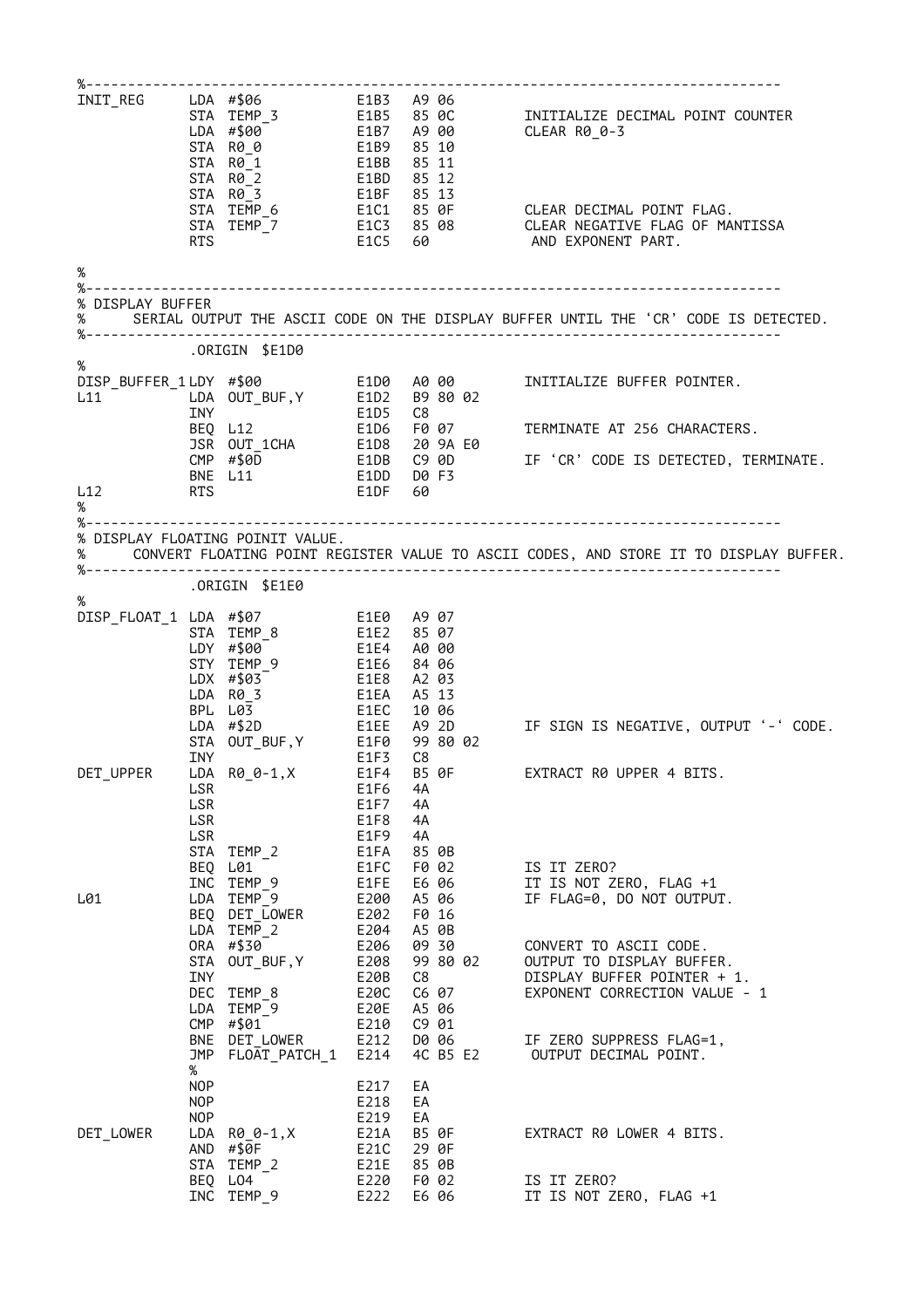| L04                   | LDA TEMP_9<br>BEQ L06<br>$LDA$ TEMP <sup>2</sup> E228<br>NOP                                           | E224 A5 06<br>E226<br>F0 18<br>A5 0B<br>E22A<br>EA   | IF FLAG=0, DO NOT OUTPUT.                                                                                                         |
|-----------------------|--------------------------------------------------------------------------------------------------------|------------------------------------------------------|-----------------------------------------------------------------------------------------------------------------------------------|
|                       | <b>NOP</b><br>LDA TEMP <sup>-</sup> 9 E234<br>CMP #\$01 E236<br>BNE L06 E238<br>JMP FLOAT_PATCH_2 E23A | E22B<br>EA<br>E22C<br>C9 01<br>D0 06                 | C6 07 EXPONENT CORRECTION VALUE - 1<br>4C C0 E2 IF ZERO SUPPRESS FLAG=1,                                                          |
| $\%$                  |                                                                                                        |                                                      | OUTPUT DECIMAL POINT.                                                                                                             |
| L06<br>%              | NOP<br>NOP<br><b>NOP</b><br><b>DEX</b><br>$OUT\_EXP_1$ CPY #\$00<br>BNE L07 E245 D0 0C                 | E23D<br>EA<br>E23E<br>EA<br>E23F<br>EA<br>E240<br>CA | R0 POINTER - 1.<br>DISPLAY EXPONENT PART.<br>JMP DISP_ZERO E247 4C 67 E4 IF MANTISSA=0, DISPLAY '0', SPACE 'CR'.<br>(AUG.27,2021) |
| %                     | ORIGIN \$E253.                                                                                         |                                                      |                                                                                                                                   |
| L07<br>%<br>$% - - -$ |                                                                                                        |                                                      | JMP OUT_EXP_2          E253    4C 90 E2      IF MANTISSA IS NOT ZERO, GO TO<br>DISPLAY EXPONENT PART.                             |
| %                     | ORIGIN \$E25A.                                                                                         |                                                      |                                                                                                                                   |
| OUT_EXP_4             |                                                                                                        |                                                      | BCC L08 E25A 90 0D IF IT'S GREATER THAN \$3F, IT'S NEGATIVE.<br>LDA #\$2D E25C A9 2D                                              |
|                       | STA OUT_BUF, Y<br>E25E 99 80 02<br>INY E261 C8<br>SEC                                                  | E261<br>E262<br>38                                   | OUTPUT '-' CODE.                                                                                                                  |
| L08                   | $LDA$ #\$00 $E263$<br>SBC TEMP <sub>_2</sub> E265                                                      | A9 00<br>E5 0B<br>85 0B<br>A5 0B                     | CONVERT COMPLEMENT TO ABSOLUTE.                                                                                                   |
|                       | LSR<br>LSR<br>LSR<br>LSR                                                                               | 4A<br>E26C<br>4A<br>E26D<br>4A<br>E26E<br>4A         | SHIFT RIGHT 4 BIT.                                                                                                                |
|                       | BEQ L09<br>ORA #\$30<br>STA OUT_BUF, Y<br>INY                                                          | E26F<br>E271 09 30<br>E273<br>99 80 02<br>E276<br>C8 | F0 06 IF UPPER IS ZERO, DO NOT OUTPUT.                                                                                            |
| L09                   | LDA TEMP_2<br>AND #\$0F<br><b>NOP</b>                                                                  | E277<br>A5 0B<br>E279<br>29 0F<br>E27B<br>EA         |                                                                                                                                   |
|                       | <b>NOP</b><br>ORA #\$30<br>STA OUT_BUF, Y E27F 99 80 02<br>INY<br>LDA #\$0D                            | E27C<br>EA<br>E27D 09 30<br>E282 C8<br>E283 A9 0D    | IF LOWER IS ZERO, DO NOT OUTPUT.                                                                                                  |
| %                     | RTS                                                                                                    | E288 60                                              | STA OUT_BUF, Y E285 99 80 02 OUTPUT 'CR' CODE.                                                                                    |
|                       |                                                                                                        |                                                      |                                                                                                                                   |
| %                     | ORIGIN \$E290.                                                                                         |                                                      |                                                                                                                                   |
| OUT_EXP_2             | LDA #\$45 E290 A9 45<br>STA OUT_BUF, Y<br>INY<br>LDA R0_3<br>AND #\$7F<br>$STA TEMP_2$                 | E29A 85 0B SAVE ACC.                                 | E296 A5 13<br>EXTRACT EXPONENT PART.<br>E298 29 7F                                                                                |
| %                     | JMP TEST <sup>-</sup> 2 E29C                                                                           | 4C BF EC                                             |                                                                                                                                   |
| OUT_EXP_5             | %----------------------<br>SEC<br>SBC TEMP_8                                                           | ------------------------<br>E29F 38                  | E2A0 E5 07 EXPONENT CORRECTION                                                                                                    |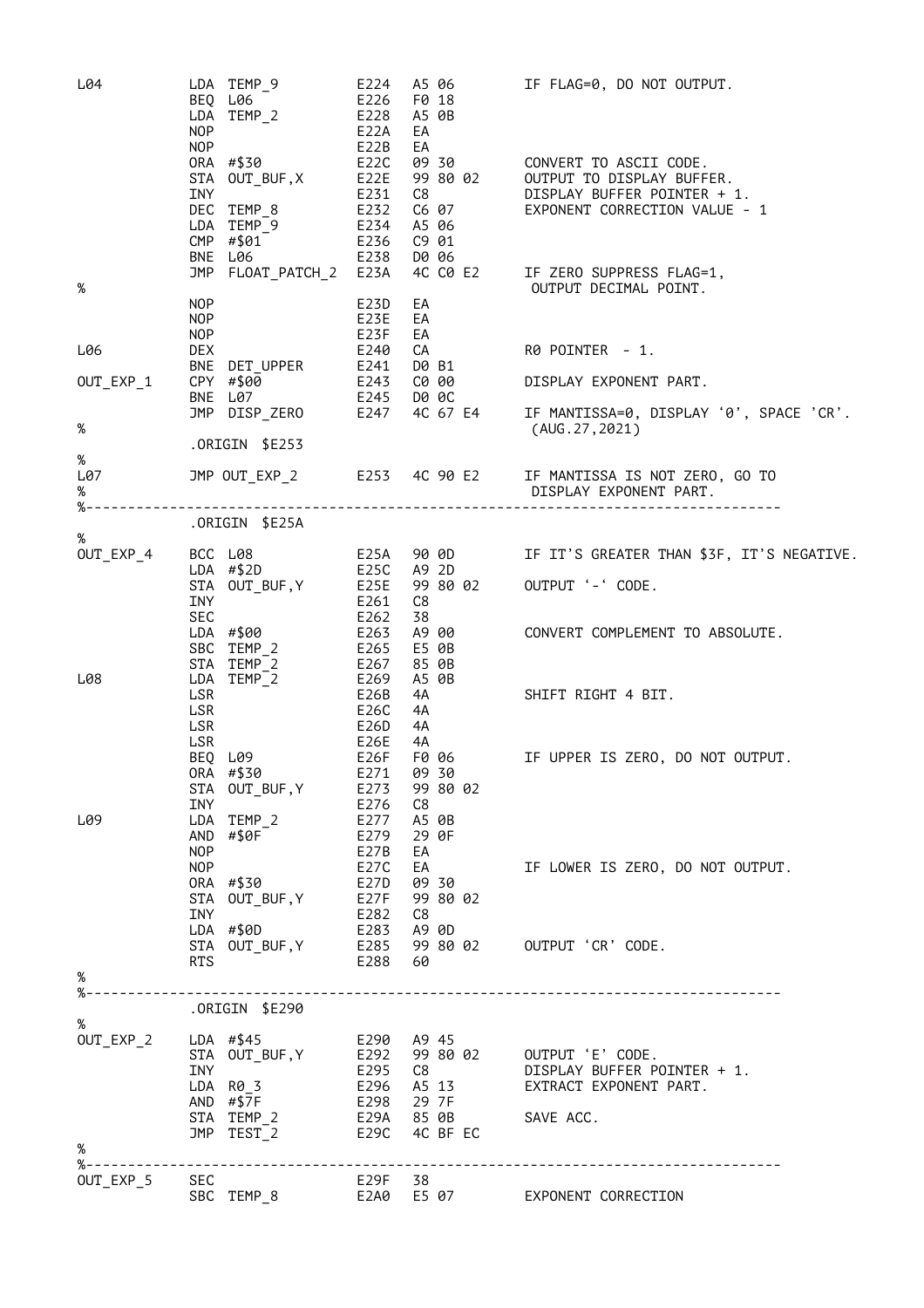STA TEMP\_2 E2A2 85 0B BY DECIMAL POINT POSITION. ASL E2A4 0A BPL L07 E2A5 10 07 IF D6='1', ADD 20(BCD) IF D6='1', ADD 20(BCD)<br>TO MAKE IT COMPLEMENT OF 100(BCD). CLC E2A9 18 ADC #\$20 E2AA 69 20 STA TEMP\_2 E2AC 85 0B L07 LDA TEMP\_2 E2AE A5 0B CMP #\$3F E2B0 C9 3F IS IT GREATER THAN %3F? JMP OUT\_EXP\_4 E2B2 4C 5A E2 % %----------------------------------------------------------------------------------- % PATCH FOR DISPLAY FLOATING VALUE. % WHEN A DECIMAL POINT IS OUTPUT, ADD 1 TO THE ZERO SUPPRESS FLAG, % AND DO NOT DISPLAY THE DECIMAL POINT NEXT TIME. %----------------------------------------------------------------------------------- FLOAT\_PATCH\_1 LDA #\$2E E2B5 A9 2E STA OUT\_BUF,Y E2B7 99 80 02 INY E2BA C8 INC TEMP\_9 E2BB E6 06 JMP DET\_LOWER E2BD 4C 1A E2 % %----------------------------------------------------------------------------------- FLOAT\_PATCH\_2 LDA #\$2E E2C0 A9 2E STA OUT\_BUF,Y E2C2 99 80 02 INY E2C5 C8 INC TEMP\_9 E2C6 E6 06 JMP L06 E2C8 4C 40 E2 % %----------------------------------------------------------------------------------- %----------------------------------------------------------------------------------- %----------------------- FOUR ARITHMETIC OPERATIONS ---------------------------- %----------------------------------------------------------------------------------- %----------------------------------------------------------------------------------- % %----------------------------------------------------------------------------------- % NORMALISE (SHIFT MANTISSA TO R0\_2 UPPER, AND CORRECT EXPONENT PART. %----------------------------------------------------------------------------------- .ORIGIN \$E2D0 % NORMALISE\_1 LDA #\$06 E2D0 A9 06 STA TEMP\_1 E2D2 85 0A INITIALIZE LOOP COUNTER. LDA #\$00 E2D4 A9 00 STA TEMP\_3 E2D6 85 0C INITIALIZE EXPONENT CORRECTION VALUE. L02 LDA R0\_2 E2D8 A5 12 AND #\$F0 E2DA 29 F0 EXTRACT R\_0 UPPER. BNE CORRECT\_EXP\_2 E2DC D0 14 IF IT IS NOT ZERO, TERMINATE SHIFTING. LDX #\$04 E2DE A2 04 SHIFT BITS. LDY #\$13 E2E0 A0 13 LDA #\$FF E2E2 A9 FF JSR SHIFT\_L\_NBIT1 E2E4 20 54 EC SHIFT LEFT. INC TEMP\_3 E2E7 E6 0C EXPONENT CORRECTION VALUE + 1. DEC TEMP\_1 E2E9 C6 0A BNE L02 E2EB D0 EB SHIFT ENDS TO THE BOTTOM. LDA #\$00 E2ED A9 00 WHEN THE MANTISSA IS ZERO, STA R0\_3 E2EF 85 13 SET THE EXPONENT PART TO ZERO. RTS E2F1 60 (AUG.27,2021 V.1.1.0) %<br>CORRECT\_EXP\_2 SED CORRECT\_EXP\_2 SED E2F2 F8 LDA R0\_3 E2F3 A5 13 STA TEMP\_0 E2F5 85 09 EXPONENT CORRECTION. AND #\$7F E2F7 29 7F REMOVE SIGN BIT OF MANTISSA. STA TEMP\_2 E2F9 85 0B ASL E2FB 0A BPL L01 E2FC 10 07 LDA TEMP\_2 E2FE A5 0B IF D6='1', ADD 20(BCD), IF D6='1', ADD 20(BCD),<br>TO MAKE IT COMPLEMENT OF 100(BCD). ADC #\$20 E301 69 20 STA TEMP\_2 E303 85 0B L01 LDA TEMP\_2 E305 A5 0B SEC 67 E307 38 SBC TEMP\_3 E308 E5 0C SUBTRACT EXPONENT CORRECTION VALUE.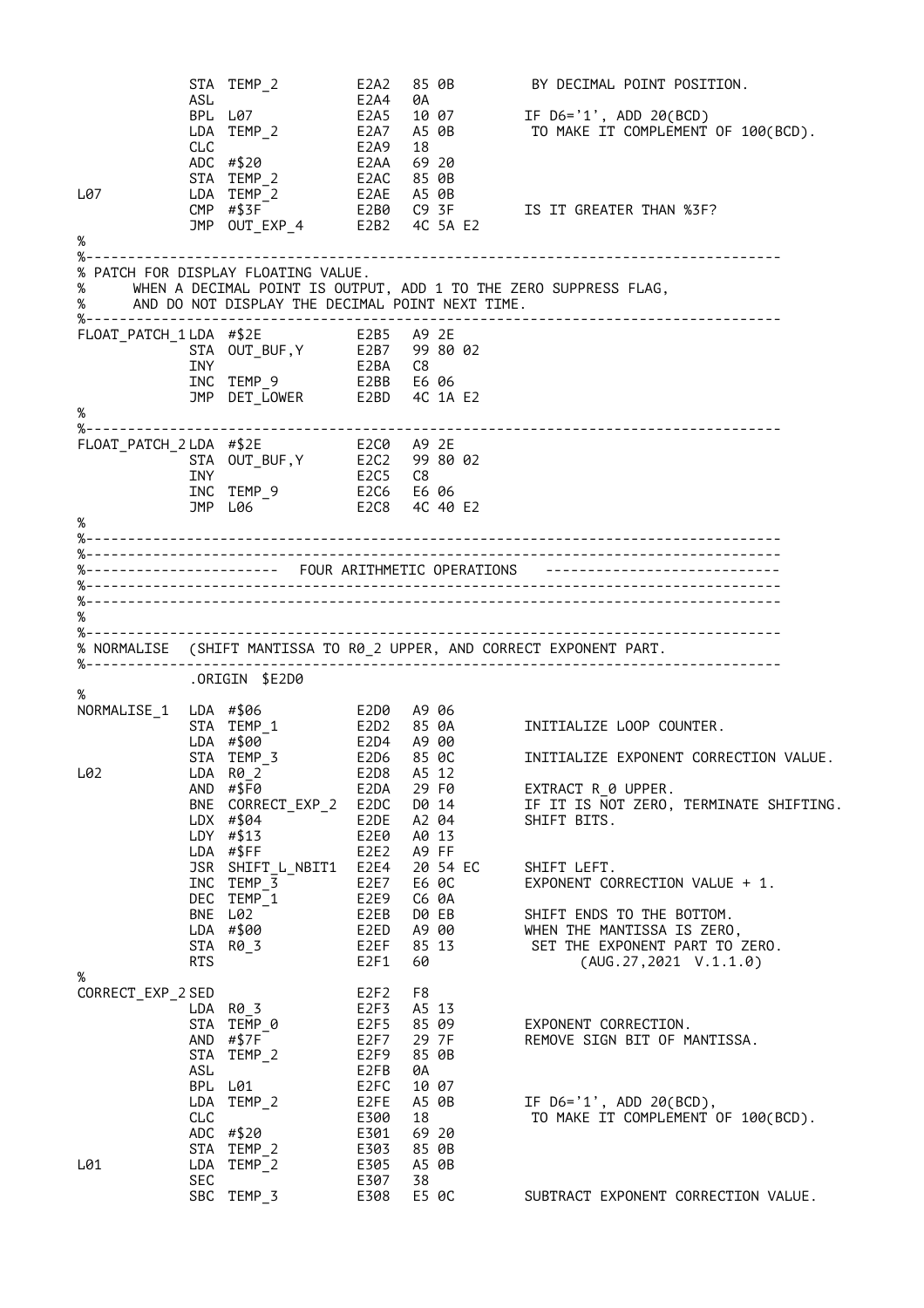|                              | <b>SEC</b>                             | STA TEMP 2<br>CMP $\#$ \$3F <sup>-1</sup><br>BCC L03<br>LDA TEMP_2<br>SBC #\$20 E313<br>STA TEMP $-2$                                                                                                                                                                                                  | E30A<br>E30C<br><b>E30E</b><br>E310<br>E312 | 85 0B<br>C9 3F<br>90 07<br>A5 0B<br>38<br>E9 20<br>85 0B                                                                                                              | IF IT'S GREATER THAN \$3F, IT'S NEGATIVE.<br>SUBTRACT 20(BCD)<br>TO MAKE IT COMPLEMENT OF 80(BCD).                                                                                                                                                                                                                                                                                                                                                    |
|------------------------------|----------------------------------------|--------------------------------------------------------------------------------------------------------------------------------------------------------------------------------------------------------------------------------------------------------------------------------------------------------|---------------------------------------------|-----------------------------------------------------------------------------------------------------------------------------------------------------------------------|-------------------------------------------------------------------------------------------------------------------------------------------------------------------------------------------------------------------------------------------------------------------------------------------------------------------------------------------------------------------------------------------------------------------------------------------------------|
| L03<br>%                     |                                        | STA TEMP_2 E315<br>LDA TEMP_0 E317<br>AND #\$80 E319<br>0RA TEMP_2 E31B 05 0B<br>STA R0_3 E31D 85 13<br>RTS E31F 60                                                                                                                                                                                    |                                             | A5 09<br>29 80                                                                                                                                                        | RESTORE THE SIGN BIT OF MANTISSA.                                                                                                                                                                                                                                                                                                                                                                                                                     |
|                              |                                        |                                                                                                                                                                                                                                                                                                        |                                             |                                                                                                                                                                       |                                                                                                                                                                                                                                                                                                                                                                                                                                                       |
|                              |                                        |                                                                                                                                                                                                                                                                                                        |                                             |                                                                                                                                                                       | % ALIGN EXPONENT PART BEFORE FLOATING POINIT ADDITION AND SUBTRACTION.                                                                                                                                                                                                                                                                                                                                                                                |
| %                            |                                        | ORIGIN \$E335.                                                                                                                                                                                                                                                                                         |                                             |                                                                                                                                                                       |                                                                                                                                                                                                                                                                                                                                                                                                                                                       |
| PRE_ADD_3<br>L01<br>%<br>L02 | <b>NOP</b><br>RTS<br><b>SEC</b><br>NOP | JSR SHIFT_WIDTH E33E<br>LDA R0_3<br>AND $\#$ \$80 E344<br>ORA TEMP_0<br>STA R0_3<br>LDX TEMP_3 E34A A6 OC<br>LDY #\$10 E34C A0 10<br>LDA #\$00 E34E A9 00<br>JSR SHIFT_R_NBIT E350<br>LDA #\$00<br>SBC TEMP 2<br>JSR SHIFT WIDTH E359<br>LDA R1_3<br>AND $\#$ \$80<br>E361<br>ORA TEMP_1<br>$STA R1_3$ | E341<br>E342<br>E353<br>E354<br><b>E35C</b> | EA<br>A5 13<br>29 80<br>E346     05  09<br>E348      85  13<br>05 09<br>60<br>38<br>E355 A9 00<br>E357 E5 0B<br>EA<br>E35D A5 17<br>E35F 29 80<br>05 0A<br>E363 85 17 | SBC 11.1" $-2$<br>STA TEMP 2 E33B 85 0B<br>BEQ L01 E33A F0 17 IF THE EXPONENT IS THE SAME, BRANCH.<br>BCC L02 E33C 90 16 IN CASE R1 < R0, BRANCH<br>TN CASE R1 < R0, BRANCH<br>20 C2 E3 IN CASE R1 > R0, SET SHIFT WIDTH.<br>SYNTHESIS R0_3 SIGN AND R1_3 EXPONENT.<br>SET SHIFT WIDTH.<br>20 6F E3 SHIFT RIGHT R0<br>IN CASE R1 < R0, COMPLEMENT DIFFERENCE.<br>20 C2 E3 SET SHIFT WIDTH.<br>SYNTHESIS R1_3 SIGN AND R0_3 EXPONENT.<br>MOVE TO R1_3. |
|                              |                                        | LDX TEMP 3<br>$LDY$ #\$14<br>LDA #\$00<br>JSR SHIFT_R_NBIT                                                                                                                                                                                                                                             |                                             | E365 A6 0C<br>E367 A0 14<br>E369 A900<br>E36B 20 6F E3                                                                                                                |                                                                                                                                                                                                                                                                                                                                                                                                                                                       |
| %                            | <b>RTS</b>                             |                                                                                                                                                                                                                                                                                                        | E36E                                        | 60                                                                                                                                                                    |                                                                                                                                                                                                                                                                                                                                                                                                                                                       |
|                              |                                        | % SHIFT RIGHT WITH 3 BYTE SECTION.                                                                                                                                                                                                                                                                     |                                             |                                                                                                                                                                       |                                                                                                                                                                                                                                                                                                                                                                                                                                                       |
| %                            |                                        |                                                                                                                                                                                                                                                                                                        |                                             |                                                                                                                                                                       | SHIFT BITS: IX, REGISTER HEAD ADDRESS LOWER: IY, REGISTER HEAD ADDRESS UPPER: IX,                                                                                                                                                                                                                                                                                                                                                                     |
| SHIFT_R_NBIT STY P0          |                                        | STA P0+1                                                                                                                                                                                                                                                                                               | E36F 84 40<br>E371 85 41                    |                                                                                                                                                                       |                                                                                                                                                                                                                                                                                                                                                                                                                                                       |
| L67                          | <b>CLC</b>                             |                                                                                                                                                                                                                                                                                                        | E373                                        | 18                                                                                                                                                                    |                                                                                                                                                                                                                                                                                                                                                                                                                                                       |
| L66                          |                                        | LDY #\$02<br>$LDA$ $(P0)$ , Y                                                                                                                                                                                                                                                                          | E374<br>E376                                | A0 02<br>B1 40                                                                                                                                                        |                                                                                                                                                                                                                                                                                                                                                                                                                                                       |
|                              | <b>ROR</b>                             | STA (P0), Y                                                                                                                                                                                                                                                                                            | E378<br>E379                                | 6A<br>91 40                                                                                                                                                           |                                                                                                                                                                                                                                                                                                                                                                                                                                                       |
|                              | <b>DEY</b>                             |                                                                                                                                                                                                                                                                                                        | E37B                                        | 88                                                                                                                                                                    |                                                                                                                                                                                                                                                                                                                                                                                                                                                       |
|                              | DEX.                                   | BPL L66                                                                                                                                                                                                                                                                                                | E37C<br>E37E                                | 10 F8<br>CA                                                                                                                                                           |                                                                                                                                                                                                                                                                                                                                                                                                                                                       |
|                              |                                        | BNE L67                                                                                                                                                                                                                                                                                                | E37F                                        | D0 F2                                                                                                                                                                 |                                                                                                                                                                                                                                                                                                                                                                                                                                                       |
| %                            | <b>RTS</b>                             |                                                                                                                                                                                                                                                                                                        | E381                                        | 60                                                                                                                                                                    |                                                                                                                                                                                                                                                                                                                                                                                                                                                       |
|                              |                                        |                                                                                                                                                                                                                                                                                                        |                                             |                                                                                                                                                                       | % ALIGN EXPONENT PART BEFORE FLOATING POINIT ADDITION AND SUBTRACTION.                                                                                                                                                                                                                                                                                                                                                                                |
|                              |                                        |                                                                                                                                                                                                                                                                                                        |                                             | -----------------------------------                                                                                                                                   |                                                                                                                                                                                                                                                                                                                                                                                                                                                       |
|                              |                                        | .ORIGIN \$E390                                                                                                                                                                                                                                                                                         |                                             |                                                                                                                                                                       |                                                                                                                                                                                                                                                                                                                                                                                                                                                       |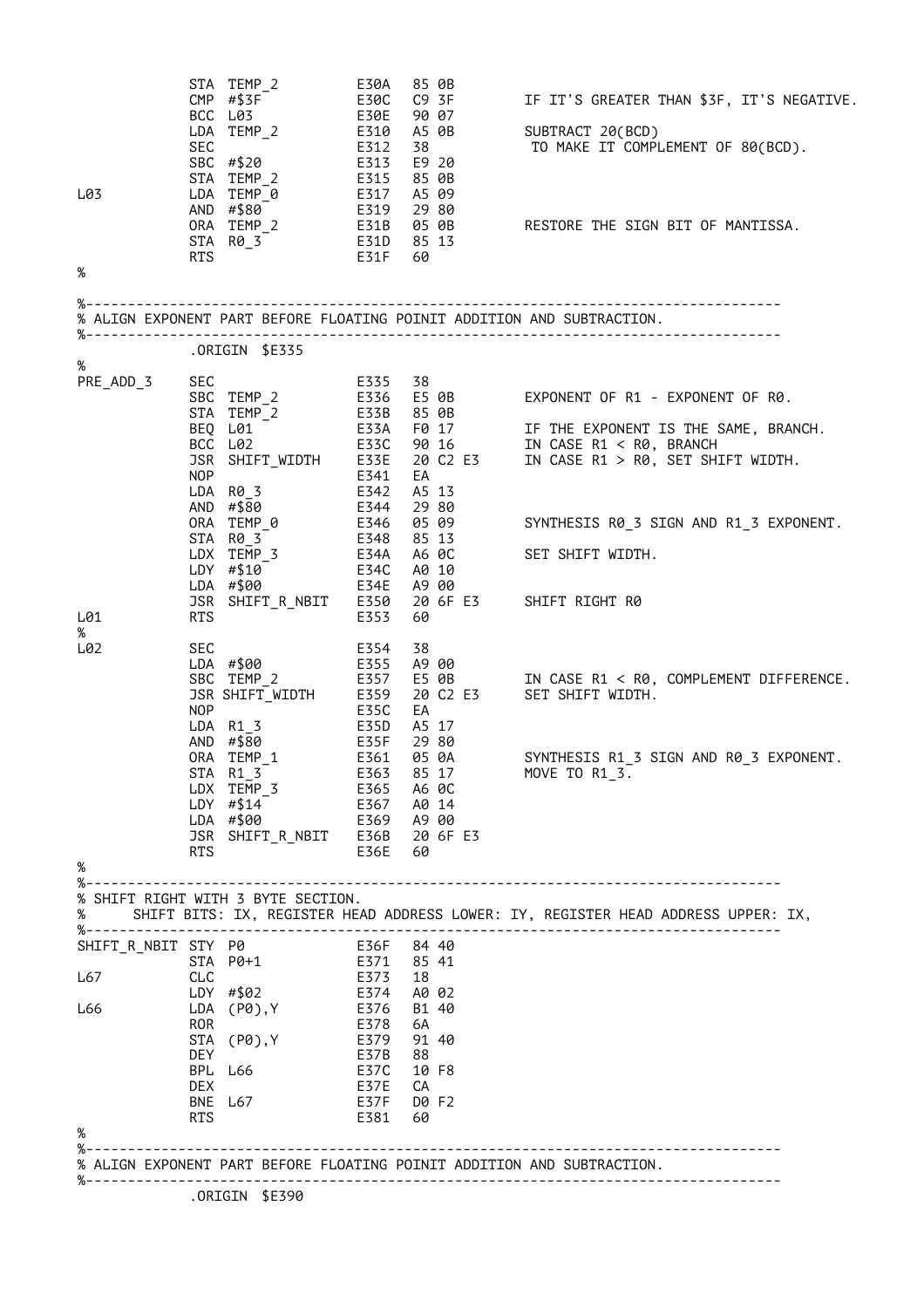| %           |            |                               |                    |                |       |                                                                                |
|-------------|------------|-------------------------------|--------------------|----------------|-------|--------------------------------------------------------------------------------|
| PRE_ADD_2   | SEC        |                               | E390               | F8             |       |                                                                                |
|             |            | LDA R03                       |                    |                |       |                                                                                |
|             |            | AND #\$7F<br>STA TEMP_1       | E393<br>E395       | 85 0A          | 29 7F | REMOVE SIGN OF MANTISSA.                                                       |
|             | ASL        |                               | E397               | 0A             |       |                                                                                |
|             | <b>CLC</b> |                               | E398               | 18             |       |                                                                                |
|             |            | BMI L03                       | E399               | 30 09          |       | IF NEGATIVE (D6='1'), BRANCH.                                                  |
|             |            | LDA TEMP 1<br>ADC #\$60       | E39B A5 0A<br>E39D | 6960           |       | IF POSITIVE (D6='0'),<br>ADD 60(BCD).                                          |
|             |            | STA TEMP 2                    | E39F               | 85 0B          |       |                                                                                |
|             | CLC        |                               | E3A1               | 18             |       |                                                                                |
|             |            | BCC L04                       | E3A2               | 90 06          |       |                                                                                |
| %<br>L03    |            | LDA TEMP 1                    | E3A4               | A5 0A          |       | IN CASE OF NEGATIVE, ADD 80(BCD).                                              |
|             |            | ADC #\$80                     | E3A6               | 6980           |       |                                                                                |
|             |            | STA TEMP 2                    | E3A8               | 85 0B          |       |                                                                                |
| L04         |            | LDA R1 3                      | E3AA A5 17         |                |       | EXPONENT PART OF R1.                                                           |
|             |            | AND $\#$ \$7F<br>STA TEMP_0   | E3AC<br>E3AE       | 29 7F<br>85 09 |       | REMOVE SIGN OF MANTISSA.                                                       |
|             | ASL        |                               | E3B0               | 0A             |       |                                                                                |
|             | CLC        |                               | E3B1               | 18             |       |                                                                                |
|             |            | BMI L05                       | E3B2               |                |       | 30 07 IF NEGATIVE $(DS = '1')$ , BRANCH.                                       |
|             |            | LDA TEMP_0<br>ADC #\$60       | E3B2 A5 09<br>E3B6 | 6960           |       | IF POSITIVE (D6='0'),<br>ADD 60(BCD).                                          |
|             | CLC        |                               | E3B8               | 18             |       |                                                                                |
|             |            | BCC L06                       | E3B9               | 90 04          |       |                                                                                |
| %           |            |                               |                    |                |       |                                                                                |
| L05         |            | LDA TEMP_0<br>ADC #\$80       |                    |                |       | E3BB   A5 09<br>E3BD   69 80         IN CASE OF NEGATIVE, ADD 80(BCD).         |
| L06         |            | JMP PRE ADD 3 E3BF 4C 35 E3   |                    |                |       |                                                                                |
| %           |            |                               |                    |                |       |                                                                                |
|             |            |                               |                    |                |       |                                                                                |
|             |            |                               |                    |                |       |                                                                                |
| SHIFT_WIDTH |            | CMP #\$06                     | E3C2 C9 06         |                |       |                                                                                |
|             |            | BCC L01                       | E3C4               | 90 02          |       |                                                                                |
|             |            | LDA #\$06                     | E3C6               | A9 06          |       |                                                                                |
| L01         | ASL<br>ASL |                               | E3C8<br>E3C9       | 0A<br>0A       |       |                                                                                |
|             |            | STA TEMP_3                    | E3CA               | 85 OC          |       |                                                                                |
|             | RTS        |                               | E3CC               | 60             |       |                                                                                |
| %           |            |                               |                    |                |       |                                                                                |
|             |            | % FLOATING POINT ADDITION.    |                    |                |       |                                                                                |
| %-------    |            |                               |                    |                |       |                                                                                |
| $\%$        |            | .ORIGIN \$E3D0                |                    |                |       |                                                                                |
|             |            |                               |                    |                |       | ADD_FLOAT_1 JSR PRE_ADD_4 E3D0 20 F8 E3 ALIGN EXPONENT, CONVERT TO COMPLEMENT. |
|             |            | LDX #\$FC                     |                    |                |       | E3D3 A2 FC 32 BITS MANTISSA ADDITION,                                          |
|             | CLC        |                               | E3D5               | 18             |       |                                                                                |
| L01         |            | LDA \$18,X                    | E3D6               |                |       | B5 18 $R\theta = R1 + R\theta$ .                                               |
|             |            | ADC \$14, X<br>STA \$14, X    | E3D8<br>E3DA       | 75 14<br>95 14 |       |                                                                                |
|             | INX        |                               | E3DC               | E8             |       |                                                                                |
|             | <b>NOP</b> |                               | E3DD               | EA             |       |                                                                                |
|             | <b>NOP</b> |                               | E3DE               | EA             |       |                                                                                |
| L03         |            | BNE L01                       | E3DF D0 F5         |                |       | JSR COMP_2_ABS_1 E3E1 20 26 E4 CONVERT COMPLEMENT TO ABSOLUTE WITH SIGN.       |
|             | <b>RTS</b> |                               | E3E4 60            |                |       |                                                                                |
| %           |            |                               |                    |                |       |                                                                                |
|             |            |                               |                    |                |       |                                                                                |
|             |            | % FLOATING POINT SUBTRACTION. |                    |                |       |                                                                                |
|             |            |                               |                    |                |       | SUB_FLOAT_1 JSR PRE_ADD_4 E3E5 20 F8 E3 ALIGN EXPONENT, CONVERT TO COMPLEMENT. |
|             |            | LDX #\$FC                     |                    |                |       | E3E8 A2 FC 32 BITS MANTISSA SUBTRACTION,                                       |
|             | SEC        | LDA \$18,X                    | E3EA 38            |                |       |                                                                                |
| L02         |            | SBC \$14, X                   | E3ED F5 14         |                |       | R0 = R1 - R0.                                                                  |
|             |            | STA \$14, X                   | E3EF 95 14         |                |       |                                                                                |
|             | INX        |                               | E3F1               | E8             |       |                                                                                |
|             | <b>NOP</b> |                               | E3F2               | EA             |       |                                                                                |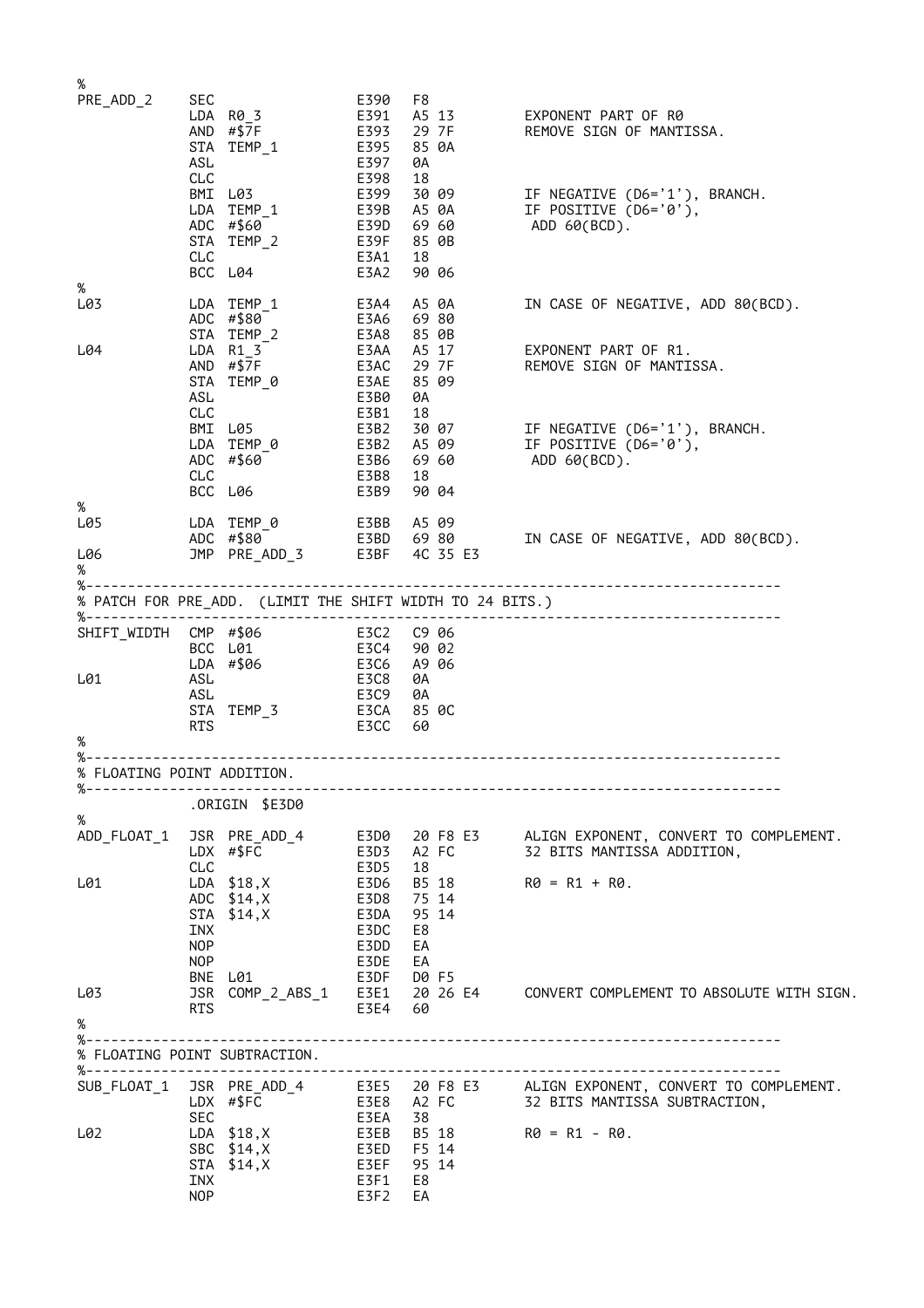| $\%$                          | NOP        | BNE L02<br>BEQ L03                                             | E3F3<br>E3F4 D0 F5<br>E3F6 F0 E9 | EA    |       |                                                                                                                                                                            |
|-------------------------------|------------|----------------------------------------------------------------|----------------------------------|-------|-------|----------------------------------------------------------------------------------------------------------------------------------------------------------------------------|
|                               |            | % PREPROCESSING OF ADDITION AND SUBTRACTION.                   |                                  |       |       |                                                                                                                                                                            |
| PRE_ADD_4                     |            |                                                                |                                  |       |       | JSR PRE_ADD_1 E3F8 20 90 E3 ALIGN EXPONENT.                                                                                                                                |
|                               |            | LDA R0_3<br>AND #\$7F                                          | E3FB A5 13                       |       |       |                                                                                                                                                                            |
|                               |            | $STA$ $TEMP_1$                                                 |                                  |       |       |                                                                                                                                                                            |
|                               |            | $LDA$ #\$FF <sup>-</sup><br>$STA$ $PØ+1$                       | E403 85 41                       |       |       |                                                                                                                                                                            |
|                               | STA P0     | LDA #\$18                                                      | E405 A9 18<br>E407 85 40         |       |       |                                                                                                                                                                            |
|                               |            |                                                                |                                  |       |       | JSR ABS_2_COMP_1 E409 20 14 E4<br>LDA #\$14 E40C A9 14<br>STA P0 E40E 85 40<br>JSR ABS_2_COMP_1 E410 20 14 E4<br>TA BS_2_COMP_1 E410 20 14 E4<br>CONVERT R0 TO COMPLEMENT. |
|                               |            |                                                                |                                  |       |       |                                                                                                                                                                            |
|                               | <b>RTS</b> |                                                                | E413 60                          |       |       |                                                                                                                                                                            |
| %<br>%.                       |            |                                                                |                                  |       |       |                                                                                                                                                                            |
|                               |            | % CONVERT 24 BITS ABSOLUTE MANTISSA TO 32 BITS BCD COMPLEMENT. |                                  |       |       |                                                                                                                                                                            |
|                               |            |                                                                |                                  |       |       |                                                                                                                                                                            |
|                               |            |                                                                |                                  |       |       |                                                                                                                                                                            |
|                               |            |                                                                |                                  |       |       | STA (P0),Y<br>BPL L01 E41C 10 07 IF IT'S POSITIVE, DO NOT CONVERT.<br>LDA #\$00 E41E A9 00                                                                                 |
|                               |            | STA (P0), Y E420 91 40                                         |                                  |       |       |                                                                                                                                                                            |
|                               | RTS        | $JSR$ $COMP_2$                                                 |                                  |       |       | E422   20 5A E4       COMPLIMENT CONVERSION.<br>E425   60                                                                                                                  |
| %                             |            |                                                                |                                  |       |       |                                                                                                                                                                            |
|                               |            | % CONVERT 32 BITS BCD COMPLIMENT TO 24 BITS ABSOLUTE MANTISSA. |                                  |       |       |                                                                                                                                                                            |
|                               |            | COMP_2_ABS_1 LDA #\$00 E426 A9 00<br>STA TEMP_7 E428 85 08     |                                  |       |       |                                                                                                                                                                            |
|                               |            | $LDA$ $R\theta_3^-$                                            | E42A A5 13                       |       |       |                                                                                                                                                                            |
|                               |            | BPL L02                                                        |                                  |       |       | E42C 10 07<br>E42E 20 SA E4 WHEN MANTISSA IS NEGATIVE, COMPLEMENT.<br>E431 A9 80                                                                                           |
|                               |            | JSR COMP_2<br>LDA #\$80                                        |                                  |       |       |                                                                                                                                                                            |
| L02                           |            | STA TEMP_7<br>LSR R0_3                                         | E433 85 08<br>E435               |       | 46 13 | SET NEGATIVE TO MANTISSA SIGN FLAG.                                                                                                                                        |
|                               |            | BCC L03<br>LDX #\$04                                           | E437 90 1A<br>E439               |       | A2 04 | IF D0='1' OF R0_3, DO FOLLOWING PROCESS.                                                                                                                                   |
|                               |            | LDY #\$10<br>LDA #\$00                                         | E43B<br>E43D A9 00               | A0 10 |       |                                                                                                                                                                            |
|                               |            |                                                                |                                  |       |       | SHIFT RIGHT 4 BIT R0 3-R0 1.                                                                                                                                               |
|                               |            |                                                                |                                  |       |       | SET '1' TO R0_2 UPPER 4 BITS.                                                                                                                                              |
|                               |            | STA R0_2<br>LDA TEMP_1                                         | E446 85 12<br>E448               | A5 0A |       |                                                                                                                                                                            |
|                               | CLC        | ADC #\$01                                                      | E44A<br>E44B                     | 18    | 69 01 | EXPONENT PART CORRECTION + 1                                                                                                                                               |
|                               |            | AND #\$7F                                                      | E44D                             |       | 29 7F |                                                                                                                                                                            |
|                               | NOP        | STA TEMP_1                                                     | E44F 85 0A<br>E451               | EA    |       |                                                                                                                                                                            |
| L03                           |            | NOP <sub>2</sub><br>LDA TEMP_1                                 | E452<br>E453 A5 0A               | EA    |       |                                                                                                                                                                            |
|                               |            | ORA TEMP_7 E455 05 08<br>STA R0_3                              | E457 85 13                       |       |       | SYNTHESIS R0_3 AND SIGN OF MANTISSA.                                                                                                                                       |
|                               | <b>RTS</b> |                                                                | E459 60                          |       |       |                                                                                                                                                                            |
| %<br>%-                       |            |                                                                |                                  |       |       |                                                                                                                                                                            |
| % COMPLEMENT CONVERSION CORE. |            | %-------------------------------                               |                                  |       |       |                                                                                                                                                                            |
| $COMP_2$                      | SEC        | LDY #\$FC                                                      | E45A 38<br>E45B A0FC             |       |       |                                                                                                                                                                            |
| L04                           |            | LDA #\$00 E45D A9 00<br>SBC (P0), Y                            | E45F F1 40                       |       |       |                                                                                                                                                                            |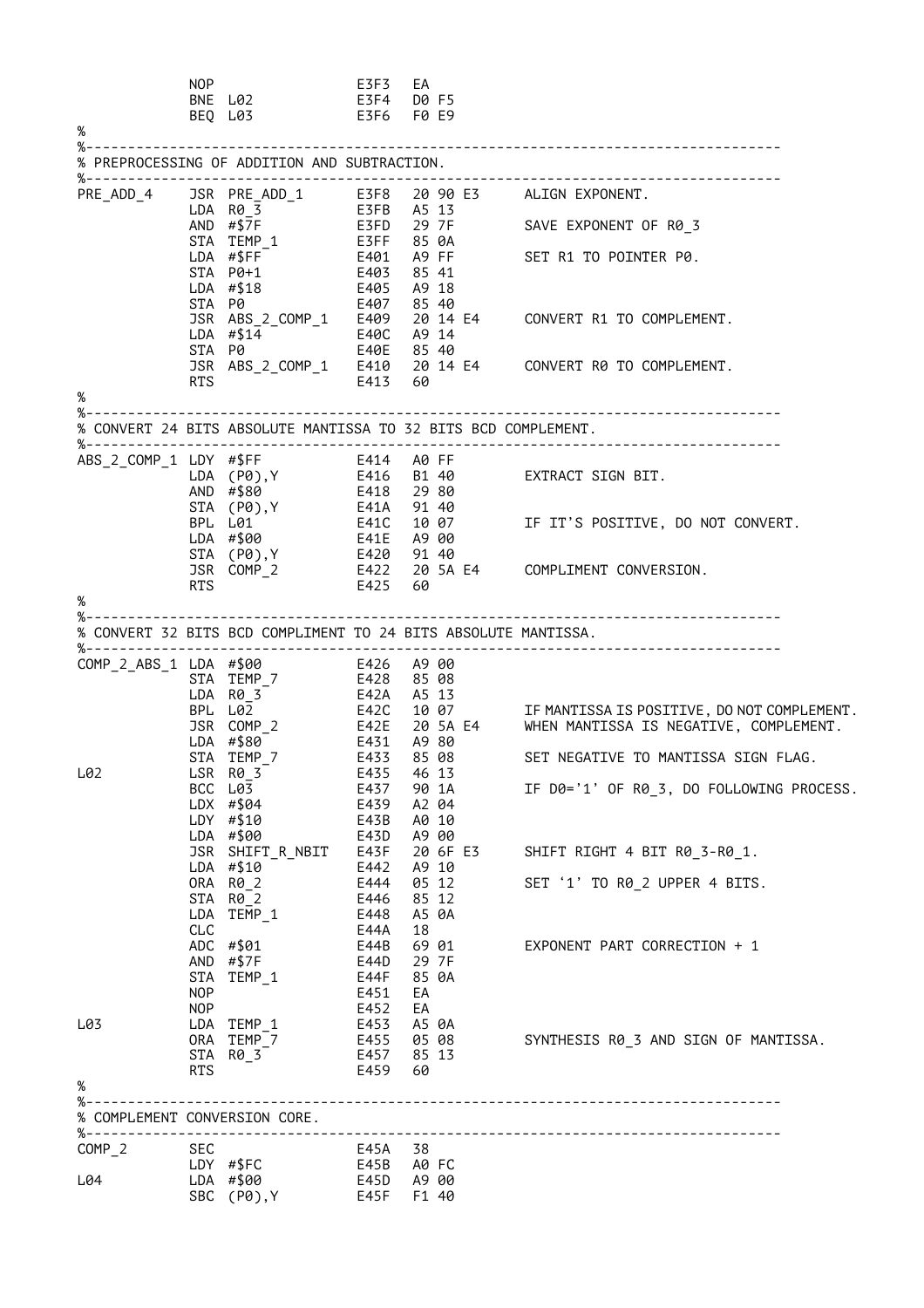|                       |            | STA (P0),Y                                       | E461         | 91 40                    |                                                                                         |
|-----------------------|------------|--------------------------------------------------|--------------|--------------------------|-----------------------------------------------------------------------------------------|
|                       | INY        | INY<br>BNE L04                                   | E463<br>E464 | C8<br>D0 F7              |                                                                                         |
|                       | RTS        |                                                  | E466         | 60                       |                                                                                         |
| $\%$                  |            |                                                  |              |                          |                                                                                         |
|                       |            | % DISPLAY ZERO. (AUG.27,2021 V.1.1.0)            |              |                          |                                                                                         |
| %-------------------- |            |                                                  |              |                          |                                                                                         |
|                       |            |                                                  |              |                          | DISP_ZERO LDA #\$30 E467 A9 30<br>STA OUT_BUF,Y E469 99 80 02 OUTPUT '0' CODE.          |
|                       | <b>INY</b> |                                                  | E46C         | C8                       |                                                                                         |
|                       |            |                                                  |              |                          |                                                                                         |
| L01                   |            |                                                  |              |                          | STA $OUT_BUF, Y$<br>E46F 99 80 02 OUTPUT 9 SPACES.<br>CPY #\$00 FILE C8                 |
|                       |            |                                                  |              |                          |                                                                                         |
|                       |            | CPY #\$09                                        | E473         | C0 09                    |                                                                                         |
|                       |            | BNE L01<br>LDA #\$0D                             | E475         | D0 F8<br>E477 A9 0D      |                                                                                         |
|                       |            |                                                  |              |                          | STA OUT_BUF, Y E479 99 80 02 OUTPUT 'CR' CODE.<br>RTS                                   |
|                       | RTS        |                                                  | E47C 60      |                          |                                                                                         |
| %                     |            |                                                  |              |                          |                                                                                         |
|                       |            | % FLOATING POINT MULTIPLICATION.                 |              |                          |                                                                                         |
|                       |            |                                                  |              |                          |                                                                                         |
| %                     |            | ORIGIN \$E4A0.                                   |              |                          |                                                                                         |
|                       |            |                                                  |              |                          | MUL_FLOAT_1 JSR PRE_MUL_2 E4A0 20 F3 E4 PREPROCESSING, EXPONENT ADDITION.               |
|                       |            | LDX #\$00                                        | E4A3         | A2 00                    |                                                                                         |
| L01                   |            | LDA \$10,X                                       |              | $E4A5$ B <sub>5</sub> 10 | MOVE MULTIPLIER R0_0-R0_2 TO DR0_0-DR0_2.                                               |
|                       |            | STA \$18, X<br>$LDA$ \$14, X                     |              | E4A7 95 18<br>E4A9 B5 14 | MOVE MULTIPLICAND R1_0-R1_2 TO DR1_0-DR1_2                                              |
|                       |            | STA \$20, X                                      | E4AB         | 95 20                    |                                                                                         |
|                       | INX        |                                                  | E4AD         | E8                       |                                                                                         |
|                       |            | CPX #\$03                                        | E4AE         | E0 03                    |                                                                                         |
|                       |            |                                                  |              |                          |                                                                                         |
|                       |            |                                                  |              |                          |                                                                                         |
|                       | RTS        |                                                  | E4B8         | 60                       |                                                                                         |
| %                     |            |                                                  |              |                          |                                                                                         |
|                       |            |                                                  |              |                          | % MULTIPLICATION CORE FOR MANTISSA. (RESULT, DR2 = MULTIPLICAND, DR1 * MULTIPLIER, DR0) |
|                       |            |                                                  |              |                          |                                                                                         |
| $\%$                  |            | ORIGIN \$E4C0.                                   |              |                          |                                                                                         |
|                       |            |                                                  |              |                          | MUL_BCD_3 LDA #\$06 64C0 A9 06 INITIALIZE DIGIT COUNTER.                                |
|                       |            | STA COL_COUNT E4C2 85 0A                         |              |                          |                                                                                         |
| L08                   |            | LDA DR0 0                                        | E4C4         | A5 18                    | EXTRACT LEAST SIGNIFICANT 4 BIT                                                         |
|                       |            | AND #\$0F                                        | E4C6         | 29 0F                    | OF MULTIPLIER 4 BIT.                                                                    |
|                       |            | STA MUL_COUNT<br>BEQ L01                         | E4C8<br>E4CA | 85 0B<br>F0 10           | IT BECOMES MULTIPLIER COUNTER VALUE.<br>IF MULTIPLIER COUNTER=0, DO NOT ACCUMULATE      |
| L03                   |            | LDX #\$FA                                        | E4CC         | A2 FA                    | INITIALIZE ACCUMULATION POINTER.                                                        |
|                       | CLC        |                                                  | E4CE         | 18                       |                                                                                         |
| L02                   |            | $LDA$ \$2E, X                                    | E4CF         | B5 2E                    | LOAD FROM RESULT REGISTER DR2.                                                          |
|                       |            | ADC \$26, X<br>STA \$2E, X                       | E4D1<br>E4D3 | 75 26<br>95 2E           | ACCUMULATE MULTIPLICAND DR1.<br>MOVE RESULT TO DR2.                                     |
|                       | INX        |                                                  | E4D5         | E8                       | ACCUMULATION POINTER + 1                                                                |
|                       |            | BNE L02                                          | E4D6         | D0 F7                    | REPEAT UNTIL MOST SIGNIFICANT DIGIT.                                                    |
|                       |            | DEC MUL_COUNT                                    | E4D8         | C6 0B                    | MULTIPLIER COUNTER - 1.                                                                 |
| L01                   |            | BNE L03<br>LDX #\$04                             | E4DA<br>E4DC | D0 F0<br>A2 04           | REPEAT UNTIL MULTIPLIER COUNTER = 0.                                                    |
|                       |            | $LDY$ #\$18                                      | E4DE         | A0 18                    |                                                                                         |
|                       |            | LDA #\$00                                        | E4E0         | A9 00                    |                                                                                         |
|                       |            | JSR SHIFT_R_NBIT                                 | E4E2         | 20 6F E3                 | SHIFIT 4 BIT RIGHT MULTIPLIER REGISTER DR0.                                             |
|                       |            | LDX #\$04<br>LDY #\$26                           | E4E5<br>E4E7 | A2 04<br>A0 26           |                                                                                         |
|                       |            | LDA #\$FF                                        | E4E9         | A9 FF                    |                                                                                         |
|                       |            | JSR SHIFT_L_NBIT2 E4E9                           |              | 20 1F E5                 | SHIFT 4 BIT LEFT MULTIPLICAND REGISTER DR1                                              |
|                       |            | DEC COL_COUNT                                    | E4EE         | C6 0A                    |                                                                                         |
|                       | <b>RTS</b> | BNE L08                                          | E4F0<br>E4F2 | D0 D2<br>60              |                                                                                         |
| %                     |            |                                                  |              |                          |                                                                                         |
| $% - -$               |            |                                                  |              |                          |                                                                                         |
|                       |            | % PREPROCESSING OF FLOATING POINT MULTIPLICATION |              |                          |                                                                                         |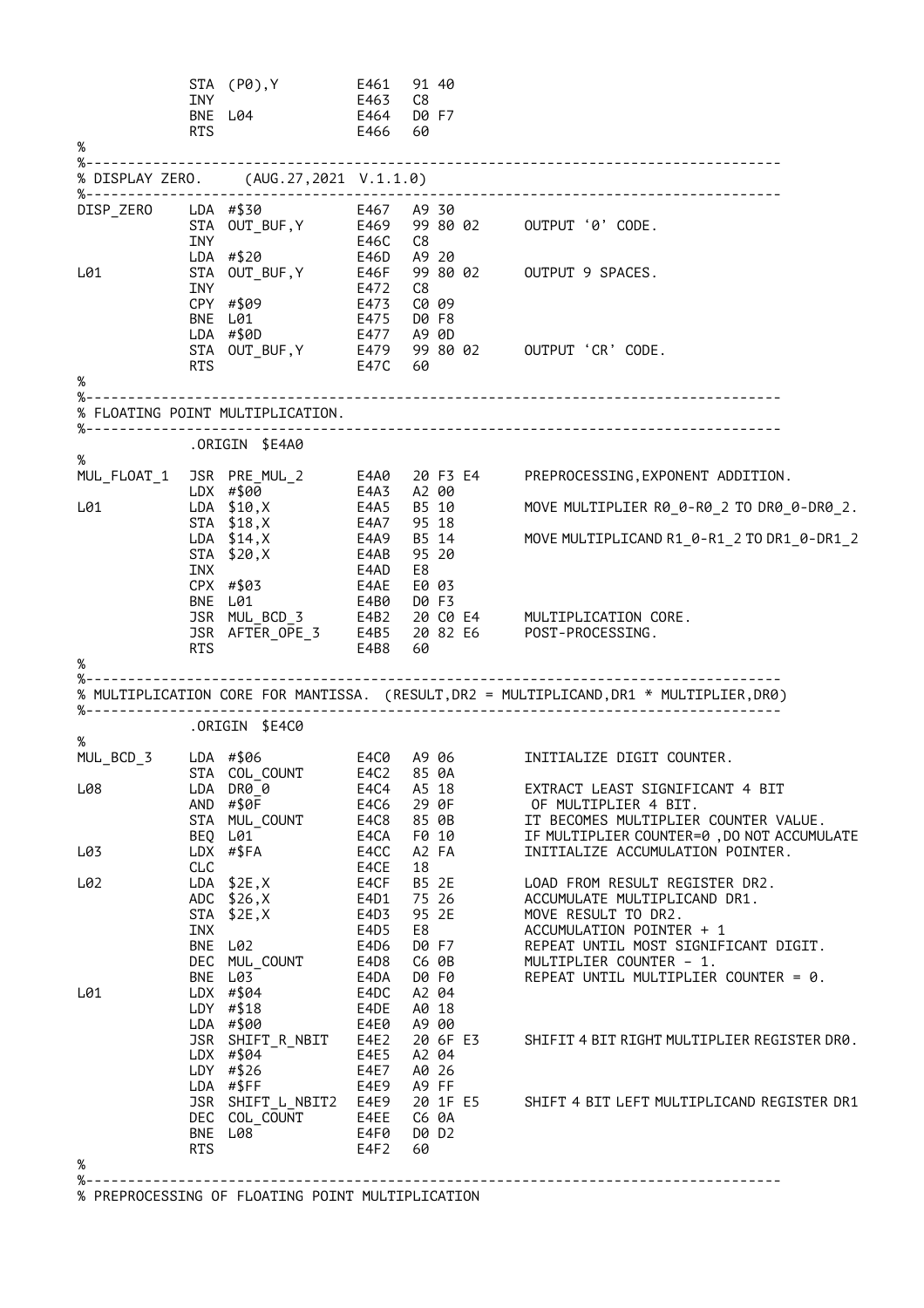| PRE_MUL_2                 |            | <b>SED</b><br>LDA R0_3<br>EOR R1_3<br>AND #\$80           | E4F8 2980                                     |     |                | E4F3   F8               IF THE MANTISSA FLAG OF R1 AND R2 ARE<br>E4F4   A5 13            DIFFERENT, SET \$80 TO THE SIGN FLAG.<br>E4F6   45 17 |
|---------------------------|------------|-----------------------------------------------------------|-----------------------------------------------|-----|----------------|------------------------------------------------------------------------------------------------------------------------------------------------|
|                           |            | STA SIGN_FLAG<br>JSR MUL_EXP_2<br>LDA R0 3<br>AND $# $7F$ | E4FA 85 08<br>E4FF A5 13                      |     |                | E4FC 20 61 E5 ADDITION OF 7 BIT EXPONENT PART.                                                                                                 |
|                           |            | ORA SIGN_FLAG<br>STA R03                                  | E501 29 7F                                    |     |                | E503 05 08<br>E503 05 08       SYNTHESIS SIGN AND EXPONENT PART.<br>E505   85 13                                                               |
| L02                       |            | LDX #\$00<br>LDA #\$00                                    |                                               |     |                |                                                                                                                                                |
|                           | INX        | E50B 95 23<br>STA \$23, X                                 |                                               |     |                |                                                                                                                                                |
|                           | <b>RTS</b> | CPX #\$0B<br>BNE L02                                      | E50D E8<br>E50E E00B<br>E510 D0 F7<br>E512 60 |     |                |                                                                                                                                                |
| %                         |            |                                                           |                                               |     |                |                                                                                                                                                |
|                           |            | % POST-PROCESSING OF MULTIPLICATION.                      |                                               |     |                |                                                                                                                                                |
| L01                       |            | LDA \$2B,X E515 B5 2B<br>STA \$10, X                      | E517 95 10<br>E519 E8                         |     |                | AFTER_OPE_1 LDX #\$00 6513 A2 00 MOVE MANTISSA RESULT DR2 TO R0                                                                                |
|                           | INX        | CPX #\$03                                                 | E51A E0 03                                    |     |                |                                                                                                                                                |
|                           | <b>RTS</b> | BNE L01                                                   | E51C D0 F7<br>E51E 60                         |     |                |                                                                                                                                                |
| %                         |            |                                                           |                                               |     |                |                                                                                                                                                |
|                           |            | % SHIFT LEFT WITH 6 BYTE SECTION.                         |                                               |     |                |                                                                                                                                                |
|                           |            |                                                           |                                               |     |                |                                                                                                                                                |
| L02                       | CLC        |                                                           | E523                                          | -18 |                |                                                                                                                                                |
| L01                       | <b>ROL</b> | LDY #\$FA<br>LDA (P0),Y                                   | E524<br>E526<br>E528                          | 2A  | A0 FA<br>B1 40 |                                                                                                                                                |
|                           | <b>INY</b> | STA (P0),Y                                                | E529<br>E52B                                  | C8  | 91 40          |                                                                                                                                                |
|                           | <b>DEX</b> | BNE L01                                                   | E52C<br><b>E52E</b>                           | СA  | D0 F8          |                                                                                                                                                |
|                           | RTS        | BNE L02                                                   | E52F<br>E531 60                               |     | D0 F2          |                                                                                                                                                |
| %<br>$% - -$              |            |                                                           |                                               |     |                |                                                                                                                                                |
| %------------------------ |            | % ADDITION OF 7 BITS EXPONENT PART.                       |                                               |     |                |                                                                                                                                                |
| MUL_EXP_1                 | ASL        | LDA R0_3                                                  | E532 A5 13<br>E534                            | 0A  |                |                                                                                                                                                |
|                           |            | BPL L01                                                   | E535                                          |     | 10 09          | IF R0_3 EXPONENT IS NEGATIVE, ADD 20(BCD)                                                                                                      |
|                           |            | LDA R0_3<br>AND $# $7F$                                   | E537<br>E539                                  |     | A5 13<br>29 7F | TO MAKE IT A COMPLEMENT TO 100(BCD).                                                                                                           |
|                           | CLC        | ADC #\$20                                                 | E53B<br>E53C                                  | 18  | 69 20          |                                                                                                                                                |
|                           |            | STA R0_3                                                  | E53E                                          |     | 85 13          |                                                                                                                                                |
| L01                       | ASL        | $LDA$ $R1_3$                                              | E540<br>E542                                  | 0A  | A5 17          | IF R1 3 EXPONENT IS NEGATIVE, ADD 20(BCD)<br>TO MAKE IT A COMPLEMENT TO 100(BCD).                                                              |
|                           |            | BPL L02<br>LDA R1 3                                       | E543<br>E545                                  |     | 10 09<br>A5 17 |                                                                                                                                                |
|                           |            | AND $# $7F$                                               | E547                                          |     | 29 7F          |                                                                                                                                                |
|                           | CLC        | ADC #\$20                                                 | E549<br>E54A                                  | 18  | 69 20          |                                                                                                                                                |
| L02                       |            | STA R1_3<br>LDA R0_3                                      | E54C<br>E54E                                  |     | 85 17<br>A5 13 |                                                                                                                                                |
|                           | <b>CLC</b> |                                                           | E550                                          | 18  |                |                                                                                                                                                |
|                           |            | ADC R1_3<br>STA R0 3                                      | E551<br>E553                                  |     | 65 17<br>85 13 | ADDITION (R1 EXPONENT + R0 EXPONENT)                                                                                                           |
|                           |            | $CMP$ #\$3F<br>BCC L03                                    | E555<br>E557                                  |     | C9 3F<br>90 07 | IF RESULT IS MORE THAN \$3F, IT'S NEGATIVE.<br>SUBTRACT 20(BCD)                                                                                |
|                           |            | LDA R0_3                                                  | E559                                          |     | A5 13          | TO MAKE IT A COMPLEMENT TO 80(BCD).                                                                                                            |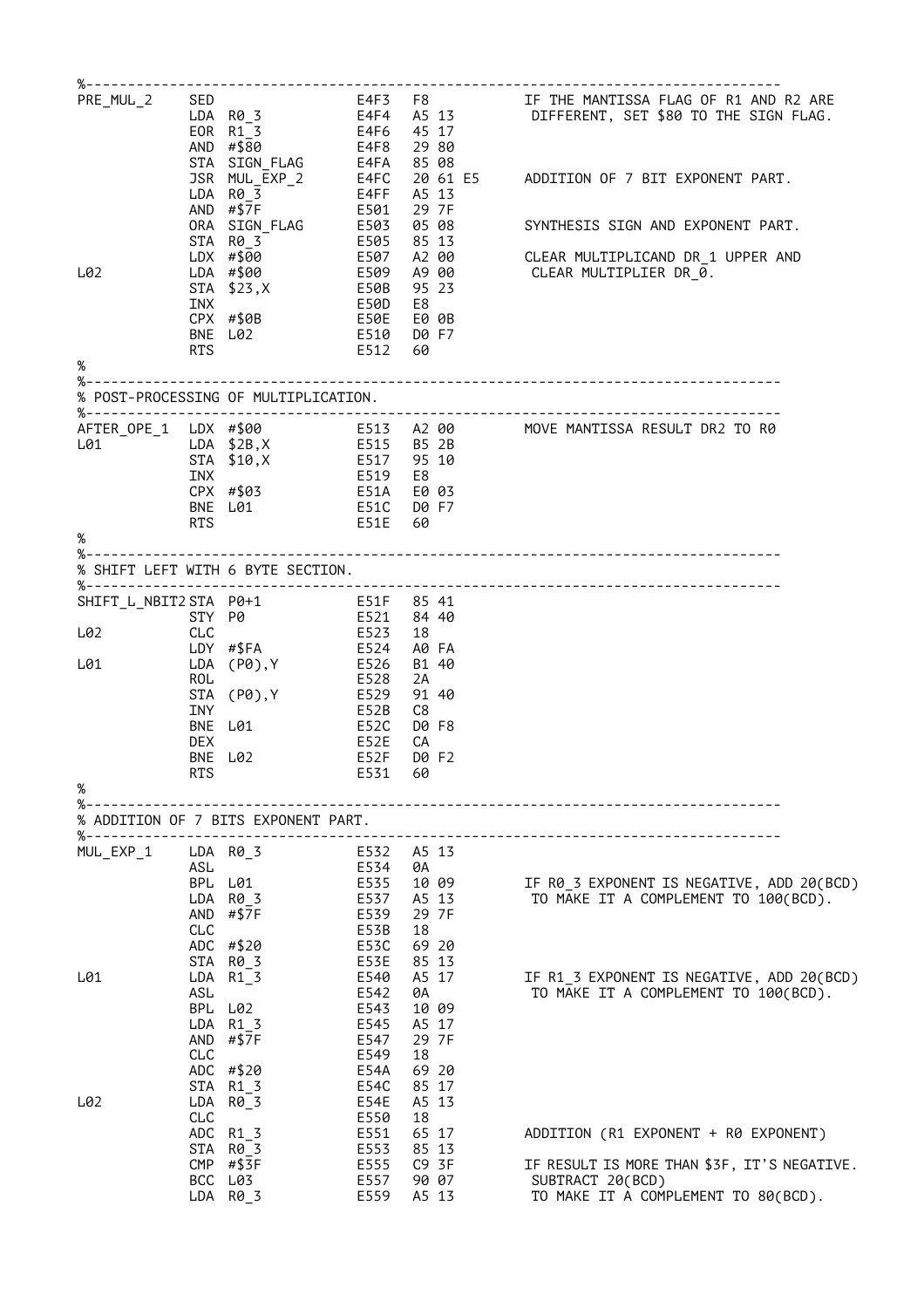SEC E55B 38 E55C E9 20<br>E55E 85 13 STA R0\_3 E55E 85 13 L03 RTS E560 60 % %----------------------------------------------------------------------------------- % REMOVE SIGN OF MANTISSA FROM R0,R1 BEFORE ADD 7 BITS EXPONENT PART. %----------------------------------------------------------------------------------- MUL\_EXP\_2 LDA R0\_3 E561 A5 13 AND #\$7F E563 29 7F STA R0\_3 E565 85 13 LDA R1\_3 E567 A5 17 AND #\$7F E569 29 7F STA R1\_3 E56B 85 17 JMP MUL\_EXP\_1 E56D 4C 32 E5 % %----------------------------------------------------------------------------------- % FLOATING POINT DIVISION. %----------------------------------------------------------------------------------- .ORIGIN \$E570 %<br>DIV\_FLOAT\_1 JSR PRE\_DIV\_1 E570 20 89 E5 PREPROCESSING,EXPONENT SUBTRACTION. LDX #\$00 E573 A2 00 L01 LDA \$10,X E575 B5 10 MOVE R0 TO DR0 UPPER.<br>STA \$1B,X E577 95 1B STA \$1B,X E577 95 1B LDA \$14,X E579 B5 14 MOVE R1 TO DR1 UPPER. STA \$23,X E57B 95 23 INX E57D E8 CPX #\$03 E57E E0 03 BNE L01 E580 D0 F3 JSR DIV\_BCD\_3 E582 20 DC E5 DIVISION CORE. JSR AFTER\_OPE\_2 E585 20 4D E6 POST-PROCESSING. RTS E588 60 %----------------------------------------------------------------------------------- % PREPROCESSING OF FLOATING POINT DIVISION %----------------------------------------------------------------------------------- PRE\_DIV\_1 SED E589 F8 IF THE MANTISSA FLAG OF R1 AND R2 ARE DIFFERENT, SET \$80 TO THE SIGN FLAG. LDA R0\_3<br>
LDA R0\_3<br>
EOR R1\_3<br>
AND #\$80<br>
E58E 29 80 AND #\$80 E58E 29 80 STA SIGN\_FLAG E590 85 08 JSR DIV\_EXP\_1 E592 20 A9 E5 SUBTRACTION OF 7 BIT EXPONENT PART. LDA R0\_3 E595 A5 13 AND #\$7F E597 29 7F ORA SIGN\_FLAG E599 05 08 SYNTHESIS SIGN AND EXPONENT PART. STA R0\_3 E59B 85 13 LDX #\$00 E59D A2 00 CLEAR DR0,DR1,DR2 LDA #\$00 E59F A9 00 LDA #\$00 E59F A9 00<br>L02 STA \$18,X E5A1 95 18<br>INX E5A3 E8 INX E5A3 E8 CPX #\$16 E5A4 E0 16<br>BNE L02 E5A6 D0 F9 BNE L02 E5A6 D0 F9  $E5A8$ % %----------------------------------------------------------------------------------- % SUBTRACTION OF 7 BIT EXPONENT PART. %----------------------------------------------------------------------------------- DIV\_EXP\_1 LDA R1\_3 E5A9 A5 17 REMOVE SIGN OF MANTISSA FROM R0\_3,R1\_3. AND #\$7F E5AB 29 7F STA R1\_3 E5AD 85 17 LDA R0\_3 E5AF A5 13 AND #\$7F E5B1 29 7F STA R0\_3 E5B3 85 13 AND #\$7F<br>
AND #\$7F<br>
STA R0\_3<br>
ASL<br>
ASL<br>
ASL<br>
BPL L01<br>
BPL L01<br>
BPL L01<br>
BPL L01<br>
BPL C01<br>
BPL C01<br>
BPL C5B6<br>
10<br>
07 IF R0 3 EXPONENT IS NEGATIVE, ADD 20(BCD) LDA R0\_3 E5B8 A5 13 TO MAKE IT A COMPLEMENT TO 100(BCD). CLC E5BA 18 ADC #\$20 E5BB 69 20 STA R0\_3 E5BD 85 13 L01 LDA R1\_3 E5BF A5 17 ASL E5C1 0A IF R1 3 EXPONENT IS NEGATIVE, ADD 20(BCD)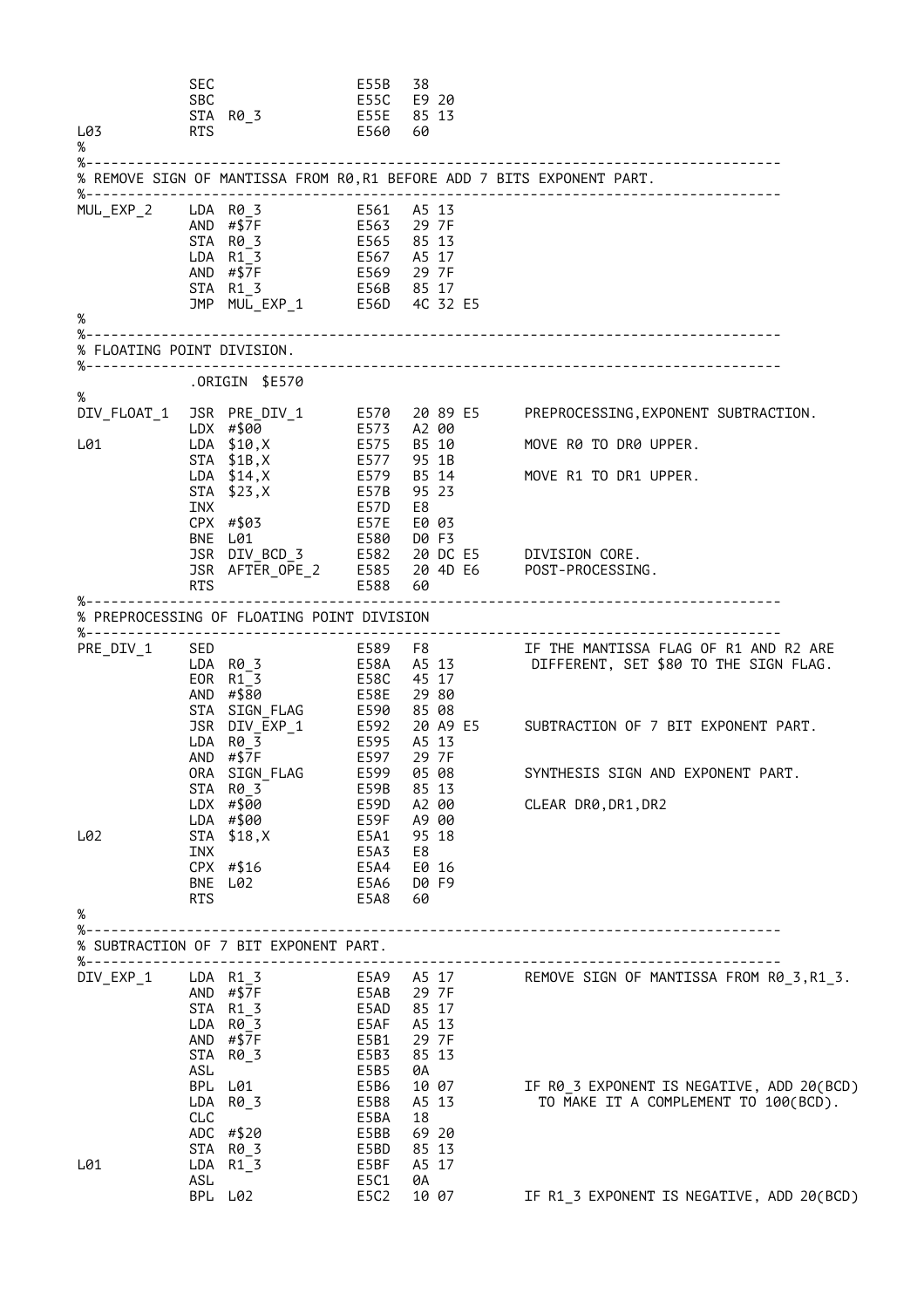|                             |                   | $LDA$ $R1_3$                                                                                                                                                                                                                              | E5C4                     |          | A5 17          | TO MAKE IT A COMPLEMENT TO 100(BCD).                                         |
|-----------------------------|-------------------|-------------------------------------------------------------------------------------------------------------------------------------------------------------------------------------------------------------------------------------------|--------------------------|----------|----------------|------------------------------------------------------------------------------|
|                             | CLC               |                                                                                                                                                                                                                                           | E5C6                     | 18       |                |                                                                              |
|                             |                   | ADC #\$20<br>STA R1 3                                                                                                                                                                                                                     | E5C7<br>E5C9             |          | 69 20<br>85 17 |                                                                              |
| L02                         |                   | LDA R1 3                                                                                                                                                                                                                                  | E5CB                     | A5 17    |                |                                                                              |
|                             | SEC               |                                                                                                                                                                                                                                           | E5CD                     | 38       |                |                                                                              |
|                             |                   | SBC R0_3                                                                                                                                                                                                                                  | E5CE                     |          | E5 13          | SUBTRACTION (R1 EXPONENT – R0 EXPONENT)                                      |
|                             |                   | STA R0 3                                                                                                                                                                                                                                  | E5D0                     |          | 85 13          |                                                                              |
|                             |                   | $CMP$ #\$3F                                                                                                                                                                                                                               | E5D2                     |          | C9 3F          | IF RESULT IS MORE THAN \$3F, IT'S NEGATIVE.                                  |
|                             | BCC               | L03                                                                                                                                                                                                                                       | E5D4                     |          | 90 05          | SUBTRACT 20(BCD)                                                             |
|                             | <b>SEC</b>        | SBC #\$20                                                                                                                                                                                                                                 | E5D6<br>E5D7             | 38       | E9 20          | TO MAKE IT A COMPLEMENT TO 80(BCD).                                          |
|                             |                   | STA R0_3                                                                                                                                                                                                                                  | E5D9                     |          | 85 13          |                                                                              |
| L03                         | <b>RTS</b>        |                                                                                                                                                                                                                                           | E5DB                     | 60       |                |                                                                              |
| %                           |                   |                                                                                                                                                                                                                                           |                          |          |                |                                                                              |
|                             |                   |                                                                                                                                                                                                                                           |                          |          |                | % DIVISION CORE FOR MANTISSA. (QUOTIENT, DR2 = DIVIDEND, DR1 / DIVISOR, DR0) |
| $% - - - - - -$             |                   |                                                                                                                                                                                                                                           |                          |          |                |                                                                              |
| DIV_BCD_3                   |                   | LDA #\$00                                                                                                                                                                                                                                 | E5DC                     | A9 00    |                | INITIALIZE DIGIT COUNTER.                                                    |
|                             |                   | STA COL_COUNT                                                                                                                                                                                                                             | E5DE                     |          | 85 0A          |                                                                              |
| L07                         | <b>NOP</b><br>NOP |                                                                                                                                                                                                                                           | E5E0<br>E5E1             | EA<br>EA |                |                                                                              |
|                             | NOP               |                                                                                                                                                                                                                                           | E5E2                     | EA       |                |                                                                              |
|                             | NOP               |                                                                                                                                                                                                                                           | E5E3                     | EA       |                |                                                                              |
|                             | <b>NOP</b>        |                                                                                                                                                                                                                                           | <b>E5E4</b>              | EA       |                |                                                                              |
|                             | <b>NOP</b>        |                                                                                                                                                                                                                                           | E5E5                     | EA       |                |                                                                              |
|                             | <b>NOP</b>        |                                                                                                                                                                                                                                           | <b>E5E6</b>              | EA       |                |                                                                              |
|                             | <b>NOP</b>        |                                                                                                                                                                                                                                           | E5E7                     | EA       |                |                                                                              |
|                             | <b>NOP</b>        |                                                                                                                                                                                                                                           | E5E8                     | EA       |                |                                                                              |
| L10<br>L09                  | LDA               | BEQ DET_ZERO_DR0<br>#\$FF                                                                                                                                                                                                                 | E5E9<br>E5EB             |          | F0 38<br>A9 FF |                                                                              |
|                             | STA               | QUO_COUNT                                                                                                                                                                                                                                 | E5ED                     |          | 85 0B          | RESET QUOTIENT COUNTER.                                                      |
| L04                         | INC               | QUO_COUNT                                                                                                                                                                                                                                 | E5EF                     |          | E6 0B          | QUOTIENT COUNTER + 1.                                                        |
|                             |                   | $LDX$ #\$FA                                                                                                                                                                                                                               | E5F1                     |          | A2 FA          | 12 DIGIT BCD SUBTRACTION                                                     |
|                             | SEC               |                                                                                                                                                                                                                                           | E5F3                     | 38       |                |                                                                              |
| L03                         |                   | LDA $$26, X$                                                                                                                                                                                                                              | E5F4                     |          | B5 26          | LOAD DIVIDEND TO DR1.                                                        |
|                             | SBC               | \$1E,X                                                                                                                                                                                                                                    | E5F6                     |          | F5 1E          | SUBTRACT DIVISOR DR0.                                                        |
|                             | STA               | \$26, X                                                                                                                                                                                                                                   | E5F8                     |          | 95 26          | MOVE RESULT TO DR1.                                                          |
|                             | INX<br><b>BNE</b> | L03                                                                                                                                                                                                                                       | E5FA<br>E5FB             | E8       | D0 F7          | DIGIT POINTER + 1.                                                           |
|                             |                   | BCS L04                                                                                                                                                                                                                                   | E5FD                     |          | B0 F0          | IF RESULT IS POSITIVE, REPEAT SUBTRACT.                                      |
| L08                         |                   | LDX #\$04                                                                                                                                                                                                                                 | E5FF                     |          | A2 04          | IF SESULT IS NEGATIVE,                                                       |
|                             |                   | $LDY$ #\$2E                                                                                                                                                                                                                               | E601                     |          | A0 2E          | SHIFT LEFT 4 BITS QUOTIENT DR2.                                              |
|                             |                   | LDA #\$FF                                                                                                                                                                                                                                 | E603                     |          | A9 FF          |                                                                              |
|                             |                   | JSR SHIFT_L_NBIT2 E605 20 1F E5                                                                                                                                                                                                           |                          |          |                |                                                                              |
|                             |                   | LDA DR2 0                                                                                                                                                                                                                                 | E608 A5 28               |          |                | SET QUOTIENT COUNTER VALUE TO LOWER 4 BIT                                    |
|                             |                   | ORA QUO_COUNT<br>STA DR20                                                                                                                                                                                                                 | <b>E60A</b><br>E60C      |          | 05 OB<br>85 28 | OF LEAST SIGNIFICANT BYTE OF QUOTIENT DR2.                                   |
|                             |                   | LDX #\$FA                                                                                                                                                                                                                                 | E60E                     |          | A2 FA          | RESTORING PROCESS.                                                           |
|                             | CLC               |                                                                                                                                                                                                                                           | E610                     | 18       |                |                                                                              |
| L06                         |                   | LDA \$26,X                                                                                                                                                                                                                                | E611                     |          | B5 26          | $DR1 = DR1 + DR0.$                                                           |
|                             |                   | $ADC$ $$1E, X$                                                                                                                                                                                                                            | E613                     |          | 75 1E          |                                                                              |
|                             |                   | STA \$26, X E615                                                                                                                                                                                                                          |                          |          | 95 26          |                                                                              |
|                             | INX               |                                                                                                                                                                                                                                           | E617                     | E8       |                |                                                                              |
|                             |                   | BNE L06<br>THE COLOUNT THE COLOUNT COLOUNT ESSENT BEST AS ON COLOUNT COLOUNT ESSENT AS ON THE COLOUNT COLOUNT COLOUNT THE COLOUNT COLOUNT COLOUNT COLOUNT COLOUNT COLOUNT COLOUNT COLOUNT COLOUNT COLOUNT COLOUNT COLOUNT COLOUNT COLOUNT | E618                     |          | D0 F7          |                                                                              |
|                             |                   |                                                                                                                                                                                                                                           |                          |          |                | DIGIT COUNTER + 1                                                            |
|                             |                   |                                                                                                                                                                                                                                           |                          |          |                |                                                                              |
|                             |                   |                                                                                                                                                                                                                                           |                          |          |                |                                                                              |
| $\%$                        |                   |                                                                                                                                                                                                                                           |                          |          |                |                                                                              |
| $% - -$                     |                   |                                                                                                                                                                                                                                           |                          |          |                |                                                                              |
| % JUDGEMENT OF DR0 IS ZERO. |                   |                                                                                                                                                                                                                                           |                          |          |                |                                                                              |
|                             |                   |                                                                                                                                                                                                                                           |                          |          |                | DET_ZERO_DR0 LDX #\$06 623 A2 06 ADDRESS POINTER.                            |
|                             |                   |                                                                                                                                                                                                                                           |                          |          |                | LDY #\$06 E625 A0 06 COUNTER OF ZERO BYTES.                                  |
| L02                         |                   | LDA \$17, X                                                                                                                                                                                                                               | E627 B5 17<br>E629 D0 01 |          |                |                                                                              |
|                             | <b>DEY</b>        | BNE L01                                                                                                                                                                                                                                   | E62B                     | 88       |                |                                                                              |
| L01                         | <b>DEX</b>        |                                                                                                                                                                                                                                           | E62C                     | СA       |                |                                                                              |
|                             |                   | BNE L02                                                                                                                                                                                                                                   | E62D                     |          | D0 F8          |                                                                              |
|                             | TYA               |                                                                                                                                                                                                                                           | E62F                     | 98       |                |                                                                              |
|                             |                   | BEQ L03                                                                                                                                                                                                                                   | E630                     |          | F0 02          |                                                                              |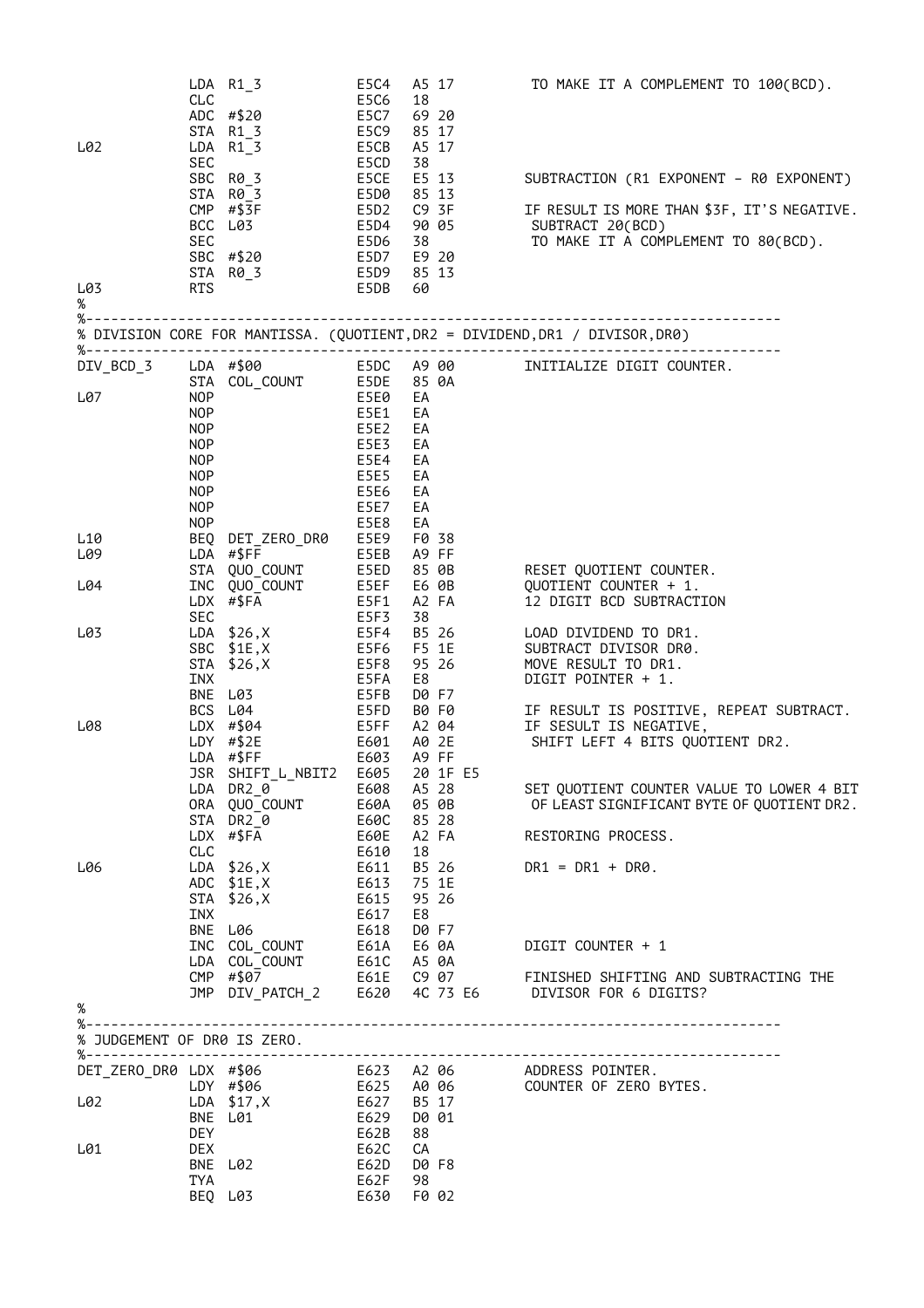| L03<br>%                       |                   | BNE L09<br>LDA #\$00<br>STA QUO_COUNT<br>BEQ L08<br>BEQ L08                                                                                    |                                                          |                               |       | E632 D0 B7 GO TO NON ZERO CASE PROCESS.<br>E634 A9 00         ZERO CASE PROCESS.<br>E636   85 0B         RESET QUOTIENT COUNTER.<br>E638   F0 C5           GO TO SHIFT LEFT 4 BITS QUOTIENT. |
|--------------------------------|-------------------|------------------------------------------------------------------------------------------------------------------------------------------------|----------------------------------------------------------|-------------------------------|-------|----------------------------------------------------------------------------------------------------------------------------------------------------------------------------------------------|
| $% - - - - - - - -$            |                   |                                                                                                                                                |                                                          |                               |       |                                                                                                                                                                                              |
| % 6 BYTE REGISTER RIGHT SHIFT  |                   |                                                                                                                                                |                                                          |                               |       | SHIFT BIT: IX, REGISTER HEAD ADDRESS LOWER: IY, REGISTER HEAD ADDRESS UPPER: ACC                                                                                                             |
|                                |                   | SHIFT_R_NBIT2 STY P0 E63A 84 40                                                                                                                |                                                          |                               |       |                                                                                                                                                                                              |
| L67                            | CLC               | STA P0+1 E63C                                                                                                                                  | E63E<br>E63F                                             | 85 41<br>18                   |       |                                                                                                                                                                                              |
|                                |                   | LDY #\$05                                                                                                                                      |                                                          | A0 05                         |       |                                                                                                                                                                                              |
| L66                            | <b>ROR</b>        | LDA (P0), Y E641                                                                                                                               |                                                          | B1 40<br>6A                   |       |                                                                                                                                                                                              |
|                                |                   | STA (P0), Y                                                                                                                                    | E643<br>E644                                             | 91 40                         |       |                                                                                                                                                                                              |
|                                | DEY.              | E647<br>BPL L66                                                                                                                                | E646                                                     | 88<br>10 F8                   |       |                                                                                                                                                                                              |
|                                | <b>DEX</b>        |                                                                                                                                                | E649                                                     | СA                            |       |                                                                                                                                                                                              |
|                                | <b>RTS</b>        | BNE L67 E64A                                                                                                                                   | E64C                                                     | D0 F2<br>60                   |       |                                                                                                                                                                                              |
| %                              |                   |                                                                                                                                                |                                                          |                               |       |                                                                                                                                                                                              |
| % POST-PROCESSING OF DIVISION. |                   | SHIFTING QUOTIENT AND EXPONENT PART CORRECTION.                                                                                                |                                                          |                               |       |                                                                                                                                                                                              |
|                                |                   | LDY #\$28 E653 A0 28<br>LDA #\$00                                                                                                              | E655 A9 00                                               |                               |       |                                                                                                                                                                                              |
|                                |                   |                                                                                                                                                |                                                          |                               |       | JSR SHIFT_R_NBIT2 E657 20 3A E6 SHIFT 4 BIT RIGHT QUOTIENT REGISTER.                                                                                                                         |
|                                |                   | LDA R0 3<br>E65A<br>AND $\# $7F$                                                                                                               | E65C                                                     | A5 13                         | 29 7F | REMOVE SIGN OF MANTISSA.                                                                                                                                                                     |
|                                | CLC               | ADC #\$01<br><b>E65F</b><br>AND $# $7F$<br>ORA SIGN_FLAG<br>STA R0 3                                                                           | E65E<br>E661     29  7F<br>E663     05  08<br>E665 85 13 | 18                            |       | 69 01<br>$EXPONENT + 1$<br>REMOVE D7<br>SYNTHESIS SIGN AND CORRECTED EXPONENT.                                                                                                               |
| L01<br>L02                     | INX<br><b>RTS</b> | LDX #\$00<br>LDA \$28,X<br>E669<br>E66B<br>STA \$10, X<br>CPX #\$03<br>BNE L02                                                                 | E667<br>E669<br>E66D<br>E66E<br>E670 D0 F7<br>E672 60    | B5 28<br>95 10<br>E8<br>E0 03 | A2 00 | MOVE DR2_0-DR2_2 TO DR0_0-DR0_2                                                                                                                                                              |
| %                              |                   |                                                                                                                                                |                                                          |                               |       |                                                                                                                                                                                              |
|                                |                   | % PATCH FOR SHIFTING RIGHT 4BIT DIVISOR DR0.                                                                                                   |                                                          |                               |       |                                                                                                                                                                                              |
| L01<br>%                       |                   | DIV_PATCH_2 BEQ L01 E673 F0 0C<br>JSR SHIFT_R_NBIT2 E67B 20 3A E6<br>JMP L10 <sup>- -</sup> E67E 4C E9 E5<br>RTS                     E681   60 |                                                          |                               |       | LDX #\$04 E675 A2 04 SHIFTING RIGHT 4BIT DIVISOR DR0.                                                                                                                                        |
| $\%$                           |                   | % POST-PROCESSING OF MULTIPLICATION.<br>SHIFTING RESULT AND EXPONENT PART CORRECTION.                                                          |                                                          |                               |       |                                                                                                                                                                                              |
|                                |                   |                                                                                                                                                |                                                          |                               |       | AFTER_OPE_3 LDA DR2_5 E682 A5 2D EXTRACT MOST SIGNIFICANT 2 DIGIT OF RESULT.                                                                                                                 |
|                                |                   | $LDY$ #\$2E                                                                                                                                    | E68A A0 2E                                               |                               |       | CMP #\$10<br>BCS L01 E684 C9 10<br>BCS L01 E686 B0 16 IF IT'S 10 OR MORE, DO NOT SHIFT.<br>LDX #\$04 E688 A2 04 SHIFT LEFT 4 BITS RESULT REGISTER<br>IN #\$7F F68A A0 2F                     |
|                                |                   | JSR SHIFT_L_NBIT2 E68E 20 1F E5<br>LDA R0_3<br>AND $\#$ \$7F<br>E693 29 7F                                                                     | E691 A5 13                                               |                               |       | REMOVE SIGN OF MANTISSA FROM EXPONENT BYTE.                                                                                                                                                  |
|                                |                   | JSR MUL_PATCH_4 E695 20 A3 E6                                                                                                                  |                                                          |                               |       | EXPONENT - 1                                                                                                                                                                                 |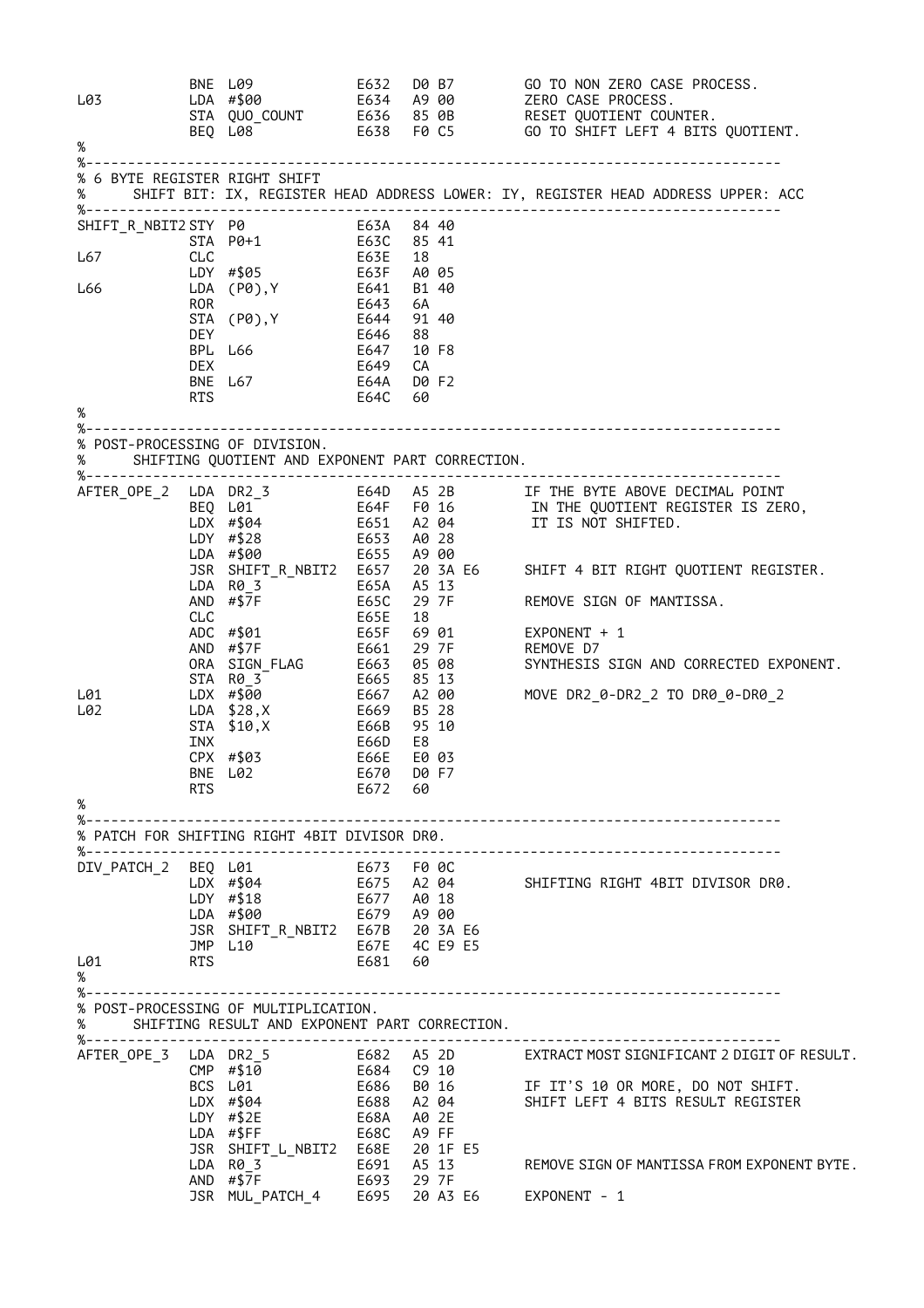| L01                         |                                 | AND #\$7F<br>ORA SIGN_FLAG<br>STA RO_3<br>LDX #\$00 E69A 85 13<br>JMP AFTER_OPE_1 E6A0 4C 13 E5                                                 | E698<br>E69A                                                                 | 29 7F<br>05 08                                                                                          | REMOVE D7<br>SYNTHESIS SIGN AND CORRECTED EXPONENT.                                                                |
|-----------------------------|---------------------------------|-------------------------------------------------------------------------------------------------------------------------------------------------|------------------------------------------------------------------------------|---------------------------------------------------------------------------------------------------------|--------------------------------------------------------------------------------------------------------------------|
| %                           |                                 |                                                                                                                                                 |                                                                              |                                                                                                         |                                                                                                                    |
| MUL_PATCH_4 SEC             | <b>RTS</b>                      | SUB #\$01<br>CMP #\$99<br>BNE L02<br>LDA #\$79                                                                                                  | E6A3<br>E6AA                                                                 | 38<br>E6A6     C9  99<br>E6A8     D0  02<br>A9 79<br>60                                                 | E6A4 E9 01      IN THE CASE OF '00(BCD) - 01(BCD),<br>CONVERT RESULT '99(BCD) TO 79(BCD).                          |
| L02<br>%                    |                                 |                                                                                                                                                 | E6AC                                                                         |                                                                                                         |                                                                                                                    |
|                             |                                 | % PATCH FOR FOUR ARITHMETIC OPERATIONS UNIT TEST.                                                                                               |                                                                              |                                                                                                         |                                                                                                                    |
| %                           |                                 | ORIGIN \$E6B0.                                                                                                                                  |                                                                              |                                                                                                         |                                                                                                                    |
|                             |                                 | GET_FLOAT_4 LDA LINE_HEAD,X E6B0<br>E6B3<br>CMP #\$20<br>BEQ G_FLOAT_4_L12 E6B5<br>JMP L13                                                      | E6B7                                                                         | BD 00 02<br>C9 20<br>F0 03<br>4C FF E0                                                                  | IS IT SPACE CODE?<br>GO TO PROCESSING EXCEPT FOR SPACE CODE                                                        |
| G FLOAT 4 L12 INX           | <b>CMP</b><br><b>INX</b>        | LDA LINE HEAD, X<br>#\$2B<br>BNE L14                                                                                                            | E6BA<br>E6BB<br>E6EB<br>E6C0<br>E6C2                                         | E8<br>BD 00 02<br>C92B<br>D0 12<br>E8                                                                   | AND ARITHMETIC OPERATIONS.<br>IS THE '+' CODE NEXT TO THE SPACE CODE?                                              |
| L15                         | <b>RTS</b>                      | LDA LINE HEAD, X<br>CMP #\$0D<br>BNE L15<br>JSR CORRECT_EXP_1<br>JSR NORMALISE 1<br>JSR ADD_FLOAT_1                                             | E6C3<br>E6C6<br>E6C8<br>E6CA<br>E6CD<br>E6D0<br>E6D3                         | BD 00 02<br>C9 0D<br>D0 09<br>20 6B E1<br>20 D0 E2<br>20 DO E3<br>60                                    | IS THE 'CR' CODE NEXT TO THE SPACE CODE?<br>EXPONENT CORRECTION.<br>NORMALISE.<br>ADDITION.                        |
| %<br>L14<br>%               | <b>INX</b><br>RTS               | CMP $# $2D$<br>BNE L16<br>LDA LINE_HEAD,X<br>CMP #\$0D<br>BNE L17<br>JSR CORRECT_EXP_1 E6E0<br>JSR NORMALISE 1<br>JSR SUB_FLOAT_1 E6E6 20 E5 E3 | E6D4<br>E6D6<br>E6D8<br>E6D9<br>E6DC<br>E6DE<br>E6E3<br>E6E9                 | $C9$ 2D<br>D0 12<br>E8<br>BD 00 02<br>C9 0D<br>D0 36<br>20 6B E1<br>20 DO E2<br>60                      | IS IT '-' CODE?<br>IS THE 'CR' CODE NEXT TO THE '-' CODE?<br>EXPONENT CORRECTION.<br>NORMALISE.<br>SUBTRACTION.    |
| L16<br>L <sub>19</sub>      | INX<br><b>RTS</b>               | CMP $\# $2A$<br>BNE L18<br>LDA LINE HEAD, X<br>CMP #\$0D<br>BNE L19<br>JSR CORRECT_EXP_1<br>JSR NORMALISE 1<br>JSR MUL FLOAT 1                  | E6EA<br>E6EC<br>E6EE<br>E6EF<br>E6F2<br>E6F4<br>E6F6<br>E6F9<br>E6FC<br>E6FF | C9 2A<br>D0 12<br>E8<br>BD 00 02<br>C9 0D<br>D0 09<br>20 6B E1<br>20 D0 E2<br>20 A0 E4<br>60            | IS IT '*' CODE?<br>IS THE 'CR' CODE NEXT TO THE '*' CODE?<br>EXPONENT CORRECTION.<br>NORMALISE.<br>MULTIPLICATION. |
| %<br>L <sub>18</sub><br>L21 | <b>INX</b><br><b>RTS</b>        | $CMP$ #\$2F<br>BNE L20<br>LDA LINE_HEAD, X<br>CMP $#$0D$<br>BNE L21<br>JSR CORRECT_EXP_1<br>JSR NORMALISE 1<br>JSR DIV_FLOAT_1                  | E700<br>E702<br>E704<br>E705<br>E708<br>E70A<br>E70C<br>E70F<br>E712<br>E715 | C9 <sub>2F</sub><br>D0 16<br>E8<br>BD 00 02<br>C9 0D<br>D0 09<br>20 6B E1<br>20 D0 E2<br>20 70 E5<br>60 | IS IT '/' CODE?<br>IS THE 'CR' CODE NEXT TO THE '/' CODE?<br>EXPONENT CORRECTION.<br>NORMALISE.<br>DIVISION.       |
| %<br>L17                    | DEX<br><b>NOP</b><br><b>NOP</b> |                                                                                                                                                 | E716<br>E717<br>E718                                                         | СA<br>EA<br>EA                                                                                          | RETURN THE POINTER TO SPACE CODE POSITION.                                                                         |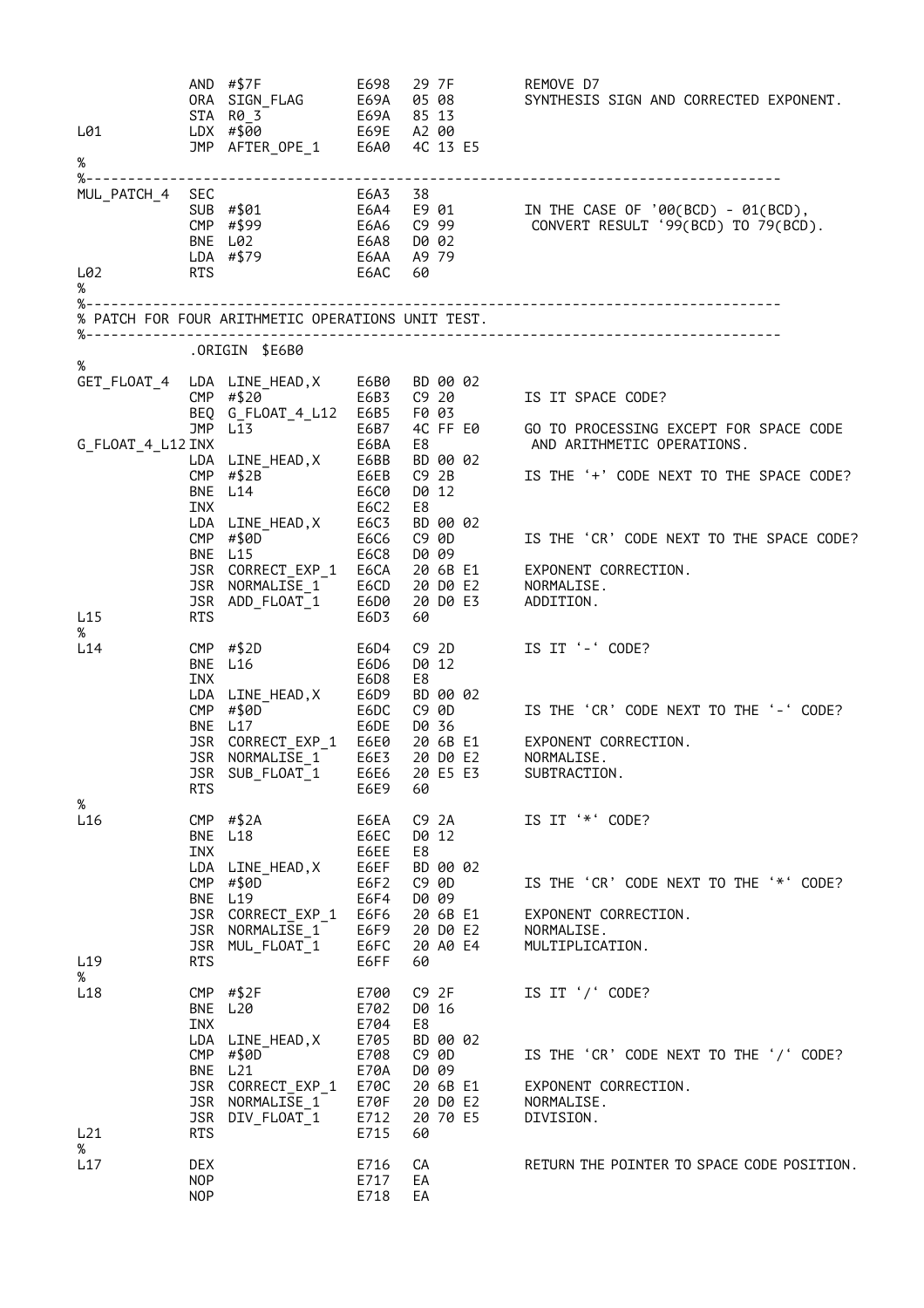| L <sub>20</sub>               | <b>NOP</b><br><b>DEX</b><br>JSR<br>JSR | STX TEMP 5<br>CORRECT_EXP_1<br>NORMALISE_1<br>LDA R0_0<br>STA R1_0<br>LDA R0 1<br>STA R1 1<br>$LDA$ $R\theta_2$<br>STA R1 2<br>LDA R0 3<br>STA R1 3 | E719<br>E71A<br>E71B<br>E71D<br>E720<br>E723<br>E725<br>E727<br>E729<br>E72B<br>E72D<br>E72F | EA<br>СA<br>86 0E<br>20 6B E1<br>20 DO E2<br>A5 10<br>85 14<br>A5 11<br>85 15<br>A5 12<br>85 16<br>A5 13<br>E72F 85 17 | EXPONENT CORRECTION.<br>NORMALISE.<br>MOVE R0 TO R1.                                                              |
|-------------------------------|----------------------------------------|-----------------------------------------------------------------------------------------------------------------------------------------------------|----------------------------------------------------------------------------------------------|------------------------------------------------------------------------------------------------------------------------|-------------------------------------------------------------------------------------------------------------------|
|                               | INX                                    | JSR INIT REG<br>LDX TEMP 5                                                                                                                          | E738                                                                                         | E733 20 B3 E1<br>E736 A6 0E<br>E8                                                                                      | CLEAR R0.                                                                                                         |
| %                             |                                        | JMP GET_FLOAT_4                                                                                                                                     | E739                                                                                         | 4C 72 E4                                                                                                               | RETURN TO ANALYZE ONE CHARACTER.                                                                                  |
|                               |                                        |                                                                                                                                                     |                                                                                              |                                                                                                                        |                                                                                                                   |
|                               |                                        |                                                                                                                                                     |                                                                                              |                                                                                                                        |                                                                                                                   |
|                               |                                        |                                                                                                                                                     |                                                                                              |                                                                                                                        |                                                                                                                   |
|                               |                                        |                                                                                                                                                     |                                                                                              |                                                                                                                        |                                                                                                                   |
| %                             |                                        | ORIGIN \$E740.                                                                                                                                      |                                                                                              |                                                                                                                        |                                                                                                                   |
| LINE_EDITOR_1 LDA LINE_HEAD_L |                                        |                                                                                                                                                     |                                                                                              | E740 A9 00                                                                                                             |                                                                                                                   |
|                               | STA P0                                 |                                                                                                                                                     |                                                                                              | E742 85 40                                                                                                             |                                                                                                                   |
|                               |                                        | LDA LINE_HEAD_H<br>STA P0+1                                                                                                                         | E744<br>E746                                                                                 | A9 02<br>85 41                                                                                                         |                                                                                                                   |
|                               |                                        | JSR GET_LINE_LENG                                                                                                                                   | E748                                                                                         | 20 C5 E7                                                                                                               | GET THE LENGTH OF A NEW LINE.                                                                                     |
|                               |                                        | STY LINE_LENGTH_1                                                                                                                                   | E74B                                                                                         | 84 04                                                                                                                  |                                                                                                                   |
|                               |                                        | LDX #LR0_ADDRESS<br>JSR GET_LINE_NUMB                                                                                                               | E74D<br>E74F                                                                                 | A2 00<br>20 3C E8                                                                                                      | GET THE LINE NUMBER OF A NEW LINE.                                                                                |
|                               |                                        | LDA #PROG PO 1 L                                                                                                                                    | E752                                                                                         | A9 00                                                                                                                  |                                                                                                                   |
|                               | STA                                    | P0                                                                                                                                                  | E754                                                                                         | 85 40                                                                                                                  |                                                                                                                   |
|                               |                                        | LDA #PROG_PO_1_H<br>STA P0+1                                                                                                                        | E756<br>E758                                                                                 | A9 10<br>85 41                                                                                                         | SET PROGRAM AREA HEAD ADDRESS TO P0.                                                                              |
| L01                           |                                        | LDX #LR1_ADDRESS                                                                                                                                    | E75A                                                                                         | A2 02                                                                                                                  |                                                                                                                   |
|                               |                                        | JSR GET_LINE_NUMB                                                                                                                                   | E75C                                                                                         | 20 3C E8                                                                                                               | GET THE LINE NUMBER OF PROGRAM AREA.                                                                              |
|                               | BEQ                                    | JSR CMP16 1<br>$SWAP_1$                                                                                                                             | E75F                                                                                         | 20 69 E8<br>E762 F0 0B                                                                                                 | COMPARE BOTH LINE NUMBERS.<br>IF IT'S A SAME, EXCHANGE THE LINES.                                                 |
|                               | BCS                                    | SEARCH_NEXT                                                                                                                                         |                                                                                              | E764 B0 0F                                                                                                             | IF LR1 <lr0, line="" next="" number.<="" search="" td="" the=""></lr0,>                                           |
| INSERT_LINE                   |                                        | LDY LINE LENGTH 1                                                                                                                                   |                                                                                              | E766 A4 04                                                                                                             | WHEN LR1>LR0, MOVE FORWARD THE NEXT LARGER                                                                        |
|                               |                                        | JSR MOV BLOCK F1<br>JMP LINE_EDITOR_2                                                                                                               | E768                                                                                         | 20 16 E8<br>E76B 4C F5 F0                                                                                              | LINE NUMBER AFTER THE NEW LINE.<br>INSERT NEW LINE.                                                               |
|                               | <b>NOP</b>                             |                                                                                                                                                     | E76E                                                                                         | EA                                                                                                                     |                                                                                                                   |
| %                             |                                        |                                                                                                                                                     |                                                                                              |                                                                                                                        |                                                                                                                   |
| SWAP 1                        | <b>CLC</b>                             | JSR DELETE_LINE                                                                                                                                     | E76F<br>E772 18                                                                              | 20 87 E7                                                                                                               | DELETE THE LINE.                                                                                                  |
|                               | BCC                                    | INSERT_LINE                                                                                                                                         | E773                                                                                         | 90 F1                                                                                                                  |                                                                                                                   |
| %                             |                                        |                                                                                                                                                     |                                                                                              |                                                                                                                        |                                                                                                                   |
| SEARCH_NEXT                   |                                        | BCC L01                                                                                                                                             |                                                                                              | E778 90 E0                                                                                                             | JSR SEARCH_NEXT_L E775 20 A3 E7 ADVANCE THE POINTER TO THE NEXT LINE NUMBER                                       |
|                               |                                        | JSR PUT_NEW_LINE E77A 20 92 E7<br>JSR SEARCH_NEXT_L E77D 20 A3 E7                                                                                   |                                                                                              |                                                                                                                        |                                                                                                                   |
|                               |                                        |                                                                                                                                                     |                                                                                              |                                                                                                                        |                                                                                                                   |
|                               |                                        | LDA $#$ \$25<br>LDY #\$00                                                                                                                           |                                                                                              | E780 A9 25<br>E782 A0 00                                                                                               |                                                                                                                   |
|                               |                                        | STA (P0), Y                                                                                                                                         |                                                                                              | E784 91 40                                                                                                             |                                                                                                                   |
|                               | <b>RTS</b>                             |                                                                                                                                                     | E786                                                                                         | 60                                                                                                                     |                                                                                                                   |
| %                             |                                        |                                                                                                                                                     |                                                                                              |                                                                                                                        |                                                                                                                   |
|                               |                                        |                                                                                                                                                     |                                                                                              |                                                                                                                        | % DELETE THE CURRENT LINE POINTED P0, AND PADDING THE PROGRAM BACK.                                               |
| $\%$ - - - - - - -            |                                        |                                                                                                                                                     |                                                                                              |                                                                                                                        |                                                                                                                   |
| DELETE_LINE                   |                                        |                                                                                                                                                     |                                                                                              |                                                                                                                        | JSR GET_LINE_LENG  E787  20 C5 E7      GET THE LENGTH OF THE CURRENT LINE.<br>STY  LINE_LENGTH_2   E78A    84  05 |
|                               | NOP                                    |                                                                                                                                                     | E78C                                                                                         | EA                                                                                                                     |                                                                                                                   |
|                               | NOP                                    |                                                                                                                                                     | E78D EA                                                                                      |                                                                                                                        |                                                                                                                   |
|                               |                                        |                                                                                                                                                     |                                                                                              |                                                                                                                        | JSR MOV_BLOCK_B2 E78E 20 74 E8 PADDING THE PROGRAM BACK                                                           |
| %                             | RTS                                    |                                                                                                                                                     |                                                                                              |                                                                                                                        | E791 60 BY LENGTH OF CURRENT LINE.                                                                                |
|                               |                                        |                                                                                                                                                     |                                                                                              |                                                                                                                        |                                                                                                                   |
|                               |                                        |                                                                                                                                                     |                                                                                              |                                                                                                                        | % MOVE THE NEW LINE TO THE POSITION POINTED P0. IF THE LENGTH OF NEW LINE = 0, NOTHING.                           |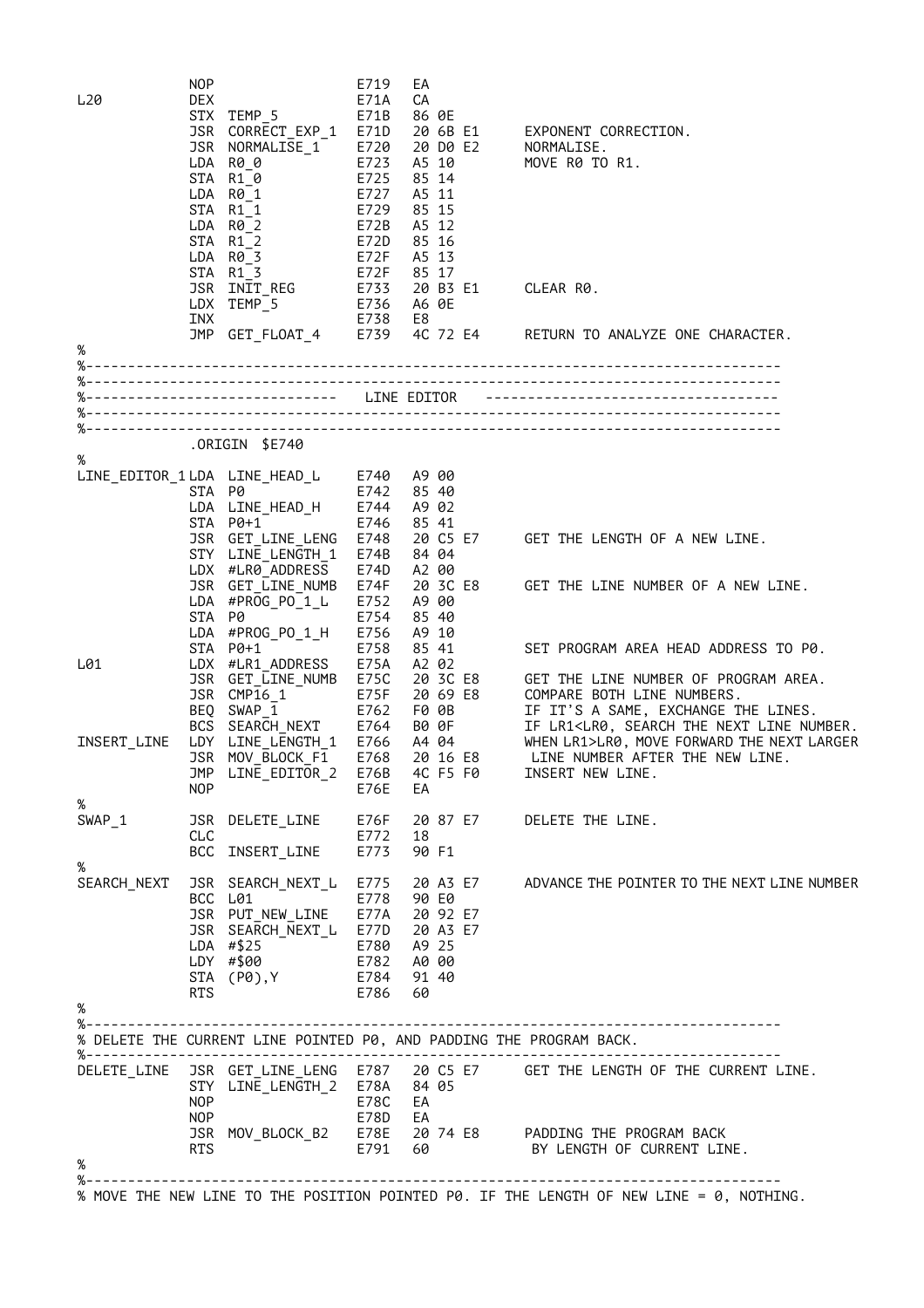| L01                    |                   | PUT_NEW_LINE LDA LINE_LENGTH_1 E792 A5 04<br>- - E794 F00C<br>} E796 A000<br>BEQ L02<br>LDY #\$00                                                                                                                                  |              |                          | INITIALIZE POINTER.                                                                                                                                                                              |
|------------------------|-------------------|------------------------------------------------------------------------------------------------------------------------------------------------------------------------------------------------------------------------------------|--------------|--------------------------|--------------------------------------------------------------------------------------------------------------------------------------------------------------------------------------------------|
|                        | INY               | CMP #\$0D                                                                                                                                                                                                                          | E79D         | C8                       | LDA LINE_HEAD,Y E798 B9 00 02 LOAD ONE CHARACTER FROM LINE BUFFER.<br>STA (P0),Y E79B 91 40 STORE THE CHARACTER TO PROGRAM AREA.<br>INY E79D C8<br>E79E   C9 0D         IF IT'S 'CR' CODE, EXIT. |
|                        |                   | BNE L01                                                                                                                                                                                                                            |              | E7A0 D0 F6               |                                                                                                                                                                                                  |
| L02<br>%               | <b>RTS</b>        |                                                                                                                                                                                                                                    | E7A2         | 60                       |                                                                                                                                                                                                  |
|                        |                   |                                                                                                                                                                                                                                    |              |                          |                                                                                                                                                                                                  |
| %                      |                   | IF THE NEXT LINE NUMBER DOES NOT EXIST, SET CARRY FLAG.                                                                                                                                                                            |              |                          | % ADVANCE THE POINTER P0, P0+1 TO THE HEAD OF THE NEXT LINE NUMBER.                                                                                                                              |
|                        |                   |                                                                                                                                                                                                                                    |              |                          |                                                                                                                                                                                                  |
| SEARCH_NEXT_LLDA #\$FF |                   |                                                                                                                                                                                                                                    | E7A3 A9 FF   |                          |                                                                                                                                                                                                  |
|                        |                   | STA P1<br>LDA $# $1F$                                                                                                                                                                                                              |              | E7A5 85 42<br>E7A7 A9 1F |                                                                                                                                                                                                  |
|                        |                   | STA P1+1                                                                                                                                                                                                                           |              |                          | E7A9 85 43 THE END OF PROGRAM AREA.<br>E7AB A0 00                                                                                                                                                |
|                        |                   | LDY #\$00                                                                                                                                                                                                                          |              |                          |                                                                                                                                                                                                  |
| L03                    | PHA               | LDA (P0),Y                                                                                                                                                                                                                         |              | E7AF 48                  | E7AD B1 40 LOAD ONE CHARACTER FROM THE PROGRAM.<br>SAVE ACC.                                                                                                                                     |
|                        |                   | JSR INC_POINTER_1 E7B0 20 FC E7                                                                                                                                                                                                    |              |                          | ADVANCE THE POINTER.                                                                                                                                                                             |
|                        | PLA               |                                                                                                                                                                                                                                    | E7B3         | 68                       |                                                                                                                                                                                                  |
|                        |                   | $CMP$ #\$0D                                                                                                                                                                                                                        | E7B4         | C9 0D                    | IF IT'S 'CR' CODE, EXIT.                                                                                                                                                                         |
| %                      |                   | JMP PATCH_2                                                                                                                                                                                                                        | E7B6         | 4C 84 E8                 |                                                                                                                                                                                                  |
| SEARCH_N_L01 CMP #\$25 |                   |                                                                                                                                                                                                                                    | E7B9         | C9 25                    | IF IT'S '%' CODE, SET CARRY AND EXIT.                                                                                                                                                            |
|                        |                   | BNE L02                                                                                                                                                                                                                            | E7BB         | D0 02                    |                                                                                                                                                                                                  |
|                        | SEC<br><b>RTS</b> |                                                                                                                                                                                                                                    | E7BD<br>E7BE | 38<br>60                 |                                                                                                                                                                                                  |
| %                      |                   |                                                                                                                                                                                                                                    |              |                          |                                                                                                                                                                                                  |
| L02                    |                   |                                                                                                                                                                                                                                    |              |                          | JSR CMP_POINTER_1 E7BF 20 31 E8    IF IT'S END OF PROGRAM AREA, EXIT.                                                                                                                            |
|                        |                   | BNE L03                                                                                                                                                                                                                            |              | E7C2 D0 E9               |                                                                                                                                                                                                  |
| %                      | <b>RTS</b>        |                                                                                                                                                                                                                                    | E7C4         | 60                       |                                                                                                                                                                                                  |
| %-------               |                   |                                                                                                                                                                                                                                    |              |                          |                                                                                                                                                                                                  |
| %                      |                   |                                                                                                                                                                                                                                    |              |                          | % MEASURE THE LENGTH OF CURRENT POINTER POSITION BY P0, P0+1 TO THE NEXT 'CR' CODE.<br>INPUT PARAMETER: P0, P0+1, OUTPUT PARAMETER: IY (LINE LENGTH)                                             |
| GET_LINE_LENGLDY #\$00 |                   |                                                                                                                                                                                                                                    | E7C5 A0 00   |                          |                                                                                                                                                                                                  |
|                        |                   | L02 <sup>-</sup> LDA (P0), Y<br>$CMP$ #\$0D                                                                                                                                                                                        |              | E7C7 B1 40<br>E7C9 C9 0D |                                                                                                                                                                                                  |
|                        |                   | BEQ L01                                                                                                                                                                                                                            | E7CB         | F0 03                    |                                                                                                                                                                                                  |
|                        |                   | <b>INY</b> THE TERM OF THE TERM OF THE TERM OF THE TERM OF THE TERM OF THE TERM OF THE TERM OF THE TERM OF THE TERM OF THE TERM OF THE TERM OF THE TERM OF THE TERM OF THE TERM OF THE TERM OF THE TERM OF THE TERM OF THE TERM OF | E7CD C8      |                          |                                                                                                                                                                                                  |
|                        |                   | BNE L02                                                                                                                                                                                                                            | E7CE         | D0 F7                    |                                                                                                                                                                                                  |
| L01                    | <b>DEY</b>        | $LDA$ $(PØ)$ , Y                                                                                                                                                                                                                   | E7D0<br>E7D1 | 88<br>B1 40              |                                                                                                                                                                                                  |
|                        |                   | $CMP$ #\$3A                                                                                                                                                                                                                        | E7D3         | C9 3A                    |                                                                                                                                                                                                  |
|                        |                   | BNE L03                                                                                                                                                                                                                            | E7D5         | D0 03                    |                                                                                                                                                                                                  |
|                        |                   | LDY #\$00                                                                                                                                                                                                                          | E7D7         | A0 00                    |                                                                                                                                                                                                  |
| %                      | <b>RTS</b>        |                                                                                                                                                                                                                                    | E7D9         | 60                       |                                                                                                                                                                                                  |
| L03                    | INY               |                                                                                                                                                                                                                                    | E7DA         | C8                       |                                                                                                                                                                                                  |
|                        | INY               |                                                                                                                                                                                                                                    | E7DB         | C8                       |                                                                                                                                                                                                  |
| %                      | <b>RTS</b>        |                                                                                                                                                                                                                                    | E7DC         | 60                       |                                                                                                                                                                                                  |
| %------                |                   |                                                                                                                                                                                                                                    |              |                          |                                                                                                                                                                                                  |
| %                      |                   | % BLOCK TRANSFER TO SMALLER MEMORY ADDRESS.                                                                                                                                                                                        |              |                          | DESTINATION HEAD ADDRES: P0, P0+1, TRANSFER ADDRESS OFFSET: IY<br>------------------------------                                                                                                 |
| MOV_BLOCK_B1 LDA #\$FF |                   |                                                                                                                                                                                                                                    |              | E7DD A9 FF               |                                                                                                                                                                                                  |
|                        |                   | STA P1                                                                                                                                                                                                                             |              | E7DF 85 42               |                                                                                                                                                                                                  |
|                        |                   | $LDA$ #\$1F                                                                                                                                                                                                                        | E7E1<br>E7E3 | A9 1F<br>85 43           |                                                                                                                                                                                                  |
|                        |                   |                                                                                                                                                                                                                                    |              |                          |                                                                                                                                                                                                  |
|                        | STA P1+1          |                                                                                                                                                                                                                                    |              |                          |                                                                                                                                                                                                  |
| L03                    |                   | STY TEMP_0<br>LDY TEMP_0                                                                                                                                                                                                           | E7E5         | 84 09<br>E7E7 A4 09      | SAVE IY.<br>RESTORE IY.                                                                                                                                                                          |
|                        |                   | $LDA$ $(PØ)$ , Y                                                                                                                                                                                                                   |              | E7E9 B1 40               | LOAD FROM SOURCE POSITION.                                                                                                                                                                       |
|                        |                   | LDY #\$00                                                                                                                                                                                                                          |              | E7EB A0 00               |                                                                                                                                                                                                  |
|                        |                   | STA (P0), Y<br>$CMP$ #\$25                                                                                                                                                                                                         | E7EF         | E7ED 91 40<br>C9 25      | STORE TO DESTINATION POSITION.<br>IF IT'S '%' CODE, EXIT.                                                                                                                                        |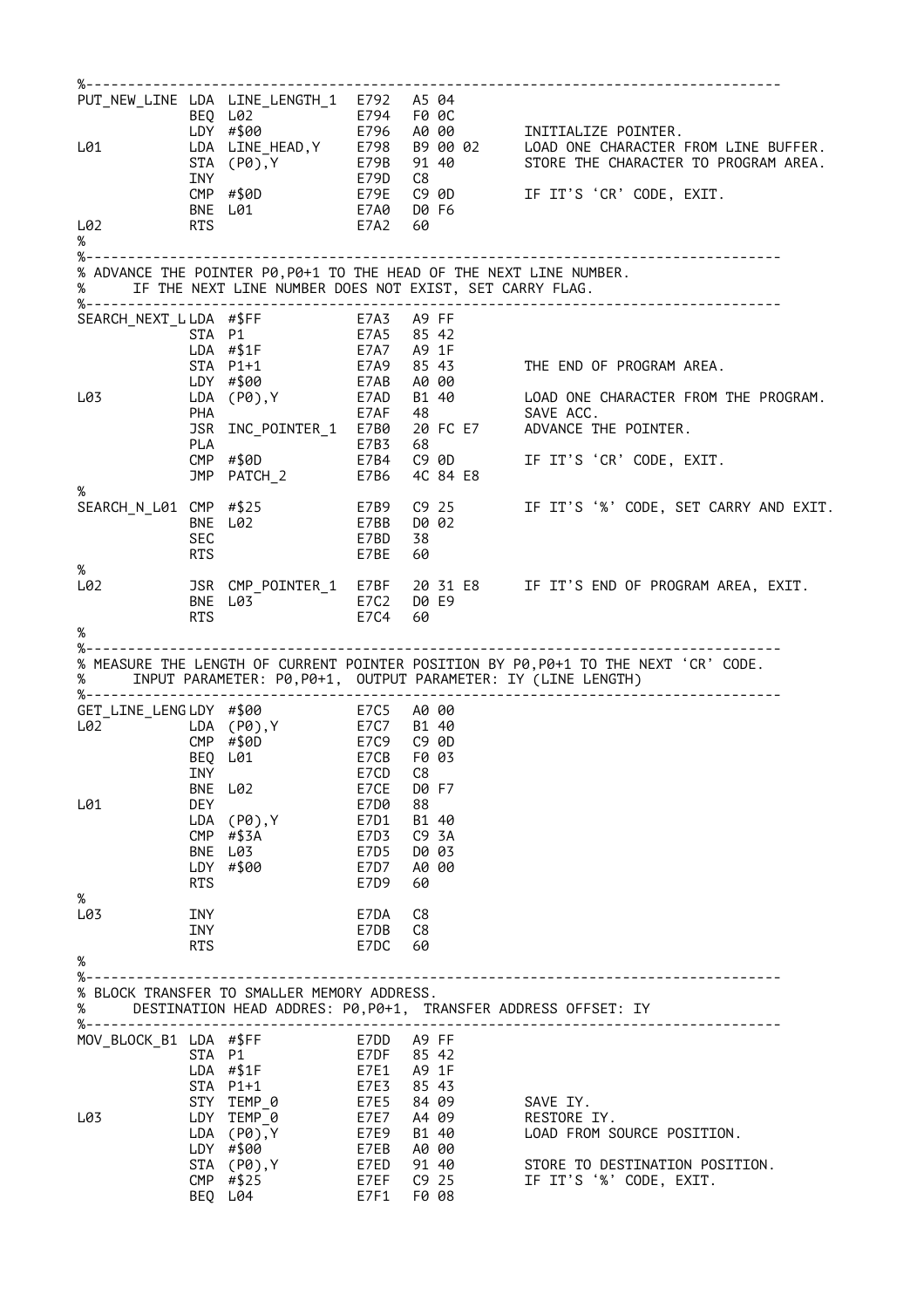JSR INC\_POINTER\_1 E7F3 20 FC E7 JSR CMP\_POINTER\_1 E7F6 20 31 E8 BNE L03 E7F9 D0 EC L04 RTS E7FB % %----------------------------------------------------------------------------------- % INCREMENT 16 BIT POINTER P0,P0+1. %----------------------------------------------------------------------------------- INC\_POINTER\_1 CLD CLD E7FC D8<br>CLC E7FD 18<br>LDA P0 E7FE A5 L716<br>E7FE A5 40 ADC #\$01 E800 69 01 LOWER 8 BIT +1 E802 85 40<br>E804 90 02<br>E806 E6 41 BCC L05<br>INC P0+1 INC P0+1 E806 E6 41 IF CARRY EXIST LOWER 8 BIT, UPPER 8BIT +1. L05 RTS E808 % %----------------------------------------------------------------------------------- % DECREMENT 16 BIT POINTER P1,P1+1. %----------------------------------------------------------------------------------- DEC\_POINTER\_1 CLD SEC E80A 38 LDA P1 E80B A5 42 SBC #\$01 E80D E9 01 LOWER 8 BIT -1 STA P1 E80F 85 42 BCS L06 E811 B0 02 IF BORROW EXIST LOWER 8 BIT, UPPER 8BIT -1. DEC P1+1 E813 C6 43 L06 RTS E815 60 % %----------------------------------------------------------------------------------- % BLOCK TRANSFER TO LARGER MEMORY ADDRESS. % SOURCE HEAD ADDRES: P0,P0+1, TRANSFER ADDRESS OFFSET: IY %----------------------------------------------------------------------------------- MOV\_BLOCK\_F1 LDA #\$00 E816 A9 00 STA P1 E818 85 42 E81A A9 1F STA P1+1 E81C 85 43<br>STY TEMP\_0 E81E 84 09<br>LDY #\$00 E820 A0 00 STY TEMP\_0 E81E 84 09 L07 LDY #\$00 E820 A0 00 LDA (P1),Y E822 B1 42 LDY TEMP\_0 E824 A4 09 STA (P1),Y E826 91 42 JSR DEC\_POINTER\_1 E828 20 09 E8 JSR CMP\_POINTER\_1 E82B 20 31 E8 BCS L07 E82E B0 F0 RTS E830 60 % %----------------------------------------------------------------------------------- % COMPARE 16 BIT POINTER P1,P1+1 AND P0,P0+1. %----------------------------------------------------------------------------------- CMP\_POINTER\_1 LDA P1+1<br>CMP P0+1 CMP P0+1 E833 C5 41 COMPARE UPPER 8 BIT BNE L01 LDA P1 E837 A5 42<br>
CMP P0 E839 C5 40 CS 40 COMPARE LOWER 8 BIT<br>60 L01 RTS E83B %<br>%-%----------------------------------------------------------------------------------- % CONVERT ASCII CODE LINE NUMBER TO 2 BYTE BCD VALUE. % INPUT PARAMETER: P0,P0+1, OUTPUT PARAMETER: IY (LINE NUMBER REGISTER ADDRESS) %----------------------------------------------------------------------------------- GET\_LINE\_NUMB LDA #\$00 E83C A9 00<br>STA \$00.X E83E 95 00 STA \$00,X E83E 95 00 STA \$01,X E840 95 01 LDY #\$00 E842 A0 00 L10 JMP PATCH\_3 E844 4C B8 E8 E847 EA<br>E848 F010<br>E84A C920 GET\_LINE\_L14 BEQ L10 E848 F0 10<br>CMP #\$20 E84A C9 20 CMP #\$20 E84A C9 20 IGNORE SPACE CODE. BEQ L13 E84C F0 09<br>JSR SHIFT\_L\_NUM1 E84E 20 5B E8 JSR SHIFT\_L\_NUM1 E84E 20 5B E8 4 BIT LEFT SHIFT LINE NUMBER REGISTER. EXTRACT LOWER 4 BIT OF ASCII CODE.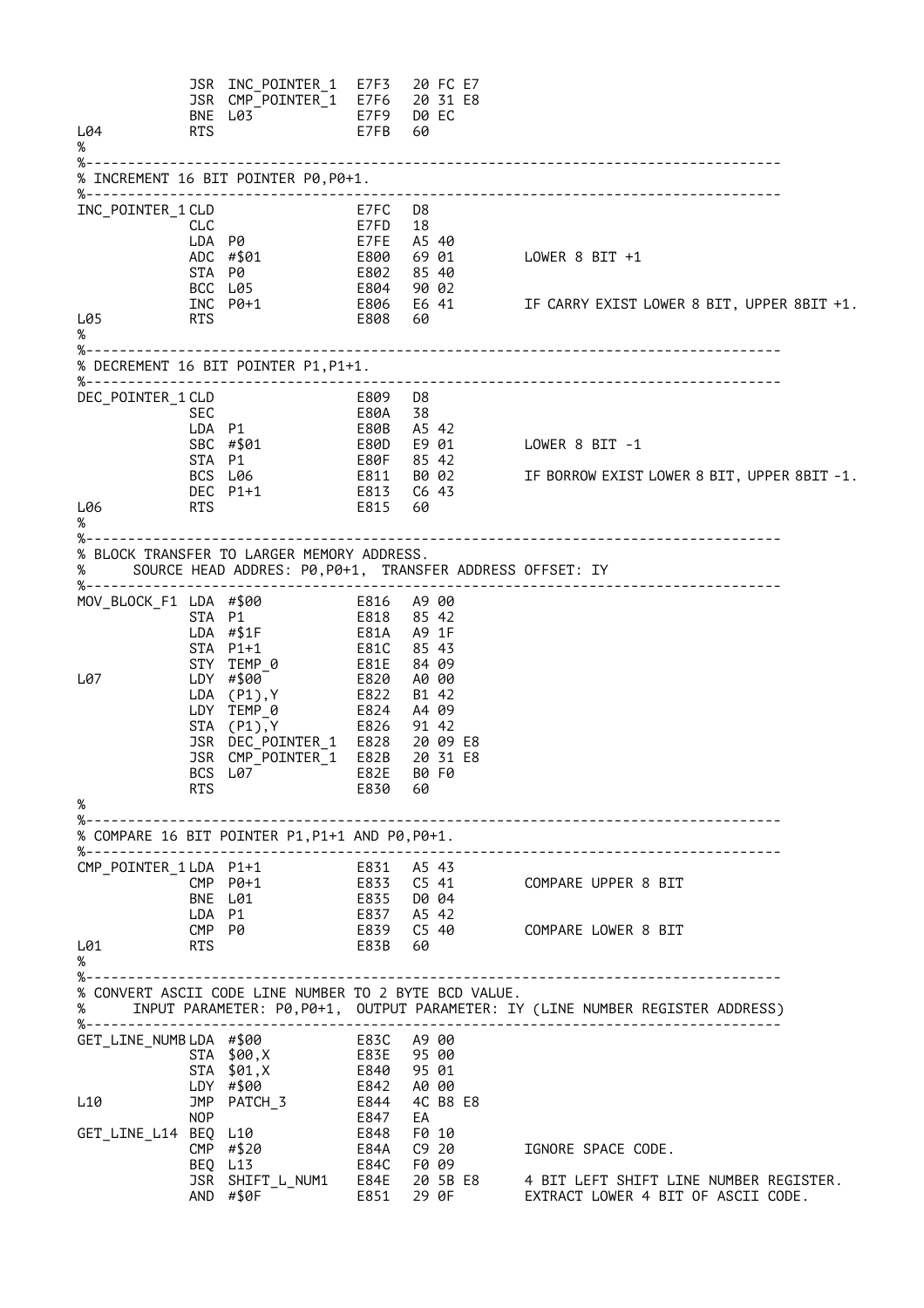ORA \$00,X E853 15 00 SYNTHESIZE LINE NUMBER LOWER.  $STA$  \$00, X<br>T<sub>N</sub><sub>1</sub> L13 INY E857 C8 ADVANCE LINE BUFFER POINTER. BNE L10 E858 D0 EA RTS E85A 60 % %----------------------------------------------------------------------------------- % 4 BIT LEFT SHIFT LINE NUMBER REGISTER. %----------------------------------------------------------------------------------- SHIFT\_L\_NUM1 STY TEMP\_0 E85B 84 09 SAVE IY. LDY #\$04 E85D A0 04 SET 4 BIT SHIFT. L11 ASL \$00,X E85F 16 00 LEFT SHIFT 2-BYTE SECTION. ROL \$01,X E861 36 01 DEY E863 88 BNE L11 E864 D0 F9 LDY TEMP\_0 E866 A4 09 RESTORE IY. RTS E868 60 % %----------------------------------------------------------------------------------- % COMPARE LINE NUMBER REGISTERS %----------------------------------------------------------------------------------- CMP16\_1 LDA LR0\_1 E869 A5 01 COMPARE UPPER 8 BIT. CMP LR1\_1 E86B C5 03 IF LR1>LR0, SET BORROW (CLEAR CARRY) BNE L12 E86D D0 04 LDA LR0\_0 E86F A5 00 IF UPPER IS SAME, COMPARE LOWER. CMP LR1\_0 E871 C5 02 IF LR1>LR0, SET BORROW (CLEAR CARRY) L12 RTS E873 60 % %----------------------------------------------------------------------------------- % PATCH FOR MOVE\_BLOCK\_B1 TO SAVE P0,P0+1. %----------------------------------------------------------------------------------- MOVE\_BLOCK\_B2 LDA P0 E874 A5 40 PHA E876 48 LDA P0+1 E877 A5 41 PHA E879 48 JSR MOVE\_BLOCK\_B1 E87A 20 DD E7 PLA E87D 68 STA P0+1 E87E 85 41 PLA E880 68 STA P0 E881 85 40 RTS E883 60 % %----------------------------------------------------------------------------------- % PATCH FOR SEARCH\_NEXT\_L TO CLEAR CARRY WHEN 'CR' CODE IS DETECTED AND EXIT. %----------------------------------------------------------------------------------- PATCH\_2 BNE L01 E884 D0 02<br>CLC E886 18 CLC<br>RTS RTS E887 60 L01 JMP SEARCH\_N\_L01 E888 4C B9 E7 % %----------------------------------------------------------------------------------- % EDITOR UNIT TEST WITH SERIAL INTERFACE. %----------------------------------------------------------------------------------- EDITOR\_TEST\_2 CLC E88B 18 LDX #\$FF E88C A2 FF TXS E88E 0A JSR INIT\_ACIA E88F 20 80 E0 INITIALIZE SERIAL INTERFACE L01 JSR IN\_1LINE E892 20 C0 E0 INPUT ONE LINE. JSR LINE\_EDITOR\_1 E895 20 40 E7 LINE EDITOR. JSR DISP\_PROGRAM1 E898 20 9E E8 DISPLAY PROGRAM. JMP L01 E89B 4C 92 E8 % %----------------------------------------------------------------------------------- DISP\_PROGRAM1 LDA #PROG\_PO\_1\_L E89E A9 00 STA P0 E8A0 85 40 LDA #PROG\_PO\_1\_H E8A2 A9 10 STA P0+1 E8A4 85 41 LDY #\$00 E8A6 A0 00 SET PROGRAM AREA TO POINTER. L03 LDA (P0),Y E8A8 B1 40 LOAD ONE CHARACTER FROM PROGRAM AREA. CMP #\$25 E8AA C9 25 IF IT'S '%' CODE, EXIT. BEQ L02 E8AC F0 09 JSR OUT\_1CHA E8AE 20 9A E0 OUTPUT ONE CHARACTER TO SERIAL INTERFACE.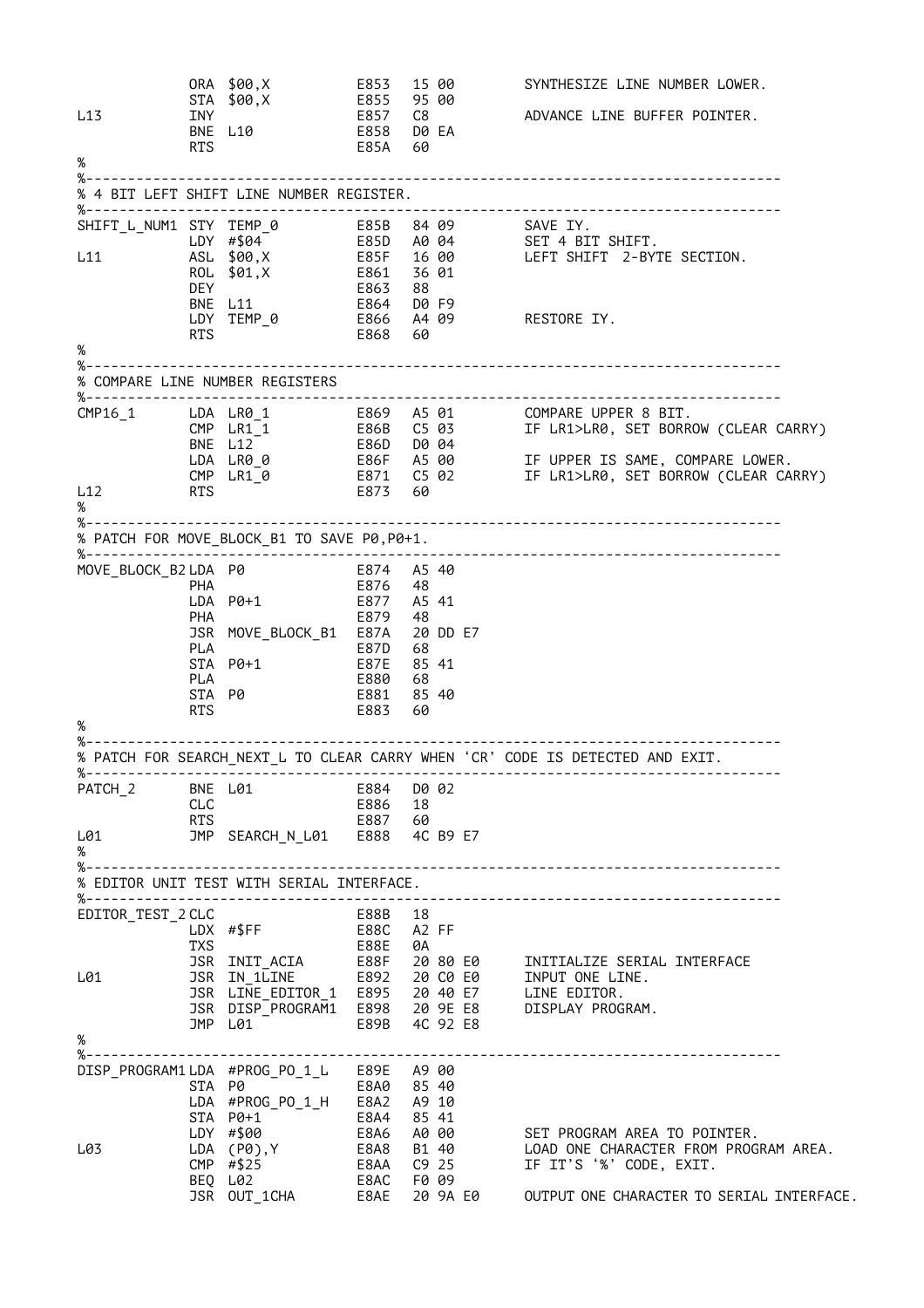|                                                       | CLC                      | JSR INC_POINTER_1 E8B1<br>BCC L03                           | E8B4<br>E8B5             | 18<br>90 F1 | 20 FC E7          |          |                                                                                                                                                                                                                                        |
|-------------------------------------------------------|--------------------------|-------------------------------------------------------------|--------------------------|-------------|-------------------|----------|----------------------------------------------------------------------------------------------------------------------------------------------------------------------------------------------------------------------------------------|
| L02<br>%                                              | <b>RTS</b>               |                                                             | E8B7                     | 60          |                   |          |                                                                                                                                                                                                                                        |
| $\%$ - - - - - - - - - -<br>% PATCH FOR GET_LINE_NUMB |                          |                                                             |                          |             |                   |          |                                                                                                                                                                                                                                        |
| $\%$                                                  |                          | WHEN THE END CODE IS DETECTED, RETURN THE VALUE 9999 TO LR. |                          |             |                   |          |                                                                                                                                                                                                                                        |
| %                                                     |                          |                                                             |                          |             |                   |          | ENSURE THAT LINE NUMBERS WITH GREATER THAN CURRENT MAXIMUM LINE NUMBER ARE INSERTED CORRECTLY.<br>-----------------                                                                                                                    |
| PATCH_3                                               |                          | LDA (P0),Y<br>CMP #\$25                                     | E8B8 B1 40               |             |                   |          | LOAD ONE CHARACTER.<br>IS IT '%' CODE?                                                                                                                                                                                                 |
|                                                       |                          | BEQ L03                                                     |                          |             |                   |          |                                                                                                                                                                                                                                        |
|                                                       |                          | CMP $\#$ \$3A<br>JMP GET_LINE_L14 E8C0                      |                          |             |                   |          | E8BE  C9 3A  IS  IT ':' CODE?<br>4C 48 E8 RETURN FROM THIS PATCH.                                                                                                                                                                      |
| $\%$                                                  |                          |                                                             |                          |             |                   |          |                                                                                                                                                                                                                                        |
| L03                                                   |                          | LDA #\$99                                                   | E8C3 A9 99               |             |                   |          | SET 9999 TO LR                                                                                                                                                                                                                         |
|                                                       |                          | STA \$00,X<br>STA \$01, X                                   | E8C5 95 00<br>E8C7 95 01 |             |                   |          |                                                                                                                                                                                                                                        |
|                                                       | <b>RTS</b>               |                                                             | E8C9                     | 60          |                   |          |                                                                                                                                                                                                                                        |
| $\%$                                                  |                          |                                                             |                          |             |                   |          |                                                                                                                                                                                                                                        |
|                                                       |                          |                                                             |                          |             |                   |          |                                                                                                                                                                                                                                        |
|                                                       |                          |                                                             |                          |             |                   |          |                                                                                                                                                                                                                                        |
|                                                       |                          |                                                             |                          |             |                   |          |                                                                                                                                                                                                                                        |
|                                                       |                          |                                                             |                          |             |                   |          |                                                                                                                                                                                                                                        |
| % CI-2 MAIN PROGRAM                                   |                          |                                                             |                          |             |                   |          |                                                                                                                                                                                                                                        |
|                                                       |                          | .ORIGIN \$E8D0                                              |                          |             |                   |          |                                                                                                                                                                                                                                        |
| $\%$<br>CI-2_MAIN                                     |                          |                                                             |                          |             |                   |          |                                                                                                                                                                                                                                        |
|                                                       | <b>TXS</b>               |                                                             | F8D2 9A                  |             |                   |          |                                                                                                                                                                                                                                        |
|                                                       |                          |                                                             |                          |             |                   |          | USR INIT_ACIA FOUZ FAND INITIALIZE SERIAL INTERFACE.<br>JSR INIT_RUNFLAG E8D6 20 0D ED INITIALIZE RUN FLAG.<br>JSR GREETING F8D9 20 E0 F2 GREETING MESSAGE.<br>JSR IN_1LINE_2 F8DC 20 B9 F0 ENTER A SINGLE LINE.<br>JSR ANA_1LINE F8DF |
|                                                       |                          |                                                             |                          |             |                   |          |                                                                                                                                                                                                                                        |
| L01                                                   |                          |                                                             |                          |             |                   |          |                                                                                                                                                                                                                                        |
|                                                       |                          |                                                             |                          |             |                   |          |                                                                                                                                                                                                                                        |
|                                                       |                          |                                                             |                          |             |                   |          |                                                                                                                                                                                                                                        |
| %                                                     |                          |                                                             |                          |             |                   |          |                                                                                                                                                                                                                                        |
|                                                       |                          | % MAIN LOOP OF ANALYSIS & EXECUTE SINGLE LINE.              |                          |             |                   |          |                                                                                                                                                                                                                                        |
|                                                       |                          |                                                             |                          |             |                   |          |                                                                                                                                                                                                                                        |
| %                                                     |                          | ORIGIN \$E8F0.                                              |                          |             |                   |          |                                                                                                                                                                                                                                        |
| ANA_1LINE                                             |                          | JSR SET_PO_LB                                               | E8F0                     |             |                   | 20 64 EA | SET POINTER TO LINE BUFFER BEGINNING.                                                                                                                                                                                                  |
|                                                       |                          | JSR DET_LINE_NUM1                                           | E8F3                     |             |                   | 20 14 ED | LINE NUMBER DETECTION.                                                                                                                                                                                                                 |
|                                                       | <b>JMP</b>               | BCC MAIN LOOP 6<br>LINE EDITOR 1                            | E8F6<br>E8F8             | 90 03       | 4C 40 E7          |          | IF A LINE NUMBER IS DETECTED, GO TO EDITOR.                                                                                                                                                                                            |
| MAIN LOOP 6                                           | <b>JSR</b>               | INIT_REG_4                                                  | E8FB                     |             | 20 97 F0          |          | CLEAR R0 ETC.                                                                                                                                                                                                                          |
| MAIN LOOP 5                                           |                          | LDY #\$00                                                   | E8FE                     | A0 00       |                   |          |                                                                                                                                                                                                                                        |
| MAIN LOOP 1<br>MAIN_LOOP_4                            | JMP<br><b>BCS</b>        | MAIN_LOOP_3<br>MAIN_LOOP_2                                  | E900<br>E903             |             | 4C FA EC<br>B0 03 |          | IGNORE THE LINE NUMBER                                                                                                                                                                                                                 |
|                                                       |                          | JSR SET_P0_LB                                               | E905                     |             | 20 64 EA          |          |                                                                                                                                                                                                                                        |
| MAIN LOOP 2                                           | LDA                      | $(PØ)$ , Y                                                  | E908                     |             | B1 40             |          | IF NO LINE NUMBER, ANALYSE SINLE CHARACTER.                                                                                                                                                                                            |
|                                                       | <b>CMP</b>               | #\$20                                                       | E90A                     |             | C920              |          |                                                                                                                                                                                                                                        |
|                                                       | JMP                      | BNE L03<br>IN_NEW_VAR                                       | E90C<br>E90E             | D0 03       |                   | 4C 13 EA | IF IT'S A SPACE CODE,<br>START ENTERING A NEW VARIABLE.                                                                                                                                                                                |
| L03                                                   |                          | $CMP$ #\$21                                                 | E911                     | C9 21       |                   |          |                                                                                                                                                                                                                                        |
|                                                       |                          | BNE L04                                                     | E913                     |             | D0 03             |          |                                                                                                                                                                                                                                        |
| L04                                                   | CMP                      | JMP RUN_CONT<br>#\$23                                       | E915<br>E918             |             | C9 23             | 4C 95 EB | IF IT'S '!' CODE, GO TO EXECUTION.                                                                                                                                                                                                     |
|                                                       |                          | BNE L05                                                     | E91A                     |             | D0 03             |          |                                                                                                                                                                                                                                        |
|                                                       |                          | JMP COMMENT                                                 | E91C                     |             | 4C F9 ED          |          | IF IT'S '#' CODE, GO TO COMMENT PROCESS,                                                                                                                                                                                               |
| L05                                                   | CMP<br>BNE               | #\$24<br>L06                                                | E91F<br>E921             |             | $C9$ 24<br>D0 03  |          |                                                                                                                                                                                                                                        |
|                                                       | JMP                      | POINTER_VAR_1                                               | E923                     |             | 4C 86 EF          |          | IF IT'S '\$' CODE, GO TO POINTER VARIABLES.                                                                                                                                                                                            |
| L06                                                   | <b>CMP</b>               | #\$29                                                       | E926                     | C9 29       |                   |          |                                                                                                                                                                                                                                        |
|                                                       | JMP                      | MAIN_LOOP_6                                                 | E928                     |             | 4C DE F1          |          | GO TO MAIN LOOP 6                                                                                                                                                                                                                      |
|                                                       | <b>NOP</b><br><b>NOP</b> |                                                             | E92B<br>E92C             | EA<br>EA    |                   |          |                                                                                                                                                                                                                                        |
| MAIN LOOP 7                                           |                          | CMP $# $2B$                                                 | E92D                     |             | C9 2B             |          | RETURN FROM MAIN_LOOP_6                                                                                                                                                                                                                |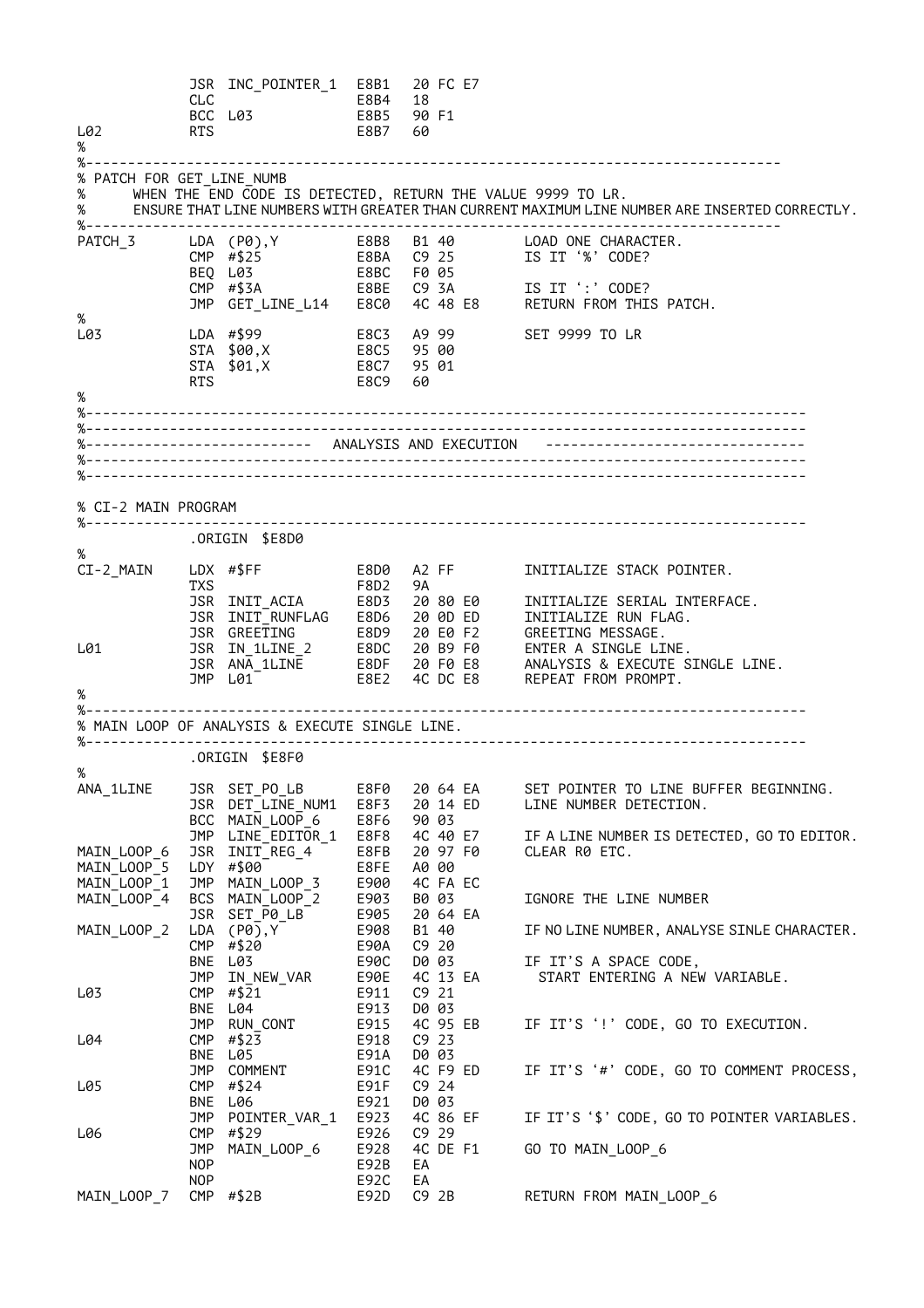|                                      | BNE               | L08                                  | E92F         | D0 03                               |                                            |
|--------------------------------------|-------------------|--------------------------------------|--------------|-------------------------------------|--------------------------------------------|
| L08                                  | JMP<br><b>CMP</b> | ADD 1<br>#\$2D                       | E931<br>E934 | 4C 26 EB<br>C9 2D                   | IF IT'S '+' CODE, GO TO ADDITION.          |
|                                      | <b>BNE</b>        | L09                                  | E936         | D0 03                               |                                            |
|                                      | <b>JMP</b>        | $SUB_2$                              | E938         | 4C A8 ED                            | IF IT'S '-' CODE, GO TO SUBTRACTION.       |
| L09                                  | CMP               | #\$2A                                | E93B         | C9 2A                               |                                            |
|                                      | <b>BNE</b>        | L10                                  | E93D         | D0 03                               |                                            |
| L <sub>10</sub>                      | <b>JMP</b><br>CMP | MUL 1<br>#\$2F                       | E93F<br>E942 | 4C 54 EB<br>C9 2F                   | IF IT'S '*' CODE, GO TO MULTIPLICATION.    |
|                                      | BNE               | L11                                  | E944         | D0 03                               |                                            |
|                                      | <b>JMP</b>        | DIV 1                                | E946         | 4C 67 EB                            | IF IT'S '/' CODE, GO TO DIVISION.          |
| L11                                  | CMP               | #\$2E                                | E949         | C9 2E                               |                                            |
|                                      | BNE               | L12                                  | E94B         | D0 03                               |                                            |
|                                      | JMP               | DEC POINT                            | E94D         | 4C 0B EA                            | IF IT'S '.' CODE, GO TO DECIMAL POINT.     |
| L12                                  | CMP<br>BNE        | #\$45<br>L <sub>13</sub>             | E950<br>E952 | $C9$ 45<br>D0 03                    |                                            |
|                                      | JMP               | GET_EXP_4                            | E954         | 4C C7 E9                            | IF IT'S 'E' CODE, GO TO EXPONENT PROCESS.  |
| L13                                  | CMP               | #\$3B                                | E957         | C9 3B                               |                                            |
|                                      | BNE               | L14                                  | E959         | D0 03                               |                                            |
|                                      | JMP               | DISP_CONT                            | E95B         | 4C A2 EA                            | IF IT'S ';' CODE, GO TO OUTPUT PROCESS.    |
| L14                                  | CMP               | #\$3D                                | E95E         | C9 3D                               |                                            |
|                                      | BNE<br>JMP        | L15<br>SUBSTITUTE_3                  | E960<br>E962 | D0 03<br>4C 6D EA                   | IF IT'S '='CODE, GO TO SUBSTITUTE BOOKING. |
| L15                                  | CMP               | #\$3F                                | E965         | C9 3F                               |                                            |
|                                      |                   | BNE L16                              | E967         | D0 03                               |                                            |
|                                      | <b>JMP</b>        | CONDITION 1                          | E969         | 4C 37 ED                            | IF IT'S '?' CODE, GO TO CONDITION PROCESS. |
| L16                                  | CMP               | #\$40                                | E96C         | C9 40                               |                                            |
|                                      |                   | BNE L17                              | E96E         | D0 03                               |                                            |
|                                      | JMP               | DISP_LIST_2                          | E970         | 4C F3 F0                            | IF IT'S '@' CODE, GO TO PROGRAM DUMP.      |
| L17                                  | CMP<br>BCC        | #\$41<br>L18                         | E973<br>E975 | C941<br>90 03                       |                                            |
|                                      |                   | JMP VARIABLE                         | E977         | 4C CB EA                            | IF \$41 OR MORE, GO TO VARIABLE PROCESS.   |
| L <sub>19</sub>                      | CMP               | #\$0D                                | E97A         | C9 0D                               |                                            |
|                                      |                   | BNE L20                              | E97C         | D0 03                               |                                            |
|                                      | <b>JMP</b>        | ENDLINE_PROC1                        | E97E         | 4C B9 ED                            | IF IT'S 'CR' CODE, GO TO END LINE PROCESS. |
| L <sub>20</sub>                      | CMP               | #\$25                                | E981         | $C9$ 25                             | IF IT'S '%' CODE, TERMINATE EXECUTION.     |
|                                      | BNE               | L34<br>BEQ L36                       | E983<br>E985 | D0 02<br>F0 0A                      |                                            |
| L34                                  | CMP               | #\$30                                | E987         | C9 30                               |                                            |
|                                      |                   | BCS L35                              | E989         | B0 02                               |                                            |
|                                      | BCC               | L36                                  | E98B         | 90 04                               |                                            |
| L <sub>35</sub>                      | CMP               | #\$3A                                | E98D         | C9 3A                               |                                            |
|                                      | BCC               | GET_FLOAT_5                          | E98F         | 90 03                               | IF \$30-\$39 CODE, GO TO NUMERIC INPUT.    |
| L <sub>36</sub><br>%                 | <b>JMP</b>        | STOP_RUNNING                         | E991         | 4C B1 EA                            |                                            |
| $\%$ – – – – – – –                   |                   |                                      |              | ----------------------------------- |                                            |
| GET FLOAT 5                          |                   | LDX TEMP_6                           | E994         | A6 0F                               |                                            |
|                                      |                   | BEQ L21                              | E996         | F0 02                               |                                            |
|                                      | DEC               | TEMP_3                               | E998         | C6 0C                               |                                            |
| L21                                  |                   | STY TEMP 5<br>STA TEMP 2             | E99A<br>E99C | 84 0E<br>85 0B                      |                                            |
|                                      |                   | LDX #\$04                            | E99E         | A2 04                               |                                            |
|                                      |                   | LDY $\#$ \$13                        | E9A0         | A0 13                               |                                            |
|                                      |                   | LDA #\$FF                            | E9A2         | A9 FF                               |                                            |
|                                      |                   | JSR SHIFT_L_NBIT1                    | E9A4         | 20 54 EC                            |                                            |
|                                      |                   | LDY TEMP_5                           | E9A7         | A4 0E                               |                                            |
|                                      |                   | LDA TEMP 2                           | E9A9         | A5 0B                               |                                            |
|                                      | AND<br>0RA        | #\$0F<br>R0 0                        | E9AB<br>E9AD | 29 OF<br>05 10                      |                                            |
|                                      |                   | STA R00                              | E9AF         | 85 10                               |                                            |
| GET_FLOAT 6                          |                   | JSR INC_POINTER_1                    | E9B1         | 20 FC E7                            |                                            |
|                                      |                   | LDA (P0), Y                          | E9B4         | B1 40                               |                                            |
|                                      |                   | JSR DET_CHR_1                        | E9B6         | 20 4E EA                            |                                            |
|                                      |                   | BCS L22                              | E9B9         | B0 03                               |                                            |
| L <sub>22</sub>                      |                   | JMP MAIN_LOOP_2<br>JSR CORRECT_EXP_1 | E9BB<br>E9BE | 4C 08 E9<br>20 6B E1                |                                            |
|                                      |                   | JRT NORMALISE 1                      | E9C1         | 20 D0 E2                            |                                            |
|                                      |                   | JMP MAIN_LOOP_2                      | E9C4         | 4C 08 E9                            |                                            |
| %                                    |                   |                                      |              |                                     |                                            |
| $% - - - - - - - - - -$<br>GET_EXP_4 |                   | JSR INC_POINTER_1 E9C7               |              | 20 FC E7                            |                                            |
| L <sub>25</sub>                      |                   | $LDA$ $(P0)$ , Y                     | E9CA         | B1 40                               | ANALYZE THE NEXT CHARACTER OF 'E'          |
|                                      |                   |                                      |              |                                     |                                            |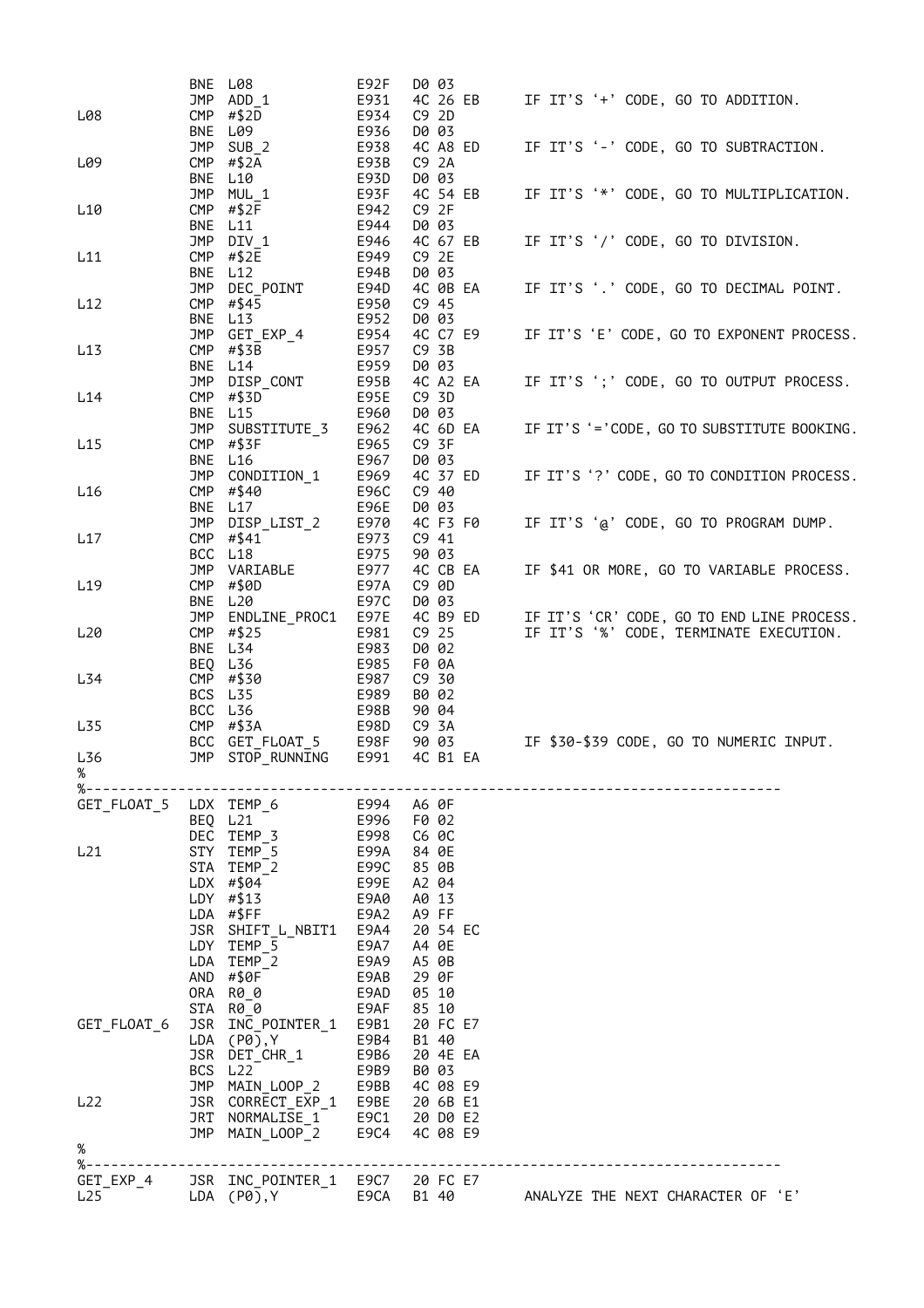|                                       |                   | $CMP$ #\$2D                                              | E9CC                        | C92D                             |  | IS IT A '-' CODE?                                                                                                                                                                                                                                 |
|---------------------------------------|-------------------|----------------------------------------------------------|-----------------------------|----------------------------------|--|---------------------------------------------------------------------------------------------------------------------------------------------------------------------------------------------------------------------------------------------------|
| GET_EXP_2                             |                   | BEQ L23<br>STA TEMP_2<br>LDA R0 3                        | E9CE<br>E9D0<br>E9D2        | F0 33<br>85 0B                   |  | SAVE THE ACCUMULATOR VALUE.                                                                                                                                                                                                                       |
|                                       | ASL<br>ASL<br>ASL | LDA R0_3<br>STA TEMP_0 E9D4<br>E9D8                      | E9D6<br>E9D7                | A5 13<br>85 09<br>0A<br>0A<br>0A |  | SAVE THE R0_3 VALUE.                                                                                                                                                                                                                              |
|                                       | ASL               | AND #\$30<br>STA TEMP 1<br>LDA TEMP 0                    | E9D9<br>E9DA<br>E9DC        | 0A<br>29 30<br>85 0A<br>A5 09    |  | EXTRACT D5, D4.                                                                                                                                                                                                                                   |
|                                       |                   | AND #\$C0<br>ORA TEMP_1 E9E2                             | E9DE<br>E9E0                | 29 C0<br>05 0A                   |  | EXTRACT D7, D6 OF R0_3.                                                                                                                                                                                                                           |
|                                       |                   | E9EA                                                     |                             |                                  |  |                                                                                                                                                                                                                                                   |
|                                       |                   | STA R0_3<br>E9F8 90 D0<br>BCC L25                        | E9EC 85 13                  |                                  |  | JSR INC_POINTER_1 E9EE 20 FC E7 ADVANCE THE POINTER TO THE NEXT.                                                                                                                                                                                  |
| L24<br>%                              |                   |                                                          |                             |                                  |  | JSR CORRECT_EXP_1 E9FA 20 6B E1 IF THE NEXT CHARACTER IS NOT A NUMBER,<br>JSR NORMALISE_1 E9FD 20 D0 E2 DO EXPONENTIAL CORRECTION & NORMALIZATION<br>JMP MAIN_LOOP_2 EA00 4C 08 E9 AND RETURN TO THE MAIN LOOP 2.                                 |
| $% - -$<br>% PROCESS OF EXPONENT '-'. |                   |                                                          |                             |                                  |  |                                                                                                                                                                                                                                                   |
| %-----------------------              |                   |                                                          |                             |                                  |  |                                                                                                                                                                                                                                                   |
| L23<br>%                              |                   |                                                          |                             |                                  |  |                                                                                                                                                                                                                                                   |
| %-                                    |                   |                                                          |                             |                                  |  |                                                                                                                                                                                                                                                   |
| % PROCESS OF DECIMAL POINT.           |                   |                                                          |                             |                                  |  |                                                                                                                                                                                                                                                   |
| DEC POINT<br>$\%$                     |                   |                                                          |                             |                                  |  |                                                                                                                                                                                                                                                   |
| % PROCESS OF SPACE CODE.              |                   |                                                          |                             |                                  |  |                                                                                                                                                                                                                                                   |
| %--------------------                 |                   |                                                          |                             |                                  |  | $\overline{1}N\_NEW\_VAR$ JSR PUSH_FP_REG EA13 20 1F EA PUSH THE ARITHMETIC STACK.<br>JSR INIT_REG_2 EA16 20 FA EA INITIALIZE R0,<br>JSR INC_POINTER_1 EA19 20 FC E7 ALLOW THE NEXT NUMBER TO BE ENTERED.<br>JMP MAIN_LOOP_2 EA1C 4C 08 E9 RETURN |
| $\%$                                  |                   |                                                          |                             |                                  |  |                                                                                                                                                                                                                                                   |
|                                       |                   |                                                          |                             |                                  |  |                                                                                                                                                                                                                                                   |
|                                       |                   | % PUSH THE ARITHMETIC REGISTER STACK.                    |                             |                                  |  |                                                                                                                                                                                                                                                   |
| PUSH_FP_REG                           |                   | STY TEMP_5<br>954 #34<br>DDY #\$34                       | EA23 A0 34                  |                                  |  | EA1F    84  0E                SAVE  THE  IY.<br>EA21     A2  30                                                                                                                                                                                   |
|                                       |                   | $LDX$ #\$14                                              | EA28 A2 14                  |                                  |  | JSR MOV_FP_REG EA25 20 39 EA MOVE R1 TO R3.                                                                                                                                                                                                       |
|                                       |                   | LDY #\$30                                                | EA2A A0 30                  |                                  |  | MOVE R1 TO T2.                                                                                                                                                                                                                                    |
|                                       |                   | JSR MOV_FP_REG<br>LDX #\$10                              | EA2C 20 39 EA<br>EA2F A2 10 |                                  |  |                                                                                                                                                                                                                                                   |
|                                       |                   | $LDY$ #\$14                                              | EA31 A0 14                  |                                  |  | MOVE R0 TO R1.                                                                                                                                                                                                                                    |
| %                                     | <b>RTS</b>        | JSR MOV_FP_REG EA33 20 39 EA<br>EA36 A4 0E<br>LDY TEMP_5 | EA38                        | 60                               |  |                                                                                                                                                                                                                                                   |
|                                       |                   |                                                          |                             |                                  |  | % MOVE REGISTER. SOURCE HEAD ADDRESS: IX, DESTINATION HEAD ADDRESS: IY                                                                                                                                                                            |
|                                       |                   |                                                          |                             |                                  |  |                                                                                                                                                                                                                                                   |
| MOV_FP_REG                            |                   |                                                          |                             |                                  |  |                                                                                                                                                                                                                                                   |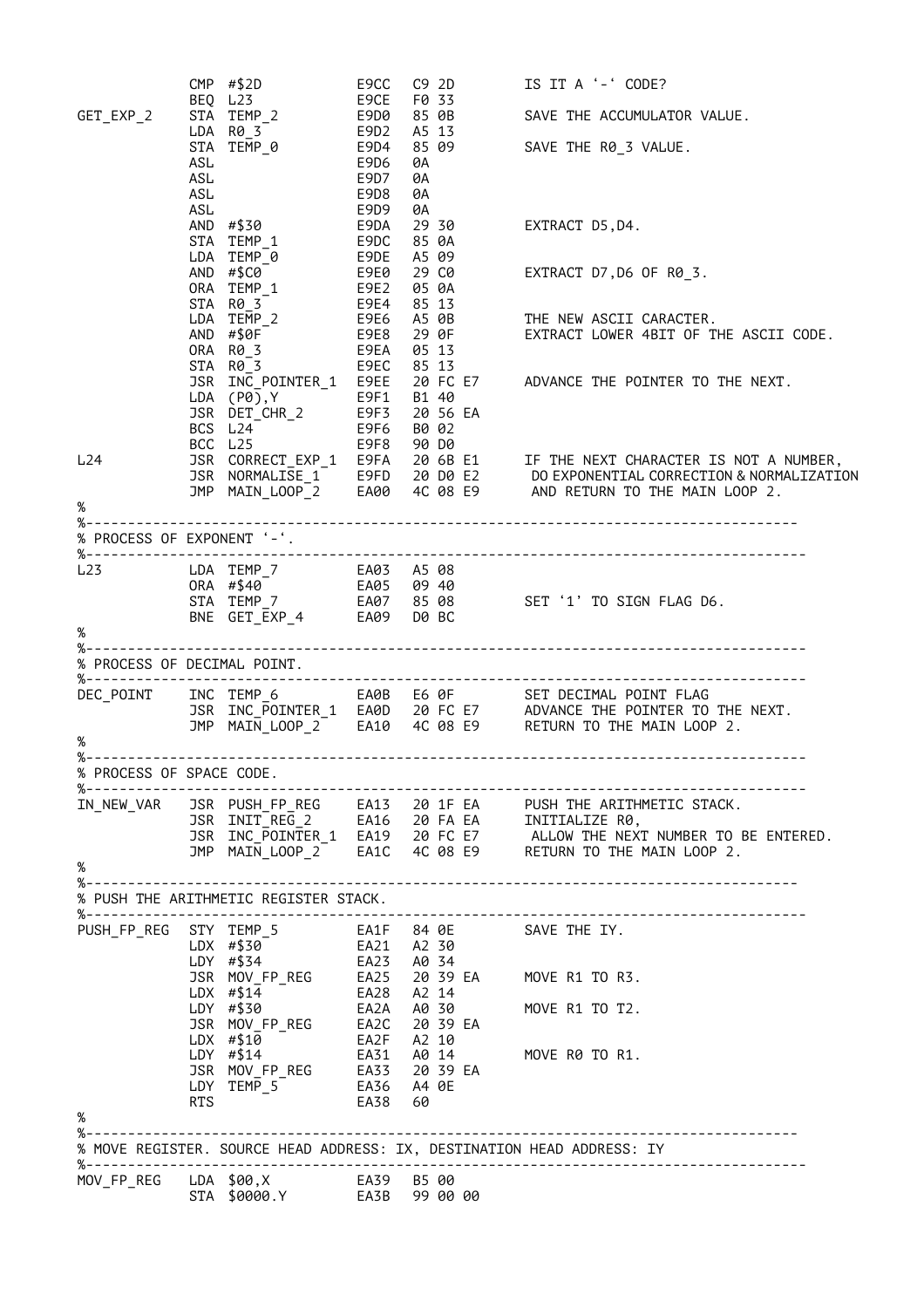LDA \$01,X EA3E B5 01 STA \$0001,Y EA40 99 01 00 LDA \$02,X EA43 B5 02 STA \$0002,Y EA45 99 02 00 LDA \$03,X EA48 B5 03 STA \$0003.Y EA4A 99 03 00 RTS EA4D 60 % %-------------------------------------------------------------------------------------- % CHARACTER DETECTOR. (IF IT'S A NUMBER,'.','E', CLEAR CARRY, OTHERS SET CARRY.) %-------------------------------------------------------------------------------------- DET\_CHR\_1 CMP #\$2E EA4E C9 2E<br>
BEQ L27 EA50 F0 10<br>
CMP #\$45 EA52 C9 45<br>
DET\_CHR\_2 CMP #\$30 EA56 C9 30 BEQ L27 EA50 F0 10 CMP #\$45 EA52 C9 45 'E' CODE? BEQ L27 EA54 F0 0C DET\_CHR\_2 CMP #\$30 EA56 C9 30 MORE THAN \$30? BCS L26 EA58 B0 02 BCC L28 EA5A 90 04 L26 CMP #\$3A EA5C C9 3A UNDER \$39? BCC L27 EA5E 90 02 L28 SEC EA60 38 RTS EA61 60 L27 CLC EA62 18 IF IT'S MORE THAN \$30 & UNDER \$39, RTS EA63 60 EXIT WITH CARRY CLEAR.  $\alpha$ %-------------------------------------------------------------------------------------- % SET HEAD POSITION OF LINE BUFFER TO P0,P0+1. %-------------------------------------------------------------------------------------- SET\_P0\_LB LDA #\$00 EA64 A9 00 STA P0 EA66 85 40 LDA #\$02 EA68 A9 02 STA \$P0+1 EA6A 85 41 RTS EA6C 60 % %-------------------------------------------------------------------------------------- % SUBSTITUTE PATCH (INITIALIZE R0 TO MAKE IT POSSIBLE T0 ENTER THE FOLLOWING NUMBERS.) %-------------------------------------------------------------------------------------- SUBSTITUTE\_3 JSR INIT\_REG\_2 EA6D 20 FA EA LDA VAR\_0 EA70 A5 52 STA VAR\_1 EA72 85 53 SET NORMAL VARIABLE OFFSET TO VAR\_1. JSR INC\_POINTER\_1 EA74 20 FC E7 ADVANCE THE POINTER. JMP MAIN\_LOOP\_2 EA77 4C 08 E9 RETURN TO MAIN LOOP 2. % %-------------------------------------------------------------------------------------- .ORIGIN \$EAA2 % DISP\_CONT INC DISP\_FLAG EAA2 E6 51 JMP VAR\_RET\_1 EAA4 4C E6 EA % %-------------------------------------------------------------------------------------- % SET HEAD POSITION OF PROGRAM AREA TO P0,P0+1. %-------------------------------------------------------------------------------------- .ORIGIN \$EAA8 % SET\_P0\_PR LDA PROG\_P0\_1\_L EAA8 A9 00 STA P0 EAAA 85 40 LDA PROG\_P0\_1\_H EAAC A9 10 STA P0+1 EAAE 85 41 RTS EAB0 60 % %-------------------------------------------------------------------------------------- % TERMINATE THE EXECUTION. %-------------------------------------------------------------------------------------- STOP\_RUNNING LDA #\$00 EAB1 A9 00 STA RUN\_FLAG EAB3 85 50 RTS EAB5 50 % %-------------------------------------------------------------------------------------- % NORMAL VARIABLE PROCESS.<br>% SHIFT THE LOWER 6 BI % SHIFT THE LOWER 6 BITS OF THE VARIABLE CHARACTER BY 2 BIT TO MAKE IT AN ADDRESS OFFSET, AND LOAD THE VARIABLE VALUE INTO R0.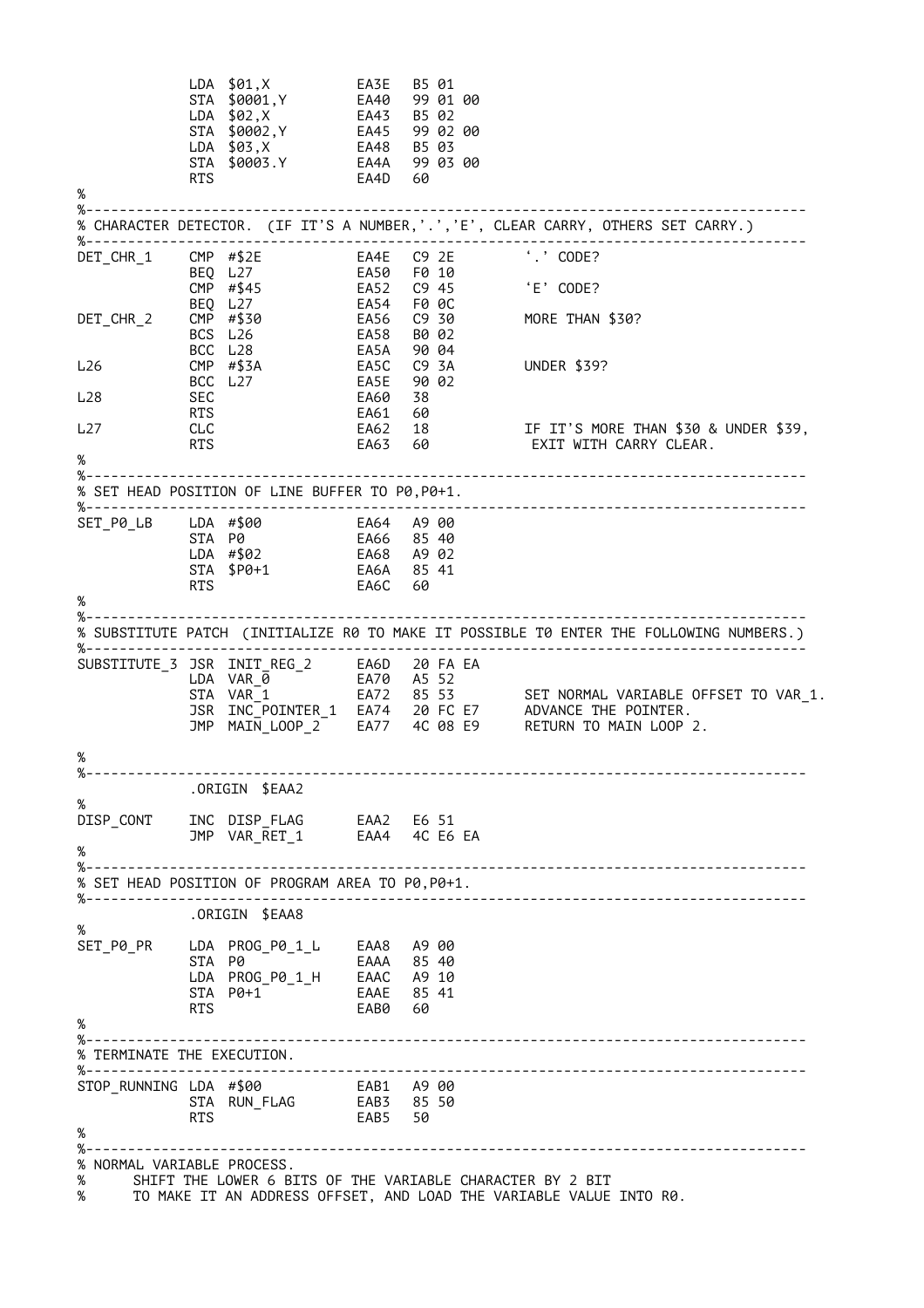| $\%$                      |            | .ORIGIN \$EACB                                                                                                                                                                                                                                                               |                     |                                                               |                                                                                                                                                                                                                                                                                                                |
|---------------------------|------------|------------------------------------------------------------------------------------------------------------------------------------------------------------------------------------------------------------------------------------------------------------------------------|---------------------|---------------------------------------------------------------|----------------------------------------------------------------------------------------------------------------------------------------------------------------------------------------------------------------------------------------------------------------------------------------------------------------|
| VARIABLE                  | ASL<br>ASL | STA VAR_0<br>LOA VAR_HEAD, X<br>LOA VAR_HEAD, X EAD2<br>STA R0 0<br>STA R0_0 EAD5 85 10                                                                                                                                                                                      | <b>EACD</b><br>EACE | 0A                                                            | AND #\$3F EACB 29 3F EXTRACT LOWER 6 BITS OF ASCII CODE.<br>0A SHIFT LEFT BY 2 BIT.<br>EACF 85 52 SAVE THE DETECTED ADDRESS OFFSET.<br>AA MAKE THE IY THE ADDRESS OFFSET.<br>BD 00 03 SUBSTITUTE VARIABLE VALUE TO R0.                                                                                         |
|                           | NOP        | LDA VAR_HEAD+1,X EAD7 BD 01 03<br>EADA<br>STA R0_1<br>LDA VAR_HEAD+2, X EADC BD 02 03<br>$\begin{array}{lll} \text{STA} & \text{R0} & \overline{2} & \text{EADF} & 85 & 12 \\ \text{JMP} & \text{VAR\_PATCH}_1 & \text{EAE1} & 4C & A2 & F2 \end{array}$<br>NOP <sub>2</sub> | EAE4 EA<br>EAE5 EA  | 85 11                                                         |                                                                                                                                                                                                                                                                                                                |
|                           |            |                                                                                                                                                                                                                                                                              |                     |                                                               | VAR_RET_1 JSR INC_POINTER_1 EAE6 20 FC E7 ADVANCE POINTER TO THE NEXT.<br>JMP MAIN_LOOP_2 EAE9 4C 08 E9 RETURN TO THE MAIN LOOP 2.                                                                                                                                                                             |
| $\%$                      |            |                                                                                                                                                                                                                                                                              |                     |                                                               |                                                                                                                                                                                                                                                                                                                |
| % INITIALIZE REGISTERS.   |            |                                                                                                                                                                                                                                                                              |                     |                                                               |                                                                                                                                                                                                                                                                                                                |
|                           |            | .ORIGIN \$EAEE                                                                                                                                                                                                                                                               |                     |                                                               |                                                                                                                                                                                                                                                                                                                |
| %<br>INIT_REG_3           |            | STA P3<br>LDA #\$00<br>STA P3+1                                                                                                                                                                                                                                              |                     | EAF0 85 46<br>EAF2 A9 00<br>EAF4 85 47                        | LDA #\$5C 6AEE A9 5C INITIALIZE MEMORY WRITE POINTER.                                                                                                                                                                                                                                                          |
| INIT_REG_2                |            | INIT_REG_1 LDA #\$FC<br>STA VAR_1<br>LDA #\$06                                                                                                                                                                                                                               |                     | EAF6 A9 FC<br>EAF8 85 53<br>EAFA A9 06                        | INITIALIZE SUBSTITUTE BOOKING ADDRESS.                                                                                                                                                                                                                                                                         |
|                           |            | EAFC 85 0C<br>STA TEMP 3<br>LDA #\$00                                                                                                                                                                                                                                        |                     | A9 00                                                         | INITIALIZE DECIMAL POSITION COUNTER.                                                                                                                                                                                                                                                                           |
|                           |            | STA R0_0<br>$STA \quad RO \quad 1$ EB02<br>STA R0_2<br>STA R0 3                                                                                                                                                                                                              |                     | EAFE A9 00<br>EB00 85 10<br>85 11<br>EB04 85 12<br>EB06 85 13 | CLEAR R0.                                                                                                                                                                                                                                                                                                      |
| %                         | <b>RTS</b> | STA TEMP <sub>6</sub>                                                                                                                                                                                                                                                        | EB0E                | 60                                                            | EB08 85 OF CLEAR DECIMAL FLAG.<br>STA TEMP <sup>T</sup><br>STA DISPIFLAG EB0C 85 51<br>STA DISPIFLAG EB0C 85 51                                                                                                                                                                                                |
|                           |            | % ADDITION. $( R0 = R1 + R0)$                                                                                                                                                                                                                                                |                     |                                                               |                                                                                                                                                                                                                                                                                                                |
| $% - - - - - - - - - - -$ |            | ORIGIN \$EB26.                                                                                                                                                                                                                                                               |                     |                                                               |                                                                                                                                                                                                                                                                                                                |
| %<br>$ADD_1$              |            |                                                                                                                                                                                                                                                                              |                     |                                                               |                                                                                                                                                                                                                                                                                                                |
|                           |            |                                                                                                                                                                                                                                                                              |                     |                                                               |                                                                                                                                                                                                                                                                                                                |
| %                         |            |                                                                                                                                                                                                                                                                              |                     |                                                               |                                                                                                                                                                                                                                                                                                                |
|                           |            | % SUBTRACTION. (R0 = R1 - R0)<br>%-----------------------------                                                                                                                                                                                                              |                     |                                                               |                                                                                                                                                                                                                                                                                                                |
| SUB 1                     |            |                                                                                                                                                                                                                                                                              |                     |                                                               |                                                                                                                                                                                                                                                                                                                |
| SUB1 1                    |            |                                                                                                                                                                                                                                                                              |                     |                                                               |                                                                                                                                                                                                                                                                                                                |
|                           |            |                                                                                                                                                                                                                                                                              |                     |                                                               | THE NEXT CHARACTER IS MORE THE NEXT.<br>LDA (P0),Y<br>CMP #\$30 EB3C C9 30 THE NEXT CHARACTER IS MORE THAN \$30<br>CMP #\$30 EB3C C9 30 THE NEXT CHARACTER IS MORE THAN \$30<br>BCS MANT_SIGN EB3E B0 3A VARIABLE, VALUE, '-' IS DETERMINE<br>JSR INC_POINTER_1 EB4E 20 FC E7 ADVANCE THE POINTER TO THE NEXT. |
|                           |            |                                                                                                                                                                                                                                                                              |                     |                                                               | JMP MAIN_LOOP_2 EB51 4C 08 E9 RETURN TO THE MAIN LOOP 2.                                                                                                                                                                                                                                                       |
| %                         |            |                                                                                                                                                                                                                                                                              |                     |                                                               |                                                                                                                                                                                                                                                                                                                |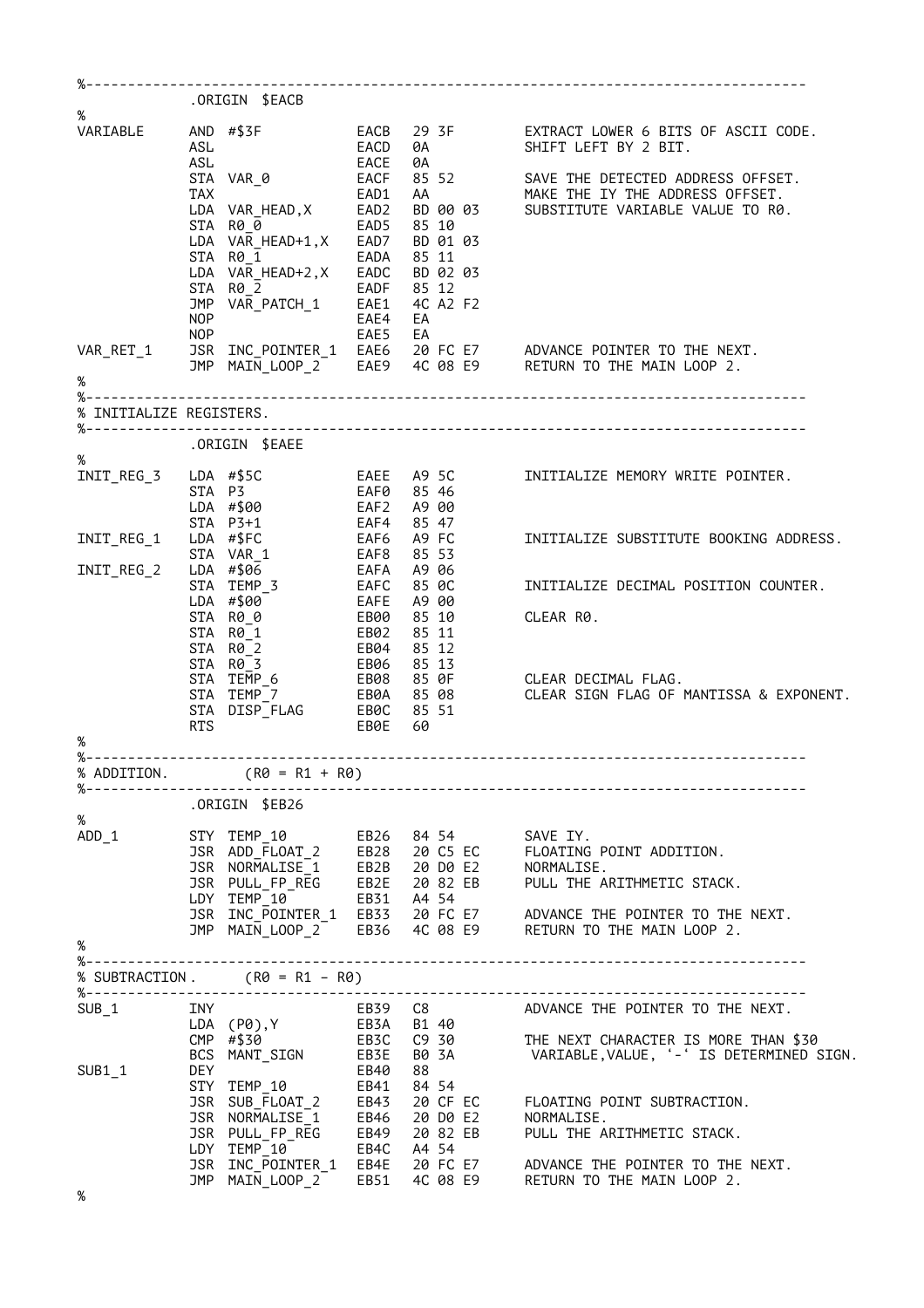%-------------------------------------------------------------------------------------- % MULTIPLICATION.  $(R0 = R1 * R0)$ %-------------------------------------------------------------------------------------- MUL\_1 STY TEMP\_10 EB54 84 54 SAVE IY. JSR MUL\_FLOAT\_2 EB56 20 D9 EC FLOATING POINT MULTIPLICATION. JSR NORMALISE\_1 EB59 20 D0 E2 NORMALISE. JSR PULL\_FP\_REG EB5C 20 82 EB PULL THE ARITHMETIC STACK. LDY TEMP\_10 EB5F A4 54 JSR INC\_POINTER\_1 EB61 20 FC E7 ADVANCE THE POINTER TO THE NEXT. JMP MAIN\_LOOP\_2 EB64 4C 08 E9 RETURN TO THE MAIN LOOP 2. % %-------------------------------------------------------------------------------------- % DIVISION. (R0 = R1 / R0) %-------------------------------------------------------------------------------------- DIV\_1 STY TEMP\_10 EB67 84 54 SAVE IY. JSR DIV\_FLOAT\_1 EB69 20 E3 EC FLOATING POINT DIVISION. JSR NORMALISE\_1 EB6C 20 D0 E2 NORMALISE. JSR PULL\_FP\_REG EB6F 20 82 EB PULL THE ARITHMETIC STACK. LDY TEMP\_10 EB72 A4 54 JSR INC\_POINTER\_1 EB74 20 FC E7 ADVANCE THE POINTER TO THE NEXT. JMP MAIN\_LOOP\_2 EB77 4C 08 E9 RETURN TO THE MAIN LOOP 2. % %-------------------------------------------------------------------------------------- % SIGN PROCESS OF MANTISSA. %-------------------------------------------------------------------------------------- MANT\_SIGN DEY EB7A 88 MOVE BACK THE POINTER LDA #\$80 EB7B A9 80 SET '1' TO SIGN FLAG. STA TEMP\_7 EB7D 85 08 JMP GET\_FLOAT\_6 EB7F 4C B1 E9 RETURN TO THE NUMBER INPUT %<br>%-----%-------------------------------------------------------------------------------------- % PULL THE ARITHMETIC REGISTER STACK. %-------------------------------------------------------------------------------------- PULL\_FP\_REG STY TEMP\_5 EB82 84 0E SAVE IY. LDX #\$30 EB84 A2 30 LDY #\$14 EB86 A0 14 JSR MOV\_FP\_REG EB88 20 39 EA MOVE R2 TO R1 LDX #\$34 EB8B A2 34 LDY #\$30 EB8D A0 30 JSR MOV\_FP\_REG EB8F 20 39 EA MOVE R3 TO R2 LDY TEMP\_5 EB92 A4 0E RTS EB94 60 % %-------------------------------------------------------------------------------------- % EXECUTION OF EACH LINE. %-------------------------------------------------------------------------------------- RUN\_CONT LDA RUN\_FLAG EB95 A5 50 BNE L01 EB97 D0 08 INC RUN\_FLAG EB99 E6 50 IF IT IS NOT RUN STATE, JSR SET\_P0\_PR EB9B 20 A8 EA SET POINTER TO HEAD OF PROGRAM JMP MAIN\_LOOP\_5 EB9E 4C FE E8 AND SET RUN FLAG AS '1'. L01 JSR SET\_LINE\_NUM EBA1 20 B9 EB IF IT IS RUN STATE, JSR SET\_P0\_PR EBA4 20 A8 EA SET INTEGER PART OF R0 TO LR0 L03 LDX LR1\_ADDRESS EBA7 A2 02 GET LINE NUMBER OF PROGRAM JSR GET\_LINE\_NUMB EBA9 20 3C E8 JSR CMP16\_1 EBAC 20 69 E8 COMPARE LINE NUMBERS BEQ L02 EBAF F0 05 JSR SEARCH\_NEXT\_L EBB1 20 A3 E7 IF IT IS NOT SAME, MOVE NEXT LINE. BCC L03 EBB4 90 F1 L02 JMP MAIN\_LOOP\_5 EBB6 4C FE E8 EXECUTE FROM THE DETECTED LINE % %-------------------------------------------------------------------------------------- % CONVERT R0 TO INTEGER 4 DIGIT, AND SUBSTITUTE IT TO LR0 %-------------------------------------------------------------------------------------- SET LINE NUM LDX #\$00 LDA R0\_1 EBBB A5 11 MOVE R0\_1 TO LR0\_0 STA LR0\_0 EBBD 85 00 LDA R0\_2 EBBF A5 12 MOVE R0\_2 TO LR0\_1 STA LR0\_1 EBC1 85 01 LDA R0\_3 EBC3 A5 13 LOAD EXPONENT OF R0 CMP #\$01 EBC5 C9 01 IS THE EXPONENT IS 1? BEQ L04 EBC7 F0 0F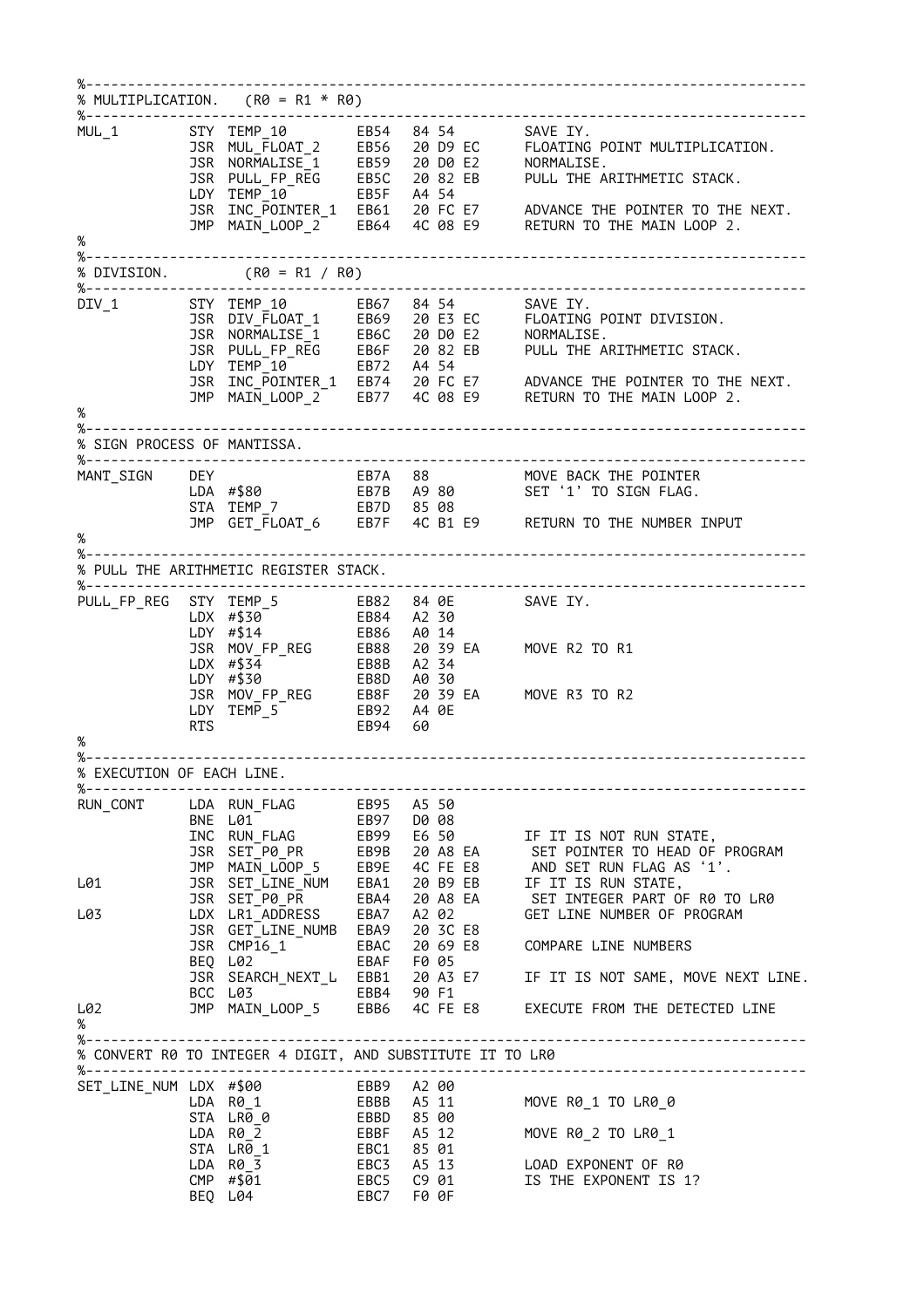| L04<br>L05<br>L06<br>L07<br>% | RTS               | CMP #\$02<br>BEQ L05<br>CMP #\$03<br>BEQ L06<br>CMP #\$04<br>BEQ L07<br>JSR SHIFT_R_NUM_1 EBDB 20 E2 EB<br>JSR SHIFT_R_NUM_1 EBDB 20 E2 EB<br>JSR SHIFT_R_NUM_1 EBDE 20 E2 EB<br>% SHIFT LINE NUMBER REGISTER LR0 BY 4 BIT TO THE RIGHT. | EBC9<br>EBCB<br>EBCD<br>EBCF<br>EBD1<br>EBD3 F0 0C<br>EBE1 60 | C9 02<br>F0 0E<br>C9 03<br>F0 0D<br>C9 04             | IS THE EXPONENT IS 2?<br>IS THE EXPONENT IS 3?<br>IS THE EXPONENT IS 4?<br>JMP STOP_RUNNING EBD5 4C B1 EA IF IT IS OUT OF RANGE, TERMINATE EXEC.<br>JSR SHIFT_R_NUM_1 EBD8 20 E2 EB SHIFT LR0 BY 4 BIT TO THE RIGHT |
|-------------------------------|-------------------|------------------------------------------------------------------------------------------------------------------------------------------------------------------------------------------------------------------------------------------|---------------------------------------------------------------|-------------------------------------------------------|---------------------------------------------------------------------------------------------------------------------------------------------------------------------------------------------------------------------|
| %                             | <b>DEY</b><br>RTS | ROR \$00,X EBE8 76 00<br>BNE L08<br>LDY TEMP_5 EBED A4 0E                                                                                                                                                                                | EBEA 88<br>EBEB D0F9<br>EBEF                                  | 60                                                    | SHIFT_R_NUM_1STY TEMP_5<br>LDY #\$04 EBE4 A0 04 SET SHIFT TO 4BIT.<br>L08 LSR \$01,X EBE6 56 01 SHIFT RIGHT 2 BYTE WIDTH.                                                                                           |
| %---------------------        |                   | % CONDITION PROCESS. $(=, >, <, >=, <=)$                                                                                                                                                                                                 |                                                               |                                                       |                                                                                                                                                                                                                     |
| CONDITION                     |                   |                                                                                                                                                                                                                                          |                                                               |                                                       | STY TEMP_10<br>STY TEMP_10 EBF0 84 54<br>SR SUB_FLOAT_2 EBF2 20 CF EC R1 – R0.<br>SR NORMALISE_1 EBF5 20 D0 E2 NORMALISE.<br>SR INC_POINTER_1 EBF8 20 FC E7 ADVANCE POINTER.                                        |
| CONDITION 2                   | BEQ L11           | LDA (P0),Y<br>$CMP$ #\$3E<br>BEQ L09<br>$CMP$ #\$3C<br>BEQ L10<br>$CMP$ $\#$3D$ $EC05$<br>JMP MAIN_LOOP_2 EC09                                                                                                                           | <b>EBFF</b><br>EC01<br>EC03<br>EC07                           | F0 0B<br>C9 3C<br>F0 22<br>C9 3D<br>F0 37<br>4C 08 E9 | EBFB B1 40 ANALYZE THE NEXT OF '?' CODE.<br>EBFD C9 3E      IS IT '>'?<br>EBFF F0 0B<br>IS IT $\langle \cdot \rangle$ ?<br>IS IT $'=$ ??                                                                            |
| L09                           |                   | JSR INC POINTER 1 EC0C<br>$LDA$ $(PØ)$ , Y<br>$CMP$ #\$3D<br>BEO L12<br>LDA R0_3 EC15 A5 13<br>BPL L13<br>BMI L15                                                                                                                        | EC19                                                          | 20 FC E7<br>EC17 10 02<br>30 29                       | ECOF B1 40<br>EC11 C9 3D IS IT '='?<br>EC13 F0 0C GO TO '>=' PRCESS.<br>'>' PROCESS.<br>IS COMPARISON RESULT PLUS?                                                                                                  |
| L13<br>L12                    |                   | LDA R0_2<br>BNE L17<br>BEQ L15<br>LDA R0_3                                                                                                                                                                                               | EC1B<br>EC1D<br>EC1F<br>EC21                                  | A5 12<br>D0 30<br>F0 23<br>A5 13                      | IS MANTISSA IS ZERO?<br>IS THE SIGN IS PULS AND NOT ZERO?<br>IF SIGN IS PULS AND ZERO, GO THAT LINE PROC.                                                                                                           |
|                               |                   | BPL L14<br>BMI L15                                                                                                                                                                                                                       | EC23<br>EC <sub>25</sub>                                      | 10 27<br>30 1D                                        | IF THE SIGN IS PULS, GO THAT LINE PROCESS.<br>ELSE GO TO NEXT LINE.                                                                                                                                                 |
| %<br>L10                      |                   | JSR INC_POINTER_1<br>$LDA$ $(P0)$ , Y<br>$CMP$ #\$3D<br>BEQ L16<br>LDA R0 3<br>BMI L17                                                                                                                                                   | EC27<br>EC2A<br>EC2C<br>EC2E<br>EC30<br>EC32                  | 20 FC E7<br>B1 40<br>C9 3D<br>F0 06<br>A5 13<br>30 1B | ANALYZE MORE NEXT CHARACTER.<br>IS IT $'=$ ??<br>GO TO '<=' PRCESS.<br>'<' PROCESS.<br>IF SIGN IS MINUS, GO THAT LINE PROC.                                                                                         |
| L16                           |                   | BPL L15<br>LDA R0_3<br>BMI L14<br>$LDA$ $R\theta_2$<br>BEQ L14<br>BNE L15                                                                                                                                                                | EC34<br>EC36<br>EC38<br>EC3A<br>EC3C<br>EC3E                  | 10 OE<br>A5 13<br>30 12<br>A5 12<br>F0 0E<br>D0 04    | ELSE GO TO NEXT LINE.<br>IF SIGN IS MINUS, GO THAT LINE PROC.<br>IF RESULT IS ZERO, GO THAT LINE PROC.<br>ELSE GO TO NEXT LINE.                                                                                     |
| %<br>L11                      |                   | LDA R0 2                                                                                                                                                                                                                                 | EC40                                                          | A5 12                                                 |                                                                                                                                                                                                                     |
| L15                           |                   | BEQ L14<br>JSR SEARCH_NEXT_L EC44<br>LDY TEMP_10<br>JMP MAIN_LOOP_5                                                                                                                                                                      | EC42<br>EC47<br>EC49                                          | F0 08<br>20 A3 E7<br>A4 54<br>4C FE E8                | IF RESULT IS ZERO, GO THAT LINE PROC.<br>ELSE GO TO NEXT LINE.                                                                                                                                                      |
| %                             |                   |                                                                                                                                                                                                                                          |                                                               |                                                       |                                                                                                                                                                                                                     |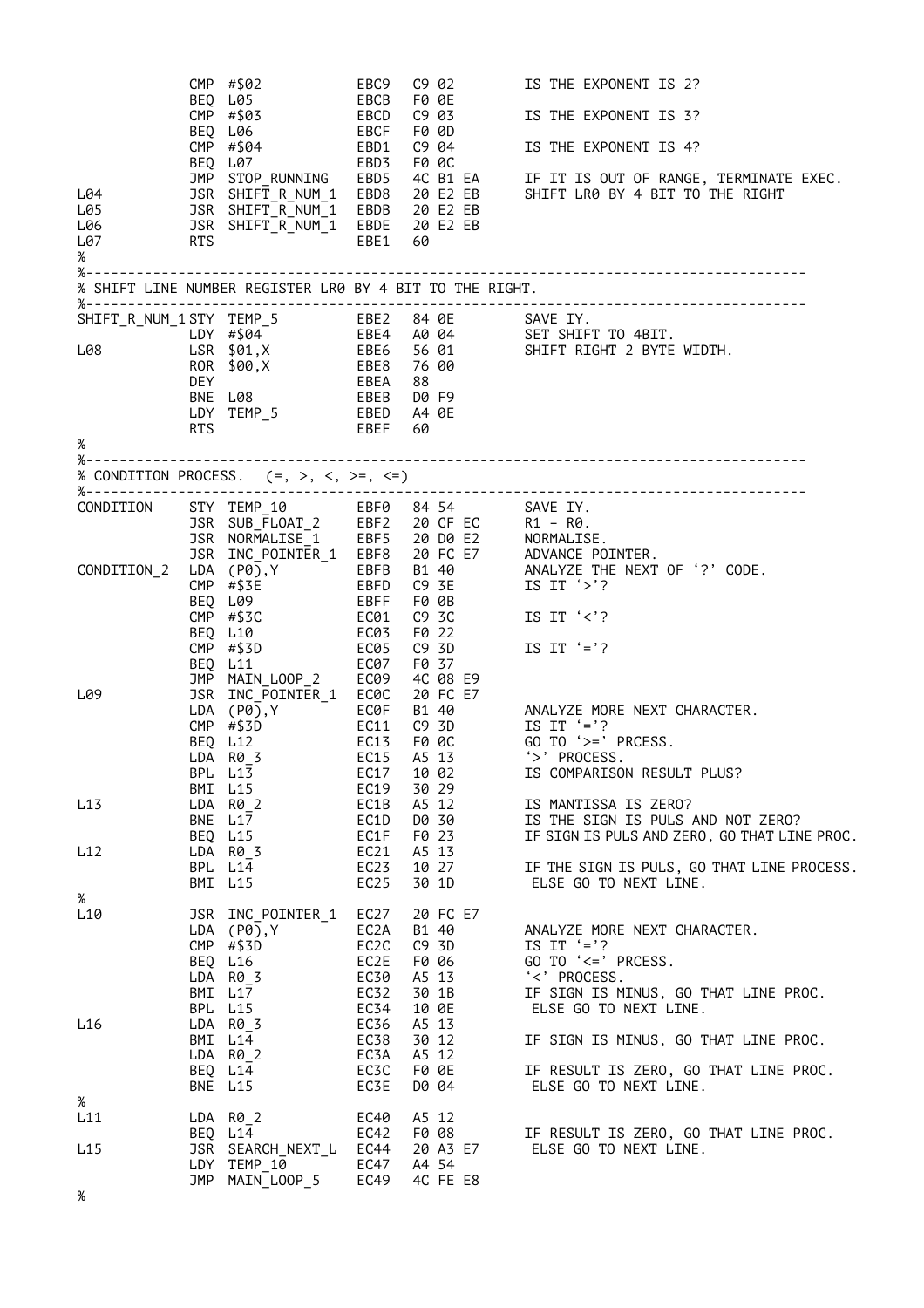L14 JSR INC\_POINTER\_1 EC4C 20 FC E7 L17 LDY TEMP\_10 EC4F A4 54 JMP MAIN\_LOOP\_2 EC51 4C 08 E9 RETURN TO THE MAIN LOOP 2. % %-------------------------------------------------------------------------------------- % SHIFT LEFT 3 BYTE WIDTH. (SAVING P0,P0+1) %-------------------------------------------------------------------------------------- SHIFT\_L\_NBIT1 STA TEMP\_13 EC54 85 57 SAVE ACCUMULATOR. LDA P0 EC56 A5 40 SAVE P0. PHA EC58 48 LDA P0+1 EC59 A5 41 SAVE P0+1. PHA EC5B 48 LDA TEMP\_13 EC5C A5 57 JSR SHIFT\_L\_NBIT EC5E 20 A0 E1 SHIFT LEFT 3 BYTE WIDTH. PLA EC61 68 STA P0+1 EC62 85 41 RETURN P0+1. PLA EC64 68 STA P0 EC65 85 40 RETURN P0. RTS EC67 60 % %-------------------------------------------------------------------------------------- % CONVERT FLOATING POINT VALUE TO BINARY %-------------------------------------------------------------------------------------- FLOAT\_TO\_INT8 JSR SHIFT\_INT\_1 EC68 20 A0 EE BOTTOMING R0. JSR FLOAT\_2\_INT16 EC6B 20 3B EE CONVERT R0 VALUE TO 16 BIT BINARY. LDX VAR\_1 EC6E A6 53 RESTORE THE BROKEN R0. LDA VAR\_HEAD,X EC70 BD 00 03 STA R0\_0 EC73 85 10 LDA VAR\_HEAD+1,X EC75 BD 01 03 STA R0\_1 EC78 85 11 LDA VAR\_HEAD+2,X EC7A BD 02 03 STA R0\_2 EC7D 85 12 LDA VAR\_HEAD+3,X EC7F BD 03 03 STA R0\_3 EC82 85 13 RTS EC84 60 % %-------------------------------------------------------------------------------------- % SAVE POINTER P0,P0+1 %-------------------------------------------------------------------------------------- .ORIGIN \$EC86 %<br>SAVE P0 SAVE\_P0 STA TEMP\_13 EC86 85 57 LDA P0 EC88 A5 40 STA TEMP\_11 EC8A 85 55 LDA P0+1 EC8C A5 41 STA TEMP\_12 EC8E 85 56 LDA TEMP\_13 EC90 A5 57 RTS EC92 60 % %-------------------------------------------------------------------------------------- % RESTORE POINTER P0,P0+1 %-------------------------------------------------------------------------------------- LOAD\_P0 LDA TEMP\_11 EC93 A5 55 STA P0 EC95 85 40 LDA TEMP\_12 EC97 A5 56 STA P0+1 EC99 85 41 RTS EC9B 60 % %-------------------------------------------------------------------------------------- .ORIGIN \$EC86 %<br>TEST 2 TEST\_2 STA TEMP\_14 ECBF 85 58 R0\_3 MONITOR SED ECC1 F8 SET DECIMAL MODE JMP OUT\_EXP\_5 ECC2 4C 9F E2 % %-------------------------------------------------------------------------------------- % FLOATING POINT ADDITION. %-------------------------------------------------------------------------------------- ADD\_FLOAT\_2 JSR SAVE\_P0 ECC5 20 86 EC JSR ADD\_FLOAT\_1 ECC8 20 D0 E3 JSR LOAD\_P0 ECCB 20 93 EC RTS ECCE 60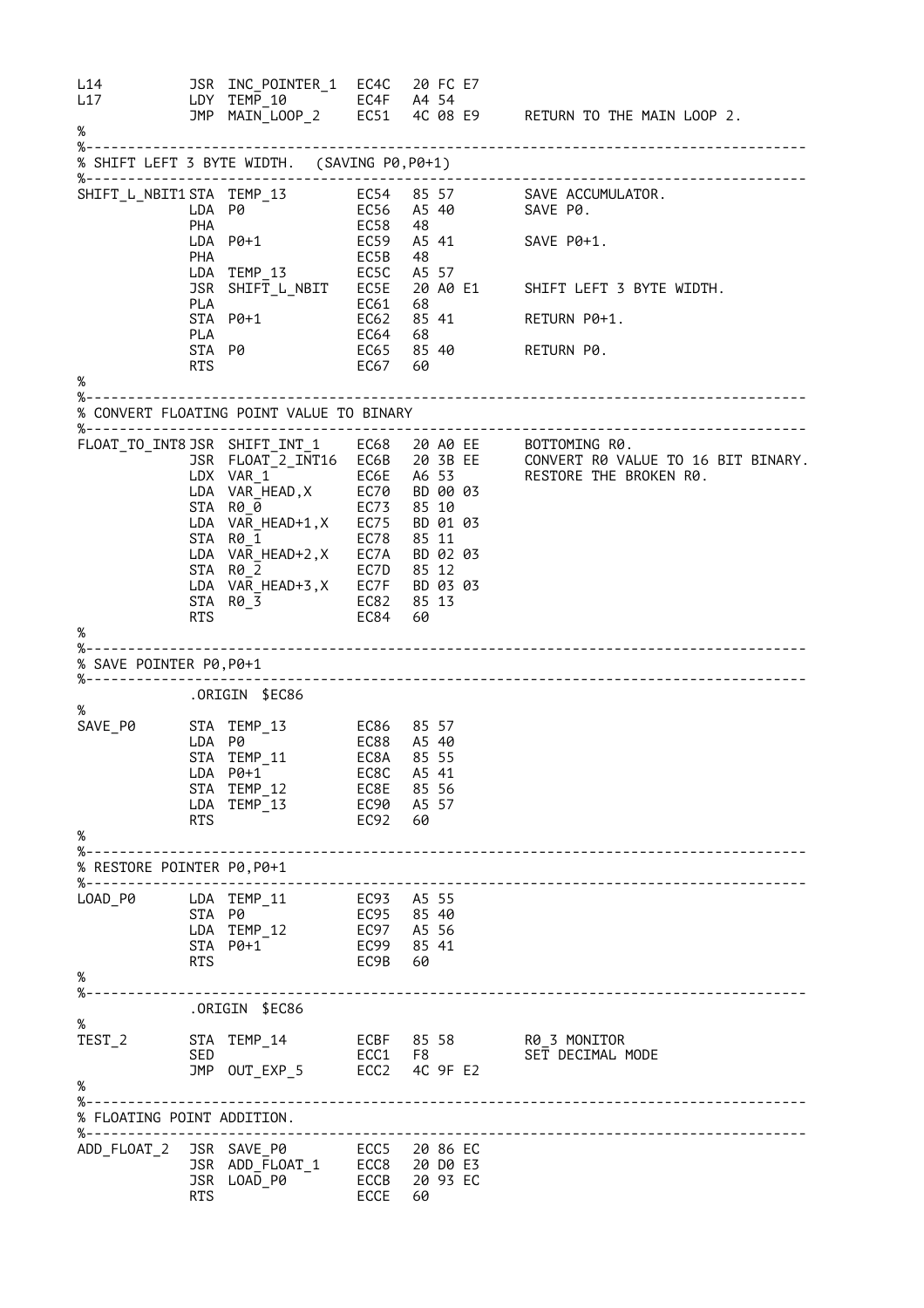% %-------------------------------------------------------------------------------------- % FLOATING POINT SUBTRACTION. %------------------------------SUB\_FLOAT\_2 JSR SAVE\_P0 ECCF 20 86 EC JSR SUB\_FLOAT\_1 ECD2 20 E5 E3 JSR LOAD\_P0 ECD5 20 93 EC ECD8 60 % %-------------------------------------------------------------------------------------- % FLOATING POINT MULTIPLICATION. %-------------------------------------------------------------------------------------- MUL\_FLOAT\_2 JSR SAVE\_P0 ECD9 20 86 EC JSR MUL\_FLOAT\_1 ECDC 20 A0 E4 JSR LOAD\_P0 ECDF 20 93 EC RTS ECE2 60 % %-------------------------------------------------------------------------------------- % FLOATING POINT DIVISION. %-------------------------------------------------------------------------------------- DIV\_FLOAT\_2 JSR SAVE\_P0 ECE3 20 86 EC JSR DIV\_FLOAT\_1 ECE6 20 70 E5 JSR LOAD\_P0 ECE9 20 93 EC RTS ECEC 60 % %-------------------------------------------------------------------------------------- % PATCH OF MAIN LOOP.<br>%---------------------%-------------------------------------------------------------------------------------- .ORIGIN \$ECFA % MAIN\_LOOP\_3 LDA (P0),Y ECFA B1 40 ANALYZE ONE CHARACTER STA MONI\_1 ECFC 85 58 CHARACTER MONITOR CMP #\$25 ECFE C9 25 BEQ L01 ED00 F0 06 IF IT'S '%'CODE, SET RUN FLAG TO ZERO. JSR DET\_LINE\_NUM\_1 ED02 20 14 ED DETECT LINE NUMBER. JMP MAIN\_LOOP\_4 ED05 4C 03 E9 RETURN TO MAIN LOOP. L01 LDA #\$00 ED08 A9 00 LDA #\$00 FD08 A900<br>STA RUN\_FLAG FD0A 85 50<br>RTS FD0C 60 RTS ED0C 60 % %-------------------------------------------------------------------------------------- % INITIALIZE RUN FLAG AT START UP. %-------------------------------------------------------------------------------------- INIT\_RUNFLAG SED ED0D F8 ED0E 18<br>ED0F A9 00 LDA #\$00 ED0F A9 00<br>
STA RUN\_FLAG ED11 85 50 STA RUN\_FLAG RTS ED13 60 % %-------------------------------------------------------------------------------------- % DETECT LINE NUMBER. % ':' IS DETECTED, SET CARRY. P0 POINTS THE NEXT CHARACTER OF ':'. % ':' IS NOT DETECTED, CLEAR CARRY. P0 POINIS THE POSITION BEFORE EXECUTION THE ROUTINE. %-------------------------------------------------------------------------------------- DET\_LIN\_NUM\_1 JSR SAVE\_P0 ED14 20 86<br>LDX #\$05 ED17 A2 05 LDX #\$05 ED17 A2 05 DOES THE ':' EXIST BY THE FOURTH LETTER? LDY #\$00 ED19 A0 00  $L29$   $LDA$   $(P<sub>0</sub>)$ , Y PHA ED1D 48<br>JSR INC POINTER 1 ED1E 20 FC E7 JSR INC\_POINTER\_1 ED1E PLA ED21 68 CMP #\$3A ED22 C9 3A BEO L30 DEX ED26 CA  $BNE$  L<sub>29</sub> CLC ED29 18 JSR LOAD P0 RTS ED2D 60 %<br>L30 SEC ED2E 38<br>RTS ED2F 60  $ED2F$ %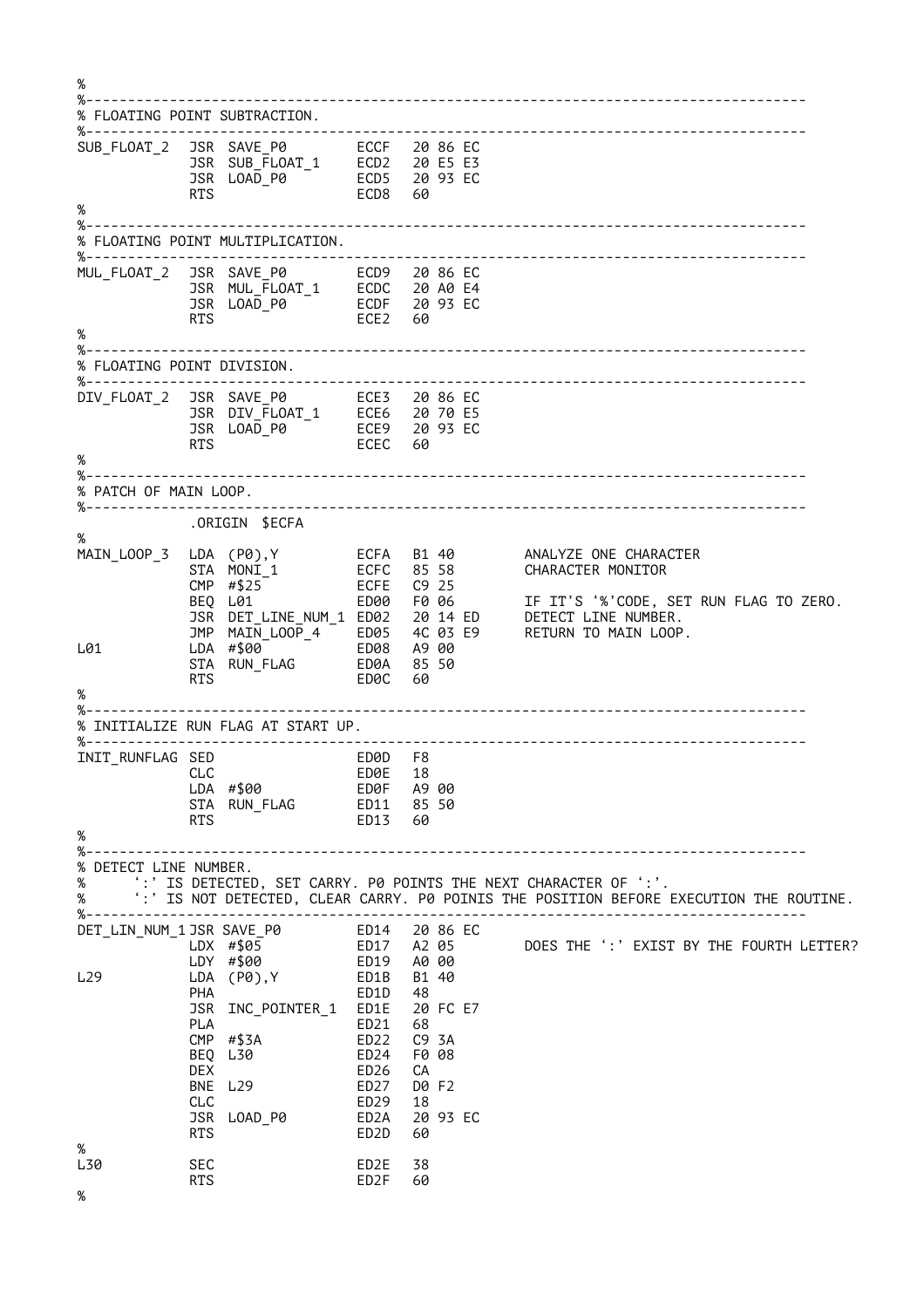| % PATCH OF CONDITION PROCESS. |                                        |                                                                                                               |                                      |                                                                        |                                                                                                                                                                                                                                          |
|-------------------------------|----------------------------------------|---------------------------------------------------------------------------------------------------------------|--------------------------------------|------------------------------------------------------------------------|------------------------------------------------------------------------------------------------------------------------------------------------------------------------------------------------------------------------------------------|
|                               |                                        | .ORIGIN \$ED37                                                                                                |                                      |                                                                        |                                                                                                                                                                                                                                          |
| %                             |                                        |                                                                                                               |                                      |                                                                        | CONDITION_1 STY TEMP_10 ED37 84 54 SAVE IY.<br>JSR SUB_FLOAT_2 ED39 20 CF EC R1 – R0<br>JSR NORMALISE_1 ED3C 20 D0 E2 NORMALIZE<br>JSR INC_POINTER_1 ED3F 20 FC E7 ADVANCE THE POINTER<br>LDY TEMP_10 ED42 A4 54 RETURN IY<br>JMP CONDIT |
| %                             |                                        |                                                                                                               |                                      |                                                                        |                                                                                                                                                                                                                                          |
| % DISPLAY PROGRAM LIST        |                                        |                                                                                                               |                                      |                                                                        |                                                                                                                                                                                                                                          |
|                               |                                        | DISP_LIST_1 LDA P0<br>CMP #\$01<br>BNE L01                                                                    |                                      | ED4B D0 2F                                                             | ED47 A5 40 DOES ANY CHARACTER EXIST BEFORE '@'?<br>ED49 C9 00                                                                                                                                                                            |
| L10<br>L03                    |                                        | $CMP$ #\$0D<br>BEQ L02                                                                                        |                                      | ED54 C9 0D<br>ED56 F0 0D                                               | LDA (P0), Y ED52 B1 40 GET ONE CHARACTER.<br>'CR' CODE?                                                                                                                                                                                  |
| L09                           | <b>CLC</b>                             | CMP #\$25<br>BEQ L04<br>ED62                                                                                  |                                      | ED58 C9 25<br>ED5A F01F<br>18                                          | PROGRAM END '%' CODE?                                                                                                                                                                                                                    |
| L02<br>%                      |                                        | BCC L03<br>JMP L11                                                                                            | ED63<br>ED65                         |                                                                        | 90 ED            REPEAT.<br>4C 97 ED       WAIT TO PUSH A KEY                                                                                                                                                                            |
|                               | NOP<br><b>NOP</b><br>NOP<br><b>NOP</b> |                                                                                                               | ED68<br>ED69<br>ED6A<br>ED6B         | EA<br>EA<br>EA<br>EA                                                   |                                                                                                                                                                                                                                          |
| %<br>L05<br>L04               | <b>CLC</b><br>BCC<br><b>RTS</b>        | LDA (P0), Y ED6C<br>CMP $\#$ \$25<br>BEQ L04<br>JSR OUT_1CHA ED72<br>JSR INC_POINTER_1 ED75<br>L05            | ED6E<br>ED70<br>ED78<br>ED79<br>ED7B | $C9$ 25<br>F0 09<br>20 9A E0<br>20 FC E7<br>18<br>90 F1<br>60          | B1 40 IF 'CR' IS PUSHED, DISPLAY TO THE END.                                                                                                                                                                                             |
| %<br>L01                      |                                        |                                                                                                               |                                      | 20 B9 EB                                                               |                                                                                                                                                                                                                                          |
| L07                           |                                        | JSR SET_LINE_NUM<br>JSR SET_P0_PR<br>LDX LR1_ADDRESS ED82<br>JSR GET_LINE_NUMB ED84<br>JSR CMP16_1<br>BEQ L10 | ED7C<br>ED7F<br>ED87<br>ED8A         | 20 A8 EA<br>A2 02<br>20 3C E8<br>20 69 E8<br>F0 C4                     | CASE OF ENTERING BEFORE '@'.<br>SET THE HEAD OF PROGRAM AREA TO P0.<br>GET LINE NUMBER OF PROGRAM AREA.<br>COMPARE TWO LINE NUMBERS.                                                                                                     |
|                               |                                        | JSR SEARCH_NEXT_L ED8C<br>BCC L07<br>BCS L03                                                                  | ED8F<br>ED91                         | 20 A3 E7<br>90 F1<br>B0 BF                                             | IF IT IS NOT THE SAME, GO TO NEXT LINE.                                                                                                                                                                                                  |
| L08                           |                                        | LDA #\$0D<br>BNE L09                                                                                          | <b>ED93</b><br>ED95                  | A9 0D<br>D0 C5                                                         | OUTPUT 'CR' CODE.                                                                                                                                                                                                                        |
| L11                           |                                        | JSR IN_1CHA<br>$CMP$ #\$0D<br>BEQ L05 ED9C<br>$CMP$ #\$0A<br>RNF 1.08<br>LDA #\$0D<br>JSR OUT_1CHA            | ED97<br>ED9A<br>ED9E<br>EDA0<br>EDA4 | 20 90 E0<br>C9 0D<br>F0 CE<br>C9 0A<br>D0 F1<br>EDA2 A9 0D<br>20 9A E0 | IF 'CR' IS PUSHED, DISPLAY TO THE END.<br>IF 'LF' IS PUSHED, EXIT.                                                                                                                                                                       |
| %                             | RTS                                    |                                                                                                               | EDA7 60                              |                                                                        |                                                                                                                                                                                                                                          |
| % PROCESS '-' CODE.           |                                        |                                                                                                               |                                      |                                                                        |                                                                                                                                                                                                                                          |
| SUB <sub>2</sub>              |                                        | BCS L01                                                                                                       |                                      |                                                                        | NATURE THE POINTER<br>LDA (P0),Y EDA9 B1 40<br>CMP #\$30 EDAB C9 30 IS THE NEXT CHARACTER OF '-'<br>EDAD B0 03 MORE THAN \$30? (VALUE,':',VARIABLE)                                                                                      |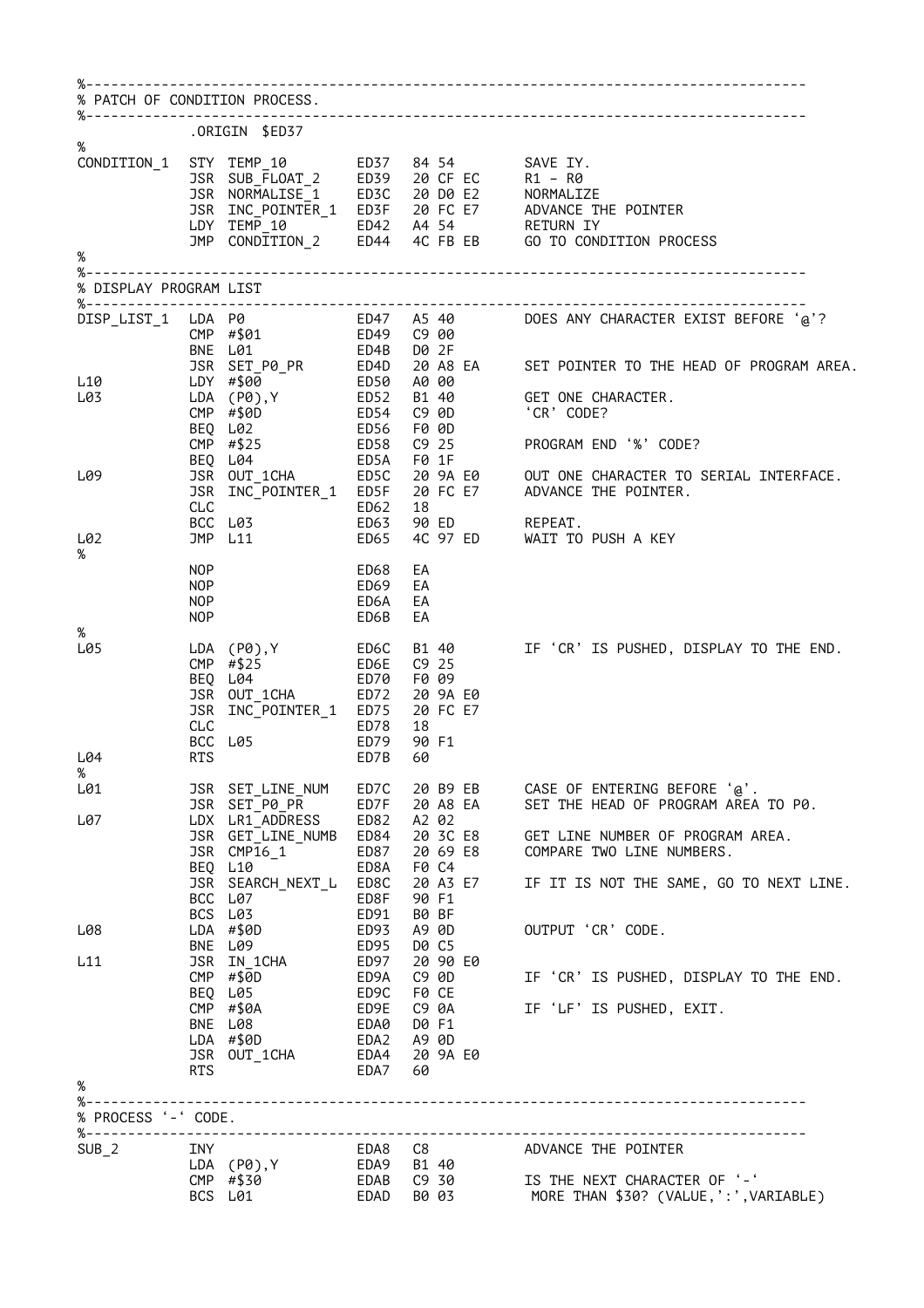L02 JMP SUB\_1\_1 EDAF 4C 40 EB IF LESS THAN \$2F, GO TO SUBTRACTION. L02 JMP SUB\_1\_1<br>
L01 CMP #\$3B<br>
BEQ L02 BEQ L02 EDB4 F0 F9 IF IT'S ';' GO TO SUBTRACTION. JMP MANT\_SIGN EDB6 4C 7A EB ELSE GO TO SIGN PROCESS OF VALUE & VARIABLE. % %-------------------------------------------------------------------------------------- % END LINE PROCESS (';' NO OUTPUT, ';;' OUTPUT WITH NO NEW LINE) %-------------------------------------------------------------------------------------- ENDLINE\_PROC1 JSR SUBSTITUTE\_5 EDB9 20 62 F0 LDA DISP\_FLAG EDBC A5 51 CMP #\$01 EDBE C9 01 BEQ ENDLINE\_PROC3 EDC0 F0 0F IF DISP\_FLAG=1, NO DISPLAY CMP #\$02 EDC2 C9 02 BEQ L02 EDC4 F0 15 IF DISP\_FLAG=2, DISPLAY R0 & NO NEW LINE. JMP ENDLINE\_PROC2 EDC6 4C 17 EE IF DISP\_FLAG=0, DISPLAY R0 & NEW LINE. ENDLINE\_PROC4 JSR DISP\_BUFFER\_2 EDC9 20 E6 ED DISPLAY UNTIL BEFORE THE 'CR' CODE. LDA #\$0D EDCC A9 0D NEW LINE L04 JSR OUT\_1CHA EDCE 20 9A E0 ENDLINE\_PROC3 JMP ENDLINE\_PROC5 EDD1 4C AB F0 % .ORIGIN \$EDDC % L02 JSR DISP\_FLOAT EDDC 20 E0 E1 IF DISP\_FLAG=2, DISPLAY R0 & NO NEW LINE. ENDLINE\_PROC5 JSR DISP\_BUFFER\_2 EDDF 20 E6 ED LDA #\$20 EDE2 A9 20 OUTPUT SPACE CODE BNE L04 EDE4 D0 E8 % %-------------------------------------------------------------------------------------- % OUTPUT ASCII CODES IN THE DISPLAY BUFFER TO SERIAL INTERFACE %-------------------------------------------------------------------------------------- DISP\_BUFFER\_2 LDY #\$00 EDE6 A0 00 L07 LDA OUT\_BUF,Y EDE8 B9 80 02 INY EDEB C8 BEQ L05 EDEC F0 0A CMP #\$0D EDEE C9 0D OUTPUT UNTIL BEFORE THE 'CR' CODE. BEQ L05 EDF0 F0 06 JSR OUT\_1CHA EDF2 20 9A E0 CLC EDF5 18 BCC L07 EDF6 90 F0 L05 RTS EDF8 60 % %-------------------------------------------------------------------------------------- % COMMENT PROCESS (AFTER '#' CODE IN A LINE, RECOGNIZE CHARACTERS AS COMMENTS.) %-------------------------------------------------------------------------------------- COMMENT LDX #\$00 EDF9 A2 00 LDY #\$00 EDFB A0 00 L02 JSR INC\_POINTER\_1 EDFD 20 FC E7 ADVANCE THE POINTER. LDA (P0),Y EE00 B1 40 GET A ONE CHARACTER. CMP #\$3B EE02 C9 3B IF IT'S ';', EXIT BEQ L01 EE04 F0 0A CMP #\$0D EE06 C9 0D IF IT'S 'CR', EXIT BEQ L01 EE08 F0 06 STA OUT\_BUF,X EE0A 9D 80 02 WRITE TEXT TO DISPLAY BUFFER. INX EE0D E8 ADVANCE THE DISPLAY BUFFER POINTER. BNE L02 EE0E D0 ED L01 LDA #\$04 EE10 A9 04 STA DISP\_FLAG EE12 85 51 JMP COMMENT\_1 EE14 4C 33 EE % %-------------------------------------------------------------------------------------- ENDLINE\_PROC2 CMP #\$00 EE17 C9 00 IF DISP\_FLAG=0, DISPLAY R0 & NEW LINE. BEQ L03 EE19 F0 0C CMP #\$04 EE1B C9 04 IF DISP\_FLAG=4, DISPLAY COMMENT & NEW LINE. BEQ L04 EE1D F0 0B CMP #\$05 EE1F C9 05 IF DISP\_FLAG=5, DO NOT DISPLAY COMMENT. BEQ L05 EE21 F0 0A BEQ L05 EE21 F0 0A<br>
CMP #\$06 EE23 C9 06 IF DISP\_FLAG=6, DISP COMMENT & NO NEW LINE.<br>
BEQ L06 EE25 F0 09<br>
JSR DISP\_FLOAT EE27 20 E0 E1 PUT ASCII CODE CONVERTED FROM R0 TO BUFFER. BEQ L06 EE25 F0 09 L03 JSR DISP\_FLOAT EE27 20 E0 E1 PUT ASCII CODE CONVERTED FROM R0 TO BUFFER. L04 JMP ENDLINE\_PROC4 EE2A 4C C9 ED GO TO OUTPUT BUFFER & NEW LINE PROCESS L05 JMP ENDLINE\_PROC3 EE2D 4C D1 ED GO TO WITHOUT OUTPUT PROCESS L06 JMP ENDLINE\_PROC5 EE30 4C DF ED GO TO OUTPUT BUFFER PROCESS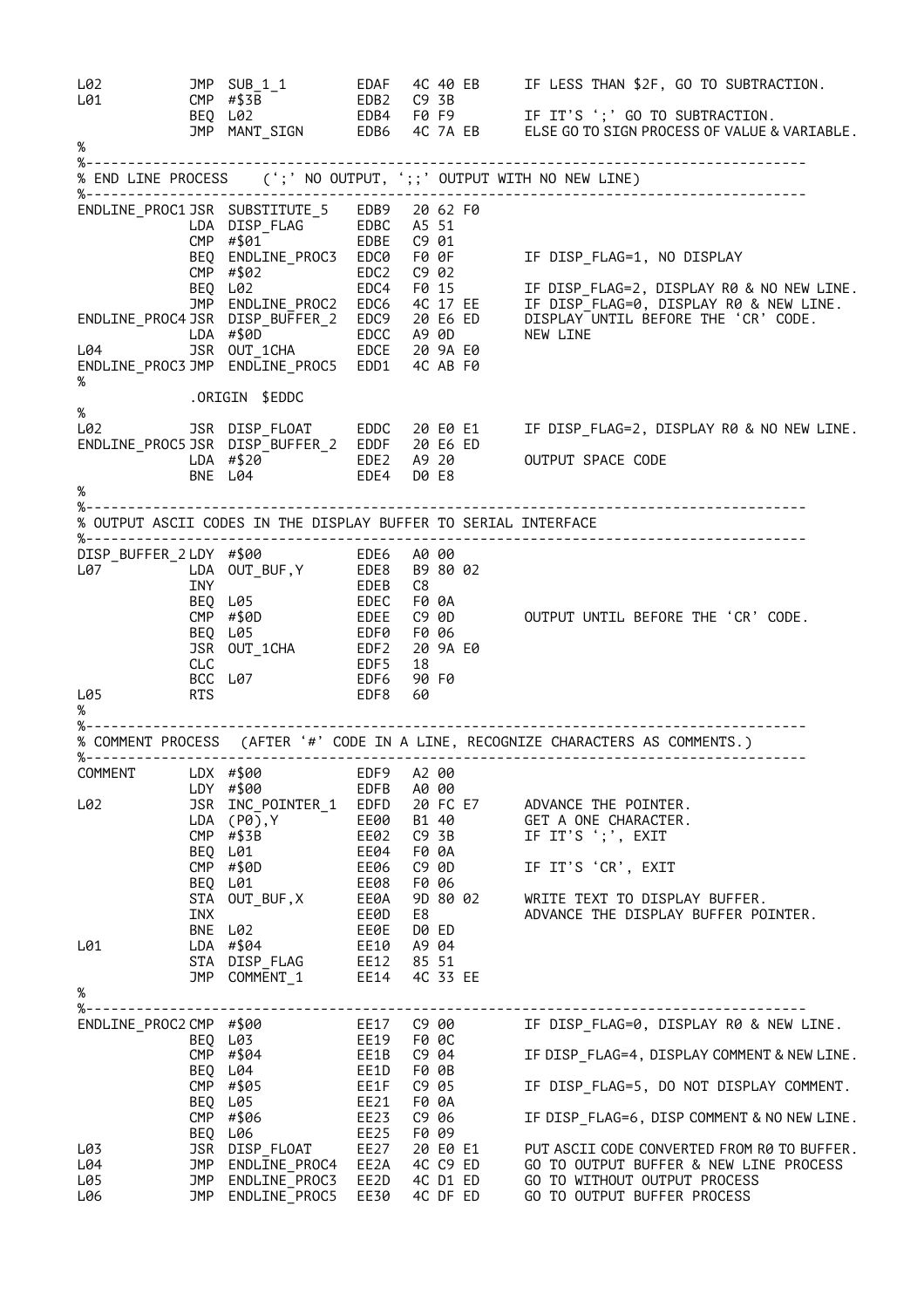| %                                                |                          |                                                                              |                                                    |                         |       | COMMENT_1 LDA #\$0D<br>STA OUT_BUF,X EE45 9D 80 02<br>JMP MAIN_LOOP_2 EE38 4C 03 E9 RETURN TO MAIN LOOP 2.   |
|--------------------------------------------------|--------------------------|------------------------------------------------------------------------------|----------------------------------------------------|-------------------------|-------|--------------------------------------------------------------------------------------------------------------|
| $\%$                                             |                          |                                                                              |                                                    |                         |       |                                                                                                              |
| $% - -$                                          |                          |                                                                              |                                                    |                         |       | % CONVERT BOTTOMING R0 VALUE TO 16 BIT BINARY AND SET P1, P1+1 TO IT.                                        |
| FLOAT_2_INT16 LDA #\$00                          |                          | STA P1<br>STA P1+1<br>STA P2+1                                               | EE3B A9 00                                         |                         |       | CLEAR P1,P1+1.                                                                                               |
|                                                  | STA P2                   | LDA #\$01 EE43 A9 01<br>LDA R00                                              |                                                    |                         |       | EE45 85 44 SET \$0001 TO P2, P2+1.<br>EE47 A5 10                                                             |
|                                                  |                          |                                                                              |                                                    |                         |       | JSR LOWER_INTEG_1 EE49 20 79 EE ACCUMULATE WEIGHT OF 10^0.                                                   |
|                                                  |                          | LDA R0 0 EE50 A5 10                                                          |                                                    |                         |       | SET \$000A TO P2,P2+1.                                                                                       |
|                                                  |                          | EE55 A9 64<br>LDA #\$64                                                      |                                                    |                         |       | JSR UPPER_INTEG_1 EE52 20 80 EE ACCUMULATE WEIGHT OF 10^1.                                                   |
|                                                  | STA P2                   | LDA R0_1 EE59                                                                | EE57 85 44                                         | A5 11                   |       | SET \$0064 TO P2,P2+1.                                                                                       |
|                                                  |                          | LDA #\$03 EE5E A9 03<br>STA P2+1 EE60<br>LDA #\$E8                           |                                                    | 85 45                   |       | JSR LOWER INTEG 1 EE5B 20 79 EE ACCUMULATE WEIGHT OF 10^2.                                                   |
|                                                  |                          | STA P2                                                                       | EE62      A9  E8<br>EE64      85  44               |                         |       | SET \$03E8 TO P2,P2+1.                                                                                       |
|                                                  |                          | LDA #\$27 EE6B A9 27<br>STA P2+1 EE6D 85 45                                  |                                                    |                         |       | JSR UPPER_INTEG_1 EE68 20 80 EE ACCUMULATE WEIGHT OF 10^3.                                                   |
|                                                  | STA P2                   | LDA #\$10                                                                    |                                                    |                         |       | EE6F    A9  10<br>EE71     85  44                 SET  \$2710  TO  P2,P2+1.                                  |
|                                                  | RTS                      | LDA RØ 2 EE73 A5 12                                                          | EE78 60                                            |                         |       | JSR LOWER_INTEG_1 EE75 20 79 EE ACCUMULATE WEIGHT OF 10^4.                                                   |
| %                                                |                          |                                                                              |                                                    |                         |       |                                                                                                              |
|                                                  |                          | % ACCUMULATE THE COUNT OF LOWER 4 BIT OF ACC                                 |                                                    |                         |       |                                                                                                              |
| LOWER_INTEG_1 AND #\$0F                          | TAX                      |                                                                              |                                                    |                         |       | EE79   29 0F           EXTRACT LOWER 4 BIT.<br>EE7B   AA<br>JSR INTEG16_1 EE7C 20 54 EF 16 BIT ACCUMULATION. |
| %                                                | RTS                      |                                                                              | EE7F 60                                            |                         |       |                                                                                                              |
|                                                  |                          | % ACCUMULATE THE COUNT OF UPPER 4 BIT OF ACC                                 |                                                    |                         |       |                                                                                                              |
| %---------------------------<br>UPPER_INTEG_1LSR | LSR<br>LSR               |                                                                              | --------------------------<br>EE80<br>EE81<br>EE82 | 4A<br>4A<br>4A          |       | 4 BIT SHIFT RIGHT.                                                                                           |
|                                                  | LSR<br>TAX<br><b>RTS</b> | JSR INTEG16_1                                                                | EE83<br>EE84<br>EE88 60                            | 4A<br>AA                |       | EE85 20 54 EF 16 BIT ACCUMULATION.                                                                           |
| %                                                |                          |                                                                              |                                                    |                         |       |                                                                                                              |
| % BOTTOMING R0 MANTISSA VALUE                    |                          |                                                                              |                                                    |                         |       |                                                                                                              |
|                                                  |                          | ORIGIN \$EEA0.                                                               |                                                    |                         |       |                                                                                                              |
| $\%$                                             | CLD                      | SHIFT_INT_1 JSR SAVE_P0 EEA0 20 86 EC<br>LDA R0_3<br>AND #\$07<br>STA TEMP 2 | EEA3  A5 13<br>EEA5  29 07<br>EEA7<br>EEA9         | D8                      | 85 0B | EXTRACT 3 BIT OF EXPONENT.                                                                                   |
|                                                  | <b>SEC</b><br>ASL<br>ASL | LDA #\$06<br>SBC TEMP_2                                                      | EEAA<br>EEAB<br>EEAD<br>EEAF<br>EEB0               | 38<br>E5 0B<br>0A<br>0A | A9 06 | CALC RIGHT SHIFT BIT (6 - EXPONENT) * 4.                                                                     |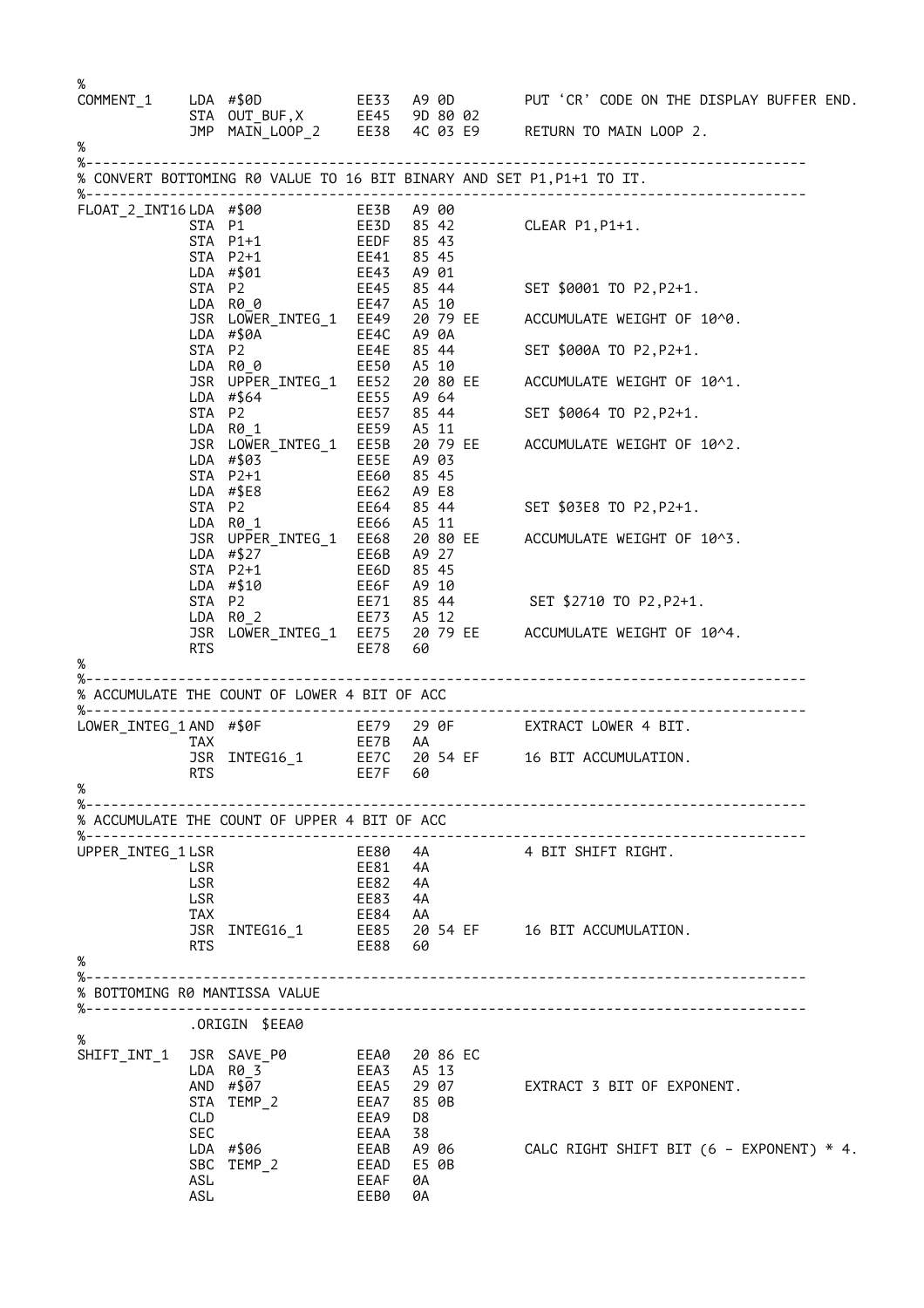| $\%$     | TAX            | EEB1<br>STA MONI_1<br>$LDY$ #\$10<br>LDA #\$00                                                                                                                                                                                                                                                             | EEB3<br>EEB4<br>EEB6                                 | AA<br>A0 10<br>A9 00                                           | 85 58 | SHIFT BIT MONITOR.<br>SET SHIFT BIT TO IX.<br>JSR SHIFT_R_NBIT<br>JSR LOAD_P0 EEBB 20 93 EC<br>RTS EEBE 60 |
|----------|----------------|------------------------------------------------------------------------------------------------------------------------------------------------------------------------------------------------------------------------------------------------------------------------------------------------------------|------------------------------------------------------|----------------------------------------------------------------|-------|------------------------------------------------------------------------------------------------------------|
|          |                | % CONVERT 8 BIT BINARY OF ACC TO BCD INTEGER, AND SET R0 TO IT.                                                                                                                                                                                                                                            |                                                      |                                                                |       |                                                                                                            |
|          |                |                                                                                                                                                                                                                                                                                                            |                                                      |                                                                |       |                                                                                                            |
|          |                |                                                                                                                                                                                                                                                                                                            |                                                      |                                                                |       |                                                                                                            |
|          |                | % CONVENTION CONTRESS TAN MEN VALLAD ELERN PROPERTIES STAN MEN VALLAD EN ECO 85 5A<br>STAN MEN VALLAD ECO 85 5A<br>STAN RO 2 ECC 4 85 10<br>STAN RO 2 EECG 85 11<br>STAN RO 2 EECG 85 12<br>STAN R1 0 EECG 85 12<br>STAN R1 0 EECA 85 14<br>                                                               |                                                      |                                                                |       | EXTRACT D7 OF MEM_VAL TO CARRY BIT.<br>IF D7=0, DO NOT ADD WEIGHT.<br>SET 128(DEC) TO R1.                  |
| L01      |                | STA R1 2<br>JSR ADD_ABS_BCD_1 EEE0 20 6A EF                                                                                                                                                                                                                                                                | EEDE                                                 | 85 16                                                          |       | EXTRACT D6 OF MEM_VAL TO CARRY BIT.                                                                        |
|          |                | ASL MEM_VAL<br>ACC L02<br>BCC L02<br>LDA #\$64<br>LDA #\$64<br>EEE7 A9 64<br>STA R1_0<br>EEE9 85 14<br>LDA #\$00<br>STA R1 1<br><b>EEED</b><br>JSR ADD_ABS_BCD_1 EEEF                                                                                                                                      | EEEB                                                 | A9 00<br>85 15<br>20 6A EF                                     |       | SET 64(DEC) TO R1.                                                                                         |
| L02      |                | UDA #\$00<br>STA R1_1<br>ASL MEM_VAL EEF4 85_15<br>ASL MEM_VAL EEF6 06_5A<br>BCC L03<br>LDA #\$32<br>LDA #\$32<br>EEFA A9_32<br>STA R1_6<br>STA R1_6<br>STA R1_6<br>STA R1_6<br>STA R1_6<br>STA R1_6<br>STA R1_6<br>STA R1_6<br>STA R1_6<br>STA R1_6<br>STA R1_6<br>STA<br>JSR ADD_ABS_BCD_1 EEFE 20 6A EF |                                                      |                                                                |       | CLEAR R1 1<br>EXTRACT D5 OF MEM VAL TO CARRY BIT.<br>SET 32(DEC) TO R1.                                    |
| L03      | STA            | ASL MEM_VAL FER01<br>BCC L04 EF03 90 07<br>LDA #\$16<br>$R1_0$<br>JSR ADD_ABS_BCD_1                                                                                                                                                                                                                        | EF05<br>EF07<br>EF09                                 | 06 5A<br>A9 16<br>85 14<br>20 6A EF                            |       | EXTRACT D4 OF MEM_VAL TO CARRY BIT.<br>SET 16(DEC) TO R1.                                                  |
| L04      | ASL            | MEM_VAL<br>BCC L05<br>LDA #\$08<br>STA R1_1<br>LDA #\$00<br>STA R1_1<br>JSR ADD_ABS_BCD_1                                                                                                                                                                                                                  | EF0C<br>EF0E<br>EF10<br>EF12<br>EF14<br>EF16<br>EF18 | 06 5A<br>90 OB<br>A9 08<br>85 14<br>A9 00<br>85 15<br>20 6A EF |       | EXTRACT D3 OF MEM_VAL TO CARRY BIT.<br>SET 8(DEC) TO R1.                                                   |
| L05      | ASL            | MEM_VAL<br>BCC L06<br>LDA $#$04$<br>STA R1_0<br>JSR ADD_ABS_BCD_1                                                                                                                                                                                                                                          | EF1B<br>EF1D<br>EF1F<br>EF21<br>EF23                 | 06 5A<br>90 07<br>A9 04<br>85 14<br>20 6A EF                   |       | EXTRACT D2 OF MEM_VAL TO CARRY BIT.<br>SET 4(DEC) TO R1.                                                   |
| L06      |                | ASL MEM_VAL<br>BCC L07<br>LDA #\$02<br>STA R1_0                                                                                                                                                                                                                                                            | EF26<br>EF28<br>EF2A<br>EF2C<br>EF2E                 | 06 5A<br>90 07<br>A9 02<br>85 14<br>20 6A EF                   |       | EXTRACT D1 OF MEM_VAL TO CARRY BIT.<br>SET 2(DEC) TO R1.                                                   |
| L07      | ASL<br>BCC L08 | JSR ADD_ABS_BCD_1<br>MEM_VAL<br>LDA #\$01<br>STA R1_0<br>JSR ADD_ABS_BCD_1                                                                                                                                                                                                                                 | EF31<br>EF33<br>EF35<br>EF37<br>EF39                 | 06 5A<br>90 07<br>A9 01<br>85 14<br>20 6A EF                   |       | EXTRACT D0 OF MEM_VAL TO CARRY BIT.<br>SET 1(DEC) TO R1.                                                   |
| L08<br>% | RTS            |                                                                                                                                                                                                                                                                                                            | EF3C                                                 | 60                                                             |       |                                                                                                            |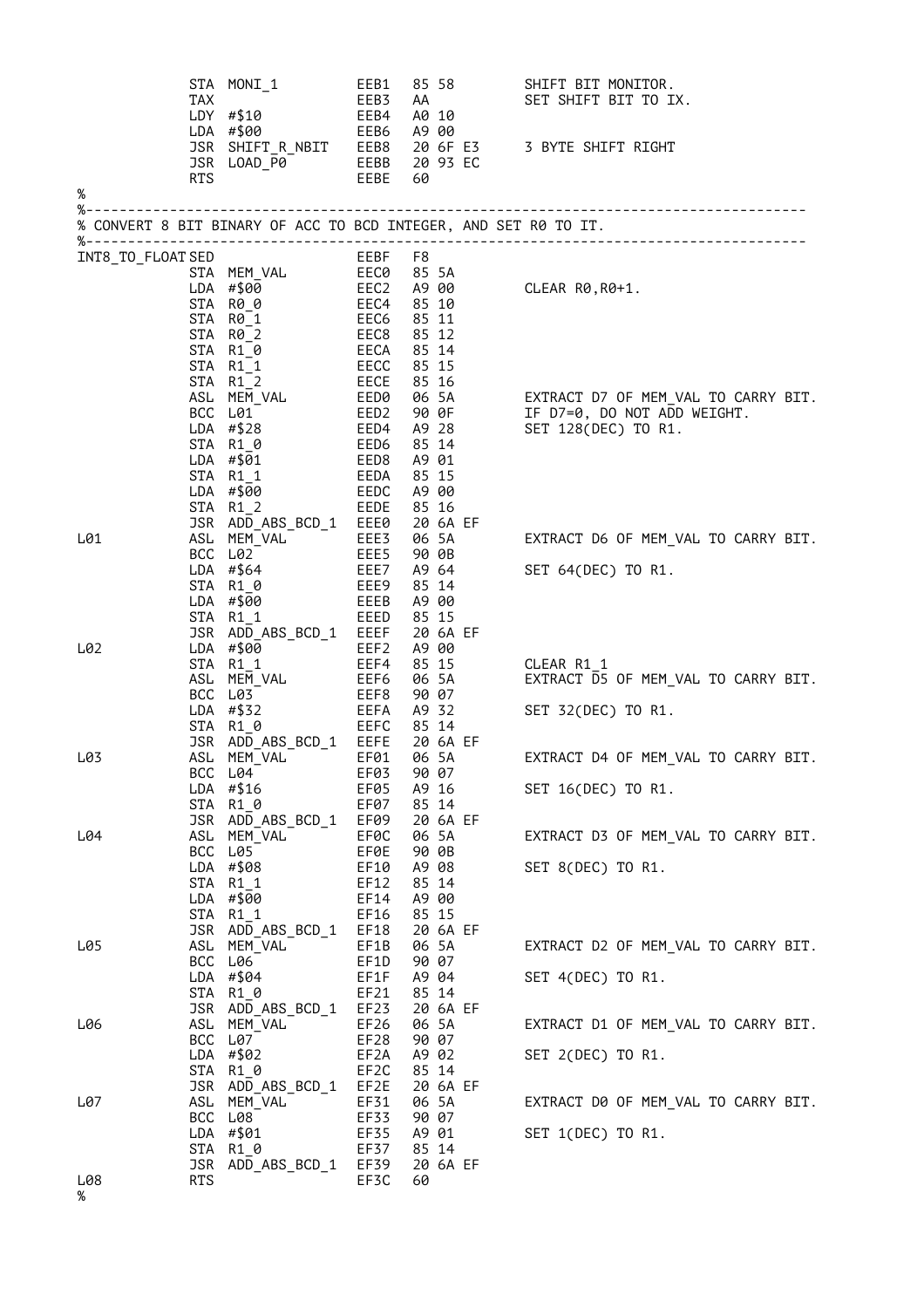| % ACCUMULATE P1, PI+1 BY 16 BIT VALUE P2, P2+1. (ACCUMULATION COUNT: IX) |            |                                                                                          |             |                     |                                                                                                    |
|--------------------------------------------------------------------------|------------|------------------------------------------------------------------------------------------|-------------|---------------------|----------------------------------------------------------------------------------------------------|
| $\%$                                                                     |            | ORIGIN \$EF54.                                                                           |             |                     |                                                                                                    |
| INTEG16_1                                                                | CLD        |                                                                                          | EF54        | D8.                 |                                                                                                    |
|                                                                          |            | CPX #\$00                                                                                |             | EF55 E0 00          | IF IX=0, DO NOT ACCUMULATE                                                                         |
| L02                                                                      | <b>CLC</b> | BEQ L01                                                                                  | EF59        | EF57 F0 10<br>18    | CARRY CLEAR                                                                                        |
|                                                                          |            | LDA P1                                                                                   |             | EF5A A5 42          |                                                                                                    |
|                                                                          |            | ADC P2                                                                                   | EF5C        | 65 44               | ACCUMULATE LOWER 8BIT                                                                              |
|                                                                          |            | STA P1                                                                                   | EF5E        | 85 42               |                                                                                                    |
|                                                                          |            | $LDA$ $P1+1$                                                                             | EF60        | A5 43               |                                                                                                    |
|                                                                          |            | $ADC$ $P2+1$<br>STA P1+1                                                                 | <b>EF64</b> | EF62 65 45<br>85 43 | ACCUMULATE UPPER 8BIT                                                                              |
|                                                                          | DEX        |                                                                                          | EF66 CA     |                     | COUNTER -1                                                                                         |
|                                                                          |            | BNE L02                                                                                  |             |                     | EF67 D0 F0 REPEAT UNTIL COUNTER=0                                                                  |
| L01                                                                      | <b>RTS</b> |                                                                                          | EF69 60     |                     |                                                                                                    |
| %                                                                        |            |                                                                                          |             |                     |                                                                                                    |
|                                                                          |            | % ADDITION OF MANTISSA 24 BIT ABSOLUTE BCD.                                              |             |                     |                                                                                                    |
|                                                                          |            | ORIGIN \$EF6A.                                                                           |             |                     |                                                                                                    |
| $\%$<br>ADD_ABS_BCD_1 SED                                                |            |                                                                                          | EF6A F8     |                     |                                                                                                    |
|                                                                          | <b>CLC</b> |                                                                                          | EF6B        | 18                  |                                                                                                    |
|                                                                          |            | LDA R0_0                                                                                 | EF6C        | A5 10               |                                                                                                    |
|                                                                          |            | ADC R10                                                                                  | EF6E        | 65 14               |                                                                                                    |
|                                                                          |            | STA R00<br>$LDA$ $R\theta_1$                                                             | EF72        | EF70 85 10<br>A5 11 |                                                                                                    |
|                                                                          |            | ADC R1 1                                                                                 | EF74        | 65 15               |                                                                                                    |
|                                                                          |            | STA R0 1                                                                                 |             | EF76 85 11          |                                                                                                    |
|                                                                          |            | LDA R0 2                                                                                 |             | EF78 A5 12          |                                                                                                    |
|                                                                          |            |                                                                                          |             |                     |                                                                                                    |
|                                                                          | ADC R1 2   |                                                                                          |             | EF7A 65 16          |                                                                                                    |
|                                                                          | <b>RTS</b> | STA R0_2                                                                                 |             | EF7C 85 12<br>60    |                                                                                                    |
|                                                                          |            | --------------------------------                                                         | EF7E        |                     |                                                                                                    |
|                                                                          |            | .ORIGIN \$EF86                                                                           |             |                     |                                                                                                    |
|                                                                          |            |                                                                                          |             |                     |                                                                                                    |
|                                                                          |            |                                                                                          |             |                     | POINTER_VAR_1JSR SHIFT_INT_1 EF86 20 A0 EE ALIGN THE DECIMAL POINT OF R0.                          |
|                                                                          |            |                                                                                          |             |                     | JSR FLOAT_2_INT16 EF89 20 3B EE CONVERT R0 VALUE TO 16 BIT BINARY.                                 |
|                                                                          |            |                                                                                          |             |                     |                                                                                                    |
|                                                                          |            | LDY %\$01 EF8C A0 01<br>LDA (P0),Y EF8E B1 40<br>$CMP$ #\$3D                             |             |                     |                                                                                                    |
|                                                                          |            | BEQ L01                                                                                  |             |                     | EF90 C9 3D IF THE NEXT CHARACTER IS '=',<br>DO NOT READ MEMORY                                     |
|                                                                          |            | <b>DEY</b>                                                                               | <b>EF94</b> | 88                  |                                                                                                    |
| %-------<br>$\%$                                                         |            | LDA (P0), Y EF95 B1 42                                                                   |             |                     | READ MEMORY POINTED BY R0                                                                          |
|                                                                          |            |                                                                                          |             |                     | MONITOR FOR READ VALUE                                                                             |
|                                                                          |            |                                                                                          |             |                     |                                                                                                    |
|                                                                          |            |                                                                                          |             |                     | CORRECT EXPONENT AS AN INTEGER.                                                                    |
|                                                                          |            | LDA #\$05 FF9E A9 06<br>STA R0_3 EFA0 85 13                                              |             |                     |                                                                                                    |
|                                                                          |            | JSR NORMALISE_1 EFA2 20 D0 E2 NORMALISE.                                                 |             |                     |                                                                                                    |
|                                                                          |            |                                                                                          |             |                     | JSR INT8_TO_FLOAT EF9B 20 BF EE CONVERT BYNARY TO FLOATING, AND PUT TO R0.<br>ADVANCE THE POINTER. |
|                                                                          |            | JSR INC_POINTER_1 EFA5 20 FC E7<br>LDY #\$00 EFA8 A0 00<br>JMP MAIN_LOOP_2 EFAA 4C 08 E9 |             |                     | 4C 08 E9 RETURN TO MAIN LOOP 2.                                                                    |
|                                                                          |            |                                                                                          |             |                     |                                                                                                    |
|                                                                          |            |                                                                                          |             |                     |                                                                                                    |
|                                                                          |            |                                                                                          |             |                     |                                                                                                    |
|                                                                          |            |                                                                                          |             |                     | LDA P1 <sup>-</sup><br>STA P3 <sup>-</sup><br>STA P3 <sup>-</sup><br>EFB3 85 46 <sup>-</sup>       |
|                                                                          |            | LDA P1+1 EFB5 A5 43                                                                      |             |                     |                                                                                                    |
|                                                                          |            | STA P3+1 EFB7 85 47                                                                      |             |                     |                                                                                                    |
|                                                                          |            |                                                                                          |             |                     |                                                                                                    |
|                                                                          |            |                                                                                          |             |                     |                                                                                                    |
| L02<br>%<br>L01<br>%                                                     |            |                                                                                          |             |                     |                                                                                                    |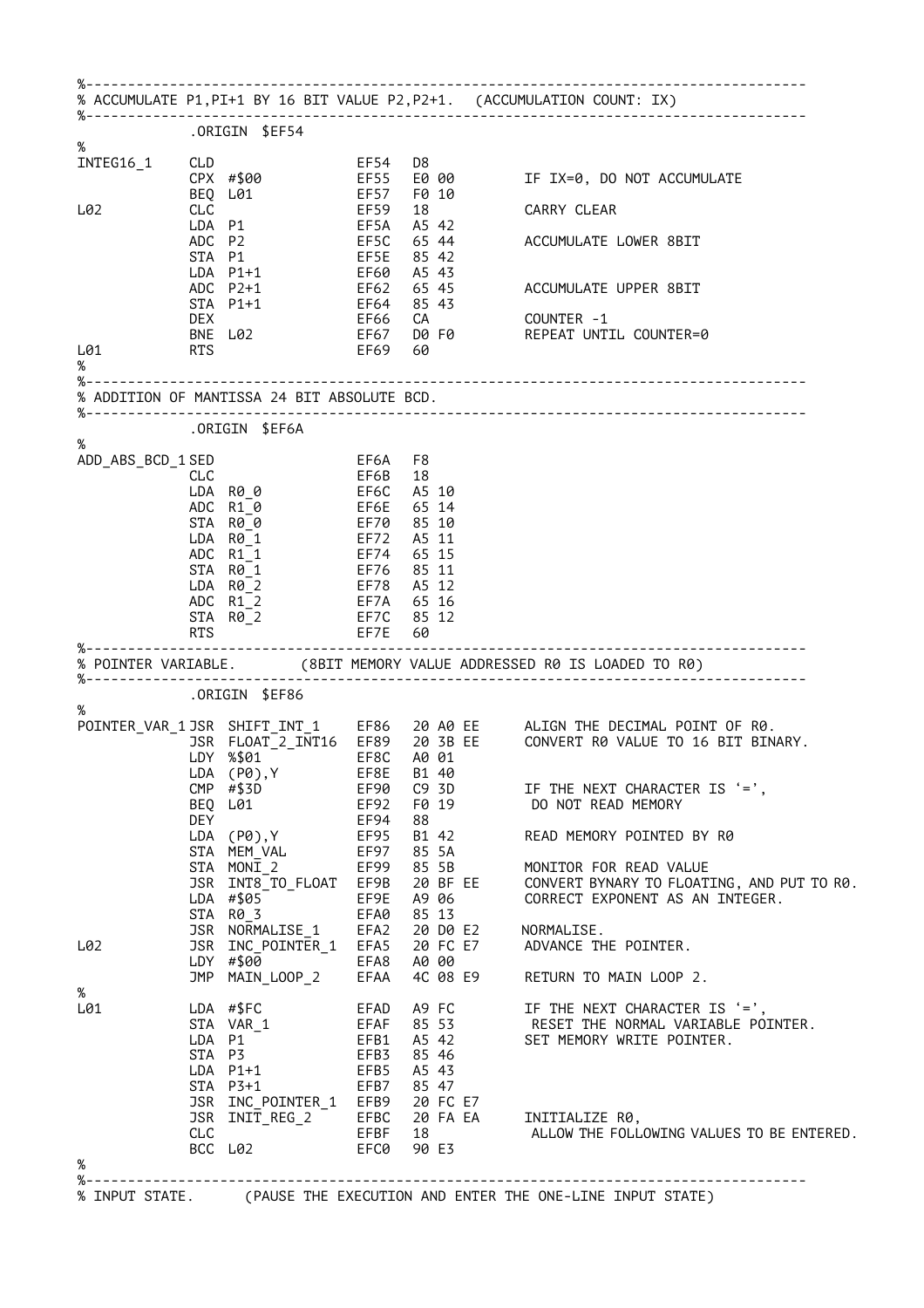|                   |            |                                                                                         |                     |                          | Word INPUT_STATE LDA #\$00<br>EFC2 A 900<br>STA RNN_FLAG EFC4 85 50 PAUSE THE EXECUTION.<br>LDA P0 EFC6 A5 40 SAVE THE POINTER P0 TO P4.<br>STA P4+1 EFC6 85 49<br>DR P4+1 EFCC 85 49<br>SR IN_1LINE_1 EFCE 20 B6 E0 INPUT ONE-LINE.<br>LDA P |
|-------------------|------------|-----------------------------------------------------------------------------------------|---------------------|--------------------------|-----------------------------------------------------------------------------------------------------------------------------------------------------------------------------------------------------------------------------------------------|
|                   |            |                                                                                         |                     |                          |                                                                                                                                                                                                                                               |
|                   |            |                                                                                         |                     |                          |                                                                                                                                                                                                                                               |
|                   |            |                                                                                         |                     |                          |                                                                                                                                                                                                                                               |
|                   |            |                                                                                         |                     |                          |                                                                                                                                                                                                                                               |
|                   |            |                                                                                         |                     |                          |                                                                                                                                                                                                                                               |
|                   |            |                                                                                         |                     |                          |                                                                                                                                                                                                                                               |
|                   |            |                                                                                         |                     |                          |                                                                                                                                                                                                                                               |
|                   |            |                                                                                         |                     |                          |                                                                                                                                                                                                                                               |
|                   |            |                                                                                         |                     |                          |                                                                                                                                                                                                                                               |
|                   |            |                                                                                         |                     |                          |                                                                                                                                                                                                                                               |
|                   |            |                                                                                         |                     |                          |                                                                                                                                                                                                                                               |
|                   |            |                                                                                         |                     |                          | LDA #\$01<br>CON FLAG EFET 85 50<br>LDY #\$00 EFET 85 50<br>LDY #\$00 EFE3 A0 00<br>JMP MAIN_LOOP_5 EFES 4C FE E8 RETURN TO MAIN LOOP 5                                                                                                       |
|                   |            |                                                                                         |                     |                          |                                                                                                                                                                                                                                               |
|                   |            |                                                                                         |                     |                          |                                                                                                                                                                                                                                               |
| $\%$              |            |                                                                                         |                     |                          |                                                                                                                                                                                                                                               |
| % ARRAY VARIABLE. |            |                                                                                         |                     |                          |                                                                                                                                                                                                                                               |
|                   |            |                                                                                         |                     |                          | % LOAD VALUE OF ARRAY VARIABLE ')X, )Y, )Z' POINTED BY R0(0-255) TO R0                                                                                                                                                                        |
|                   |            |                                                                                         |                     |                          |                                                                                                                                                                                                                                               |
| %                 |            | ORIGIN \$F00C                                                                           |                     |                          |                                                                                                                                                                                                                                               |
| VECTOR_1          |            |                                                                                         |                     |                          |                                                                                                                                                                                                                                               |
|                   |            |                                                                                         |                     |                          | STA TEMP_0 F00C 85 09<br>JSR SHIFT_INT_1 F00E 20 A0 EE ALIGN DECIMAL POSITION OF R0.<br>JSR FLOAT_2_INT16 F011 20 3B EE CONVERT R0 TO BINARY, AND PUT IT ONTO P1.<br>ASL P1 F014 06 42 2 BIT SHIFT LEFT P1,P1+1<br>ROL P1+1 F016 26 43        |
|                   |            |                                                                                         |                     |                          |                                                                                                                                                                                                                                               |
|                   |            |                                                                                         |                     |                          |                                                                                                                                                                                                                                               |
|                   |            |                                                                                         |                     |                          |                                                                                                                                                                                                                                               |
|                   |            | ASL P1<br>ROL P1+1                                                                      | F018<br>F01A        | 06 42<br>26 43           |                                                                                                                                                                                                                                               |
|                   |            |                                                                                         |                     |                          |                                                                                                                                                                                                                                               |
|                   |            |                                                                                         |                     |                          | LDA TEMP_0<br>AND #\$03<br>EOR #\$03<br>FO1E 29 03<br>EXTRACT LOWER 2 BIT<br>EOR #\$03<br>FO20 49 03<br>INVERT LOWER 2 BIT<br>ASL<br>FO22 0A<br>2 BIT SHIFT LEFT                                                                              |
|                   |            |                                                                                         |                     |                          |                                                                                                                                                                                                                                               |
|                   |            |                                                                                         |                     |                          |                                                                                                                                                                                                                                               |
|                   | ASL        |                                                                                         | F023<br>F024        | 0A                       |                                                                                                                                                                                                                                               |
|                   |            |                                                                                         |                     |                          |                                                                                                                                                                                                                                               |
|                   |            |                                                                                         |                     |                          |                                                                                                                                                                                                                                               |
|                   |            |                                                                                         |                     |                          | ORA P1+1<br>ORA #\$00<br>ORA #\$00<br>ORA #\$00<br>TO24 05 43<br>ORA #\$00<br>FO24 05 42 F0 SET '0000' TO UPPER 4 BIT.<br>OP FO2B EA DO NOT READ ARRAY VARIABLE.                                                                              |
|                   |            | NOP<br>VECTOR_PATCH2 CMP #\$3D F02C C9 3D<br>BEQ L01 F02E F0 1D<br>LDY #\$00 F030 A0 00 |                     |                          |                                                                                                                                                                                                                                               |
|                   |            |                                                                                         |                     |                          |                                                                                                                                                                                                                                               |
|                   |            |                                                                                         |                     |                          |                                                                                                                                                                                                                                               |
|                   |            | LDA (P1), Y F032 B1 42                                                                  |                     |                          | READ ARRAY VARIABLE AND PUT ONTO R0.                                                                                                                                                                                                          |
|                   | INY        | STA R00                                                                                 | F034<br>F036        | 85 10<br>C8              |                                                                                                                                                                                                                                               |
|                   |            | LDA (P1),Y                                                                              | F037                | B1 42                    |                                                                                                                                                                                                                                               |
|                   |            | STA R0_1                                                                                | F039                | 85 11                    |                                                                                                                                                                                                                                               |
|                   | INY        |                                                                                         | F03B                | C8                       |                                                                                                                                                                                                                                               |
|                   |            | LDA (P1),Y                                                                              | <b>F03C</b>         | B1 42                    |                                                                                                                                                                                                                                               |
|                   | <b>INY</b> | STA R0_2                                                                                | <b>F03E</b><br>F040 | 85 12<br>C8              |                                                                                                                                                                                                                                               |
|                   |            | LDA (P1), Y                                                                             | F041                | B1 42                    |                                                                                                                                                                                                                                               |
|                   |            | STA R0 3<br>F043 85 13                                                                  |                     |                          |                                                                                                                                                                                                                                               |
| L04               |            |                                                                                         |                     |                          | JSR INC_POINTER_1 F045 20 FC E7 ADVANCE THE POINTER.                                                                                                                                                                                          |
|                   |            | LDY #\$00 7648 A0 00<br>JMP MAIN_LOOP_2 F04A 4C 08                                      |                     |                          |                                                                                                                                                                                                                                               |
|                   |            |                                                                                         |                     | 4C 08 E9                 | RETURN TO MAIN LOOP 2.                                                                                                                                                                                                                        |
| %<br>L01          |            | LDA #\$FC                                                                               | F04D                | A9 FC LOS                | IF THE NEXT CHARACTER IS '=',                                                                                                                                                                                                                 |
|                   |            | STA VAR_1                                                                               |                     | F04F 85 53               | RESET THE NORMAL VARIABLE POINTER.                                                                                                                                                                                                            |
|                   |            | LDA P1                                                                                  |                     |                          |                                                                                                                                                                                                                                               |
|                   |            | STA P5                                                                                  |                     | F051 A5 42<br>F053 85 4A | SET VALUE TO MEMORY WRITE POINTER P5.                                                                                                                                                                                                         |
|                   |            | LDA P1+1                                                                                |                     | F055 A5 43               |                                                                                                                                                                                                                                               |
|                   |            | STA P5+1                                                                                | F057                | 85 4B                    |                                                                                                                                                                                                                                               |
|                   |            |                                                                                         |                     |                          | JSR INC_POINTER_1 F059 20 FC E7<br>JSR INIT_REG_2 F05C 20 FA EA INITIALIZE R0,                                                                                                                                                                |
|                   |            |                                                                                         |                     | F05F 18                  | ALLOW THE FOLLOWING VALUES TO BE ENTERED.                                                                                                                                                                                                     |
|                   |            |                                                                                         |                     |                          |                                                                                                                                                                                                                                               |
|                   | CLC        |                                                                                         |                     | F060 90 E3               |                                                                                                                                                                                                                                               |
| %                 |            | BCC L04                                                                                 |                     |                          |                                                                                                                                                                                                                                               |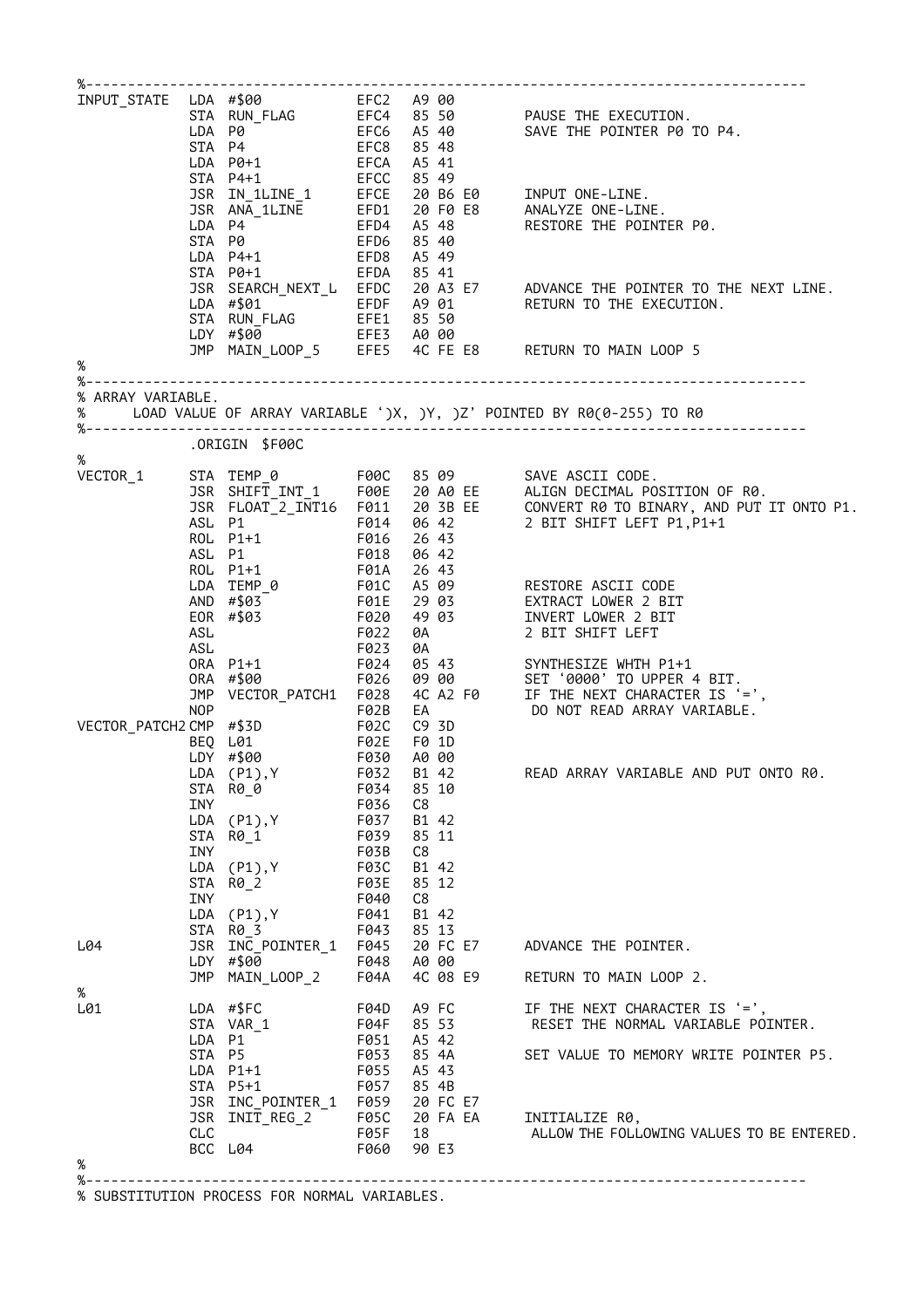| %                            | LDA<br><b>STA</b><br>STA               | F069<br>R0_1<br>VAR_HEAD+1,X F06B<br>FØ6E<br>$LDA$ $R\theta$ 2<br>VAR_HEAD+2,X F070<br>F073 A5 13<br>LDA R0_3<br>STA VAR_HEAD+3,X F075                                                    |                                        | A5 11<br>9D 01 03<br>A5 12<br>9D 02 03<br>9D 03 03                            | SUBSTITUTE_5 LDX VAR_1 F062 A6 53 SET VARIABLE OFFSET TO IX<br>LDA R0_0 F064 A5 10 MOVE R0 TO NORMAL VARIABLE.<br>STA VAR_HEAD,X F066 9D 00 03 |
|------------------------------|----------------------------------------|-------------------------------------------------------------------------------------------------------------------------------------------------------------------------------------------|----------------------------------------|-------------------------------------------------------------------------------|------------------------------------------------------------------------------------------------------------------------------------------------|
|                              |                                        | JSR FLOAT_TO_INT8 F078<br>LDA P1<br>LDY #\$00                                                                                                                                             | F07B<br>F07D                           | 20 68 EC<br>A5 42<br>A0 00                                                    | CONVERT R0 TO BINARY, AND PUT IT TO P1.<br>LOAD A BINARY VALUE TO ACC.                                                                         |
| $\%$                         |                                        | STA (P3), Y                                                                                                                                                                               | F07F                                   | 91 46                                                                         | WRITE ACC VALUE TO MEMORY POINTED BY P3.                                                                                                       |
|                              | STA<br><b>INY</b><br>STA<br><b>INY</b> | LDA R0_0<br>F081<br>F083 (P5),Y<br>F085<br>LDA R01<br>$(P\overline{5}), Y$ F088<br>LDA R0_2<br>STA (P5), Y<br>INY F08F<br>LDA R0 3<br>STA (P5), Y<br>LDY #\$00<br>RTS +690<br>RTS F096 60 | F086<br>F08A<br><b>F08B</b><br>F090    | A5 10<br>91 4A<br>C8<br>A5 11<br>91 4A<br>C8<br>A5 12<br>91 4A<br>C8<br>A5 13 | SUBSTITUTE TO ARRAY VARIABLE POINTED BY P5.                                                                                                    |
| $\%$                         |                                        |                                                                                                                                                                                           |                                        |                                                                               |                                                                                                                                                |
|                              |                                        |                                                                                                                                                                                           |                                        |                                                                               |                                                                                                                                                |
|                              |                                        | LDA #\$00<br>STA P5+1 F09B A9 00<br>STA P5+1 F09D 85 4B<br>JMP INIT_REG_3 F09F 4C EE EA                                                                                                   |                                        |                                                                               |                                                                                                                                                |
| %                            |                                        |                                                                                                                                                                                           |                                        |                                                                               |                                                                                                                                                |
| %                            | LDA                                    | (P0), Y F0A6<br>JMP VECTOR_PATCH2 F0A8                                                                                                                                                    |                                        | B1 40<br>4C 2C F0                                                             |                                                                                                                                                |
|                              |                                        | % PATCH FOR CALCULATOR LIKE OPERATION.                                                                                                                                                    |                                        |                                                                               |                                                                                                                                                |
|                              | RTS                                    | ENDLINE_PROC5 LDA RUN_FLAG F0AB A5 50<br>BNE L03<br>JSR PUSH_FP_REG F0AF 20 1F EA                                                                                                         | F0B2                                   | 60                                                                            | IF RUN_FLAG='0', PUSH ARITHMETIC STACK.                                                                                                        |
| L03<br>%                     |                                        |                                                                                                                                                                                           |                                        |                                                                               | JSR INC_POINTER_1 F0B3 20 FC E7 IF RUN_FLAG='1', ADVANCE THE POINTER.<br>JMP MAIN_LOOP_6 F0B6 4C FB E8 RETURN TO MAIN LOOP 6.                  |
| % DISPLAY PROMPT '>' CODE.   |                                        |                                                                                                                                                                                           |                                        |                                                                               |                                                                                                                                                |
| %------------------          |                                        |                                                                                                                                                                                           |                                        |                                                                               | -----------------------<br>--------------                                                                                                      |
| $\%$<br>% CHECK FOR PROGRAM. |                                        |                                                                                                                                                                                           |                                        |                                                                               |                                                                                                                                                |
| CHECK_PROG_1 LDA #\$00       | STA P0                                 | F0C1 A9 00<br>LDA #\$10<br>STA P0+1                                                                                                                                                       | F0C3 85 40<br>F0C5 A9 10<br>F0C7 85 41 |                                                                               |                                                                                                                                                |
| L04                          |                                        | LDA (P0), Y                                                                                                                                                                               | F0CC                                   | B1 40                                                                         | JSR SEARCH_NEXT_L F0C9 20 A3 E7 ADVANCE THE POINTER TO THE NEXT OF 'CR'.<br>INPUT ONE CHARACTER.                                               |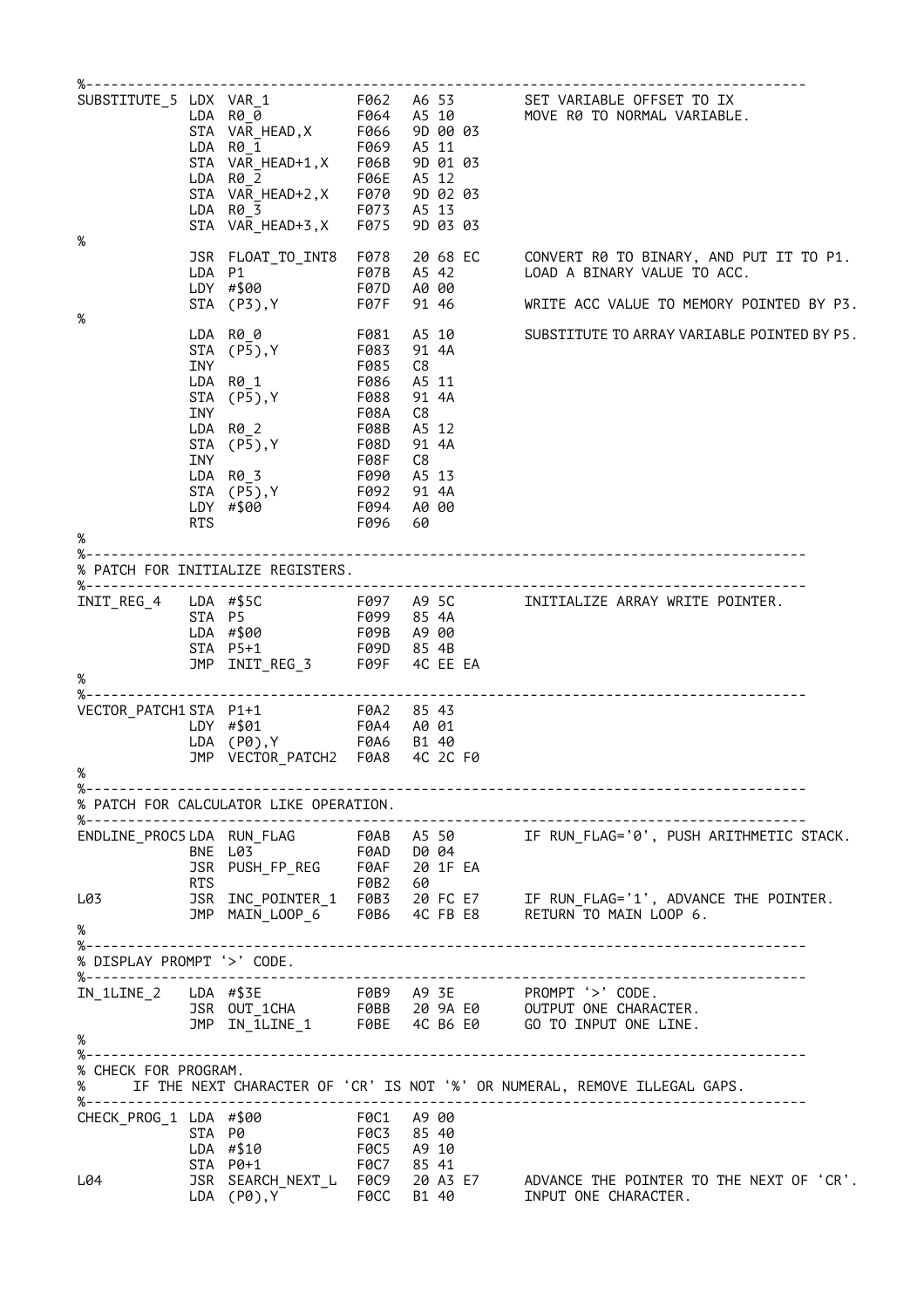|                                 |            | CMP #\$25<br>BEQ L01<br>CMP #\$30<br>BCS L02                                                          | F0CE<br>F0D0<br>F0D2<br>F0D4 | C9 25<br>F0 0C<br>C9 30<br>B0 02                     | IF IT'S '%' CODE, NORMAL TERMINATION.<br>IF IT'S MORE THAN \$30, BRANCH.                                                                                                         |
|---------------------------------|------------|-------------------------------------------------------------------------------------------------------|------------------------------|------------------------------------------------------|----------------------------------------------------------------------------------------------------------------------------------------------------------------------------------|
| L02                             |            | BCC L03<br>$CMP$ #\$3A<br>BCS L03<br>BCC L04                                                          | F0D6<br>F0D8<br>F0DA<br>F0DC | 90 07<br>C9 3A<br>B0 03<br>90 EB                     | IF IT'S LESS THAN \$30, GO TO CORRECTION.<br>IF IT'S MORE THAN \$30, GO TO CORRECTION.<br>ELSE ADVANCE THE POINTER TO THE NEXT 'CR'.                                             |
| L01<br>$\%$                     | <b>RTS</b> |                                                                                                       | F0DE                         | 60                                                   |                                                                                                                                                                                  |
| L03                             | <b>INY</b> | LDA (P0), Y F0E0<br>$CMP$ #\$25                                                                       | F0DF<br>F0E2                 | C8<br>B1 40<br>$C9$ 25                               | FOLLOWING IS CORRECTION PROCESS.<br>MEASURE LENGTH UNTIL '%' CODE DETECTION.                                                                                                     |
|                                 |            | BEQ L05<br>CMP #\$0D<br>BEQ L06                                                                       | FØE4<br>F0E6<br>F0E8         | F0 07<br>C9 0D<br>F0 02                              | DOES 'CR' CODE DETECT?                                                                                                                                                           |
| L06                             | INY        | BNE L03                                                                                               | <b>FØEA</b><br>F0EC          | D0 F3<br>C8                                          | POINT OF THE NEXT OF 'CR' IS OFFSET TO MOVE.                                                                                                                                     |
| L05<br>%                        | RTS        | $STY$ #\$58<br>JSR MOV_BLOCK_B1 F0EF                                                                  | F0ED<br>F0F2                 | 84 58<br>60                                          | 20 DD E7 BLOCK TRANSFER OF WIDTH INDICATED BY IY.                                                                                                                                |
|                                 |            |                                                                                                       |                              |                                                      |                                                                                                                                                                                  |
| $\%$<br>DISP_LIST_2 JSR SAVE_P0 |            |                                                                                                       |                              |                                                      | USR SAVE_P0 F0F3 20 86 EC<br>USR CHECK_PROG_1 F0F6 20 C1 F0 EXECUTE THE PROGRAM CHECK<br>USR LOAD_P0 F0F9 20 93 EC BEFORE DISPLAY PROGRAM LIST.<br>UNP DISP_LIST_1 F0FC 4C 47 ED |
| $\%$                            |            |                                                                                                       |                              |                                                      |                                                                                                                                                                                  |
|                                 |            |                                                                                                       |                              |                                                      |                                                                                                                                                                                  |
|                                 |            |                                                                                                       |                              |                                                      | %------------------------- ELEMENTARY FUNCTIONS --------------------------------                                                                                                 |
| $\%$                            |            |                                                                                                       |                              |                                                      |                                                                                                                                                                                  |
|                                 |            | %----------------------------------                                                                   |                              |                                                      | % SQUARE ROOT BY NEWTON'S METHOD. $Y = (Y + X / Y) * 0.5$ (APR.09,2022 V.1.2.0)                                                                                                  |
| $SQRT_1$                        |            | BNE L04<br>I.DA R0 1 F103<br>LDA R0_1 F103<br>BNE L04 F105<br>LDA R0_2<br>BEQ L06<br>NOP <sub>c</sub> | F107<br>F109                 | D0 09<br>A5 11<br>D0 05<br>A5 12<br>F0 0E<br>F10B EA | IF MANTISSA IS ZERO QUIT THE FUNCTION.                                                                                                                                           |
| L04                             |            | LDA R0_3                                                                                              | F10C                         | A5 13                                                |                                                                                                                                                                                  |
|                                 |            |                                                                                                       |                              |                                                      | BPL L05 F10E 10 03 IF MANTISSA IS NEGATIVE,<br>JMP ERROR_PROC F110 4C 10 F1 GO TO ERROR PROCESS.                                                                                 |
| L05<br>L06<br>%                 | <b>RTS</b> |                                                                                                       | F119 60                      |                                                      | JSR INIT_VAL_3 F113 20 21 F1 GENERATE INITIAL VALUE OF NEWTON METHOD.<br>JSR NEWTON_METD_1 F116 20 70 F1 NEWTON'S METHOD.                                                        |
| $% - - - -$                     |            |                                                                                                       |                              |                                                      |                                                                                                                                                                                  |
|                                 |            | % GENERATE INITIAL VALUE OF NEWTON'S METHOD.                                                          |                              |                                                      |                                                                                                                                                                                  |
| $\%$                            |            | .ORIGIN \$F121                                                                                        |                              |                                                      |                                                                                                                                                                                  |
| INIT_VAL_3     LDX   #\$10      |            | LDY #\$60<br>JSR MOV_FP_REG<br>$LDA$ R4_3                                                             |                              | F123 A0 60<br>F125 20 39 EA<br>F128 A5 63            | F121 A2 10 STORE ARGUMENT R0 TO R4<br>EXPONENT OF THE ARGUMENT                                                                                                                   |
|                                 | ASL        | BMI L02                                                                                               | F12A<br>F12B                 | 0A<br>30 OC                                          | IF EXPONENT IS NEGATIVE, BRANCH.                                                                                                                                                 |
| L06                             |            | LDA R43<br>JSR INIT_VAL_4 F12F<br>STA R5_3                                                            | F12D A5 63<br>F132           | 20 50 F1<br>85 67                                    | SET THE HALF EXPONENT OF ARGUMENT.                                                                                                                                               |
|                                 | <b>RTS</b> | LDA #\$10<br>STA R5_2                                                                                 | F134<br>F136<br>F138         | A9 10<br>85 66<br>60                                 |                                                                                                                                                                                  |
| %<br>L02                        |            | LDA $R4_3$<br><b>F139</b><br>STA TEMP_13                                                              | F13B                         | A5 63<br>85 57                                       |                                                                                                                                                                                  |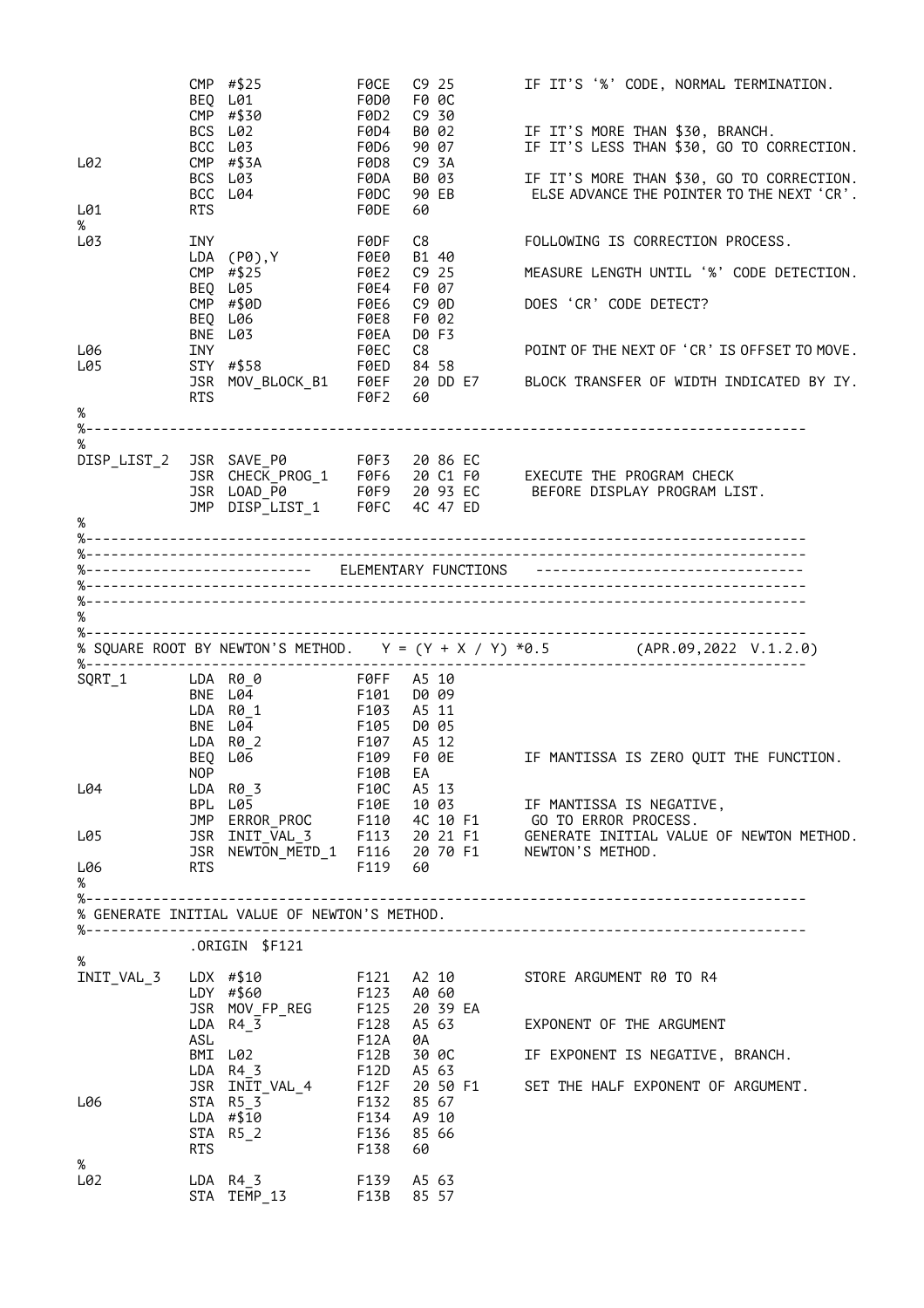| L03<br>℅              | SED<br><b>SEC</b><br>JSR<br>SEC<br>CLC | LDA #\$80<br>SBC TEMP_13<br>INIT_VAL_4 F143<br>BEQ L03<br>LDA #\$80<br>SBC R0_2<br>F14E 90 E2<br>BCC L06                                                                                                              | F13D<br><b>F13F</b><br>F140<br>F141<br>F146 F005<br>F148<br>F14A<br><b>F14B</b><br>F14D                             | A9 80<br>F8<br>38<br>E5 57<br>20 50 F1<br>A9 80<br>38<br>E5 12<br>18                                                      | CONVERT TO ABSOLUTE, 80(BCD) - EXPONENT.<br>IF INITIAL VALUE IS ZERO, DO NOT COMPLEMENT                         |
|-----------------------|----------------------------------------|-----------------------------------------------------------------------------------------------------------------------------------------------------------------------------------------------------------------------|---------------------------------------------------------------------------------------------------------------------|---------------------------------------------------------------------------------------------------------------------------|-----------------------------------------------------------------------------------------------------------------|
|                       |                                        | % R0 = $0.5 * (EXPONENT OF ARGUMENT)$ .                                                                                                                                                                               |                                                                                                                     |                                                                                                                           |                                                                                                                 |
| INIT_VAL_4<br>℅       | RTS                                    | STA R1 2 F150 85 16<br>LDA $\#$ \$05 F152<br>STA R0_2<br>LDA #\$01<br>STA R1 3<br>STA R0_3<br>LDA #\$00<br>STA R50<br>STA R1_0<br>F160<br>STA R0_0<br>STA R5_1<br>STA R1 1<br>STA R0_1<br>JSR MUL_FLOAT_2<br>LDA R0_2 | F154<br>F156<br>F158<br><b>F15A</b><br>F15C<br><b>F15E</b><br>F162<br>F164<br>F166<br>F168 85 11<br>F16D<br>F16F 60 | A9 05<br>85 12<br>A9 01<br>85 17<br>85 13<br>A9 00<br>85 64<br>85 14<br>85 10<br>85 65<br>85 15<br>F16A 20 D9 EC<br>A5 12 |                                                                                                                 |
| % NEWTON'S METHOD.    |                                        |                                                                                                                                                                                                                       |                                                                                                                     |                                                                                                                           |                                                                                                                 |
| L01                   |                                        | STA LOOP_COUNTER_2 F172 85 70<br>LDX #\$60<br>LDY #\$14                                                                                                                                                               | F174 A2 60<br>F176 A0 14                                                                                            |                                                                                                                           | NEWTON METD 1LDA #\$08 F170 A908 SET 8 TO LOOP COUNTER.<br>JSR MOV_FP_REG F178 20 39 EA MOVE ARGUMENT R4 TO R1. |
|                       |                                        | $LDX$ #\$64<br>LDY #\$10<br>JSR NORMALISE_1    F185    20    D0    E2<br>$LDX$ #\$64                                                                                                                                  | F17B A2 64<br>F17D A0 10<br>F188                                                                                    | A2 64                                                                                                                     | JSR MOV_FP_REG F17F 20 39 EA MOVE PROVISIONAL VALUE Y, R5 TO R0.<br>JSR DIV_FLOAT_1 F182 20 E3 EC R0 = R1 / R0. |
|                       |                                        | LDY #\$14<br>JSR ADD_FLOAT_2 F18F 20 C5 EC<br>JSR NORMALISE_1 F192 20 D0 E2<br>LDA #\$00<br>STA R1_0<br>STA R1_1<br>STA R1_3<br>LDA #\$50                                                                             | F18A<br>F195 A9 00<br>F197 85 14<br>F199<br>F19B<br>F19D A9 50                                                      | A0 14<br>85 15<br>85 17                                                                                                   | JSR MOV_FP_REG F18C 20 39 EA MOVE Y, R5 TO R1<br>R0 = Y´+ X / Y<br>NORMALISE<br>SET 0.5 TO R1                   |
|                       |                                        | STA R1_2<br>JSR MUL_FLOAT_2 F1A1 20 D9 EC<br>JSR NORMALISE_1 F1A4 20 D9 E2<br>LDX #\$10<br>LDX #\$10 F1A7 A2 10<br>LDY #\$64 F1A9 A0 64                                                                               |                                                                                                                     |                                                                                                                           | $R\theta = \theta.5 * (Y + X/Y)$<br>JSR MOV_FP_REG F1AB 20 39 EA MOVE R0 TO R5, UPDATE PROVISIONAL VALUE.       |
| %                     |                                        | DEC LOOP_COUNTER_2 F1AE C6 70<br>BNE L01 F1B0 D0 C2<br>RTS F1B2 60                                                                                                                                                    |                                                                                                                     |                                                                                                                           |                                                                                                                 |
| %--<br>%              |                                        | % LOAD TABLE VALUES FOR FUNCTIONS.                                                                                                                                                                                    |                                                                                                                     |                                                                                                                           | TABLE HEAD ADDRESS: P6, P6+1, TABLE INDEX: ACC, DESTINATION HEAD ADDRESS: IX                                    |
|                       |                                        | ORIGIN \$F1C7.                                                                                                                                                                                                        |                                                                                                                     |                                                                                                                           |                                                                                                                 |
| ℅<br>LOAD_TABLE_1 ASL |                                        |                                                                                                                                                                                                                       | F1C7 0A                                                                                                             |                                                                                                                           | 2 BIT LEFT SHIFT TABLE INDEX.                                                                                   |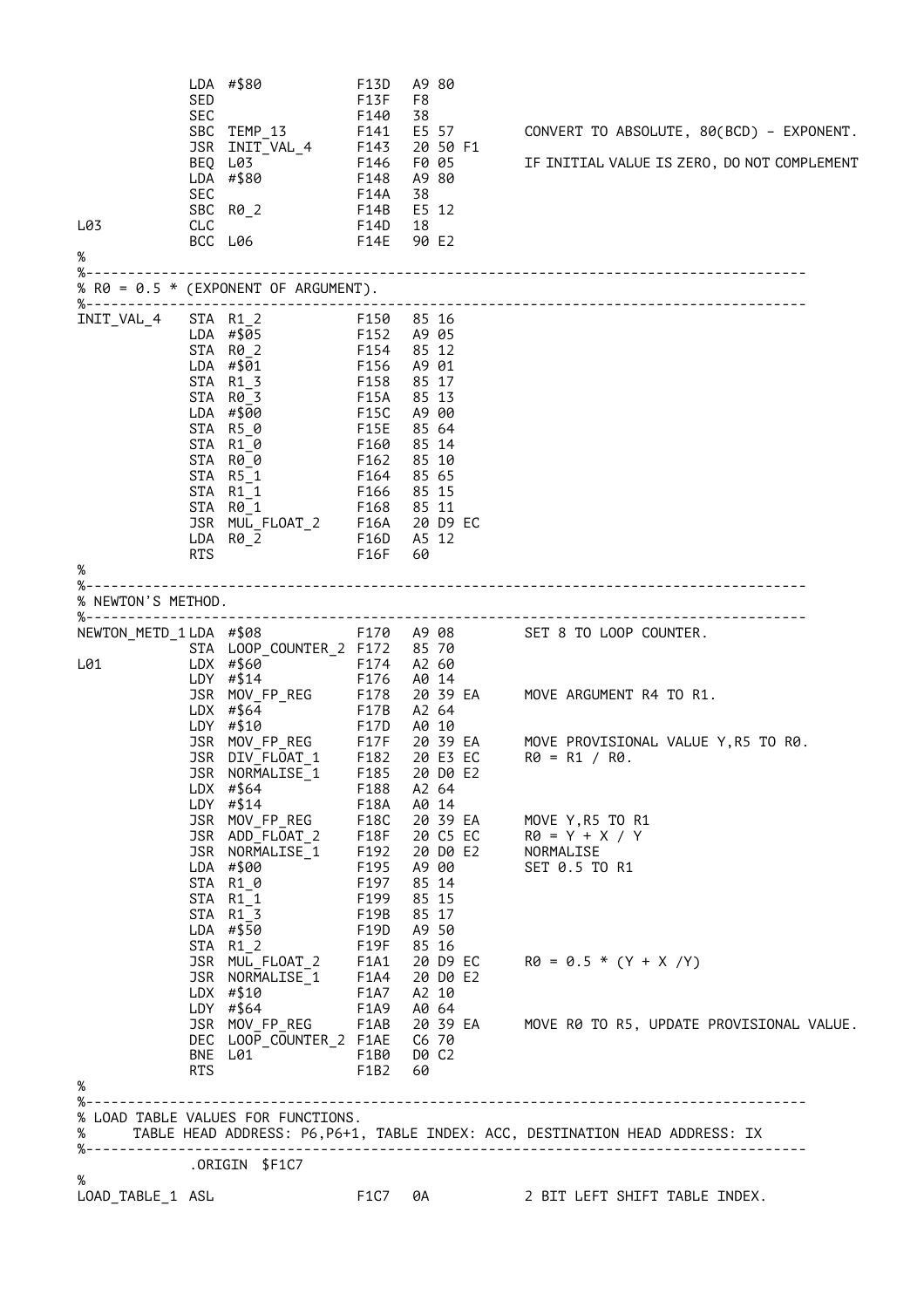| %                        | ASL<br>TAY<br>INY<br><b>INY</b><br><b>RTS</b> | LDA (P6), Y FICA<br>STA \$00,X<br>LDA (P6), Y FICF<br>STA \$01, X F1D1<br>LDA (P6), Y F1D4<br>STA $$02$ , $X$ F1D6<br><b>INY</b><br>LDA (P6), Y F1D9 B1 80<br>STA \$03,X F1DB 95 03 | F1C8<br>F1C9<br>F1CC<br>F1CE<br>F1D3<br>F1D8<br>F1DD 60 | 0A<br>A8<br>B1 80<br>95 00<br>C8<br>B1 80<br>95 01<br>C8<br>B1 80<br>95 02<br>C8 | SET INDEX TO IY.<br>LOAD FLOATING VALUES FROM TABLE                                                                        |
|--------------------------|-----------------------------------------------|-------------------------------------------------------------------------------------------------------------------------------------------------------------------------------------|---------------------------------------------------------|----------------------------------------------------------------------------------|----------------------------------------------------------------------------------------------------------------------------|
| % PATCH FOR MAIN LOOP    |                                               |                                                                                                                                                                                     |                                                         |                                                                                  |                                                                                                                            |
|                          |                                               | MAIN_LOOP_6 BNE L07 F1DE D0 03                                                                                                                                                      |                                                         |                                                                                  |                                                                                                                            |
| L07                      |                                               | CMP #\$26 T F1E0 C9 26<br>BNE L25 F1E5 D0 03                                                                                                                                        |                                                         |                                                                                  | JMP SUB_LOOP_2 F1E0 4C FB F1 IF IT'S ')' CODE, GO TO SUB LOOP.<br>CMP #\$26 F1E0 C9 26                                     |
|                          |                                               |                                                                                                                                                                                     |                                                         |                                                                                  |                                                                                                                            |
| L25                      |                                               |                                                                                                                                                                                     |                                                         |                                                                                  | JMP INPUT_STATE F1F7 4C C2 EF IF IT'S '&' CODE, GO TO INPUT PROCESS.<br>CMP #\$22 F1EA C9 22<br>BNE L26 F1EC D0 03         |
|                          |                                               |                                                                                                                                                                                     |                                                         |                                                                                  | JMP LOAD_PROGRAM F1EE 4C 01 F3 IF IT'S '"' CODE, GO TO LOAD PROGRAM.<br>JMP MAIN_LOOP_7 F1F1 4C 2D E9 RETURN TO MAIN_LOOP. |
| L26<br>%                 |                                               |                                                                                                                                                                                     |                                                         |                                                                                  |                                                                                                                            |
| %--------<br>% SUB LOOP  |                                               |                                                                                                                                                                                     |                                                         |                                                                                  |                                                                                                                            |
| %----------------------- |                                               | .ORIGIN \$F1FB                                                                                                                                                                      |                                                         |                                                                                  |                                                                                                                            |
| %                        |                                               |                                                                                                                                                                                     |                                                         |                                                                                  |                                                                                                                            |
| SUB_LOOP_2               |                                               | $LDA (P0), Y $ F1FE                                                                                                                                                                 |                                                         | B1 40                                                                            | JSR INC_POINTER_1 F1FB 20 FC E7 ADVANCE THE POINTER TO THE NEXT OF ')'.                                                    |
|                          |                                               | CMP $# $58$<br>BCC L01                                                                                                                                                              | F200<br>F202                                            | C9 58                                                                            | C9 58<br>90 07          IF IT'S \$57 OR LESS, BRANCH                                                                       |
|                          |                                               | CMP $\#$ \$5B<br>BCS L01                                                                                                                                                            | F206                                                    | F204 C9 5B                                                                       |                                                                                                                            |
|                          |                                               | JMP VECTOR_1 F208                                                                                                                                                                   |                                                         |                                                                                  | B0 03           IF IT'S \$57 OR MORE, BRANCH<br>4C 0C F0       GO TO ARRAY VARIABLE PROCESS.                               |
| L01                      |                                               | CMP #\$51<br>BNE L02                                                                                                                                                                | <b>F20B</b>                                             | C9 51                                                                            | BNE L02 F20D D0 03<br>JMP FUNCTION_SQRT F20F 4C DE FB IF IT'S 'Q' CODE, GO TO SQUARE ROOT FUNC.                            |
| L02                      |                                               | F212 C9 53<br>CMP #\$53                                                                                                                                                             |                                                         |                                                                                  |                                                                                                                            |
|                          |                                               | BNE L03<br>JMP FUNCTION_SIN2                                                                                                                                                        | F214<br>F216                                            | D0 03<br>4C 4B F4                                                                | IF IT'S 'S' CODE, GO TO SINE FUNCTION.                                                                                     |
| L03                      |                                               | $CMP$ #\$43                                                                                                                                                                         | F219                                                    | C9 43                                                                            |                                                                                                                            |
|                          |                                               | BNE L04<br>JMP FUNCTION_COS                                                                                                                                                         | F21B<br>F21D                                            | D0 03<br>4C DA F5                                                                | IF IT'S 'C' CODE, GO TO COSINE FUNCTION.                                                                                   |
| L04                      | BNE                                           | CMP #\$54<br>L05                                                                                                                                                                    | F220<br>F222                                            | C9 <sub>54</sub><br>D0 03                                                        |                                                                                                                            |
| L05                      |                                               | JMP FUNCTION_TAN<br>CMP $#$ \$4D                                                                                                                                                    | F224<br>F227                                            | 4C E6 F5<br>C9 4D                                                                | IF IT'S 'T' CODE, GO TO TANGENT FUNCTION.                                                                                  |
|                          |                                               | BNE L06                                                                                                                                                                             | F229                                                    | D0 03                                                                            |                                                                                                                            |
| L06                      |                                               | JMP FUNCTION_ASIN<br>CMP #\$4E                                                                                                                                                      | F22B<br>F <sub>2</sub> 2E                               | 4C 92 F6<br>C9 4E                                                                | IF IT'S 'M' CODE, GO TO ARCSINE FUNCTION.                                                                                  |
|                          |                                               | BNE L07<br>JMP FUNCTION_ACOS                                                                                                                                                        | F230<br>F232                                            | D0 03<br>4C 47 F7                                                                | IF IT'S 'N' CODE, GO TO ARCCOSINE FUNCTION.                                                                                |
| L07                      |                                               | CMP $#$ \$4F                                                                                                                                                                        | F235                                                    | C9 4F                                                                            |                                                                                                                            |
|                          |                                               | BNE L08<br>JMP FUNCTION_ATAN                                                                                                                                                        | F237<br>F239                                            | D0 03<br>4C F2 F5                                                                | IF IT'S 'O' CODE, GO TO ARCTANGENT FUNC.                                                                                   |
| L08                      |                                               | CMP #\$45<br>BNE L09                                                                                                                                                                | F23C<br>F23E                                            | C9 45<br>D0 03                                                                   |                                                                                                                            |
| L09                      |                                               | JMP FUNCTION_EXP1<br>CMP $#$4C$                                                                                                                                                     | F240<br>F243                                            | 4C 64 F7<br>C9 4C                                                                | IF IT'S 'E' CODE, GO TO EXPONENTIAL FUNC.                                                                                  |
|                          |                                               | BNE L10                                                                                                                                                                             | F245                                                    | D0 03                                                                            |                                                                                                                            |
| L <sub>10</sub>          | CMP                                           | JMP FUNCTION_LN1<br>#\$50                                                                                                                                                           | F247<br>F24A                                            | 4C 75 F8<br>C9 50                                                                | IF IT'S 'L' CODE, GO TO NATURAL LOG. FUNC.                                                                                 |
|                          |                                               | BNE L11<br>JMP FUNCTION_PWR1                                                                                                                                                        | F24C<br>F24E                                            | D0 03<br>4C B4 FA                                                                | IF IT'S 'P' CODE, GO TO EXPONENTIATON.                                                                                     |
| L11                      |                                               | CMP #\$55<br>BNE L12                                                                                                                                                                | F251<br>F253                                            | C9 55<br>D0 03                                                                   |                                                                                                                            |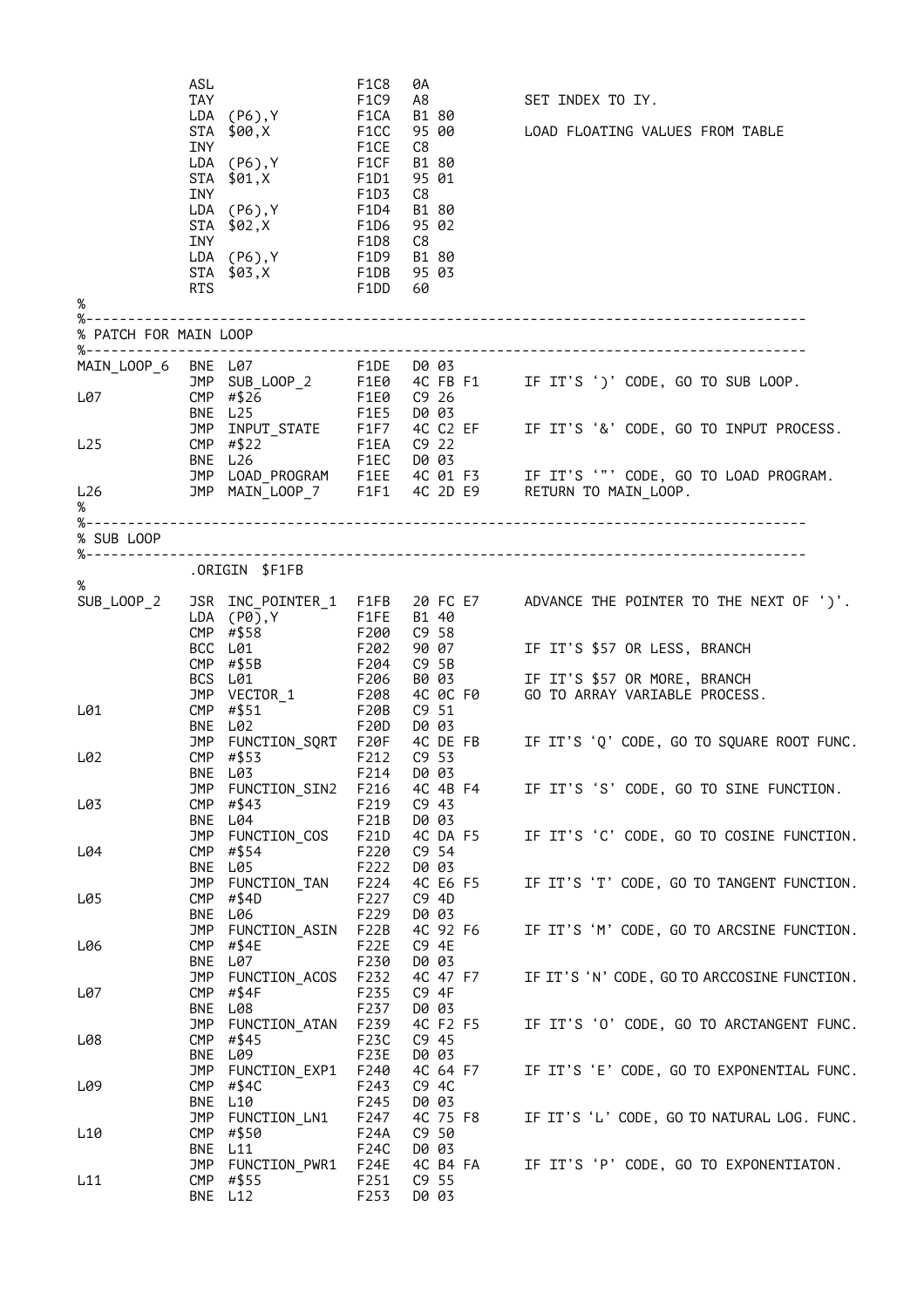| L12                                                                                                            |            | JMP FUNCTION HSIN F255<br>CMP #\$56               | F258        | C9 <sub>56</sub>         | 4C D4 FA IF IT'S 'U' CODE, GO TO HYPERBOLIC SINE.                                                                                                                                                                                         |
|----------------------------------------------------------------------------------------------------------------|------------|---------------------------------------------------|-------------|--------------------------|-------------------------------------------------------------------------------------------------------------------------------------------------------------------------------------------------------------------------------------------|
|                                                                                                                |            | BNE L13                                           | <b>F25A</b> | D0 03                    |                                                                                                                                                                                                                                           |
| L13                                                                                                            |            | JMP FUNCTION_HCOS F25C<br>CMP #\$57               | F25F        | C9 57                    | 4C 21 FB IF IT'S 'V' CODE, GO TO HYPERBOLIC COSINE.                                                                                                                                                                                       |
|                                                                                                                |            | BNE L14                                           | F261        | D0 03                    |                                                                                                                                                                                                                                           |
|                                                                                                                |            | JMP FUNCTION_HTAN F263                            |             |                          | 4C 6E FB IF IT'S 'W' CODE, GO TO HYPERBOLIC TANGENT.                                                                                                                                                                                      |
| L14                                                                                                            |            | CMP #\$41<br>F266<br>BNE L15                      | F268        | $C9$ 41<br>C0 03         |                                                                                                                                                                                                                                           |
|                                                                                                                |            | JMP FUNCTION_ABS F26A                             |             |                          | 4C EA FB IF IT'S 'A' CODE, GO TO ABSOLUTE FUNCTION.                                                                                                                                                                                       |
| L15                                                                                                            |            | CMP #\$49                                         | F26D        | C9 49                    |                                                                                                                                                                                                                                           |
|                                                                                                                |            | BNE L16                                           | F26F        | C0 03                    |                                                                                                                                                                                                                                           |
| L16                                                                                                            |            |                                                   |             |                          |                                                                                                                                                                                                                                           |
|                                                                                                                |            |                                                   |             |                          | JMP FUNCTION_INT F271 4C FD FB IF IT'S 'I' CODE, GO TO INTEGER COSINE.<br>CMP #\$52 F274 C9 52<br>BNE L17 F276 D0 03<br>JMP FUNCTION_RND F278 4C 7B F2 IF IT'S 'R' CODE, GO TO RANDOM NUMBER FUNC.<br>JSR INC_POINTER_1 F27B 20 FC E7<br> |
| L17                                                                                                            |            |                                                   |             |                          |                                                                                                                                                                                                                                           |
|                                                                                                                |            |                                                   |             |                          | JMP $MATN_LOOP_2^-$ F27E 4C 08 E9 RETURN TO MAIN LOOP 2.                                                                                                                                                                                  |
| $\%$                                                                                                           |            |                                                   |             |                          |                                                                                                                                                                                                                                           |
|                                                                                                                |            | % PATCH FOR FORMULA OF MINUS SUBSTITUTION'A =- B' |             |                          |                                                                                                                                                                                                                                           |
|                                                                                                                |            |                                                   |             |                          |                                                                                                                                                                                                                                           |
| %                                                                                                              |            | ORIGIN \$F2A2.                                    |             |                          |                                                                                                                                                                                                                                           |
|                                                                                                                |            | VAR_PATCH_1 LDA VAR_HEAD+3,X F2A2 BD 03 03        |             |                          |                                                                                                                                                                                                                                           |
|                                                                                                                |            |                                                   |             |                          |                                                                                                                                                                                                                                           |
|                                                                                                                |            |                                                   |             |                          |                                                                                                                                                                                                                                           |
|                                                                                                                |            |                                                   |             |                          | BPL L01<br>LDA R0_3<br>EOR #\$80 F2AB A5_13 IF SIGN_FLAG_IS_NEGATIVE,<br>EOR #\$80 F2AD 49_80 INVERT_SIGN_OF_MANTISSA_OF_R0_3.                                                                                                            |
|                                                                                                                |            |                                                   |             |                          |                                                                                                                                                                                                                                           |
| L01 and the set of the set of the set of the set of the set of the set of the set of the set of the set of the |            |                                                   |             |                          |                                                                                                                                                                                                                                           |
| %                                                                                                              |            |                                                   |             |                          |                                                                                                                                                                                                                                           |
|                                                                                                                |            |                                                   |             |                          | %----------------------- GREETING MESSAGE TEXT (APR.09,2022 V.1.2.0) ----------                                                                                                                                                           |
|                                                                                                                |            |                                                   |             |                          |                                                                                                                                                                                                                                           |
| %                                                                                                              |            | ORIGIN \$F2B4.                                    |             |                          |                                                                                                                                                                                                                                           |
|                                                                                                                |            |                                                   |             |                          |                                                                                                                                                                                                                                           |
|                                                                                                                |            |                                                   |             |                          |                                                                                                                                                                                                                                           |
|                                                                                                                |            |                                                   |             |                          |                                                                                                                                                                                                                                           |
|                                                                                                                |            |                                                   |             |                          |                                                                                                                                                                                                                                           |
|                                                                                                                |            |                                                   |             |                          |                                                                                                                                                                                                                                           |
| %                                                                                                              |            |                                                   |             |                          |                                                                                                                                                                                                                                           |
| % DISPLAY GREETING MESSAGE.                                                                                    |            |                                                   |             |                          |                                                                                                                                                                                                                                           |
|                                                                                                                |            |                                                   |             |                          |                                                                                                                                                                                                                                           |
| $\%$                                                                                                           |            | .ORIGIN \$F2E0                                    |             |                          |                                                                                                                                                                                                                                           |
| GREETING                                                                                                       |            | JSR SET_P0                                        |             | F2E0 20 E7 F2            |                                                                                                                                                                                                                                           |
|                                                                                                                |            | JSR OUT_TEXT                                      |             | F2E3 20 F0 F2            |                                                                                                                                                                                                                                           |
| $\%$                                                                                                           | <b>RTS</b> |                                                   | F2E6        | - 60                     |                                                                                                                                                                                                                                           |
| $% - -$                                                                                                        |            |                                                   |             |                          | ---------------------------------                                                                                                                                                                                                         |
| SET_P0                                                                                                         |            | LDA #\$B0                                         |             | F2E7 A9 B4               |                                                                                                                                                                                                                                           |
|                                                                                                                | STA P0     | LDA #\$F2                                         |             | F2E9 85 40<br>F2EB A2 F2 |                                                                                                                                                                                                                                           |
|                                                                                                                |            | STA P0+1                                          |             | F2ED 85 41               |                                                                                                                                                                                                                                           |
| $\%$                                                                                                           | <b>RTS</b> |                                                   | F2EF        | 60                       |                                                                                                                                                                                                                                           |
|                                                                                                                |            | ----------------------------                      |             |                          |                                                                                                                                                                                                                                           |
| OUT_TEXT                                                                                                       |            | LDY #\$00                                         | F2F0        | A0 00                    |                                                                                                                                                                                                                                           |
| L01                                                                                                            |            | LDA (P0),Y F2F2<br>CMP $# $22$                    |             | B1 40<br>F2F4 C9 22      |                                                                                                                                                                                                                                           |
|                                                                                                                |            | BEQ L02                                           |             | F2F6 F0 08               | IF IT'S '"' CODE, TERMINATE DISPLAYING.                                                                                                                                                                                                   |
|                                                                                                                |            |                                                   |             |                          | JSR OUT_1CHA F2F8 20 9A E0 OUTPUT ONE CHARACTER.                                                                                                                                                                                          |
|                                                                                                                |            | JSR INC_POINTER_1 F2FB 20 FC E7<br>BCC L01        | F2FE        | 90 F2                    | ADVANCE THE POINTER.                                                                                                                                                                                                                      |
| L02                                                                                                            | <b>RTS</b> |                                                   | F300        | 60                       |                                                                                                                                                                                                                                           |
| %                                                                                                              |            |                                                   |             |                          |                                                                                                                                                                                                                                           |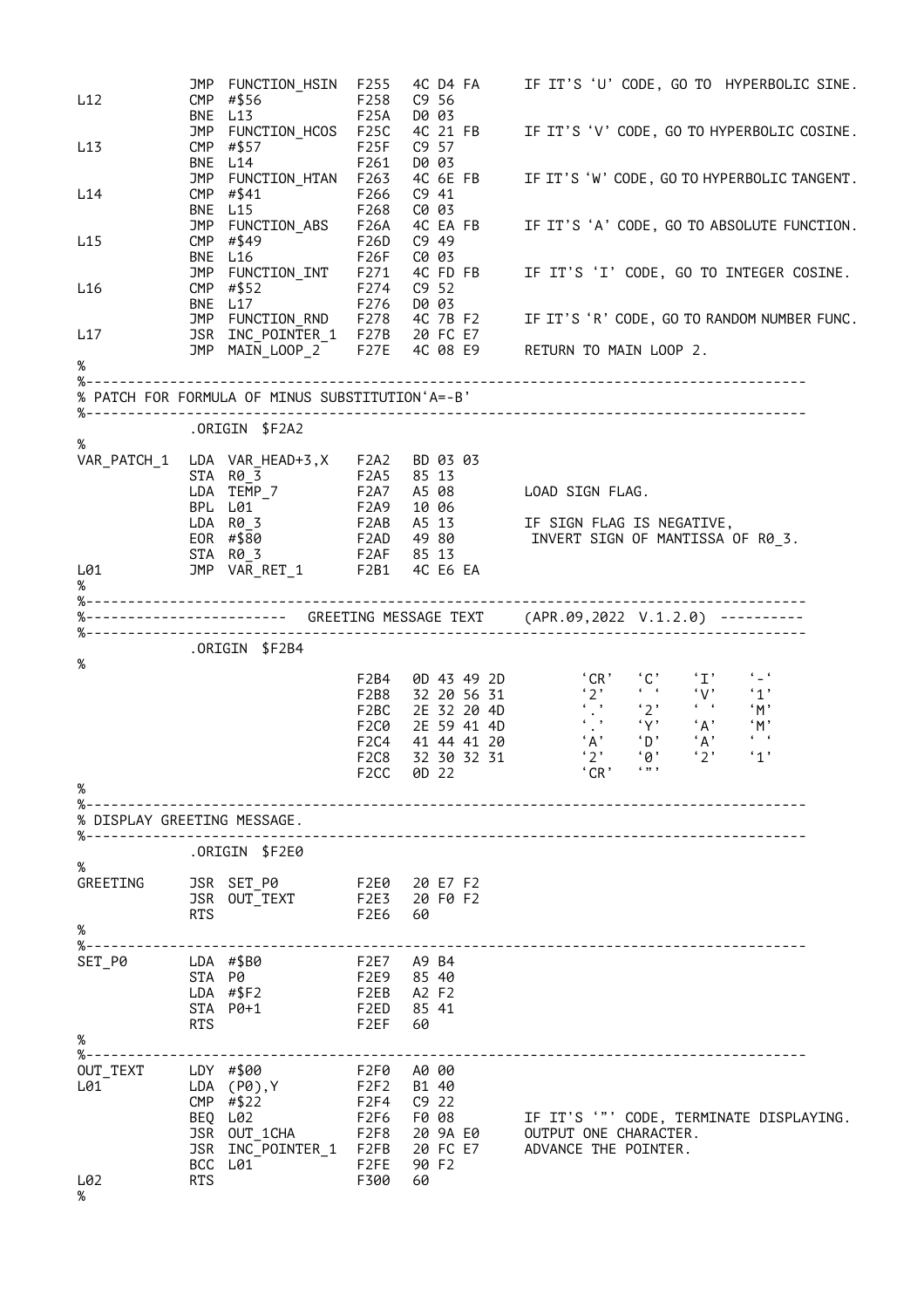|                                     |            | % LOAD PROGRAM FROM SERIAL INTERFACE.                                                          |                             |       |       |                                                                                                               |
|-------------------------------------|------------|------------------------------------------------------------------------------------------------|-----------------------------|-------|-------|---------------------------------------------------------------------------------------------------------------|
| %                                   |            |                                                                                                |                             |       |       | WHEN RECEIVING IS COMPLETE, PRESS 'CR' KEY ON THE TERMINAL TO EXIT.                                           |
| %                                   |            | THE END CODE '%' IS PLACED AT THE END OF THE PROGRAM.                                          |                             |       |       |                                                                                                               |
| $\overline{LOAD}$ PROGRAM LDA #\$00 |            |                                                                                                | F301 A900<br>F303 8540      |       |       |                                                                                                               |
|                                     |            | STA P0                                                                                         |                             |       |       |                                                                                                               |
|                                     |            | LDA #\$10                                                                                      | F305 A9 10                  |       |       |                                                                                                               |
|                                     |            | STA P0+1<br>LDY #\$00                                                                          | F307<br>F309                |       | A0 00 | 85 41 SET PROGRAM AREA HEAD \$1000 TO P0.                                                                     |
|                                     |            | LDX #\$00                                                                                      | F30B A2 00                  |       |       | INITIALIZE CHARACTER COUNTER.                                                                                 |
| L03                                 |            | JSR IN_1CHA                                                                                    | F300<br>F310                |       |       | 20 90 E0 INPUT ONE CHARACTER FROM SERIAL INTERFACE.                                                           |
|                                     |            | CMP #\$0D                                                                                      |                             |       | C9 0D |                                                                                                               |
|                                     |            | BNE L01                                                                                        | <b>F312</b>                 |       | D0 06 |                                                                                                               |
|                                     |            | CPX #\$01<br>BEQ L02                                                                           | F314                        |       |       | F314    E0  01              IF IT'S 'CR' CODE AND CHARACTER COUNTER=1,<br>F316    F0  0B                EXIT. |
|                                     |            | LDX #\$00                                                                                      | F318                        |       |       | A2 00 OTHERWISE RESET CHARACTER COUNTER.                                                                      |
| L01                                 | INX        |                                                                                                | <b>F31A</b>                 | E8    |       |                                                                                                               |
|                                     |            | STA (P0), Y                                                                                    |                             |       |       | F31B 91 40 PUT RECEIVED CHARACTER TO MEMORY.                                                                  |
|                                     |            |                                                                                                |                             |       |       | JSR INC_POINTER_1 F31D 20 FC E7 ADVANCE THE POINTER.                                                          |
|                                     |            |                                                                                                |                             |       |       |                                                                                                               |
| L02                                 |            | LDA #\$25                                                                                      | F323 A9 25                  |       |       |                                                                                                               |
|                                     |            |                                                                                                |                             |       |       | STA (P0), Y F325 91 40 PUT THE END CODE '%' AT THE PROGRAM END.                                               |
|                                     | <b>RTS</b> |                                                                                                | F327 60                     |       |       |                                                                                                               |
|                                     |            |                                                                                                |                             |       |       |                                                                                                               |
| %                                   |            |                                                                                                |                             |       |       |                                                                                                               |
|                                     |            | % POSTPROCESSING OF FUNCTIONS                                                                  |                             |       |       |                                                                                                               |
|                                     |            |                                                                                                |                             |       |       |                                                                                                               |
| %                                   |            | ORIGIN \$F38E.                                                                                 |                             |       |       |                                                                                                               |
|                                     |            |                                                                                                |                             |       |       |                                                                                                               |
|                                     |            | FUNC_2 LDX #\$74 F38E A2 74 RESTORE R1<br>LDY #\$14 F390 A0 14<br>JSR MOV_FP_REG F392 20 39 EA |                             |       |       |                                                                                                               |
|                                     |            |                                                                                                |                             |       |       |                                                                                                               |
|                                     | RTS        |                                                                                                | F395 60                     |       |       |                                                                                                               |
| %                                   |            |                                                                                                |                             |       |       |                                                                                                               |
| % PREPROCESSING OF FUNCTIONS        |            |                                                                                                |                             |       |       |                                                                                                               |
|                                     |            |                                                                                                |                             |       |       |                                                                                                               |
|                                     |            | ORIGIN \$F396.                                                                                 |                             |       |       |                                                                                                               |
| %<br>$FUNC_1$                       | LDA P0     |                                                                                                |                             |       |       |                                                                                                               |
|                                     |            | CMP #\$01                                                                                      |                             |       |       |                                                                                                               |
|                                     |            | BNE L01 F39A D0 07                                                                             |                             |       |       |                                                                                                               |
|                                     |            | $LDX$ #\$14                                                                                    | F39C                        | A2 14 |       |                                                                                                               |
|                                     |            | LDY #\$10                                                                                      | F39E A0 10                  |       |       | MOVE R1 TO R0                                                                                                 |
|                                     |            | JSR MOV_FP_REG F3A0 20 39 EA                                                                   |                             |       |       | TO MAKE IT POSSIBLE TO EXECUTE.                                                                               |
| L01                                 |            |                                                                                                |                             |       |       |                                                                                                               |
|                                     |            |                                                                                                |                             |       |       | LDX #\$14 - F3A3 A2 14<br>LDY #\$74 - F3A5 A0 74<br>JSR MOV_FP_REG - F3A7 20 39 EA - SAVE R1 TO R9            |
|                                     | <b>RTS</b> |                                                                                                | F3AA 60                     |       |       |                                                                                                               |
| %                                   |            |                                                                                                |                             |       |       |                                                                                                               |
|                                     |            |                                                                                                |                             |       |       |                                                                                                               |
|                                     |            | % SINE FUNCTION MACLAURIN SERIES.                                                              |                             |       |       | % $Y = X * (K4 - X^2 * (K3 - X^2 * (K2 - X^2 * (K1 - K0 * X^2))))$                                            |
|                                     |            |                                                                                                |                             |       |       |                                                                                                               |
|                                     |            | .ORIGIN \$F3B2                                                                                 |                             |       |       |                                                                                                               |
| $\%$                                |            |                                                                                                |                             |       |       |                                                                                                               |
|                                     |            | MACLAURIN_1 LDX #\$78 F3B2 A2 78<br>LDY #\$14 F3B6 A0 14                                       |                             |       |       |                                                                                                               |
|                                     |            |                                                                                                |                             |       |       | JSR MOV_FP_REG F3B6 20 39 EA MOVE ARGUMENT X, R10 TO R1.                                                      |
|                                     |            | LDX #\$78                                                                                      | F3B9 A2 78                  |       |       |                                                                                                               |
|                                     |            | LDY #\$10                                                                                      | F3BB A0 10                  |       |       |                                                                                                               |
|                                     |            |                                                                                                |                             |       |       | JSR MOV_FP_REG F3BD 20 39 EA MOVE R10 TO R0.<br>JSR MUL_FLOAT_2 F3C0 20 D9 EC R0 = X * X.                     |
|                                     |            |                                                                                                |                             |       |       |                                                                                                               |
|                                     |            | JSR NORMALISE 1<br>$LDX$ #\$10                                                                 | F3C3 20 D0 E2<br>F3C6 A2 10 |       |       | NORMALISE.                                                                                                    |
|                                     |            | LDY #\$7C                                                                                      | F3C8 A0 7C                  |       |       |                                                                                                               |
|                                     |            |                                                                                                |                             |       |       | JSR MOV_FP_REG F3CA 20 39 EA MOVE X^2 TO R11.                                                                 |
|                                     | <b>NOP</b> |                                                                                                | F3CD                        | EA    |       |                                                                                                               |
|                                     | <b>NOP</b> |                                                                                                | F3CE                        | EA    |       |                                                                                                               |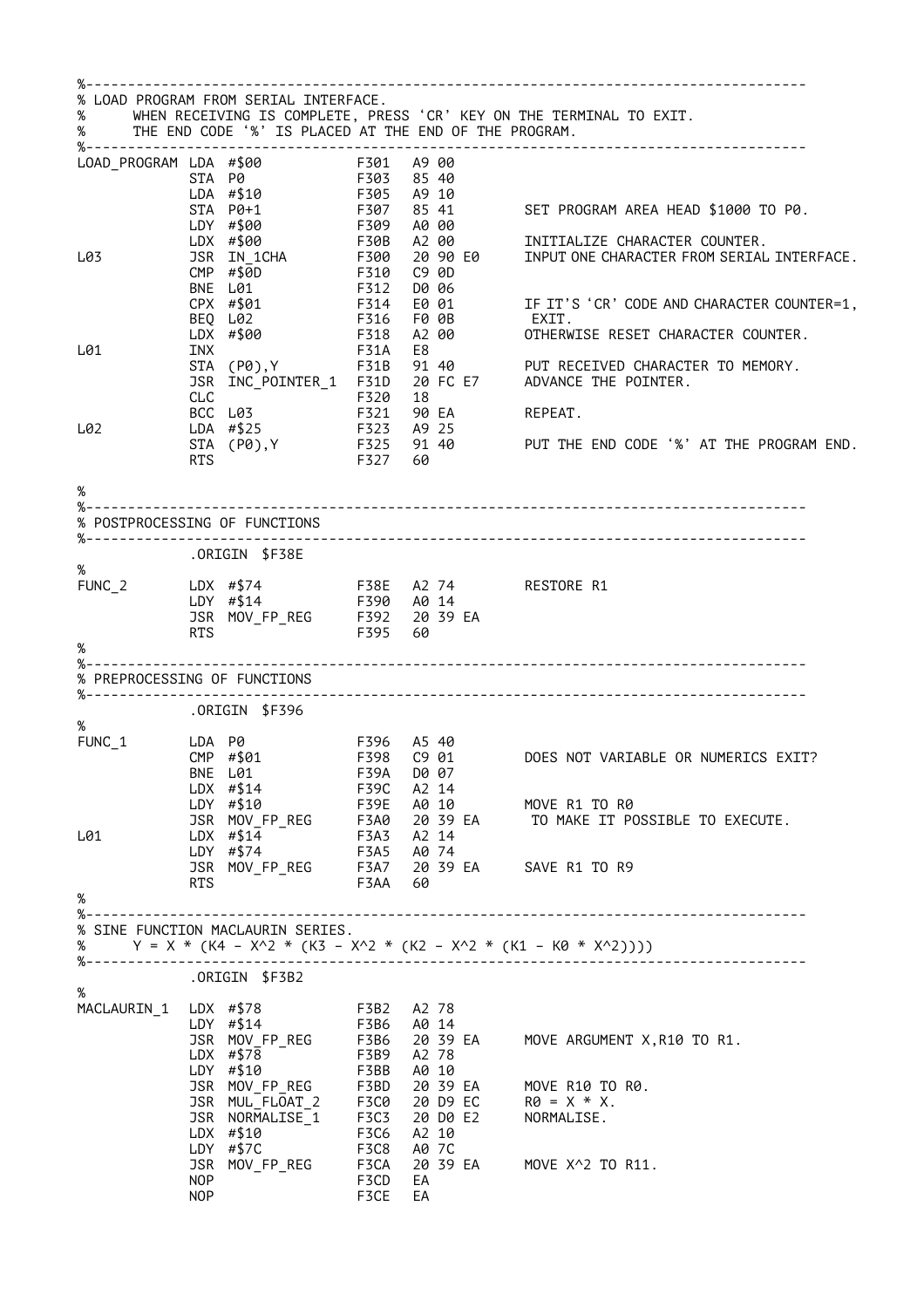|                 | <b>NOP</b><br><b>NOP</b> |                                                                 | F3CF<br>F3D0  | EA<br>EA          |                   |                      |                                                                                                                                                                                     |
|-----------------|--------------------------|-----------------------------------------------------------------|---------------|-------------------|-------------------|----------------------|-------------------------------------------------------------------------------------------------------------------------------------------------------------------------------------|
|                 | <b>NOP</b><br><b>NOP</b> |                                                                 | F3D1<br>F3D2  | EA<br>EA          |                   |                      |                                                                                                                                                                                     |
|                 | NOP                      |                                                                 | F3D3          | EA                |                   |                      |                                                                                                                                                                                     |
|                 | NOP                      |                                                                 | F3D4          | EA                |                   |                      |                                                                                                                                                                                     |
|                 |                          | LDA #\$00<br>$LDX$ #\$14                                        | F3D5<br>F3D7  |                   | A9 00<br>A2 14    |                      | SET ZERO TO TABLE INDEX.                                                                                                                                                            |
|                 |                          | JSR LOAD_TABLE_1                                                | F3D9          |                   | 20 C7 F1          |                      | LOAD COEFFICIENT K0 TO R1.                                                                                                                                                          |
|                 |                          | JSR MUL_FLOAT_2<br>JSR NORMALISE 1                              | F3DC          |                   |                   | 20 D9 EC             | $R\theta = K\theta * X^2$ .                                                                                                                                                         |
|                 |                          | LDA #\$01                                                       | F3DF<br>F3E2  |                   | 20 DO E2<br>A9 01 |                      |                                                                                                                                                                                     |
|                 |                          | LDX $# $14$                                                     | F3E4          |                   | A2 14             |                      |                                                                                                                                                                                     |
|                 |                          | JSR LOAD_TABLE_1<br>JSR SUB_FLOAT_2                             | F3E6<br>F3E9  |                   |                   | 20 C7 F1<br>20 CF EC | LOAD K1 TO R1.<br>$R\theta = K1 - R\theta$ .                                                                                                                                        |
|                 |                          | JSR NORMALISE_1                                                 | F3EC          |                   |                   | 20 D0 E2             |                                                                                                                                                                                     |
|                 |                          | $LDX$ #\$7C                                                     | F3EF          |                   | A2 7C             |                      |                                                                                                                                                                                     |
|                 |                          | LDY #\$14<br>JSR MOV_FP_REG                                     | F3F1<br>F3F3  |                   | A0 14             | 20 39 EA             | MOVE X^2 TO R1.                                                                                                                                                                     |
|                 |                          | JSR MUL FLOAT 2                                                 | F3F6          |                   |                   | 20 D9 EC             | $R\theta = X^2 + R\theta$ .                                                                                                                                                         |
|                 |                          | JSR NORMALISE_1                                                 | F3F9          |                   | 20 DO E2          |                      |                                                                                                                                                                                     |
|                 |                          | LDA $#$02$<br>$LDX$ #\$14                                       | F3FC<br>F3FE  |                   | A9 02<br>A2 14    |                      |                                                                                                                                                                                     |
|                 |                          | JSR LOAD_TABLE_1                                                | F400          |                   |                   | 20 C7 F1             | LOAD K2 TO R1.                                                                                                                                                                      |
|                 |                          | JSR SUB_FLOAT_2                                                 | F403          |                   |                   | 20 CF EC             | $R\theta = K2 - R\theta$ .                                                                                                                                                          |
|                 |                          | JSR NORMALISE_1<br>LDX $# $7C$                                  | F406<br>F409  |                   | 20 D0 E2<br>A2 7C |                      |                                                                                                                                                                                     |
|                 |                          | LDY $\# $14$                                                    | F40B          |                   | A0 14             |                      |                                                                                                                                                                                     |
|                 |                          | JSR MOV_FP_REG                                                  | F40D          |                   |                   | 20 39 EA             | MOVE X^2 TO R1.                                                                                                                                                                     |
|                 |                          | JSR MUL_FLOAT_2<br>JSR NORMALISE_1                              | F410<br>F413  |                   | 20 DO E2          | 20 D9 EC             | $R\theta = X^2 + R\theta$ .                                                                                                                                                         |
|                 |                          | LDA #\$03                                                       | F416          |                   | A9 03             |                      |                                                                                                                                                                                     |
|                 |                          | LDX $# $14$                                                     | F418          |                   | A2 14             |                      |                                                                                                                                                                                     |
|                 |                          | JSR LOAD_TABLE_1<br>JSR SUB_FLOAT_2                             | F41A<br>F41D  |                   | 20 C7 F1          | 20 CF EC             | LOAD K3 TO R1.<br>$R\theta = K3 - R\theta$ .                                                                                                                                        |
|                 |                          | JSR NORMALISE 1                                                 | F420          |                   | 20 DO E2          |                      |                                                                                                                                                                                     |
|                 |                          | $LDX$ #\$7C                                                     | F423          |                   | A2 7C             |                      |                                                                                                                                                                                     |
|                 |                          | LDY #\$14<br>JSR MOV_FP_REG                                     | F425<br>F427  |                   | A0 14             | 20 39 EA             | MOVE X^2 TO R1.                                                                                                                                                                     |
|                 |                          | JSR MUL FLOAT 2                                                 | F42A          |                   |                   | 20 D9 EC             | $R\theta = X^2 * R\theta$ .                                                                                                                                                         |
|                 |                          | JSR NORMALISE_1                                                 | F42D          |                   | 20 D0 E2          |                      |                                                                                                                                                                                     |
|                 |                          | LDA $#$04$<br>$LDX$ #\$14                                       | F430<br>F432  |                   | A9 04<br>A2 14    |                      |                                                                                                                                                                                     |
|                 |                          | JSR LOAD TABLE 1                                                | F434          |                   | 20 C7 F1          |                      | LOAD K4 TO R1.                                                                                                                                                                      |
|                 |                          | JSR SUB_FLOAT_2                                                 | F437 20 CF EC |                   |                   |                      | $RØ = K4 - RØ$ .                                                                                                                                                                    |
|                 |                          | JSR NORMALISE_1 F43A<br>LDX #\$78 F43D<br>LDY #\$14 F43F        |               | 20 D0 E2<br>A2 78 |                   |                      |                                                                                                                                                                                     |
|                 |                          | LDY #\$14                                                       | <b>F43F</b>   | A0 14             |                   |                      |                                                                                                                                                                                     |
|                 |                          | JSR MOV_FP_REG F441 20 39 EA MOVE X TO R1.                      |               |                   |                   |                      |                                                                                                                                                                                     |
|                 |                          |                                                                 |               |                   |                   |                      |                                                                                                                                                                                     |
|                 | RTS                      |                                                                 | F44A          | 60                |                   |                      |                                                                                                                                                                                     |
| $\%$            |                          |                                                                 |               |                   |                   |                      |                                                                                                                                                                                     |
| % SINE FUNCTION |                          |                                                                 |               |                   |                   |                      |                                                                                                                                                                                     |
|                 |                          |                                                                 |               |                   |                   |                      |                                                                                                                                                                                     |
|                 |                          |                                                                 |               |                   |                   |                      | FUNC_SIN_2 JSR FUNC_1 F44B 20 96 F3 INDIVIDUAL EXECUTION PROCESS, SAVE R1.<br>JSR SIN_1 F44E 20 5F F4 SINE FUNCTION WITH ARGUMENTS INTERVAL.<br>JSR FUNC_2 F451 20 8E F3 RESTORE R1 |
|                 |                          |                                                                 |               |                   |                   |                      |                                                                                                                                                                                     |
|                 | <b>NOP</b>               |                                                                 | F454          | EA                |                   |                      |                                                                                                                                                                                     |
|                 | <b>NOP</b><br><b>NOP</b> |                                                                 | F455<br>F456  | EA<br>EA          |                   |                      |                                                                                                                                                                                     |
|                 |                          |                                                                 |               |                   |                   |                      |                                                                                                                                                                                     |
|                 |                          |                                                                 |               |                   |                   |                      | FUNC_RETURN_1 JSR INC_POINTER_1 F457 20 FC E7 ADVANCE THE POINTER.<br>LDY #\$00 F45A A0 00<br>JMP MAIN_LOOP_2 F45C 4C 08 E9 RETURN TO MAIN LOOP 2                                   |
| %               |                          |                                                                 |               |                   |                   |                      |                                                                                                                                                                                     |
|                 |                          |                                                                 |               |                   |                   |                      |                                                                                                                                                                                     |
| %               |                          | % SINE FUNCTION WITH CONVERSION OF ARGUMENTS PER PI/2 INTERVAL. |               |                   |                   |                      | ARGUMENTS ARE CONVERTED TO $\theta \leq X \leq P I/2$ , AND RESULTS ARE CONVERTED.                                                                                                  |
|                 |                          | SIN_1 LDA #\$00 F45F A9 00                                      |               |                   |                   |                      |                                                                                                                                                                                     |
|                 |                          |                                                                 |               |                   |                   |                      | STA FUNC_SGN_FLAG F461 85 91 INITIALIZE SIGN FLAG.                                                                                                                                  |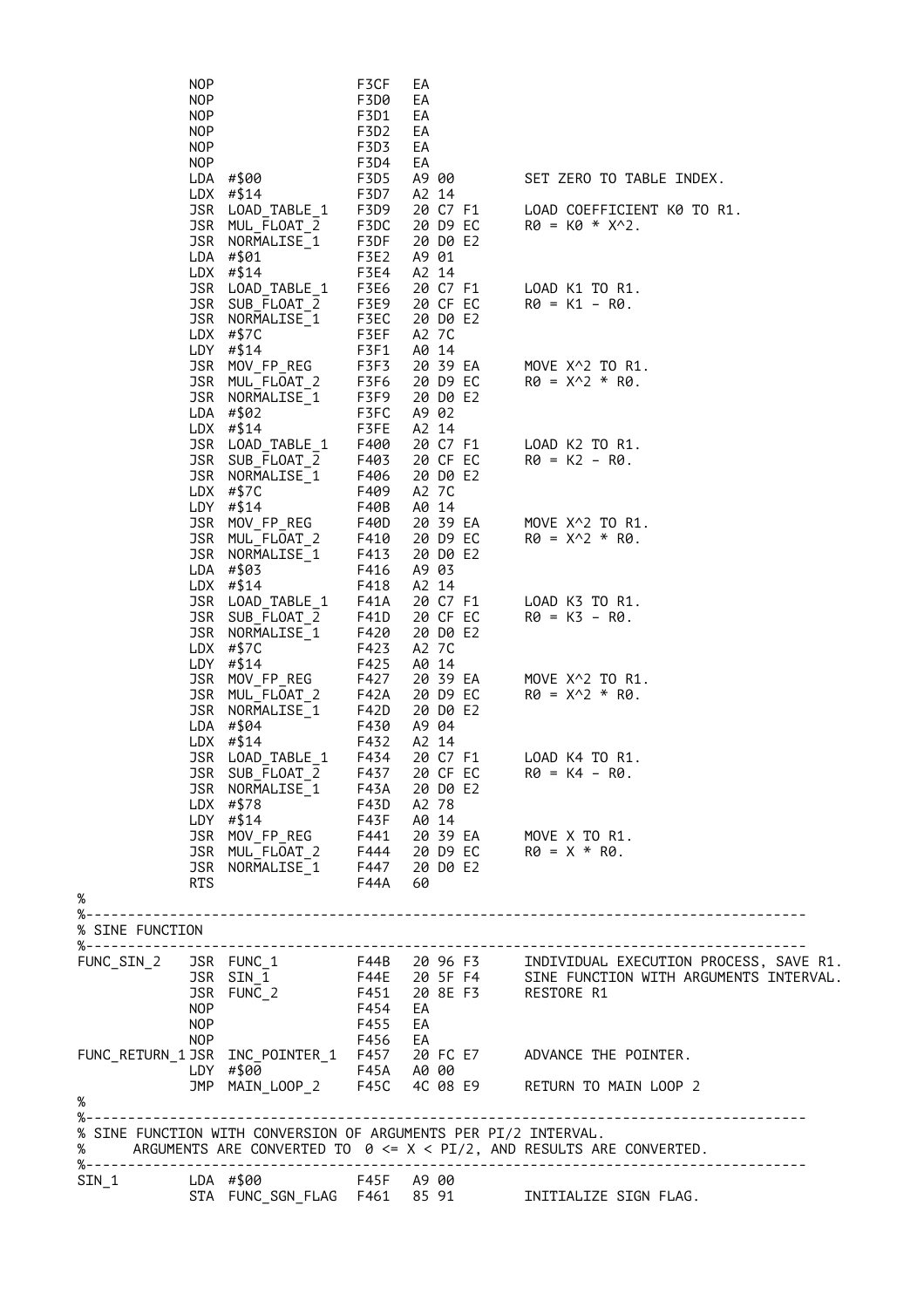| BPL L01<br>F467<br>49 80<br>IF SIGN IS MINUS, CONVERT TO ABSOLUTE.<br>EOR #\$80<br>SET 1 TO SIGN FLAG<br>INC FUNC_SGN_FLAG F469<br>E6 91<br>85 13<br>STA R0_3<br>F46B<br>$LDX$ #\$10<br>F46D<br>A2 10<br>L01<br>LDY #\$78<br>A0 78<br>F46F<br>JSR MOV_FP_REG<br>20 39 EA<br>F471<br>MOVE ARGUMENT X, R0 TO R10.<br>F474<br>LDX #\$78<br>A2 78<br>LDY #\$14<br>F476<br>A0 14<br>JSR MOV_FP_REG<br>F478<br>20 39 EA<br>MOVE ARGUMENT X, R10 TO R1.<br>LDA #\$80<br>F47B<br>A9 80<br>STA P6<br>F47D<br>85 80<br>SET HEAD ADDRESS OF TABLE \$FF80 TO P6<br>LDA #\$FF<br>A9 FF<br>F47F<br>85 81<br>STA P6+1<br>F481<br>LDA #\$05<br>F483<br>A9 05<br>$LDX$ #\$10<br>F485<br>A2 10<br>20 C7 F1<br>JSR LOAD_TABLE_1<br>F487<br>$LOAD$ $2*PI$ TO R0.<br>JSR SUB_FLOAT_2<br>20 CF EC<br>$R0 = X - 2*PI.$<br>F48A<br>20 D0 E2<br>JSR NORMALISE_1<br>F48D<br>F490<br>A5 13<br>LDA R0_3<br>BMI L02<br>30 0A<br>F492<br>THE RESULT IS MINUS, DO NOT SUBTRACT.<br>F494<br>LDX #\$10<br>A2 10<br>A0 78<br>LDY #\$78<br>F496<br>20 39 EA<br>JSR MOV_FP_REG<br>F498<br>THE RESULT IS PLUS, RESTORE RESULT TO R10.<br>CLC<br>F49B<br>18<br>BCC L03<br>F49C<br>90 D6<br>REPEAT TO COMPARE X AND 2*PI.<br>L02<br>LDX #\$78<br>F49E<br>A2 78<br>LDY #\$14<br>F4A0<br>A0 14<br>JSR MOV_FP_REG<br>F4A2<br>20 39 EA<br>MOVE X, R10 TO R1.<br>A9 08<br>LDA #\$08<br>F4A5<br>$LDX$ #\$10<br>A2 10<br>F4A7<br>JSR LOAD_TABLE_1<br>F4A9<br>20 C7 F1<br>LOAD $0.5*$ PI TO R0.<br>20 CF EC<br>R0 = X - 0.5*PI.<br>JSR SUB_FLOAT_2<br>F4AC<br>F4AF<br>A5 13<br>$LDA$ $R\theta$ 3<br>BPL L04<br>F4B1<br>10 06<br>IF NOT $(X < 0.5*PI)$ , BRANCH<br>JSR MACLIN_SIN<br>F4B3<br>20 CE F5<br>CALCULATION SINE BY MACLAURIN SERIES.<br>4C 4F F5<br>JMP<br>L05<br>F4B6<br>L04<br>LDX #\$78<br>A2 78<br>F4B9<br>LDY #\$14<br>F4BB<br>A0 14<br>JSR MOV_FP_REG<br>F4BD<br>20 39 EA<br>MOVE X, R10 TO R1.<br>LDA #\$07<br>A9 07<br>F4C0<br>$LDX$ #\$10<br>F4C2<br>A2 10<br>F4C4 20 C7 F1<br>JSR LOAD_TABLE_1<br>LOAD PI TO R0.<br>JSR SUB_FLOAT_2<br>F4C7<br>20 CF EC<br>X - PI<br>A5 13<br>LDA R0 3<br>F4CA<br>BPL L06<br>10 21<br>F4CC<br>IF NOT $(X < PI)$ , BRANCH<br>LDA #\$07<br>F4CE<br>A9 07<br>$LDX$ #\$14<br>F4D0<br>A2 14<br>JSR LOAD_TABLE_1<br>F4D2<br>20 C7 F1<br>LOAD PI TO R1.<br>LDX $# $78$<br>F4D5<br>A2 78<br>LDY #\$10<br>F4D7<br>A0 10<br>JSR MOV_FP_REG<br>20 39 EA<br>F4D9<br>MOVE X, R10 TO R0.<br>20 CF EC<br>JSR SUB_FLOAT_2<br>F4DC<br>$RØ = PI - X$ .<br>JSR NORMALISE_1<br>F4DF<br>20 D0 E2<br>A2 10<br>LDX #\$10<br>F4E2<br>LDY $\# $78$<br>F4E4<br>A0 78<br>JSR MOV_FP_REG<br>20 39 EA<br>MOVE R0 TO R10<br>F4E6<br>JSR MACLN_SIN<br>20 CE F5<br>F4E9<br>CALCULATION SINE BY MACLAURIN SERIES.<br>JMP L05<br>4C 4F F5<br>F4EC<br>L06<br>LDX $# $78$<br>A2 78<br>F4EE<br>$LDY$ #\$14<br>F4F1<br>A0 14<br>JSR MOV_FP_REG<br>F4F3<br>20 39 EA<br>MOVE X, R10 TO R1.<br>LDA #\$06<br>F4F6<br>A9 06<br>$LDX$ #\$10<br>A2 10<br>F4F8<br>JSR LOAD_TABLE_1<br>F4FA<br>20 C7 F1<br>LOAD 1.5*PI TO R0.<br>20 CF EC<br>JSR SUB_FLOAT_2<br>F4FD<br>$X - 1.5*PI$<br>$LDA$ $R\theta$ 3<br>F500<br>A5 13<br>BPL L07<br>F502<br>10 27<br>IF NOT $(X < 1.5*PI)$ , BRANCH<br>LDX #\$78 |     | LDA R0_3 | F461 | A5 13 |                         |
|------------------------------------------------------------------------------------------------------------------------------------------------------------------------------------------------------------------------------------------------------------------------------------------------------------------------------------------------------------------------------------------------------------------------------------------------------------------------------------------------------------------------------------------------------------------------------------------------------------------------------------------------------------------------------------------------------------------------------------------------------------------------------------------------------------------------------------------------------------------------------------------------------------------------------------------------------------------------------------------------------------------------------------------------------------------------------------------------------------------------------------------------------------------------------------------------------------------------------------------------------------------------------------------------------------------------------------------------------------------------------------------------------------------------------------------------------------------------------------------------------------------------------------------------------------------------------------------------------------------------------------------------------------------------------------------------------------------------------------------------------------------------------------------------------------------------------------------------------------------------------------------------------------------------------------------------------------------------------------------------------------------------------------------------------------------------------------------------------------------------------------------------------------------------------------------------------------------------------------------------------------------------------------------------------------------------------------------------------------------------------------------------------------------------------------------------------------------------------------------------------------------------------------------------------------------------------------------------------------------------------------------------------------------------------------------------------------------------------------------------------------------------------------------------------------------------------------------------------------------------------------------------------------------------------------------------------------------------------------------------------------------------------------------------------------------------------------------------------------------------------------------------------------|-----|----------|------|-------|-------------------------|
|                                                                                                                                                                                                                                                                                                                                                                                                                                                                                                                                                                                                                                                                                                                                                                                                                                                                                                                                                                                                                                                                                                                                                                                                                                                                                                                                                                                                                                                                                                                                                                                                                                                                                                                                                                                                                                                                                                                                                                                                                                                                                                                                                                                                                                                                                                                                                                                                                                                                                                                                                                                                                                                                                                                                                                                                                                                                                                                                                                                                                                                                                                                                                            |     |          | F465 | 10 06 | IF SIGN IS PLUS, BRANCH |
|                                                                                                                                                                                                                                                                                                                                                                                                                                                                                                                                                                                                                                                                                                                                                                                                                                                                                                                                                                                                                                                                                                                                                                                                                                                                                                                                                                                                                                                                                                                                                                                                                                                                                                                                                                                                                                                                                                                                                                                                                                                                                                                                                                                                                                                                                                                                                                                                                                                                                                                                                                                                                                                                                                                                                                                                                                                                                                                                                                                                                                                                                                                                                            |     |          |      |       |                         |
|                                                                                                                                                                                                                                                                                                                                                                                                                                                                                                                                                                                                                                                                                                                                                                                                                                                                                                                                                                                                                                                                                                                                                                                                                                                                                                                                                                                                                                                                                                                                                                                                                                                                                                                                                                                                                                                                                                                                                                                                                                                                                                                                                                                                                                                                                                                                                                                                                                                                                                                                                                                                                                                                                                                                                                                                                                                                                                                                                                                                                                                                                                                                                            |     |          |      |       |                         |
|                                                                                                                                                                                                                                                                                                                                                                                                                                                                                                                                                                                                                                                                                                                                                                                                                                                                                                                                                                                                                                                                                                                                                                                                                                                                                                                                                                                                                                                                                                                                                                                                                                                                                                                                                                                                                                                                                                                                                                                                                                                                                                                                                                                                                                                                                                                                                                                                                                                                                                                                                                                                                                                                                                                                                                                                                                                                                                                                                                                                                                                                                                                                                            |     |          |      |       |                         |
|                                                                                                                                                                                                                                                                                                                                                                                                                                                                                                                                                                                                                                                                                                                                                                                                                                                                                                                                                                                                                                                                                                                                                                                                                                                                                                                                                                                                                                                                                                                                                                                                                                                                                                                                                                                                                                                                                                                                                                                                                                                                                                                                                                                                                                                                                                                                                                                                                                                                                                                                                                                                                                                                                                                                                                                                                                                                                                                                                                                                                                                                                                                                                            |     |          |      |       |                         |
|                                                                                                                                                                                                                                                                                                                                                                                                                                                                                                                                                                                                                                                                                                                                                                                                                                                                                                                                                                                                                                                                                                                                                                                                                                                                                                                                                                                                                                                                                                                                                                                                                                                                                                                                                                                                                                                                                                                                                                                                                                                                                                                                                                                                                                                                                                                                                                                                                                                                                                                                                                                                                                                                                                                                                                                                                                                                                                                                                                                                                                                                                                                                                            | L03 |          |      |       |                         |
|                                                                                                                                                                                                                                                                                                                                                                                                                                                                                                                                                                                                                                                                                                                                                                                                                                                                                                                                                                                                                                                                                                                                                                                                                                                                                                                                                                                                                                                                                                                                                                                                                                                                                                                                                                                                                                                                                                                                                                                                                                                                                                                                                                                                                                                                                                                                                                                                                                                                                                                                                                                                                                                                                                                                                                                                                                                                                                                                                                                                                                                                                                                                                            |     |          |      |       |                         |
|                                                                                                                                                                                                                                                                                                                                                                                                                                                                                                                                                                                                                                                                                                                                                                                                                                                                                                                                                                                                                                                                                                                                                                                                                                                                                                                                                                                                                                                                                                                                                                                                                                                                                                                                                                                                                                                                                                                                                                                                                                                                                                                                                                                                                                                                                                                                                                                                                                                                                                                                                                                                                                                                                                                                                                                                                                                                                                                                                                                                                                                                                                                                                            |     |          |      |       |                         |
|                                                                                                                                                                                                                                                                                                                                                                                                                                                                                                                                                                                                                                                                                                                                                                                                                                                                                                                                                                                                                                                                                                                                                                                                                                                                                                                                                                                                                                                                                                                                                                                                                                                                                                                                                                                                                                                                                                                                                                                                                                                                                                                                                                                                                                                                                                                                                                                                                                                                                                                                                                                                                                                                                                                                                                                                                                                                                                                                                                                                                                                                                                                                                            |     |          |      |       |                         |
|                                                                                                                                                                                                                                                                                                                                                                                                                                                                                                                                                                                                                                                                                                                                                                                                                                                                                                                                                                                                                                                                                                                                                                                                                                                                                                                                                                                                                                                                                                                                                                                                                                                                                                                                                                                                                                                                                                                                                                                                                                                                                                                                                                                                                                                                                                                                                                                                                                                                                                                                                                                                                                                                                                                                                                                                                                                                                                                                                                                                                                                                                                                                                            |     |          |      |       |                         |
|                                                                                                                                                                                                                                                                                                                                                                                                                                                                                                                                                                                                                                                                                                                                                                                                                                                                                                                                                                                                                                                                                                                                                                                                                                                                                                                                                                                                                                                                                                                                                                                                                                                                                                                                                                                                                                                                                                                                                                                                                                                                                                                                                                                                                                                                                                                                                                                                                                                                                                                                                                                                                                                                                                                                                                                                                                                                                                                                                                                                                                                                                                                                                            |     |          |      |       |                         |
|                                                                                                                                                                                                                                                                                                                                                                                                                                                                                                                                                                                                                                                                                                                                                                                                                                                                                                                                                                                                                                                                                                                                                                                                                                                                                                                                                                                                                                                                                                                                                                                                                                                                                                                                                                                                                                                                                                                                                                                                                                                                                                                                                                                                                                                                                                                                                                                                                                                                                                                                                                                                                                                                                                                                                                                                                                                                                                                                                                                                                                                                                                                                                            |     |          |      |       |                         |
|                                                                                                                                                                                                                                                                                                                                                                                                                                                                                                                                                                                                                                                                                                                                                                                                                                                                                                                                                                                                                                                                                                                                                                                                                                                                                                                                                                                                                                                                                                                                                                                                                                                                                                                                                                                                                                                                                                                                                                                                                                                                                                                                                                                                                                                                                                                                                                                                                                                                                                                                                                                                                                                                                                                                                                                                                                                                                                                                                                                                                                                                                                                                                            |     |          |      |       |                         |
|                                                                                                                                                                                                                                                                                                                                                                                                                                                                                                                                                                                                                                                                                                                                                                                                                                                                                                                                                                                                                                                                                                                                                                                                                                                                                                                                                                                                                                                                                                                                                                                                                                                                                                                                                                                                                                                                                                                                                                                                                                                                                                                                                                                                                                                                                                                                                                                                                                                                                                                                                                                                                                                                                                                                                                                                                                                                                                                                                                                                                                                                                                                                                            |     |          |      |       |                         |
|                                                                                                                                                                                                                                                                                                                                                                                                                                                                                                                                                                                                                                                                                                                                                                                                                                                                                                                                                                                                                                                                                                                                                                                                                                                                                                                                                                                                                                                                                                                                                                                                                                                                                                                                                                                                                                                                                                                                                                                                                                                                                                                                                                                                                                                                                                                                                                                                                                                                                                                                                                                                                                                                                                                                                                                                                                                                                                                                                                                                                                                                                                                                                            |     |          |      |       |                         |
|                                                                                                                                                                                                                                                                                                                                                                                                                                                                                                                                                                                                                                                                                                                                                                                                                                                                                                                                                                                                                                                                                                                                                                                                                                                                                                                                                                                                                                                                                                                                                                                                                                                                                                                                                                                                                                                                                                                                                                                                                                                                                                                                                                                                                                                                                                                                                                                                                                                                                                                                                                                                                                                                                                                                                                                                                                                                                                                                                                                                                                                                                                                                                            |     |          |      |       |                         |
|                                                                                                                                                                                                                                                                                                                                                                                                                                                                                                                                                                                                                                                                                                                                                                                                                                                                                                                                                                                                                                                                                                                                                                                                                                                                                                                                                                                                                                                                                                                                                                                                                                                                                                                                                                                                                                                                                                                                                                                                                                                                                                                                                                                                                                                                                                                                                                                                                                                                                                                                                                                                                                                                                                                                                                                                                                                                                                                                                                                                                                                                                                                                                            |     |          |      |       |                         |
|                                                                                                                                                                                                                                                                                                                                                                                                                                                                                                                                                                                                                                                                                                                                                                                                                                                                                                                                                                                                                                                                                                                                                                                                                                                                                                                                                                                                                                                                                                                                                                                                                                                                                                                                                                                                                                                                                                                                                                                                                                                                                                                                                                                                                                                                                                                                                                                                                                                                                                                                                                                                                                                                                                                                                                                                                                                                                                                                                                                                                                                                                                                                                            |     |          |      |       |                         |
|                                                                                                                                                                                                                                                                                                                                                                                                                                                                                                                                                                                                                                                                                                                                                                                                                                                                                                                                                                                                                                                                                                                                                                                                                                                                                                                                                                                                                                                                                                                                                                                                                                                                                                                                                                                                                                                                                                                                                                                                                                                                                                                                                                                                                                                                                                                                                                                                                                                                                                                                                                                                                                                                                                                                                                                                                                                                                                                                                                                                                                                                                                                                                            |     |          |      |       |                         |
|                                                                                                                                                                                                                                                                                                                                                                                                                                                                                                                                                                                                                                                                                                                                                                                                                                                                                                                                                                                                                                                                                                                                                                                                                                                                                                                                                                                                                                                                                                                                                                                                                                                                                                                                                                                                                                                                                                                                                                                                                                                                                                                                                                                                                                                                                                                                                                                                                                                                                                                                                                                                                                                                                                                                                                                                                                                                                                                                                                                                                                                                                                                                                            |     |          |      |       |                         |
|                                                                                                                                                                                                                                                                                                                                                                                                                                                                                                                                                                                                                                                                                                                                                                                                                                                                                                                                                                                                                                                                                                                                                                                                                                                                                                                                                                                                                                                                                                                                                                                                                                                                                                                                                                                                                                                                                                                                                                                                                                                                                                                                                                                                                                                                                                                                                                                                                                                                                                                                                                                                                                                                                                                                                                                                                                                                                                                                                                                                                                                                                                                                                            |     |          |      |       |                         |
|                                                                                                                                                                                                                                                                                                                                                                                                                                                                                                                                                                                                                                                                                                                                                                                                                                                                                                                                                                                                                                                                                                                                                                                                                                                                                                                                                                                                                                                                                                                                                                                                                                                                                                                                                                                                                                                                                                                                                                                                                                                                                                                                                                                                                                                                                                                                                                                                                                                                                                                                                                                                                                                                                                                                                                                                                                                                                                                                                                                                                                                                                                                                                            |     |          |      |       |                         |
|                                                                                                                                                                                                                                                                                                                                                                                                                                                                                                                                                                                                                                                                                                                                                                                                                                                                                                                                                                                                                                                                                                                                                                                                                                                                                                                                                                                                                                                                                                                                                                                                                                                                                                                                                                                                                                                                                                                                                                                                                                                                                                                                                                                                                                                                                                                                                                                                                                                                                                                                                                                                                                                                                                                                                                                                                                                                                                                                                                                                                                                                                                                                                            |     |          |      |       |                         |
|                                                                                                                                                                                                                                                                                                                                                                                                                                                                                                                                                                                                                                                                                                                                                                                                                                                                                                                                                                                                                                                                                                                                                                                                                                                                                                                                                                                                                                                                                                                                                                                                                                                                                                                                                                                                                                                                                                                                                                                                                                                                                                                                                                                                                                                                                                                                                                                                                                                                                                                                                                                                                                                                                                                                                                                                                                                                                                                                                                                                                                                                                                                                                            |     |          |      |       |                         |
|                                                                                                                                                                                                                                                                                                                                                                                                                                                                                                                                                                                                                                                                                                                                                                                                                                                                                                                                                                                                                                                                                                                                                                                                                                                                                                                                                                                                                                                                                                                                                                                                                                                                                                                                                                                                                                                                                                                                                                                                                                                                                                                                                                                                                                                                                                                                                                                                                                                                                                                                                                                                                                                                                                                                                                                                                                                                                                                                                                                                                                                                                                                                                            |     |          |      |       |                         |
|                                                                                                                                                                                                                                                                                                                                                                                                                                                                                                                                                                                                                                                                                                                                                                                                                                                                                                                                                                                                                                                                                                                                                                                                                                                                                                                                                                                                                                                                                                                                                                                                                                                                                                                                                                                                                                                                                                                                                                                                                                                                                                                                                                                                                                                                                                                                                                                                                                                                                                                                                                                                                                                                                                                                                                                                                                                                                                                                                                                                                                                                                                                                                            |     |          |      |       |                         |
|                                                                                                                                                                                                                                                                                                                                                                                                                                                                                                                                                                                                                                                                                                                                                                                                                                                                                                                                                                                                                                                                                                                                                                                                                                                                                                                                                                                                                                                                                                                                                                                                                                                                                                                                                                                                                                                                                                                                                                                                                                                                                                                                                                                                                                                                                                                                                                                                                                                                                                                                                                                                                                                                                                                                                                                                                                                                                                                                                                                                                                                                                                                                                            |     |          |      |       |                         |
|                                                                                                                                                                                                                                                                                                                                                                                                                                                                                                                                                                                                                                                                                                                                                                                                                                                                                                                                                                                                                                                                                                                                                                                                                                                                                                                                                                                                                                                                                                                                                                                                                                                                                                                                                                                                                                                                                                                                                                                                                                                                                                                                                                                                                                                                                                                                                                                                                                                                                                                                                                                                                                                                                                                                                                                                                                                                                                                                                                                                                                                                                                                                                            |     |          |      |       |                         |
|                                                                                                                                                                                                                                                                                                                                                                                                                                                                                                                                                                                                                                                                                                                                                                                                                                                                                                                                                                                                                                                                                                                                                                                                                                                                                                                                                                                                                                                                                                                                                                                                                                                                                                                                                                                                                                                                                                                                                                                                                                                                                                                                                                                                                                                                                                                                                                                                                                                                                                                                                                                                                                                                                                                                                                                                                                                                                                                                                                                                                                                                                                                                                            | %   |          |      |       |                         |
|                                                                                                                                                                                                                                                                                                                                                                                                                                                                                                                                                                                                                                                                                                                                                                                                                                                                                                                                                                                                                                                                                                                                                                                                                                                                                                                                                                                                                                                                                                                                                                                                                                                                                                                                                                                                                                                                                                                                                                                                                                                                                                                                                                                                                                                                                                                                                                                                                                                                                                                                                                                                                                                                                                                                                                                                                                                                                                                                                                                                                                                                                                                                                            |     |          |      |       |                         |
|                                                                                                                                                                                                                                                                                                                                                                                                                                                                                                                                                                                                                                                                                                                                                                                                                                                                                                                                                                                                                                                                                                                                                                                                                                                                                                                                                                                                                                                                                                                                                                                                                                                                                                                                                                                                                                                                                                                                                                                                                                                                                                                                                                                                                                                                                                                                                                                                                                                                                                                                                                                                                                                                                                                                                                                                                                                                                                                                                                                                                                                                                                                                                            |     |          |      |       |                         |
|                                                                                                                                                                                                                                                                                                                                                                                                                                                                                                                                                                                                                                                                                                                                                                                                                                                                                                                                                                                                                                                                                                                                                                                                                                                                                                                                                                                                                                                                                                                                                                                                                                                                                                                                                                                                                                                                                                                                                                                                                                                                                                                                                                                                                                                                                                                                                                                                                                                                                                                                                                                                                                                                                                                                                                                                                                                                                                                                                                                                                                                                                                                                                            |     |          |      |       |                         |
|                                                                                                                                                                                                                                                                                                                                                                                                                                                                                                                                                                                                                                                                                                                                                                                                                                                                                                                                                                                                                                                                                                                                                                                                                                                                                                                                                                                                                                                                                                                                                                                                                                                                                                                                                                                                                                                                                                                                                                                                                                                                                                                                                                                                                                                                                                                                                                                                                                                                                                                                                                                                                                                                                                                                                                                                                                                                                                                                                                                                                                                                                                                                                            |     |          |      |       |                         |
|                                                                                                                                                                                                                                                                                                                                                                                                                                                                                                                                                                                                                                                                                                                                                                                                                                                                                                                                                                                                                                                                                                                                                                                                                                                                                                                                                                                                                                                                                                                                                                                                                                                                                                                                                                                                                                                                                                                                                                                                                                                                                                                                                                                                                                                                                                                                                                                                                                                                                                                                                                                                                                                                                                                                                                                                                                                                                                                                                                                                                                                                                                                                                            |     |          |      |       |                         |
|                                                                                                                                                                                                                                                                                                                                                                                                                                                                                                                                                                                                                                                                                                                                                                                                                                                                                                                                                                                                                                                                                                                                                                                                                                                                                                                                                                                                                                                                                                                                                                                                                                                                                                                                                                                                                                                                                                                                                                                                                                                                                                                                                                                                                                                                                                                                                                                                                                                                                                                                                                                                                                                                                                                                                                                                                                                                                                                                                                                                                                                                                                                                                            |     |          |      |       |                         |
|                                                                                                                                                                                                                                                                                                                                                                                                                                                                                                                                                                                                                                                                                                                                                                                                                                                                                                                                                                                                                                                                                                                                                                                                                                                                                                                                                                                                                                                                                                                                                                                                                                                                                                                                                                                                                                                                                                                                                                                                                                                                                                                                                                                                                                                                                                                                                                                                                                                                                                                                                                                                                                                                                                                                                                                                                                                                                                                                                                                                                                                                                                                                                            |     |          |      |       |                         |
|                                                                                                                                                                                                                                                                                                                                                                                                                                                                                                                                                                                                                                                                                                                                                                                                                                                                                                                                                                                                                                                                                                                                                                                                                                                                                                                                                                                                                                                                                                                                                                                                                                                                                                                                                                                                                                                                                                                                                                                                                                                                                                                                                                                                                                                                                                                                                                                                                                                                                                                                                                                                                                                                                                                                                                                                                                                                                                                                                                                                                                                                                                                                                            |     |          |      |       |                         |
|                                                                                                                                                                                                                                                                                                                                                                                                                                                                                                                                                                                                                                                                                                                                                                                                                                                                                                                                                                                                                                                                                                                                                                                                                                                                                                                                                                                                                                                                                                                                                                                                                                                                                                                                                                                                                                                                                                                                                                                                                                                                                                                                                                                                                                                                                                                                                                                                                                                                                                                                                                                                                                                                                                                                                                                                                                                                                                                                                                                                                                                                                                                                                            |     |          |      |       |                         |
|                                                                                                                                                                                                                                                                                                                                                                                                                                                                                                                                                                                                                                                                                                                                                                                                                                                                                                                                                                                                                                                                                                                                                                                                                                                                                                                                                                                                                                                                                                                                                                                                                                                                                                                                                                                                                                                                                                                                                                                                                                                                                                                                                                                                                                                                                                                                                                                                                                                                                                                                                                                                                                                                                                                                                                                                                                                                                                                                                                                                                                                                                                                                                            |     |          |      |       |                         |
|                                                                                                                                                                                                                                                                                                                                                                                                                                                                                                                                                                                                                                                                                                                                                                                                                                                                                                                                                                                                                                                                                                                                                                                                                                                                                                                                                                                                                                                                                                                                                                                                                                                                                                                                                                                                                                                                                                                                                                                                                                                                                                                                                                                                                                                                                                                                                                                                                                                                                                                                                                                                                                                                                                                                                                                                                                                                                                                                                                                                                                                                                                                                                            |     |          |      |       |                         |
|                                                                                                                                                                                                                                                                                                                                                                                                                                                                                                                                                                                                                                                                                                                                                                                                                                                                                                                                                                                                                                                                                                                                                                                                                                                                                                                                                                                                                                                                                                                                                                                                                                                                                                                                                                                                                                                                                                                                                                                                                                                                                                                                                                                                                                                                                                                                                                                                                                                                                                                                                                                                                                                                                                                                                                                                                                                                                                                                                                                                                                                                                                                                                            |     |          |      |       |                         |
|                                                                                                                                                                                                                                                                                                                                                                                                                                                                                                                                                                                                                                                                                                                                                                                                                                                                                                                                                                                                                                                                                                                                                                                                                                                                                                                                                                                                                                                                                                                                                                                                                                                                                                                                                                                                                                                                                                                                                                                                                                                                                                                                                                                                                                                                                                                                                                                                                                                                                                                                                                                                                                                                                                                                                                                                                                                                                                                                                                                                                                                                                                                                                            |     |          |      |       |                         |
|                                                                                                                                                                                                                                                                                                                                                                                                                                                                                                                                                                                                                                                                                                                                                                                                                                                                                                                                                                                                                                                                                                                                                                                                                                                                                                                                                                                                                                                                                                                                                                                                                                                                                                                                                                                                                                                                                                                                                                                                                                                                                                                                                                                                                                                                                                                                                                                                                                                                                                                                                                                                                                                                                                                                                                                                                                                                                                                                                                                                                                                                                                                                                            |     |          |      |       |                         |
|                                                                                                                                                                                                                                                                                                                                                                                                                                                                                                                                                                                                                                                                                                                                                                                                                                                                                                                                                                                                                                                                                                                                                                                                                                                                                                                                                                                                                                                                                                                                                                                                                                                                                                                                                                                                                                                                                                                                                                                                                                                                                                                                                                                                                                                                                                                                                                                                                                                                                                                                                                                                                                                                                                                                                                                                                                                                                                                                                                                                                                                                                                                                                            |     |          |      |       |                         |
|                                                                                                                                                                                                                                                                                                                                                                                                                                                                                                                                                                                                                                                                                                                                                                                                                                                                                                                                                                                                                                                                                                                                                                                                                                                                                                                                                                                                                                                                                                                                                                                                                                                                                                                                                                                                                                                                                                                                                                                                                                                                                                                                                                                                                                                                                                                                                                                                                                                                                                                                                                                                                                                                                                                                                                                                                                                                                                                                                                                                                                                                                                                                                            |     |          |      |       |                         |
|                                                                                                                                                                                                                                                                                                                                                                                                                                                                                                                                                                                                                                                                                                                                                                                                                                                                                                                                                                                                                                                                                                                                                                                                                                                                                                                                                                                                                                                                                                                                                                                                                                                                                                                                                                                                                                                                                                                                                                                                                                                                                                                                                                                                                                                                                                                                                                                                                                                                                                                                                                                                                                                                                                                                                                                                                                                                                                                                                                                                                                                                                                                                                            |     |          |      |       |                         |
|                                                                                                                                                                                                                                                                                                                                                                                                                                                                                                                                                                                                                                                                                                                                                                                                                                                                                                                                                                                                                                                                                                                                                                                                                                                                                                                                                                                                                                                                                                                                                                                                                                                                                                                                                                                                                                                                                                                                                                                                                                                                                                                                                                                                                                                                                                                                                                                                                                                                                                                                                                                                                                                                                                                                                                                                                                                                                                                                                                                                                                                                                                                                                            | %   |          |      |       |                         |
|                                                                                                                                                                                                                                                                                                                                                                                                                                                                                                                                                                                                                                                                                                                                                                                                                                                                                                                                                                                                                                                                                                                                                                                                                                                                                                                                                                                                                                                                                                                                                                                                                                                                                                                                                                                                                                                                                                                                                                                                                                                                                                                                                                                                                                                                                                                                                                                                                                                                                                                                                                                                                                                                                                                                                                                                                                                                                                                                                                                                                                                                                                                                                            |     |          |      |       |                         |
|                                                                                                                                                                                                                                                                                                                                                                                                                                                                                                                                                                                                                                                                                                                                                                                                                                                                                                                                                                                                                                                                                                                                                                                                                                                                                                                                                                                                                                                                                                                                                                                                                                                                                                                                                                                                                                                                                                                                                                                                                                                                                                                                                                                                                                                                                                                                                                                                                                                                                                                                                                                                                                                                                                                                                                                                                                                                                                                                                                                                                                                                                                                                                            |     |          |      |       |                         |
|                                                                                                                                                                                                                                                                                                                                                                                                                                                                                                                                                                                                                                                                                                                                                                                                                                                                                                                                                                                                                                                                                                                                                                                                                                                                                                                                                                                                                                                                                                                                                                                                                                                                                                                                                                                                                                                                                                                                                                                                                                                                                                                                                                                                                                                                                                                                                                                                                                                                                                                                                                                                                                                                                                                                                                                                                                                                                                                                                                                                                                                                                                                                                            |     |          |      |       |                         |
|                                                                                                                                                                                                                                                                                                                                                                                                                                                                                                                                                                                                                                                                                                                                                                                                                                                                                                                                                                                                                                                                                                                                                                                                                                                                                                                                                                                                                                                                                                                                                                                                                                                                                                                                                                                                                                                                                                                                                                                                                                                                                                                                                                                                                                                                                                                                                                                                                                                                                                                                                                                                                                                                                                                                                                                                                                                                                                                                                                                                                                                                                                                                                            |     |          |      |       |                         |
|                                                                                                                                                                                                                                                                                                                                                                                                                                                                                                                                                                                                                                                                                                                                                                                                                                                                                                                                                                                                                                                                                                                                                                                                                                                                                                                                                                                                                                                                                                                                                                                                                                                                                                                                                                                                                                                                                                                                                                                                                                                                                                                                                                                                                                                                                                                                                                                                                                                                                                                                                                                                                                                                                                                                                                                                                                                                                                                                                                                                                                                                                                                                                            |     |          |      |       |                         |
|                                                                                                                                                                                                                                                                                                                                                                                                                                                                                                                                                                                                                                                                                                                                                                                                                                                                                                                                                                                                                                                                                                                                                                                                                                                                                                                                                                                                                                                                                                                                                                                                                                                                                                                                                                                                                                                                                                                                                                                                                                                                                                                                                                                                                                                                                                                                                                                                                                                                                                                                                                                                                                                                                                                                                                                                                                                                                                                                                                                                                                                                                                                                                            |     |          |      |       |                         |
|                                                                                                                                                                                                                                                                                                                                                                                                                                                                                                                                                                                                                                                                                                                                                                                                                                                                                                                                                                                                                                                                                                                                                                                                                                                                                                                                                                                                                                                                                                                                                                                                                                                                                                                                                                                                                                                                                                                                                                                                                                                                                                                                                                                                                                                                                                                                                                                                                                                                                                                                                                                                                                                                                                                                                                                                                                                                                                                                                                                                                                                                                                                                                            |     |          | F504 | A2 78 |                         |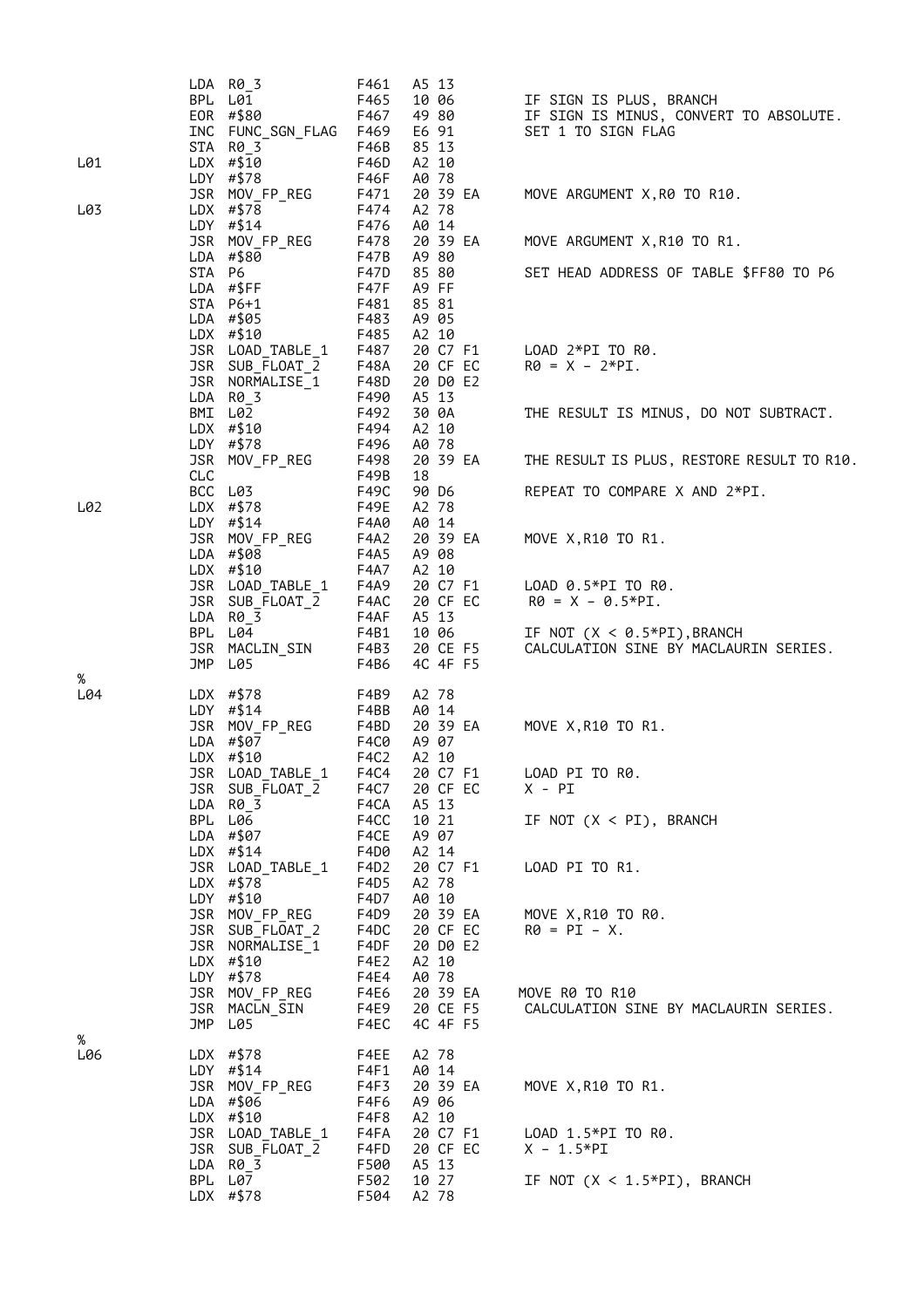|                            |            | LDY $\# $14$<br>JSR MOV_FP_REG<br>LDA #\$07<br>$LDX$ #\$10<br>JSR LOAD_TABLE_1 F51F<br>JSR SUB_FLOAT_2 F512<br>JSR NORMALISE_1 F515<br>$SE_1$<br>F518<br>F51A<br>$LDX$ #\$10<br>LDY #\$78<br>JSR MOV_FP_REG F51C<br>$EOR$ $# $80$<br>$STA$ $STC$<br>STA R0_3 F526<br>JMP L05                                                                               | F506<br>F508<br>F50B<br><b>F50D</b><br>F522<br>F528 | A0 14<br>20 39 EA<br>A9 07<br>A2 10<br>20 CF EC<br>20 D0 E2<br>A2 10<br>A0 78<br>20 39 EA<br>A5 13<br>$F524$ 49 80<br>85 13<br>4C 4F F5 | MOVE X, R10 TO R1.<br>20 C7 F1 LOAD PI TO R0.<br>R0= X - PI<br>MOVE R0 TO R10.<br>JSR MACLN_SIN F51F 20 CE F5 CALCULATION SINE BY MACLAURIN SERIES.<br>INVERT SIGN OF THE RESULT.                                      |
|----------------------------|------------|------------------------------------------------------------------------------------------------------------------------------------------------------------------------------------------------------------------------------------------------------------------------------------------------------------------------------------------------------------|-----------------------------------------------------|-----------------------------------------------------------------------------------------------------------------------------------------|------------------------------------------------------------------------------------------------------------------------------------------------------------------------------------------------------------------------|
| %<br>L07                   |            | LDA #\$05<br><b>ES2B</b><br>LDX #\$14<br>JSR LOAD_TABLE_1 F52P<br>LDX #\$78 F532<br>LDY #\$10 F532<br>LDY #\$10<br>UDI #\$10<br>JSR MOV_FP_REG F536 20 39 EA<br>JSR SUB_FLOAT_2 F539 20 CF EC<br>$JSR$ NORMALISE <sub>1</sub> F53C<br>$LDX$ #\$10 F53E<br>LDX #\$10<br>LDY #\$78<br>JSR MOV_FP_REG F543<br>JSR MACLN_SIN F546<br>LDA R0 3 F549<br>LDA R0_3 | F534<br>F53F<br>F541                                | A9 05<br>A2 14<br>20 C7 F1<br>A2 78<br>A0 10<br>20 D0 E2<br>A2 10<br>A0 78<br>20 CE F5<br>A5 13                                         | LOAD $2*PI$ TO R1.<br>20 39 EA MOVE X,R10 TO R0.<br>$R\theta = 2*PI - X$ .<br>20 39 EA MOVE R0 TO R10.<br>CALCULATION SINE BY MACLAURIN SERIES.                                                                        |
| L05<br>L08                 | RTS        | F54B<br>F54D<br>EOR #\$80<br>STA R0_3<br>LDA FUNC_SGN_FLAG F54F<br>F551<br>BEQ L08<br>$LDA$ $R\theta_3$<br>$EOR$ $\# $8\overline{0}$<br>STA $R\theta_2$ 5 F557 85 13                                                                                                                                                                                       | <b>F559</b>                                         | 4980<br>$85$ 13<br>$45$ 91<br>F0 06<br>F553  A5 13<br>F555  49 80<br>A5 13<br>- 60                                                      | INVERT SIGN OF THE RESULT.<br>SING FLAG OF THE ARGUMENT.<br>IF IT'S MINUS, INVERT THE RESULT SIGN.                                                                                                                     |
| %                          |            |                                                                                                                                                                                                                                                                                                                                                            |                                                     |                                                                                                                                         |                                                                                                                                                                                                                        |
|                            |            |                                                                                                                                                                                                                                                                                                                                                            |                                                     |                                                                                                                                         |                                                                                                                                                                                                                        |
| %                          |            | .ORIGIN \$F55D                                                                                                                                                                                                                                                                                                                                             |                                                     |                                                                                                                                         |                                                                                                                                                                                                                        |
| $COS_1$                    |            | LDA #\$80<br>LDA #\$FF<br>STA P6+1<br>LDA #\$08                                                                                                                                                                                                                                                                                                            | F561<br>F563<br>F565                                | F55D A9 80<br>A9 FF<br>85 81<br>A9 08                                                                                                   | INDIVIDUAL EXECUTION PROCESS, SAVE R1.<br>LDX #\$14<br>JSR LOAD_TABLE_1 F569 20 C7 F1 LOAD 0.5*PI TO R1.<br>JSR ADD_FLOAT_2 F56C 20 C5 EC R0 = 0.5*PI + X.<br>JSR NORMALISE_1 F56F 20 D0 E2<br>JSR SIN 1 EF73 30 FE F1 |
|                            | <b>RTS</b> | JSR SIN_1                                                                                                                                                                                                                                                                                                                                                  | F575 60                                             |                                                                                                                                         | F572 20 5F F4 CALCULATION SINE.                                                                                                                                                                                        |
| %                          |            |                                                                                                                                                                                                                                                                                                                                                            |                                                     |                                                                                                                                         |                                                                                                                                                                                                                        |
| %-----------------------   |            | % TANGENT FUNCTION. TAN(X) = $\text{SIN}(X)/\text{COS}(X)$                                                                                                                                                                                                                                                                                                 |                                                     |                                                                                                                                         | ------------------------------------                                                                                                                                                                                   |
|                            |            | ORIGIN \$F57E.                                                                                                                                                                                                                                                                                                                                             |                                                     |                                                                                                                                         |                                                                                                                                                                                                                        |
| %<br>TAN 1                 |            | JMP TAN_PATCH_1 F57E 4C B3 F5                                                                                                                                                                                                                                                                                                                              |                                                     |                                                                                                                                         |                                                                                                                                                                                                                        |
| %                          |            | .ORIGIN \$F588                                                                                                                                                                                                                                                                                                                                             |                                                     |                                                                                                                                         |                                                                                                                                                                                                                        |
| %<br>TAN_PATCH_2 LDA #\$80 |            | STA P6<br>LDA #\$FF<br>STA P6+1<br>LDA #\$08<br>LDX #\$14                                                                                                                                                                                                                                                                                                  | F588<br>F58A<br>F58C<br>F58E<br>F590<br>F592        | A9 80<br>8580<br>A9 FF<br>85 81<br>A9 08<br>A2 14                                                                                       | JSR LOAD_TABLE_1 F594 20 C7 F1<br>JSR ADD_FLOAT_2 F597 20 C5 EC R0 = 0.5*PI + X.                                                                                                                                       |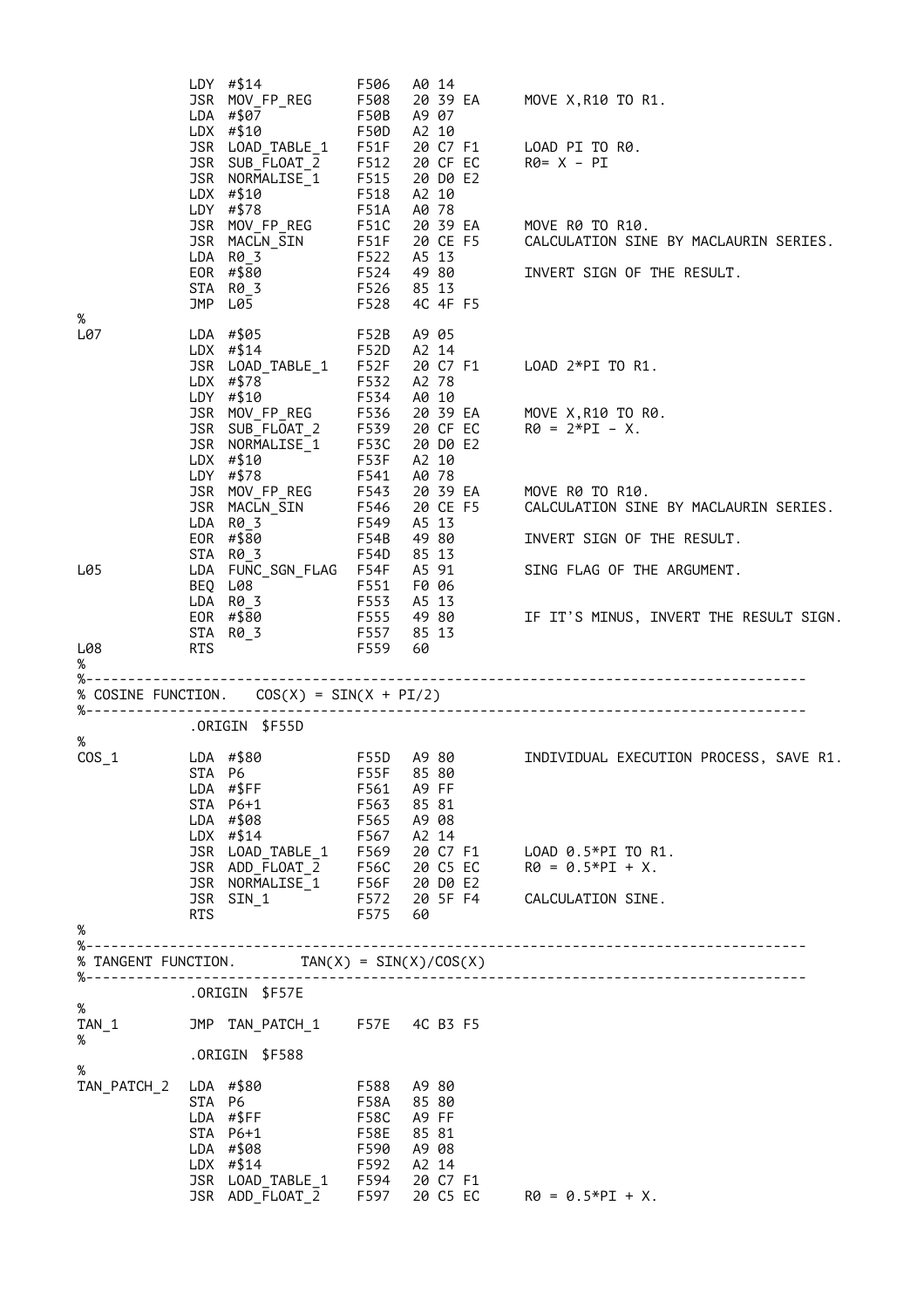JSR NORMALISE\_1 F59A 20 D0 E2 JSR SIN\_2 F59D 20 5F F4 R0 = COS(X). LDX #\$70 F5A0 A2 70 LDY #\$14 F5A2 A0 14 JSR MOV\_FP\_REG F5A4 20 39 EA MOVE SIN(X),R8 TO R1. JSR DIV\_FLOAT\_1 F5A7 20 E3 EC R0 = SIN(X) / COS(X). JSR NORMALISE\_1 F5AA 20 D0 E2 RTS F5AD 60 % .ORIGIN \$F5B3 % TAN\_PATCH\_1 LDX #\$10 F5B3 A2 10 LDY #\$6C F5B5 A0 6C JSR MOV\_FP\_REG F5B7 20 39 EA MOVE ARGUMENT,R0 TO R7. JSR SIN\_2 F5BA 20 5F F4 R0 = SIN(X). LDX #\$10 F5BD A2 10 LDY #\$70 F5BF A0 70 JSR MOV\_FP\_REG F5C1 20 39 EA MOVE SIN(X),R0 TO R8. LDX #\$6C F5C4 A2 6C LDY #\$10 F5C6 A0 10 JSR MOV\_FP\_REG F5C8 20 39 EA MOVE ARGUMENT,R7 TO R0. JMP TAN\_PATCH\_2 F5CB 4C 88 F5 % %-------------------------------------------------------------------------------------- % SINE FUNCTION %-------------------------------------------------------------------------------------- MACLIN\_SIN LDA #\$80 F5CE A9 80 SET TABLE HEAD ADDRESS \$FF80 TO P6 STA P6 F5D0 85 80 LDA #\$FF F5D2 A9 FF STA P6+1 F5D4 85 81 JSR MACLAURIN\_1 F5D6 20 B2 F3 MACLAURIN SERIES. RTS F5D9 60 % % %-------------------------------------------------------------------------------------- % COSINE FUNCTION %-------------------------------------------------------------------------------------- FUNCTION\_COS JSR FUNC\_1 F5DA 20 96 F3 JSR COS\_1 F5DD 20 5D F5 JSR FUNC\_2 F5E0 20 8E F3 JMP FUNC\_RETURN F5E3 4C 57 F4 % %-------------------------------------------------------------------------------------- % TANGENT FUNCTION %-------------------------------------------------------------------------------------- FUNCTION\_TAN JSR FUNC\_1 F5E6 20 96 F3 JSR TAN\_1 F5E9 20 7E F5 JSR FUNC\_2 F5EC 20 8E F3 JMP FUNC\_RETURN F5EF 4C 57 F4 % %-------------------------------------------------------------------------------------- % ARCTANGENT FUNCTION. % BISECTION METHOD (IF X < TAN(Y), Y = Y – PI/2^N, ELSE Y = Y + PI/2^N) %-------------------------------------------------------------------------------------- FUNCTION\_ATAN JSR FUNC\_1 F5F2 20 96 F3 JSR ATAN\_1 F5F5 20 FE F5 JSR FUNC\_2 F5F8 20 8E F3 JMP FUNC\_RETURN F5FB 4C 57 F4 %<br>ATAN\_1 LDA #\$00 F5FE A9 00 STA FUNC\_SGN\_FLG2 F600 85 92 LDA R0\_3 F602 A5 13 BPL L01 F604 10 06 EOR #\$80 F606 49 80 INC FUNC\_SGN\_FLG2 F608 E6 92 STA R0\_3 F60A 85 13 L01 LDX #\$10 F60C A2 10 MOVE ARGUMENT,R0 TO R3 LDY #\$34 F60E A0 34 JSR MOV\_FP\_REG F610 20 39 EA LDA #\$00 F613 A9 00 STA P6 F615 85 80 LDA #\$FF F617 A9 FF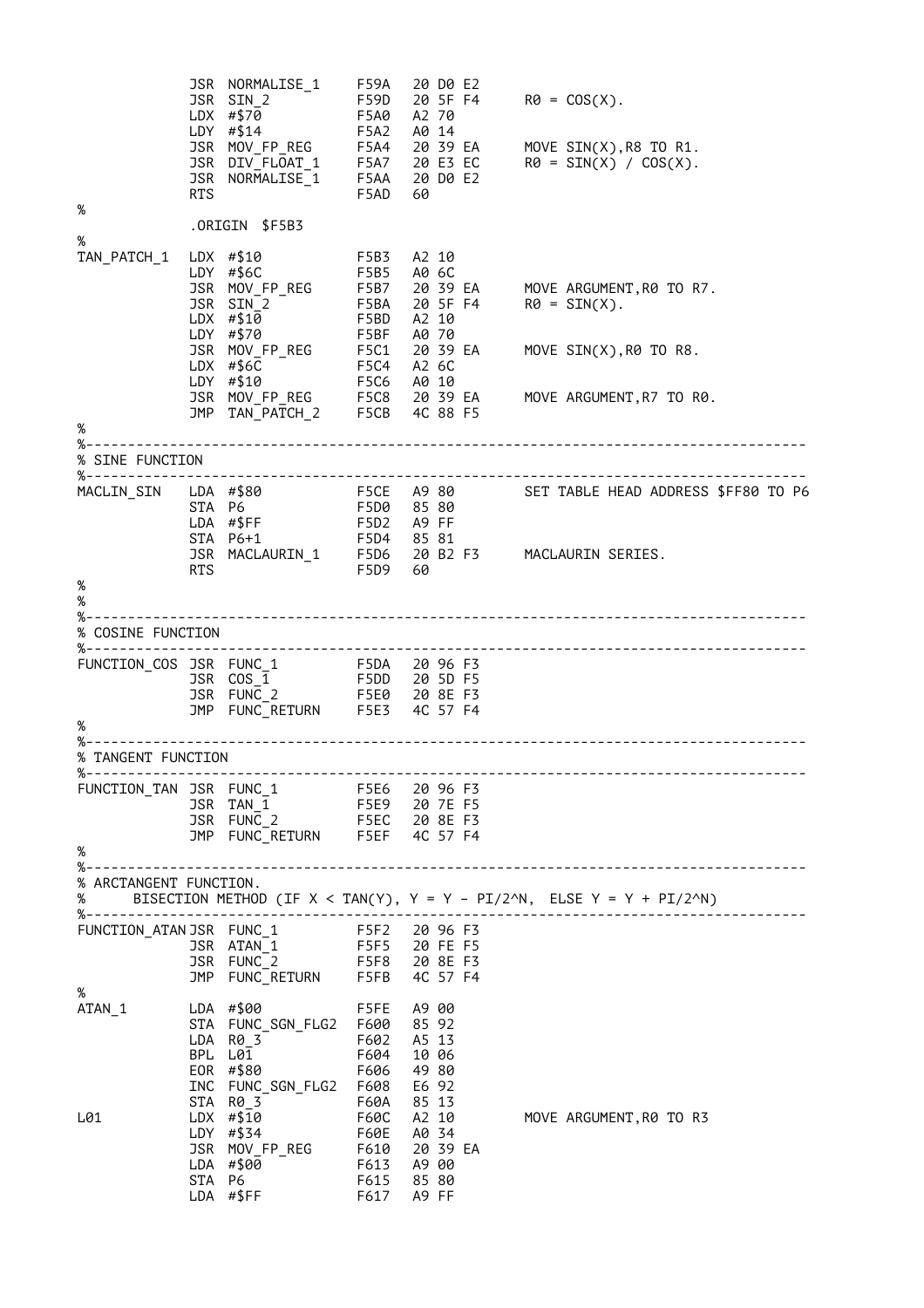|                         |        | STA P6+1                                                           | F619         | 85 81          | SET TABLE HEAD ADDRESS \$FF00 TO P6.                                    |
|-------------------------|--------|--------------------------------------------------------------------|--------------|----------------|-------------------------------------------------------------------------|
|                         |        | LDA #\$00                                                          | F61B         | A9 00          |                                                                         |
|                         |        | LDX #\$68                                                          | F61D         | A2 68          |                                                                         |
|                         |        | JSR LOAD_TABLE_1                                                   | F61F         | 20 C7 F1       | LOAD PROVISIONAL PI/4 TO R6.                                            |
|                         |        | LDA #\$01                                                          | F622         | A9 01          |                                                                         |
|                         |        | STA LOOP_CONTER                                                    | F624         | 85 90          | INITIALIZE LOOP COUNTER.                                                |
| L04                     |        | LDX $#$ \$68                                                       | F626         | A2 68          |                                                                         |
|                         |        | LDY #\$10                                                          | F628         | A0 10          |                                                                         |
|                         |        | JSR MOV_FP_REG                                                     | F62A         | 20 39 EA       | MOVE Y, R6 TO R0.                                                       |
|                         |        | JSR TAN_1                                                          | F62D         | 20 7E F5       | $R\theta = TAN(Y)$ .                                                    |
|                         |        | LDX $\#$ \$34                                                      | F630         | A2 34          |                                                                         |
|                         |        | LDY #\$14                                                          | F632         | A0 14          |                                                                         |
|                         |        | JSR MOV_FP_REG                                                     | F634         | 20 39 EA       | MOVE X,R3 TO R1.                                                        |
|                         |        | JSR SUB FLOAT 2                                                    | F637         | 20 CF EC       | $X - TAN(Y)$ .                                                          |
|                         | LDA    | R0_3                                                               | F63A         | A5 13          |                                                                         |
|                         |        | BPL L02                                                            | F63C         | 10 22          |                                                                         |
|                         |        | LDX $#$ \$68                                                       | F63E         | A2 68          |                                                                         |
|                         |        | LDY $\#$ \$14                                                      | F640         | A0 14          |                                                                         |
|                         |        | JSR MOV_FP_REG                                                     | F642         | 20 39 EA       | MOVE Y, R6 TO R1.                                                       |
|                         |        | LDA #\$00                                                          | F645         | A9 00          |                                                                         |
|                         | STA P6 |                                                                    | F647         | 85 80          |                                                                         |
|                         |        | LDA LOOP_COUNTER                                                   | F649         | A5 90          |                                                                         |
|                         |        | LDX #\$10                                                          | F64B         | A2 10          |                                                                         |
|                         |        | JSR LOAD_TABLE_1                                                   | F64D         | 20 C7 F1       | LOAD K(LOOP_COUNTER) TO R0.                                             |
|                         |        | JSR SUB FLOAT 2                                                    | F650         | 20 CF EC       | $R\theta = Y - K(LOOP_CQUNTER)$ .                                       |
|                         |        | JSR NORMALISE 1                                                    | F653         | 20 D0 E2       |                                                                         |
|                         |        | LDX #\$10                                                          | F656         | A2 10          |                                                                         |
|                         |        | LDY #\$68                                                          | F656         | A0 68          |                                                                         |
|                         |        | JSR MOV_FP_REG                                                     | <b>F65A</b>  | 20 39 EA       | MOVE R0 TO R1.                                                          |
|                         | CLC    |                                                                    | F65D         | 18             |                                                                         |
|                         |        | BCC L03                                                            | <b>F65E</b>  | 90 1F          |                                                                         |
| %<br>L02                |        |                                                                    |              |                |                                                                         |
|                         |        | LDX $#$ \$68<br>LDY $\#$ \$14                                      | F660<br>F662 | A2 68<br>A0 14 |                                                                         |
|                         |        | JSR MOV_FP_REG                                                     | F664         | 20 39 EA       | MOVE Y, R6 TO R0.                                                       |
|                         |        | LDA #\$00                                                          | F667         | A9 00          |                                                                         |
|                         | STA P6 |                                                                    | F669         | 85 80          |                                                                         |
|                         |        | LDA LOOP_COUNTER                                                   | F66B         | A5 90          |                                                                         |
|                         |        | LDX #\$10                                                          | F66D         | A2 10          |                                                                         |
|                         |        | JSR LOAD_TABLE_1                                                   | F66F         | 20 C7 F1       | LOAD K(LOOP_COUNTER) TO R0.                                             |
|                         |        | JSR ADD FLOAT 2                                                    | F672         | 20 C5 EC       | $R\theta = Y + K(LOOP_CQUNTER)$ .                                       |
|                         |        | JSR NORMALISE_1                                                    | F675         | 20 D0 E2       |                                                                         |
|                         |        | $LDX$ #\$10                                                        | F678         | A2 10          |                                                                         |
|                         |        | LDY $#$ \$68                                                       | F67A         | A0 68          |                                                                         |
|                         |        | JSR MOV_FP_REG                                                     | F67C         | 20 39 EA       | MOVE R0 TO R1                                                           |
| L03                     |        | INC LOOP COUNTER                                                   | ro/د<br>F67F | E6 90          |                                                                         |
|                         |        | LDA LOOP_COUNTER                                                   | F681         | A5 90          |                                                                         |
|                         |        | CMP #\$10                                                          | F683         | C9 10          |                                                                         |
|                         |        | BNE L04                                                            | F685         | D0 9F          | REPEAT UNTIL LOOP_COUNTER=15                                            |
|                         |        | LDA FUNC_SGN_FLG2 F687 A5 92                                       |              |                |                                                                         |
|                         |        | BEQ L05                                                            | F689 F0 06   |                |                                                                         |
|                         |        | LDA R0 3                                                           | F68B         | A5 13          |                                                                         |
|                         |        | EOR #\$80                                                          |              | F68D 49 80     | IF ARGUMENT IS MINUS, INVERT SIGN.                                      |
|                         |        | EOR #\$80<br>STA R0_3                                              | F68F 85 13   |                |                                                                         |
| L05                     | RTS    |                                                                    | F691         | 60             |                                                                         |
| %                       |        |                                                                    |              |                |                                                                         |
|                         |        |                                                                    |              |                |                                                                         |
|                         |        |                                                                    |              |                |                                                                         |
|                         |        |                                                                    |              |                |                                                                         |
|                         |        | FUNCTION_ASIN JSR FUNC_1 F692 20 96 F3<br>JSR ASIN_1 F695 20 9E F6 |              |                |                                                                         |
|                         |        |                                                                    |              |                |                                                                         |
|                         |        | JSR FUNC_2 F698 20 8E F3<br>JMP FUNC_RETURN F69B 4C 57 F4          |              |                |                                                                         |
|                         |        |                                                                    |              |                |                                                                         |
| %                       |        |                                                                    |              |                |                                                                         |
| %-----                  |        |                                                                    |              |                |                                                                         |
| % ARCSINE FUNCTION<br>% |        |                                                                    |              |                | BISECTION METHOD (IF $X <$ SIN(Y), Y = Y - PI/2^N, ELSE Y = Y + PI/2^N) |
|                         |        |                                                                    |              |                |                                                                         |
| ASIN 1                  |        | F69E A9 00<br>LDA #\$00                                            |              |                |                                                                         |
|                         |        |                                                                    |              |                | INITIALIZE SIGN FLAG                                                    |
|                         |        | LDA R0_3 F6A2 A5 13                                                |              |                |                                                                         |
|                         |        | BPL L01                                                            | F6A4 10 06   |                |                                                                         |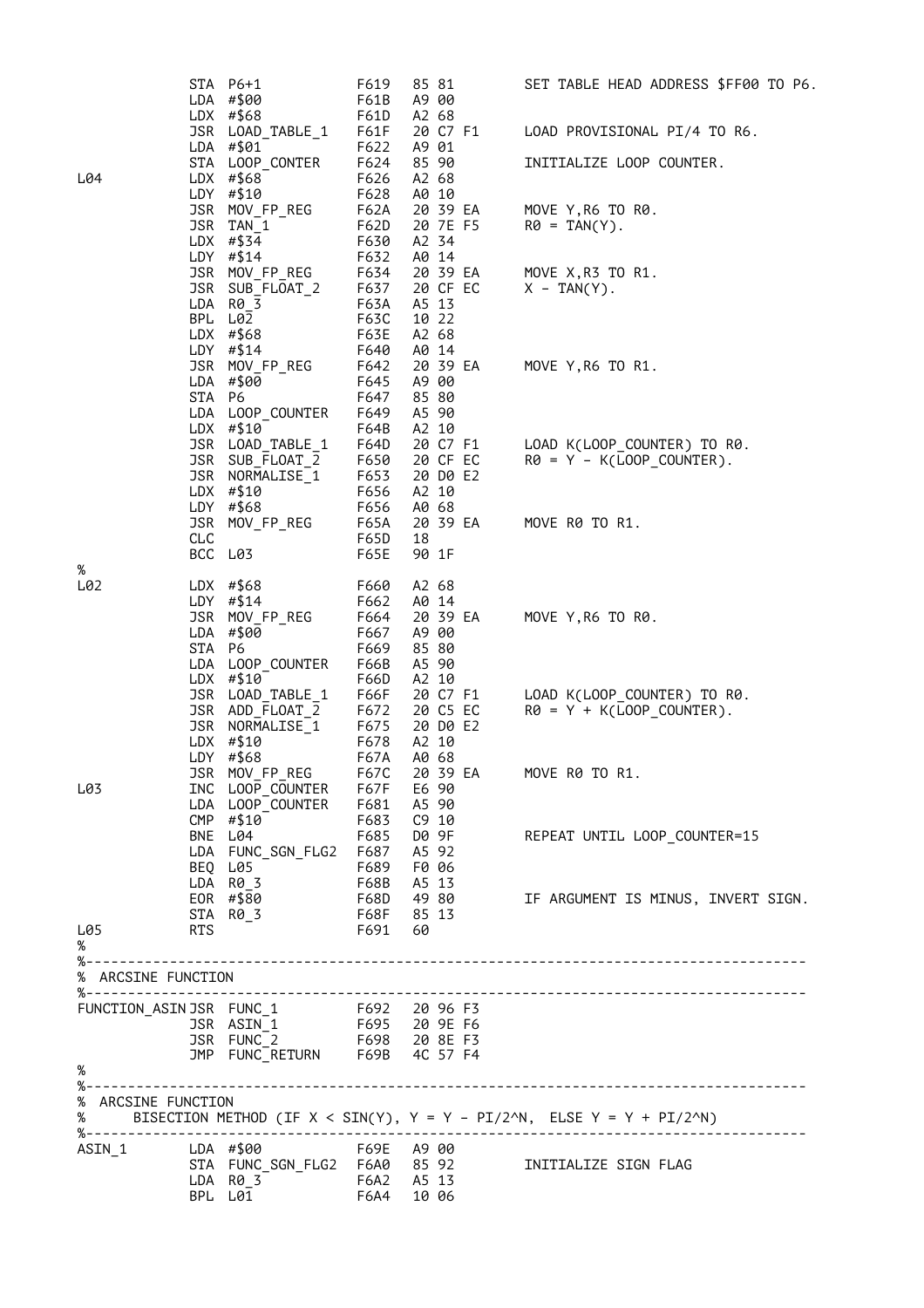| %           | ASIN_ERR            LDA    #\$1F                |              | F735 A9 1F                     | TABLE INDEX = 31                     |
|-------------|-------------------------------------------------|--------------|--------------------------------|--------------------------------------|
|             | % ERROR JUDGEMENT IF X IS OVER 1.               |              |                                |                                      |
| %           |                                                 |              |                                |                                      |
| L05         | STA R0 3<br>RTS                                 | F734 60      | F732 85 13                     |                                      |
|             | EOR #\$80                                       |              | F730 49 80                     | IF ARGUMENT IS MINUS, INVERT SIGN.   |
|             | BEQ L05<br>LDA R03                              | F72C         | F0 06<br>F72E A5 13            |                                      |
|             | LDA FUNC_SGN_FLG2                               | F72A         | A5 92                          |                                      |
|             | CMP #\$10<br>BNE L04                            | F726         | C9 10<br>F728 D0 9F            | REPEAT UNTIL LOOP_COUNTER=15         |
|             | LDA LOOP_COUNTER                                | F724         | A5 90                          |                                      |
| L03         | INC LOOP COUNTER                                | F722         | E6 90                          |                                      |
|             | LDY #\$68<br>JSR MOV FP REG                     | F71D<br>F71F | A0 68<br>20 39 EA              | MOVE R0 TO R1.                       |
|             |                                                 | F71B         | A2 10                          |                                      |
|             | JSR NORMALISE_1<br>JSR NORMALISE_1<br>LDX #\$10 |              | F715 20 C5 EC<br>F718 20 D0 E2 | $R\theta = Y + K(LOOP COUNTER)$ .    |
|             | JSR LOAD TABLE 1                                | F712         | 20 C7 F1                       | LOAD K(LOOP COUNTER) TO R0.          |
|             | LDA LOOP_COUNTER<br>$LDX$ #\$10                 | F70E<br>F710 | A5 90<br>A2 10                 |                                      |
|             | STA P6                                          | F70C         | 85 80                          |                                      |
|             | LDA #\$00                                       | F70A         | A9 00                          |                                      |
|             | LDY $# $14$<br>JSR MOV_FP_REG                   | F705<br>F707 | A0 14<br>20 39 EA              | MOVE Y, R6 TO R0.                    |
| $\%$<br>L02 | LDX $#$ \$68                                    | F703         | A2 68                          |                                      |
|             | BCC L03                                         | F701         | 90 1F                          |                                      |
|             | JSR MOV_FP_REG<br>CLC                           | F6FD<br>F700 | 20 39 EA<br>18                 | MOVE R0 TO R1.                       |
|             | LDY #\$68                                       | F6FB         | A0 68                          |                                      |
|             | LDX #\$10                                       | F6F9         | A2 10                          |                                      |
|             | JSR SUB_FLOAT_2<br>JSR NORMALISE_1              | F6F3<br>F6F6 | 20 CF EC<br>20 D0 E2           | $R\theta = Y - K(LOOP COUNTER)$ .    |
|             | JSR LOAD_TABLE_1                                | F6F0         | 20 C7 F1                       | LOAD K(LOOP_COUNTER) TO R0.          |
|             | LDA LOOP_COUNTER<br>LDX #\$10                   | F6EC<br>F6EE | A5 90<br>A2 10                 |                                      |
|             | STA P6                                          | F6EA         | 85 80                          |                                      |
|             | LDA #\$00                                       | F6E8         | A9 00                          |                                      |
|             | $LDY$ #\$14<br>JSR MOV_FP_REG                   | F6E3<br>F6E5 | A0 14<br>20 39 EA              | MOVE Y, R6 TO R1.                    |
|             | LDX #\$68                                       | F6E1         | A2 68                          |                                      |
|             | LDA R0 3<br>BPL L02                             | F6DD<br>F6DF | A5 13<br>10 22                 |                                      |
|             | JSR SUB_FLOAT_2                                 | F6DA         | 20 CF EC                       | $X - SIN(Y)$ .                       |
|             | JSR MOV_FP_REG                                  | F6D7         | 20 39 EA                       | MOVE Y, R3 TO R1.                    |
|             | LDX $\#$ \$34<br>$LDY$ #\$14                    | F6D3<br>F6D5 | A2 34<br>A0 14                 |                                      |
|             | JSR SIN 1                                       | F6D0         | 20 5F F4                       | $R\theta = SIN(Y)$ .                 |
|             | LDY #\$10<br>JSR MOV_FP_REG                     | F6CB<br>F6CD | A0 10<br>20 39 EA              | MOVE Y, R6 TO R0.                    |
| L04         | LDX $#$ \$68                                    | F6C9         | A2 68                          |                                      |
|             | LDA #\$01<br>STA LOOP_COUNTER                   | F6C5<br>F6C7 | A9 01<br>85 90                 | INITIALIZE LOOP COUNTER.             |
|             | JSR LOAD_TABLE_1                                | F6C2         | 20 C7 F1                       | LOAD PROVISIONAL PI/4 TO R6.         |
|             | LDX $#$ \$68                                    | F6C0         | A2 68                          |                                      |
|             | JSR ASIN_ERR<br>LDA #\$00                       | F6BB<br>F6BE | 20 35 F7<br>A9 00              | ERROR JUDGEMENT IF X IS OVER 1.      |
|             | STA P6+1                                        | F6B9         | 85 81                          | SET TABLE HEAD ADDRESS \$FF00 TO P6. |
|             | STA P6<br>LDA #\$FF                             | F6B5<br>F6B7 | 85 80<br>A9 FF                 |                                      |
|             | LDA #\$00                                       | F6B3         | A9 00                          |                                      |
|             | LDY #\$34<br>JSR MOV_FP_REG                     | F6AE<br>F6B0 | A0 34<br>20 39 EA              | MOVE ARGUMENT X, R0 TO R3            |
| L01         | $LDX$ #\$10                                     | F6AC         | A2 10                          |                                      |
|             | INC FUNC SGN FLG2<br>STA R0 3                   | F6A8<br>F6AA | E6 92<br>85 13                 | INVERT SIGN OF MANTISSA              |
|             | EOR #\$80                                       | F6A6         | 49 80                          | IF ARGUMENT IS MINUS,                |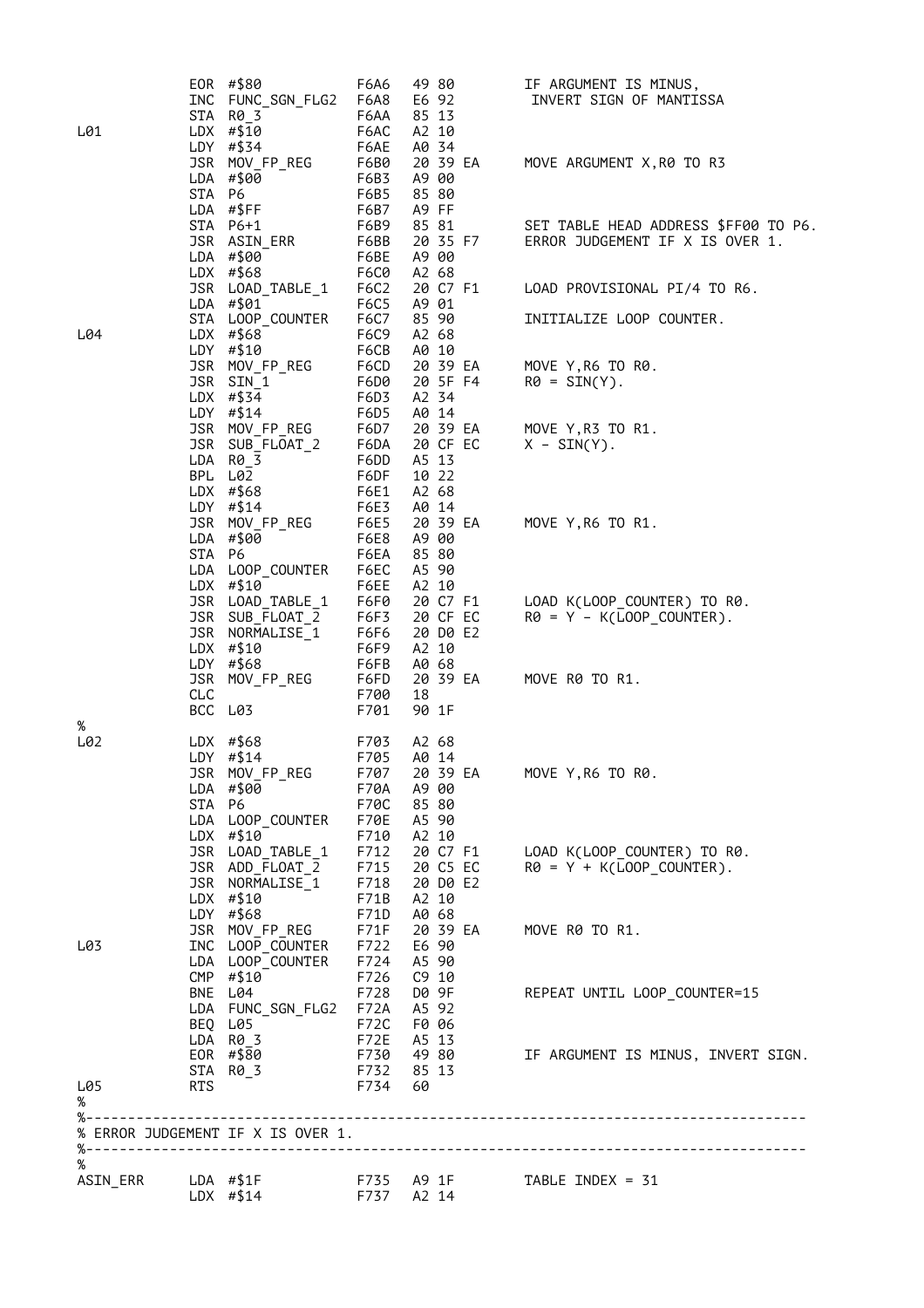JSR LOAD\_TABLE\_1 F739 20 C7 F1 LOAD 1.0 TO R1 JSR SUB\_FLOAT\_2 F73C 20 CF EC<br>LDA R0\_3 F13F A5 13  $\begin{array}{ccccc} \text{LDA} & \text{R0} & \overline{3} & & & & \text{F73F} & \text{AS} & 13 \\ \text{BPL} & \text{L06} & & & & \text{F741} & 10 & 03 \end{array}$  $BPL L06$  F741<br>  $JMP ERROR_PROC$  F743 JMP ERROR\_PROC F743 4C 43 F7 IF  $X > 1.0$ , GO TO ERROR PROCESS.<br>RTS L06 RTS F746 % %-------------------------------------------------------------------------------------- % ARCCOSINE FUNCTION. %-------------------------------------------------------------------------------------- FUNCTION\_ACOS JSR FUNC\_1 F747 20 96 F3 JSR ACOS\_1 F74A 20 53 F7 JSR FUNC\_2 F74D 20 8E F3 JMP FUNC\_RETURN F750 4C 57 F4 %<br>%--%--------------------------------------------------------------------------------------  $\stackrel{\sim}{\text{\tiny$\text{W}}}$  ARCCOSINE FUNCTION. ARCCOS(X) = PI/2 - ARCSIN(X) %-------------------------------------------------------------------------------------- ACOS\_1 JSR ASIN\_1 F753 20 9E F6 ARCSIN(X) LDA #\$1E F756 A9 1E LDX #\$14 F758 A2 14 JSR LOAD\_TABLE\_1 F75A 20 C7 F1 LOAD 0.5\*PI TO R1 JSR SUB\_FLOAT\_2 F75D 20 CF EC R0 = 0.5\*PI – ARCSIN(X) JSR NORMALISE\_1 F760 20 D0 E2 RTS F763 60 % %-------------------------------------------------------------------------------------- % EXPONENTIAL FUNCTION. %-------------------------------------------------------------------------------------- FUNCTION\_EXP1 JSR FUNC\_1 F764 20 96 F3 JSR EXP\_1 F767 20 70 F7 JSR FUNC\_2 F76A 20 8E F3 JMP FUNC\_RETURN F76D 4C 57 F4 % %-------------------------------------------------------------------------------------- EXP\_1 JSR SECT\_EXP F770 20 D1 F7 NOP F773 EA NOP F774 EA NOP<br>
NOP<br>
NOP<br>
NOP<br>
F776 EA F776 EA NOP F777 EA NOP F778 EA F779 % %-------------------------------------------------------------------------------------- % EXPONENTIAL FUNCTION BY MACLAURIN SERIES. % Y = 1+X\*(K8+X\*(K7+X\*(K6+X\*(K5+X\*(K4+X\*(K3+X\*(K2+X\*(K1+X\*K0)))))))). %-------------------------------------------------------------------------------------- MACLN\_2 LDX #\$10 F77A A2 10 LDY #\$78 F77C A0 78 JSR MOV\_FP\_REG F77E 20 39 EA MOVE ARGUMENT X,R0 TO R10 LDA #\$A4 F781 A9 A4 STA P6 F783 85 80 STA P6<br>
LDA #\$FF F783 85 80<br>
LDA #\$FF F785 A9 FF<br>
STA P6+1 F787 85 81 F787 85 81 SET TABLE HEAD ADDRESS \$FFA4 TO P6.<br>F789 A9 00  $LDA$  #\$00 LDX #\$14 F78B A2 14 JSR LOAD\_TABLE\_1 F78D 20 C7 F1 LOAD K(0) TO R1. LDX #\$78 F790 A2 78 1990 FOR LOAD TABLE 1<br>
LDX #\$78 F790 A2 78<br>
LDY #\$10 F792 A0 10<br>
JSR MOV FP REG F794 20 39 EA JSR MOV\_FP\_REG F794 20 39 EA MOVE X,R10 TO R0.<br>JSR MUL\_FLOAT\_2 F797 20 D9 EC R0 = K(0) \* X.<br>JSR NORMALISE\_1 F79A 20 D0 E2<br>LDA #\$01 F79D A9 01 JSR MUL\_FLOAT\_2 F797 20 D9 EC R0 = K(0) \* X. JSR NORMALISE<sup>-1</sup> LDA #\$01 F79D A9 01 INITIALIZE LOOP COUNTER. L01 LDA LOOP\_COUNTER F7A1 A5 90 LDX #\$14<sup>-</sup><br>JSR LOAD\_TABLE\_1 F7A5 20 C7 F1<br>JSR ADD\_FLOAT\_2 F7A8 20 C5 EC JSR LOAD\_TABLE\_1 F7A5 20 C7 F1 LOAD K(LOOP\_COUNTER) TO R1. JSR ADD\_FLOAT\_2 F7A8 20 C5 EC R0 = K(LOOP\_COUNTER) + R0. JSR NORMALISE<sup>1</sup> F7AB 20 D0 E2<br>LDX #\$78 F7AE A2 78 LDX #\$78 F7AE A2 78  $LDY$  #\$14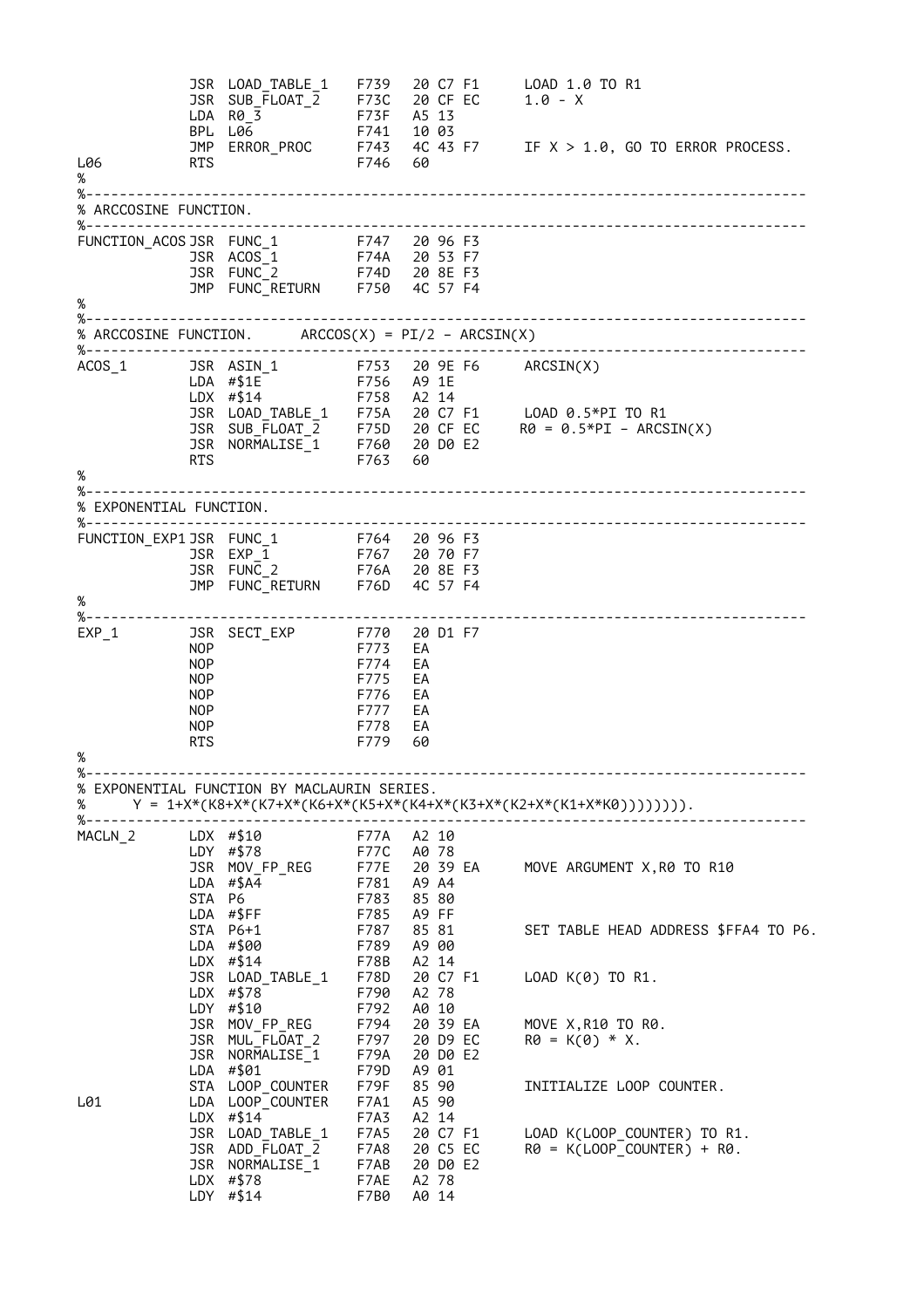|                        |                                              | JSR MOV_FP_REG<br>JSR MUL_FLOAT_2<br>JSR NORMALISE <sup>-1</sup><br>INC LOOP_COUNTER<br>LDA LOOP_COUNTER                              | F7BB<br>F7BD                                                 | F7B8 20 D0 E2<br>E6 90<br>A5 90                             | F7B5 20 D9 EC R0 = $X$ , R10 T0 R1.<br>F7B5 20 D9 EC R0 = $X$ * $(10^{10}C)^{-1}$<br>$R\theta = X * (K(LOOP_COUNTER) + R\theta).$ |
|------------------------|----------------------------------------------|---------------------------------------------------------------------------------------------------------------------------------------|--------------------------------------------------------------|-------------------------------------------------------------|-----------------------------------------------------------------------------------------------------------------------------------|
|                        |                                              | CMP #\$09<br>BNE L01<br>LDA #\$08<br>$LDX$ #\$14                                                                                      | F7BF<br>F7C1<br>F7C3<br>F7C5                                 | C9 09<br>D0 DE<br>A9 08<br>A2 14                            | REPEAT UNTIL LOOP_COUNTER=9                                                                                                       |
|                        | RTS                                          | JSR LOAD_TABLE_1<br>JSR ADD_FLOAT_2<br>JSR NORMALISE_1                                                                                | F7D0                                                         | 60                                                          | F7C7 20 C7 F1 LOAD K(8) TO R1<br>F7CA 20 C5 EC R0 = 1 + R0<br>F7CD 20 D0 E2                                                       |
| $\%$<br>%-             |                                              |                                                                                                                                       |                                                              |                                                             |                                                                                                                                   |
|                        |                                              | % DECOMPOSITION PROCESS OF EXPONENTIAL FUNCTION                                                                                       |                                                              |                                                             |                                                                                                                                   |
| SECT_EXP               |                                              | LDX #\$10 F7D1 A2 10<br>LDY #\$70 F7D3 A0 70<br>JSR MOV_FP_REG<br>LDA #\$C8<br>LDA $\#$ \$C8<br>STA P6                                | F7DA                                                         | 8580                                                        | F7D5 20 39 EA MOVE ARGUMENT, R0 TO R8<br>F7D8 A9 C8                                                                               |
|                        |                                              | LDA #\$FF<br>STA P6+1<br>LDA #\$00                                                                                                    | F7DC                                                         | A9 FF<br>F7E0 A9 00                                         | F7DE 85 81 SET TABLE HEAD ADDRESS \$FFC8 TO P6.<br>TABLE INDEX = $\theta$                                                         |
|                        |                                              | F7E2 A2 14<br>JSR LOAD_TABLE_1 F7E4 20 C7 F1<br>JSR SUB_FLOAT_2 F7E7 20 CF EC<br>LDA R0_3 F7EA A5 13<br>JMP EXP_PATCH_2 F7EC 4C B2 FB |                                                              |                                                             | LOAD OVERFLOW JUDGEMENT VALUE TO R1.                                                                                              |
| %                      |                                              |                                                                                                                                       |                                                              | 4C B2 FB                                                    | PATCH FOR ERROR PROCESS.                                                                                                          |
|                        | <b>NOP</b>                                   |                                                                                                                                       | F7EF                                                         | EA                                                          |                                                                                                                                   |
| EXP_PATCH_2R LDA R8_3  | <b>NOP</b>                                   | AND #\$7F                                                                                                                             | F7F0<br>F7F1<br>F7F3                                         | EA<br>A5 73<br>29 7F                                        | REMOVE SIGN OF MANTISSA.                                                                                                          |
|                        |                                              | CMP #\$02<br>BEQ L02                                                                                                                  | F7F5<br>F7F7                                                 | C9 02<br>F0 50                                              | IF EXPONENT=2, BRANCH.                                                                                                            |
|                        |                                              | CMP #\$01<br>BEQ L03<br>LDX #\$70                                                                                                     | F7F9<br>F7FB                                                 | C9 01<br>F0 0F<br>F7FD A2 70                                | IF EXPONENT=1, BRANCH.                                                                                                            |
|                        |                                              | LDX #3/0<br>LDY #\$10 F7FF A0 10<br>JSR MOV_FP_REG F801 20 39 EA<br>And F804 A9 A4<br>And Table 25 80                                 |                                                              |                                                             | MOVE X,R8 TO R0                                                                                                                   |
|                        | <b>RTS</b>                                   | JSR MACLN_2                                                                                                                           | F80B                                                         | F808 20 7A F7<br>60                                         | SET TABLE HEAD ADDRESS \$FFA4 TO P6.<br>$RØ = EXP(X)$ .                                                                           |
| %<br>L03               |                                              | $LDX$ #\$70<br>LDY #\$10                                                                                                              | F80C<br>F80E                                                 | A2 70<br>A0 10                                              | WHEN THE INTEGER PART IS ONE DIGIT.                                                                                               |
|                        | LDA                                          | JSR MOV_FP_REG<br>$R\Theta$ 2                                                                                                         | F810<br>F813                                                 | 20 39 EA<br>A5 12                                           | MOVE X, R8 TO R0.                                                                                                                 |
|                        |                                              | AND #\$0F<br>STA R0_2<br>JSR NORMALISE_1<br>$LDA$ #\$A4                                                                               | F815<br>F817<br>F819<br>F81C                                 | 29 OF<br>85 12<br>20 D0 E2<br>A9 A4                         | EXTRACT DECIMAL FRACTION OF ARGUMENT.                                                                                             |
|                        | STA P6<br>LSR<br>LSR<br>LSR<br>LSR<br>STA P1 | JSR MACLN_2<br>$LDA$ $R8_2$                                                                                                           | F81E<br>F81E<br>F823<br>F825<br>F826<br>F827<br>F828<br>F829 | 85 80<br>20 7A F7<br>A5 72<br>4A<br>4A<br>4A<br>4A<br>85 42 | SET TABLE HEAD ADDRESS \$FFA4 TO P6.<br>$RØ = EXP(X)$ .<br>EXTRACT INTEGER PART OF ARGUMENT.<br>4 BIT RIGHT SHIFT.                |
| L06<br>%               | JMP                                          | EXP_PATCH_1                                                                                                                           | F82B                                                         | 4C A3 FB                                                    |                                                                                                                                   |
| EXP_PATCH_1R LDA #\$07 | <b>NOP</b><br>STA                            | LOOP_COUNTER                                                                                                                          | F82E<br>F82F<br>F831                                         | EA<br>A9 07<br>85 90                                        | INITIALIZE LOOP COUNTER.                                                                                                          |
| L05                    | LSR                                          | P1<br>BCC L04<br>LDA LOOP_COUNTER<br>$LDX$ #\$14                                                                                      | F833<br>F835<br>F837<br>F839                                 | 46 42<br>90 OD<br>A5 90<br>A2 14                            |                                                                                                                                   |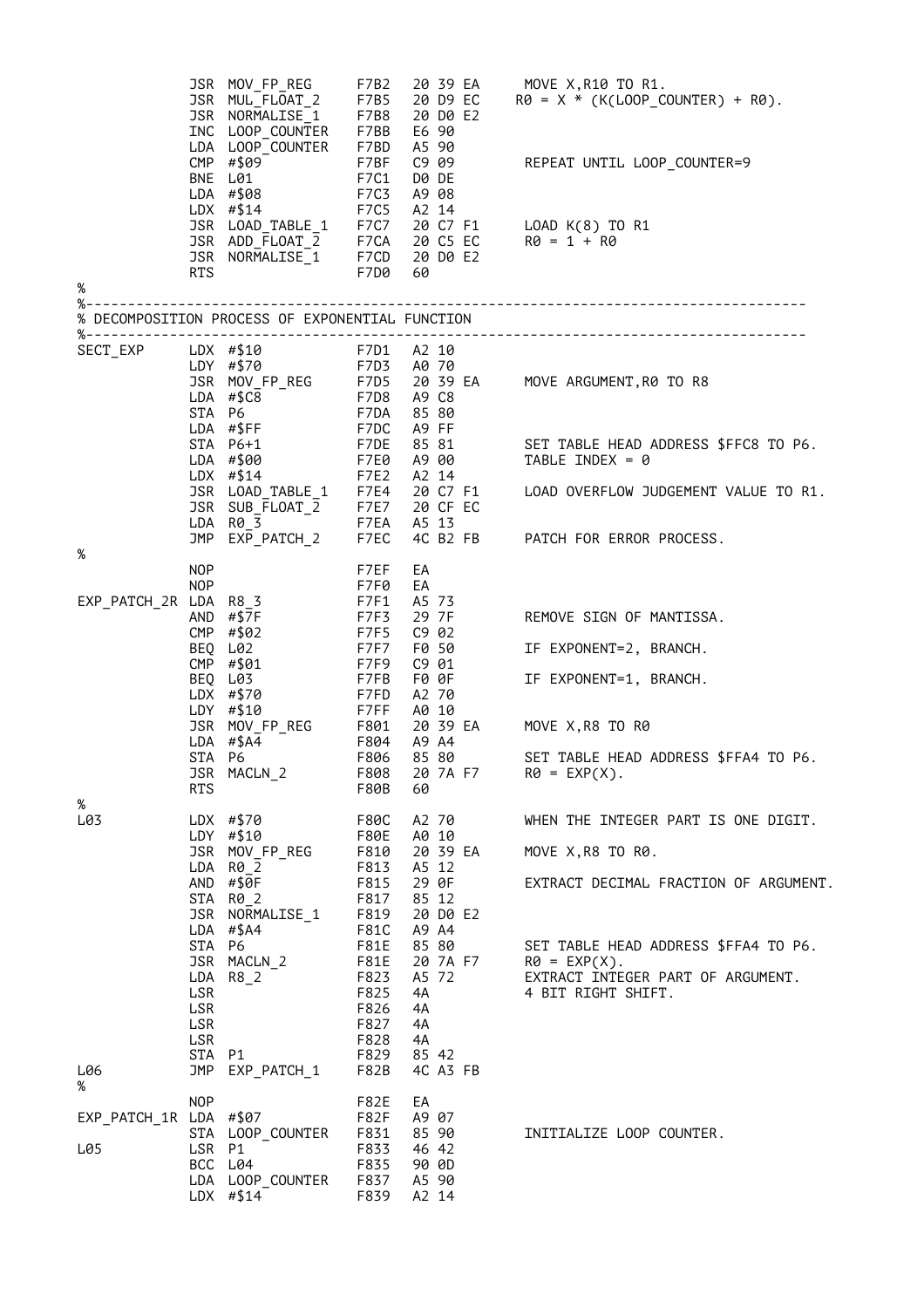| L04                          | <b>RTS</b>                      | JSR LOAD_TABLE_1<br>JSR MUL FLOAT 2<br>JSR NORMALISE 1<br>DEC LOOP_COUNTER<br>BNE L05                   | F83B<br>F83E<br>F841<br>F844<br>F846<br>F848 | 20 C7 F1<br>20 D9 EC<br>20 DO E2<br>C6 90<br>D0 EB<br>60 | LOAD CONSTANT TO R1.<br>$R\theta = R1 * R\theta$ .                                                                      |
|------------------------------|---------------------------------|---------------------------------------------------------------------------------------------------------|----------------------------------------------|----------------------------------------------------------|-------------------------------------------------------------------------------------------------------------------------|
| $\%$<br>L02                  |                                 | LDX #\$70<br>LDY #\$10                                                                                  | F849<br>F84B                                 | A2 70<br>A0 10                                           | WHEN THE INTEGER PART IS TWO DIGIT.                                                                                     |
|                              |                                 | JSR MOV_FP_REG                                                                                          | F84D                                         | 20 39 EA                                                 | MOVE X, R8 TO R0.                                                                                                       |
|                              |                                 | LDA R0 2<br>STA R00<br>LDA #\$00<br>STA R0 1                                                            | F850<br>F852<br>F854                         | A5 12<br>85 10<br>A9 00                                  | MOVE INTEGER PART TO R0 LOWER                                                                                           |
|                              |                                 | STA R0 2<br>JSR FLOAT_2_INT16<br>LDX #\$70                                                              | F856<br>F858<br>F85A<br>F85D                 | 85 11<br>85 12<br>20 3B EE<br>A2 70                      | CLEAR R0 UPPER<br>CONVERT BCD TO BINARY, PUT IT TO P1.                                                                  |
|                              |                                 | $LDY$ #\$10<br>JSR MOV_FP_REG                                                                           | <b>F85F</b><br>F861                          | A0 10<br>20 39 EA                                        | MOVE X, R8 TO R0.                                                                                                       |
|                              |                                 | LDA #\$00                                                                                               | F864                                         | A9 00                                                    |                                                                                                                         |
|                              |                                 | 1986 12<br>JSR NORMALISE_1 F868 20 D0 E2<br>LDA #\$A4 F86B A9 A4<br>STA P2                              |                                              |                                                          | EXTRACT DECIMAL FRACTION OF ARGUMENT.                                                                                   |
|                              | STA P6                          | JSR MACLN_2<br>JMP L06                                                                                  |                                              | F86D 85 80<br>4C 2B F8                                   | SET TABLE HEAD ADDRESS \$FFA4 TO P6.<br>کا اعلام است کا SEI TABLE HE<br>1986 - PA F7 - R0 = EXP(X).<br>19872 - AC 2R F8 |
| $\%$                         |                                 | JMP L06                                                                                                 | F872                                         |                                                          |                                                                                                                         |
| % NATURAL LOGARITHM FUNCTION |                                 |                                                                                                         |                                              |                                                          |                                                                                                                         |
|                              |                                 |                                                                                                         |                                              |                                                          |                                                                                                                         |
|                              |                                 | JSR FUNC_2<br>JMP FUNC_RETURN                                                                           |                                              | F87B 20 8E F3<br>F87E 4C 57 F4                           |                                                                                                                         |
| $\%$                         |                                 |                                                                                                         |                                              |                                                          |                                                                                                                         |
| $LN_1$                       |                                 | JSR PRE_LN_1 F881 20 50 F9                                                                              |                                              |                                                          |                                                                                                                         |
|                              | <b>NOP</b><br><b>NOP</b><br>NOP |                                                                                                         | F884<br>F885<br>F886                         | EA<br>EA<br>EA                                           |                                                                                                                         |
| %                            | RTS                             |                                                                                                         | F887                                         | 60                                                       |                                                                                                                         |
| %-                           |                                 |                                                                                                         |                                              |                                                          |                                                                                                                         |
| $% - - - - - - - - - -$      |                                 | % NATURAL LOGARITHM FUNCTION BY MACLAURIN SERIES.<br>% $Z = X*(K4+X^2*(K3+X^2*(K2+X^2*(K1+K0*X^2))))$ . |                                              |                                                          |                                                                                                                         |
| %                            |                                 | ORIGIN \$F88B.                                                                                          |                                              |                                                          |                                                                                                                         |
| MACLN 3                      |                                 | $LDX$ #\$10                                                                                             | F88B                                         | A2 10                                                    |                                                                                                                         |
|                              |                                 | LDY #\$78<br>JSR MOV_FP_REG<br>$LDX$ #\$10                                                              | F88D<br>F88F<br>F892                         | A0 78<br>20 39 EA<br>A2 10                               | MOVE ARGUMENT X, R0 TO R10.                                                                                             |
|                              |                                 | LDY #\$14<br>JSR MOV_FP_REG                                                                             | F894<br>F896                                 | A0 14<br>20 39 EA                                        | MOVE X, R0 TP R1.                                                                                                       |
|                              |                                 | JSR MUL FLOAT 2<br>JSR NORMALISE_1<br>$LDX$ #\$10                                                       | F899<br>F89C<br>F89F                         | 20 D9 EC<br>20 D0 E2<br>A2 10                            | $R\theta = X * X$ .                                                                                                     |
|                              |                                 | LDY #\$70                                                                                               | F8A1                                         | A0 70                                                    |                                                                                                                         |
| MACLN_4                      | STA P6                          | JSR MOV_FP_REG<br>LDA #\$80                                                                             | F8A3<br>F8A6<br>F8A8                         | 20 39 EA<br>A9 80<br>85 80                               | MOVE X^2 TO R8                                                                                                          |
|                              |                                 | LDA #\$FE<br>STA P6+1<br>LDA #\$00                                                                      | F8AA<br>F8AC<br>F8AE                         | A9 FE<br>85 81<br>A9 00                                  | SET TABLE HEAD ADDRESS \$FE80 TO P6.<br>TABLE INDEX = $\theta$                                                          |
|                              |                                 | $LDX$ #\$14<br>JSR LOAD_TABLE_1<br>$LDX$ #\$70                                                          | F8B0<br>F8B2                                 | A2 14<br>20 C7 F1<br>A2 70                               | LOAD K0 TO R1                                                                                                           |
|                              |                                 | LDY #\$10                                                                                               | F8B5<br>F8B7                                 | A0 10                                                    |                                                                                                                         |
|                              |                                 | JSR MOV FP REG<br>JSR MUL FLOAT 2<br>JSR NORMALISE 1<br>LDA #\$01                                       | F8B9<br>F8BC<br>F8BF<br>F8C2                 | 20 39 EA<br>20 D9 EC<br>20 D0 E2<br>A9 01                | MOVE X^2, R8 TO R0<br>$R\theta = K\theta * X^2$ .                                                                       |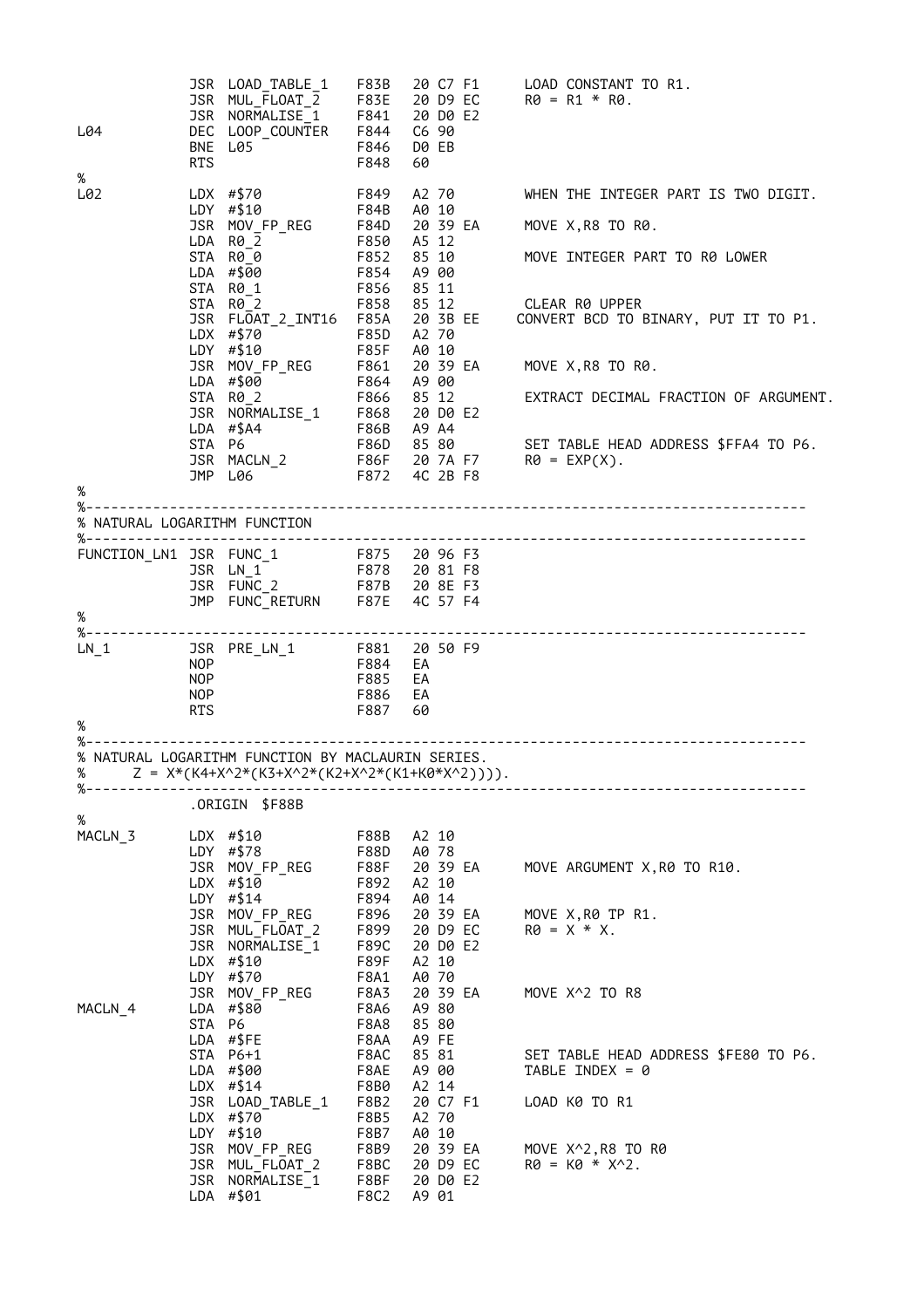|           |     | STA LOOP_COUNTER                                                                                                                                                                                                                                   | F8C4                       | 85 90                                           | INITIALIZE LOOP COUNTER.                                                                                                                                                                                                                          |
|-----------|-----|----------------------------------------------------------------------------------------------------------------------------------------------------------------------------------------------------------------------------------------------------|----------------------------|-------------------------------------------------|---------------------------------------------------------------------------------------------------------------------------------------------------------------------------------------------------------------------------------------------------|
| L01       |     | LDA LOOP_COUNTER                                                                                                                                                                                                                                   | F8C6                       | A5 90                                           |                                                                                                                                                                                                                                                   |
|           |     | LDX #\$14                                                                                                                                                                                                                                          | F8C8                       | A2 14                                           |                                                                                                                                                                                                                                                   |
|           |     | 1988 LOAD_TABLE_1 F8CA<br>1988 ADD_FLOAT_2 F8CD<br>1988 NORMALISE_1 F8D0<br>1988 HORMALISE_1 F8D0<br>1988 HOV_FP_REG<br>1988 MOV_FP_REG<br>1988 MOV_FP_REG<br>1988 HOLL_FLOAT_2 F8DA<br>1988 HOLL_FLOAT_2 F8DA<br>1988 F8D7<br>1988 HOLL_FLOAT_2 F |                            | 20 C7 F1<br>20 C5 EC                            | LOAD K(LOOP_COUNTER) TO R1.<br>$R\theta = K(LOOP_COUNTER) + R\theta.$                                                                                                                                                                             |
|           |     |                                                                                                                                                                                                                                                    |                            | 20 D0 E2                                        |                                                                                                                                                                                                                                                   |
|           |     |                                                                                                                                                                                                                                                    |                            | A2 70                                           |                                                                                                                                                                                                                                                   |
|           |     |                                                                                                                                                                                                                                                    |                            | A0 14                                           |                                                                                                                                                                                                                                                   |
|           |     |                                                                                                                                                                                                                                                    |                            |                                                 |                                                                                                                                                                                                                                                   |
|           |     |                                                                                                                                                                                                                                                    |                            |                                                 | 20 39 EA MOVE X^2,R8 TO R1.<br>20 D9 EC R0 = X^2 * (K(LOOP_COUNTER) + R0).                                                                                                                                                                        |
|           |     | JSR MULLFLUAILA<br>JSR NORMALISE 1 F8DD<br>INC LOOP_COUNTER F8E0<br>LDA LOOP_COUNTER F8E2                                                                                                                                                          |                            | 20 DO E2                                        |                                                                                                                                                                                                                                                   |
|           |     |                                                                                                                                                                                                                                                    |                            | E6 90                                           |                                                                                                                                                                                                                                                   |
|           |     |                                                                                                                                                                                                                                                    |                            | A5 90                                           |                                                                                                                                                                                                                                                   |
|           |     | CMP #\$04                                                                                                                                                                                                                                          | <b>F8E4</b><br><b>F8E6</b> | C9 04                                           | REPEAT UNTIL LOOP_COUNTER=4                                                                                                                                                                                                                       |
|           |     | BNE L01<br>$LDX$ #\$14                                                                                                                                                                                                                             | <b>F8E8</b>                | D0 DE<br>A2 14                                  |                                                                                                                                                                                                                                                   |
|           |     |                                                                                                                                                                                                                                                    |                            |                                                 |                                                                                                                                                                                                                                                   |
|           |     |                                                                                                                                                                                                                                                    |                            |                                                 |                                                                                                                                                                                                                                                   |
|           |     |                                                                                                                                                                                                                                                    |                            |                                                 |                                                                                                                                                                                                                                                   |
|           |     |                                                                                                                                                                                                                                                    |                            |                                                 |                                                                                                                                                                                                                                                   |
|           |     |                                                                                                                                                                                                                                                    |                            |                                                 |                                                                                                                                                                                                                                                   |
|           |     |                                                                                                                                                                                                                                                    |                            |                                                 |                                                                                                                                                                                                                                                   |
|           |     |                                                                                                                                                                                                                                                    |                            |                                                 |                                                                                                                                                                                                                                                   |
|           | RTS |                                                                                                                                                                                                                                                    | F900                       | 60                                              | UDX #\$14 F8E8 A2 14<br>JSR LOAD_TABLE_1 F8EA 20 C7 F1 LOAD 2.0 TO R1<br>JSR ADD_FLOAT_2 F8ED 20 C5 EC R0 = 2.0 + R0.<br>JSR NORMALISE_1 F8F0 20 D0 E2<br>LDX #\$78 F8F3 A2 78<br>LDY #\$14 F8F5 A0 14<br>JSR MOV_FP_REG F8F7 20 39 EA MOVE X     |
| $\%$      |     |                                                                                                                                                                                                                                                    |                            |                                                 |                                                                                                                                                                                                                                                   |
|           |     |                                                                                                                                                                                                                                                    |                            |                                                 |                                                                                                                                                                                                                                                   |
| %         |     | $X = (Y - 1) / (Y + 1).$                                                                                                                                                                                                                           |                            |                                                 | % CONVERT Y TO X FOR NATURAL LOGARITHM FUNCTION BY MACLAURIN SERIES.                                                                                                                                                                              |
|           |     |                                                                                                                                                                                                                                                    |                            |                                                 |                                                                                                                                                                                                                                                   |
| PRE_LIN_2 |     |                                                                                                                                                                                                                                                    |                            |                                                 |                                                                                                                                                                                                                                                   |
|           |     | LDX #\$10 F901 A2 10                                                                                                                                                                                                                               |                            |                                                 | LDX #\$10<br>LDY #\$7C F903 A07C<br>JSR MOV_FP_REG F905 2039 EA MOVE ARGUMENT,R0TO R11.<br>LDA #\$80 F908 A980<br>STA P6 F90A 8580<br>LDA #\$FE F90C A9FE<br>STA P6+1 F90E 8581 SET TABLE HEAD ADDRESS \$<br>STA P6+1 F90E 8581 SET TABLE HEAD AD |
|           |     |                                                                                                                                                                                                                                                    |                            |                                                 |                                                                                                                                                                                                                                                   |
|           |     |                                                                                                                                                                                                                                                    |                            |                                                 |                                                                                                                                                                                                                                                   |
|           |     |                                                                                                                                                                                                                                                    |                            |                                                 |                                                                                                                                                                                                                                                   |
|           |     |                                                                                                                                                                                                                                                    |                            |                                                 |                                                                                                                                                                                                                                                   |
|           |     |                                                                                                                                                                                                                                                    |                            |                                                 | SET TABLE HEAD ADDRESS \$FE80 TO P6.                                                                                                                                                                                                              |
|           |     |                                                                                                                                                                                                                                                    |                            |                                                 |                                                                                                                                                                                                                                                   |
|           |     |                                                                                                                                                                                                                                                    |                            |                                                 | LDX #\$10<br>JSR LOAD_TABLE_1 F912 A2 10<br>LDX #\$7C<br>LDX #\$7C<br>LDX #\$7C<br>F912 A2 7C<br>F917 A2 7C<br>LDY #\$14<br>JSR MOV_FP_REG<br>JSR SUB_FLOAT_2 F91B 20 39 EA MOVE Y,R11 TO R:<br>JSR SUB_FLOAT_2 F91E 20 CF EC<br>R0 = Y - 1.      |
|           |     |                                                                                                                                                                                                                                                    |                            |                                                 |                                                                                                                                                                                                                                                   |
|           |     |                                                                                                                                                                                                                                                    |                            |                                                 |                                                                                                                                                                                                                                                   |
|           |     |                                                                                                                                                                                                                                                    |                            |                                                 | 20 39 EA MOVE Y, R11 TO R1.                                                                                                                                                                                                                       |
|           |     |                                                                                                                                                                                                                                                    |                            |                                                 |                                                                                                                                                                                                                                                   |
|           |     | JSR NORMALISE_1                                                                                                                                                                                                                                    | F921                       | 20 D0 E2                                        |                                                                                                                                                                                                                                                   |
|           |     |                                                                                                                                                                                                                                                    | F924                       | A2 10                                           |                                                                                                                                                                                                                                                   |
|           |     | LDX #\$10<br>LDY #\$A0                                                                                                                                                                                                                             | F926                       | A0 A0                                           |                                                                                                                                                                                                                                                   |
|           |     | JSR MOV FP REG                                                                                                                                                                                                                                     |                            | F928 20 39 EA                                   | MOVE R0 TO R12.                                                                                                                                                                                                                                   |
|           |     | LDA #\$05                                                                                                                                                                                                                                          |                            | F92B A9 05                                      | TABLE INDEX = $5.$                                                                                                                                                                                                                                |
|           |     | $LDX$ #\$10<br>JSR LOAD_TABLE_1                                                                                                                                                                                                                    | F92F                       | F92D A2 10<br>20 C7 F1                          | LOAD 1.0 TO R0.                                                                                                                                                                                                                                   |
|           |     | $LDX$ #\$7C                                                                                                                                                                                                                                        | F932                       | A2 7C                                           |                                                                                                                                                                                                                                                   |
|           |     | $LDY$ #\$14                                                                                                                                                                                                                                        |                            | F934 A0 14                                      |                                                                                                                                                                                                                                                   |
|           |     | JSR MOV_FP_REG                                                                                                                                                                                                                                     |                            |                                                 | F936 20 39 EA MOVE Y, R11 TO R1.                                                                                                                                                                                                                  |
|           |     | JSR ADD_FLOAT_2                                                                                                                                                                                                                                    |                            | F939 20 C5 EC<br>F939 20 C5 EC<br>F93C 20 D0 E2 | $R\theta = Y + 1$ .                                                                                                                                                                                                                               |
|           |     | JSR NORMALISE 1                                                                                                                                                                                                                                    |                            |                                                 |                                                                                                                                                                                                                                                   |
|           |     | $LDX$ #\$A0                                                                                                                                                                                                                                        | F93F                       | A2 A0                                           |                                                                                                                                                                                                                                                   |
|           |     | LDY $\#$ \$14                                                                                                                                                                                                                                      | F941                       | A0 14                                           | JSR MOV_FP_REG F943 20 39 EA MOVE R12 TO R1.                                                                                                                                                                                                      |
|           |     |                                                                                                                                                                                                                                                    |                            |                                                 | $R\emptyset = (Y - 1) / (Y + 1)$                                                                                                                                                                                                                  |
|           |     | JSR DIV_FLOAT_1 F946 20 E3 EC<br>JSR NORMALISE_1 F949 20 D0 E2                                                                                                                                                                                     |                            |                                                 |                                                                                                                                                                                                                                                   |
|           | RTS |                                                                                                                                                                                                                                                    | F94C 60                    |                                                 |                                                                                                                                                                                                                                                   |
| %         |     |                                                                                                                                                                                                                                                    |                            |                                                 |                                                                                                                                                                                                                                                   |
| %−        |     |                                                                                                                                                                                                                                                    |                            |                                                 |                                                                                                                                                                                                                                                   |
|           |     | % DECOMPOSITION PROCESS OF NATURAL LOGARITHM FUNCTION                                                                                                                                                                                              |                            |                                                 |                                                                                                                                                                                                                                                   |
|           |     | .ORIGIN \$F950                                                                                                                                                                                                                                     |                            |                                                 |                                                                                                                                                                                                                                                   |
| $\%$      |     |                                                                                                                                                                                                                                                    |                            |                                                 |                                                                                                                                                                                                                                                   |
| PRE_LN_1  |     | LDX #\$10<br>LDY #\$60                                                                                                                                                                                                                             |                            | F950 A2 10<br>F952 A0 60                        |                                                                                                                                                                                                                                                   |
|           |     | JSR MOV_FP_REG                                                                                                                                                                                                                                     |                            |                                                 | F952 20 39 EA MOVE ARGUMENT Y,R0 TO R4.                                                                                                                                                                                                           |
|           |     |                                                                                                                                                                                                                                                    |                            |                                                 |                                                                                                                                                                                                                                                   |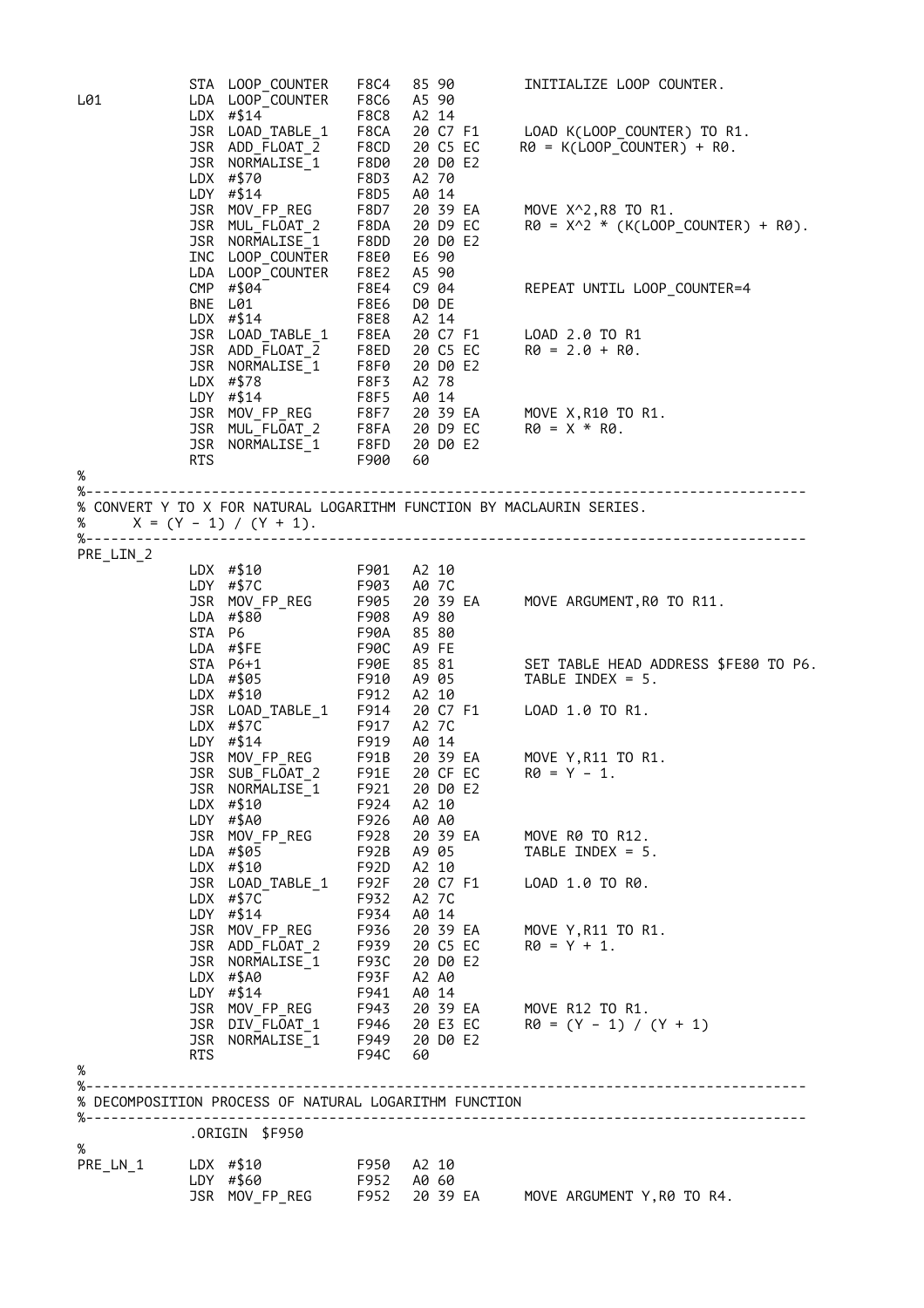| L01<br>L07 | STA P6<br><b>BNE</b><br>BPL<br>JMP<br>SED<br>SEC | LDA #\$80<br>LDA #\$FE<br>STA P6+1<br>$LDA$ $R\theta_2$<br>L01<br>JMP ERROR_PROC<br>LDA R0_3<br>L07<br>ERROR_PROC<br>SBC #\$01<br>JMP LN_PATCH_1                                                                                                                                                                                                        | F957<br>F959<br>F95B<br>F95D<br>F95F<br>F961<br>F963<br>F966<br>F968<br>F96A<br>F96D<br>F96E<br>F96F<br>F971                                                                                        | A9 80<br>85 80<br>A9 FE<br>85 81<br>A5 12<br>D0 03<br>4C 63 F9<br>A5 13<br>10 03<br>4C 6A F9<br>F8<br>38<br>E9 01<br>4C 5B FA                                                                                                             | SET TABLE HEAD ADDRESS \$FE80 TO P6.<br>IF ARGUMENT=0, GO TO ERROR PROCESS.<br>IF ARGUMENT<0, GO TO ERROR PROCESS.<br>SET DECIMAL MODE.<br>EXPONENT - 1<br>SET THE EXPONENT PART TO MANTISSA OF R0.                                          |
|------------|--------------------------------------------------|---------------------------------------------------------------------------------------------------------------------------------------------------------------------------------------------------------------------------------------------------------------------------------------------------------------------------------------------------------|-----------------------------------------------------------------------------------------------------------------------------------------------------------------------------------------------------|-------------------------------------------------------------------------------------------------------------------------------------------------------------------------------------------------------------------------------------------|----------------------------------------------------------------------------------------------------------------------------------------------------------------------------------------------------------------------------------------------|
| %<br>L06   |                                                  | LDA #\$00<br>STA R0_0<br>STA R0_1<br>LDA #\$06<br>$LDX$ #\$14<br>JSR LOAD_TABLE_1<br>JSR MUL_FLOAT_2<br>JSR NORMALISE_1<br>LDX #\$10<br>LDY $#$6C$<br>JSR MOV_FP_REG<br>LDA R4 2<br>AND #\$F0<br>CMP #\$10<br>BNE L02<br>LDA #\$07<br>LDX #\$68<br>JSR LOAD_TABLE_1<br>LDX #\$60<br>LDY #\$64<br>JSR MOV_FP_REG<br>LDA #\$01<br>$STA$ $R5_3$<br>JMP L03 | F974<br>F976<br>F978<br><b>F97A</b><br>F97C<br>F97E<br>F981<br>F984<br>F987<br>F989<br>F98B<br>F98E<br>F990<br>F992<br>F994<br>F996<br>F998<br>F99A<br>F99D<br>F99F<br>F9A1<br>F9A4<br>F9A6<br>F9A8 | A9 00<br>85 10<br>85 11<br>A9 06<br>A2 14<br>20 C7 F1<br>20 D9 EC<br>20 D0 E2<br>A2 10<br>A0 6C<br>20 39 EA<br>A5 62<br>29 F0<br>C9 10<br>D0 15<br>A9 07<br>A2 68<br>20 C7 F1<br>A2 60<br>A0 64<br>20 39 EA<br>A9 01<br>85 67<br>4C 33 FA | LOAD LN(10) TO R1.<br>$R\theta = R1 * R\theta$ .<br>MOVE R0 TO R7.<br>UPPER 2 DIGIT OF MANTISSA OF ARGUMENT.<br>WHEN UPPER DIGIT OF MANTISSA = $1$ ,<br>MOVE K(7) TO R6.<br>MOVE ARGUMENT Y, R4 TO R5.<br>SET 1 TO EXPONENT PART OF Y.       |
| %<br>L02   | <b>BPL</b><br>CLC<br>BCC L03                     | $LDA$ R4_2<br>AND #\$F0<br>CMP #\$40<br>L04<br>LDA #\$08<br>LDX $#$ \$68<br>JSR LOAD_TABLE_1<br>LDX #\$60<br>LDY #\$14<br>JSR MOV_FP_REG<br>LDA #\$01<br>STA R1 3<br>$LDA$ #\$0B<br>LDX #\$10<br>JSR LOAD_TABLE_1<br>JSR MUL_FLOAT_2<br>JSR NORMALISE_1<br>$LDX$ #\$10<br>LDY #\$64<br>JSR MOV_FP_REG                                                   | F9AB<br>F9AB<br>F9AF<br>F9B1<br>F9B3<br>F9B5<br>F9B7<br>F9BA<br>F9BC<br>F9BE<br>F9C1<br>F9C3<br>F9C5<br>F9C7<br>F9C9<br>F9CC<br>F9CF<br>F9D <sub>2</sub><br>F9D4<br>F9D6<br>F9D9<br>F9DA            | A5 62<br>29 F0<br>$C9$ 40<br>10 29<br>A9 08<br>A2 68<br>20 C7 F1<br>A2 60<br>A0 14<br>20 39 EA<br>A9 01<br>85 17<br>A9 0B<br>A2 10<br>20 C7 F1<br>20 D9 EC<br>20 D0 E2<br>A2 10<br>A0 64<br>20 39 EA<br>18<br>90 57                       | IF UPPER DIGIT OF MATISSA >= 4, BRANCH.<br>WHEN UPPER DIGIT OF MATISSA = $2$ OR 3,<br>LOAD K(8) TO R6.<br>MOVE ARGUMENT Y, R4 TO R1.<br>SET 1 TO EXPONENT PART OF R1.<br>LOAD $K(11)$ TO R0.<br>$R\theta = R1 * R\theta$ .<br>MOVE R0 TO R5. |
| %<br>L04   |                                                  | LDA R4 2<br>AND #\$F0<br>CMP #\$80<br>BPL L05<br>LDA #\$09<br>LDX $#$ \$68<br>JSR LOAD_TABLE_1<br>LDX #\$60<br>LDY $# $14$                                                                                                                                                                                                                              | F9DC<br>F9DE<br>F9E0<br>F9E2<br>F9E4<br>F9E6<br>F9E8<br>F9EB<br>F9ED                                                                                                                                | A5 62<br>29 F0<br>C9 80<br>10 29<br>A9 09<br>A2 68<br>20 C7 F1<br>A2 60<br>A0 14                                                                                                                                                          | IF UPPER DIGIT OF MANTISSA $>= 8$ , BRANCH.<br>WHEN UPPER DIGIT OF MANTISSA = $4,5,6,7$ ,<br>LOAD K(9) TO R6.                                                                                                                                |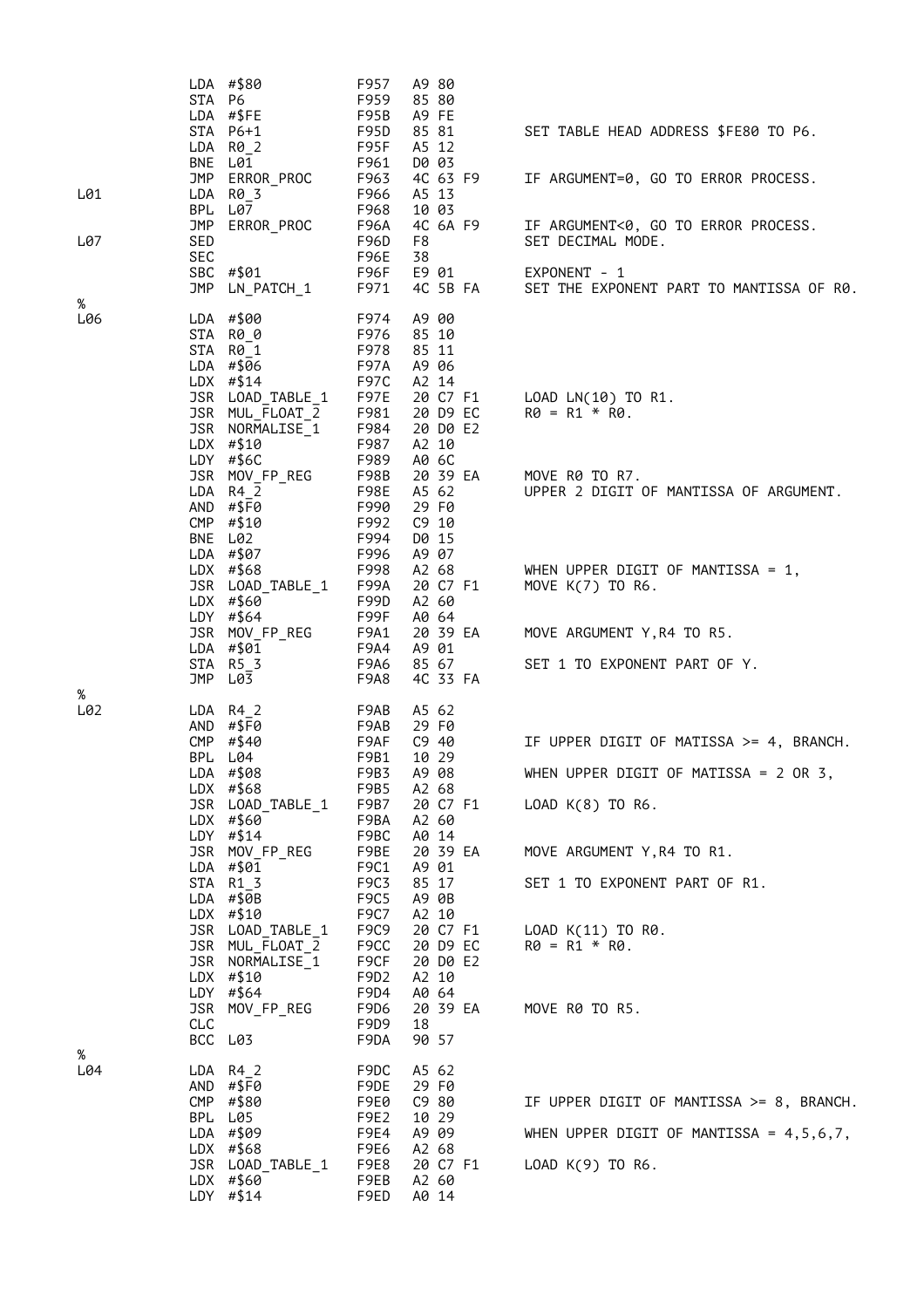|                                      | JSR MOV_FP_REG<br>LDA #\$01<br>STA R1_3<br>$LDA$ #\$0C<br>$LDX$ #\$10<br>JSR LOAD_TABLE_1<br>JSR MUL_FLOAT_2<br>JSR NORMALISE_1<br>$LDX$ #\$10<br>LDY #\$64<br>JSR MOV_FP_REG<br><b>CLC</b><br>BCC L03 | F9EF<br>F9F2<br>F9F4<br>F9F6<br>F9F8<br>F9FA<br>F9FD<br>FA00<br>FA03<br>FA05<br>FA07<br>FA0A<br>FA0B | 20 39 EA<br>A9 01<br>85 17<br>A9 0C<br>A2 10<br>20 C7 F1<br>20 D9 EC<br>20 DO E2<br>A2 10<br>A0 64<br>20 39 EA<br>18<br>90 26 | MOVE ARGUMENT Y, R4 TO R1.<br>SET 1 TO EXPONENT PART OF R1.<br>LOAD K(12) TO R0.<br>$R\theta = R1 * R\theta$ .<br>MOVE R0 TO R5. |
|--------------------------------------|--------------------------------------------------------------------------------------------------------------------------------------------------------------------------------------------------------|------------------------------------------------------------------------------------------------------|-------------------------------------------------------------------------------------------------------------------------------|----------------------------------------------------------------------------------------------------------------------------------|
| %<br>L05                             | $LDA$ #\$0A<br>LDX $#$ \$68<br>JSR LOAD_TABLE_1<br>LDX #\$60<br>LDY #\$14<br>JSR MOV_FP_REG                                                                                                            | FA0D<br>FA0F<br>FA11<br>FA14<br>FA16<br>FA18                                                         | A9 0A<br>A2 68<br>20 C7 F1<br>A2 60<br>A0 14<br>20 39 EA                                                                      | WHEN UPPER DIGIT OF MANTISSA = $8$ OR 9.<br>LOAD K(10) TO R6.<br>MOVE ARGUMENT Y, R4 TO R1.                                      |
|                                      | LDA #\$01<br>STA R1_3<br>LDA #\$0D<br>$LDX$ #\$10<br>JSR LOAD_TABLE_1<br>JSR MUL_FLOAT_2<br>JSR NORMALISE 1<br>LDX #\$10                                                                               | FA1B<br>FA1D<br>FA1F<br>FA21<br>FA23<br>FA26<br>FA29<br>FA <sub>2</sub> C                            | A9 01<br>85 17<br>A9 0D<br>A2 10<br>20 C7 F1<br>20 D9 EC<br>20 D0 E2<br>A2 10                                                 | SET 1 TO EXPONENT PART OF R1.<br>LOAD K(13) TO R0.<br>$R\theta = R1 * R\theta$ .                                                 |
| L03                                  | LDY #\$64<br>JSR MOV_FP_REG<br>LDX $#$ \$64<br>LDY #\$10<br>JSR MOV_FP_REG<br>JSR PRE_LN_2<br>JSR MACLN_3<br>LDX $#$ \$68<br>LDY #\$14                                                                 | FA2E<br>FA30<br><b>FA33</b><br>FA35<br>FA37<br>FA3A<br>FA3D<br>FA40<br>FA42                          | A0 64<br>20 39 EA<br>A2 64<br>A0 10<br>20 39 EA<br>20 01 F9<br>20 8B F8<br>A2 68<br>A0 14                                     | MOVE R0 TO R5.<br>MOVE R5 TO R0.<br>CONVERT Y TO X.<br>MACLAURIN SERIES OF NATURAL LOG.                                          |
| %                                    | JSR MOV_FP_REG<br>JSR ADD_FLOAT_2<br>JSR NORMALISE_1<br>$LDX$ #\$6C<br>LDY #\$14<br>JSR MOV_FP_REG<br>JSR ADD_FLOAT_2<br>JSR NORMALISE_1<br><b>RTS</b>                                                 | FA44<br>FA47<br>FA4A<br>FA4D<br>FA4F<br>FA51<br><b>FA54</b><br><b>FA57</b><br>FA5A                   | 20 39 EA<br>20 C5 EC<br>20 D0 E2<br>A2 6C<br>A0 14<br>20 39 EA<br>20 C5 EC<br>20 D0 E2<br>60                                  | MOVE R6 TO R1.<br>$R\theta = R1 + R\theta$ .<br>MOVE R7 TO R1.<br>$R0 = R1 + R0$ .                                               |
|                                      | % PATCH OF NATURAL LOGARITHM FUNCTION.                                                                                                                                                                 |                                                                                                      |                                                                                                                               |                                                                                                                                  |
| $\%$ - - - - - - - - -<br>LN PATCH 1 | STA TEMP_13<br>CMP #\$40<br>BCC L08<br>CMP #\$99<br>BNE L09<br>LDA #\$00                                                                                                                               | FA5B 85 56<br>FA5D C9 40<br>FA5F 90 37<br>FA61<br>FA63<br>FA65                                       | C9 99<br>D0 11<br>A9 00                                                                                                       | IF EXPONENT PART IS PLUS, BRANCH<br>IF EXPONENT IS 99(BCD), SET -1 TO R0.                                                        |
| L09                                  | STA R0_0<br>STA R0_1<br>LDA #\$10<br>STA R0_2<br>LDA #\$81<br>STA R0_3<br>JMP L06<br>SED                                                                                                               | <b>FA67</b><br>FA69<br>FA6B<br>FA6D<br>FA6F<br>FA71<br><b>FA73</b><br>FA76                           | 85 10<br>85 11<br>A9 10<br>85 12<br>A9 81<br>85 13<br>4C 74 F9<br>F8                                                          |                                                                                                                                  |
|                                      | SEC<br>LDA #\$80<br>SBC TEMP_13<br>STA R0_2                                                                                                                                                            | FA77<br>FA78<br>FA7A<br>FA7C                                                                         | 38<br>A9 80<br>E5 56<br>85 12                                                                                                 | CONVERT TO ABSOLUTE VALUE BY (80 - EXPONENT)                                                                                     |
|                                      | CMP #\$10<br>BCS L10<br>ASL R0_2<br>ASL R0_2                                                                                                                                                           | FA7E<br><b>FA80</b><br>FA82<br>FA84                                                                  | C9 10<br>B0 0F<br>06 12<br>06 12                                                                                              | IS EXPONENT PART IS 2 DIGIT?<br>SET ABSOLUTE EXPONENT RO TO MANTISSA UPPER.<br>IF EXPONENT PART IS 1 DIGIT, SHIFT 4 BIT          |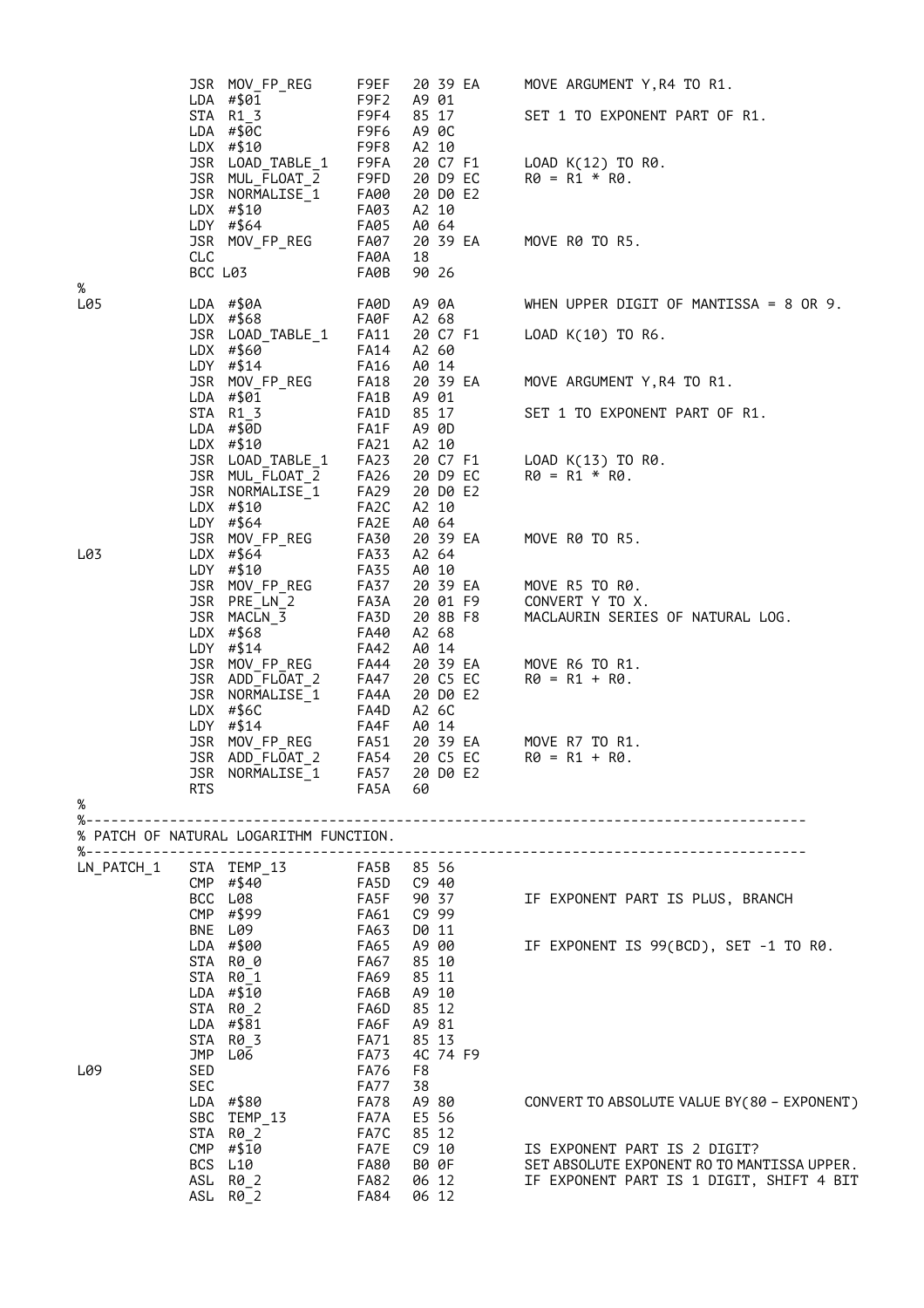|                          |            | ASL R0_2<br>ASL R0_2<br>LDX $\#$ \$81<br>STX R0_3<br>JMP L06                                                                                         | FA86<br>FA88<br>FA8A<br>FA8C<br>FA8E                                        | 06 12<br>06 12<br>A2 81<br>86 13<br>4C 74 F9                                                | MANTISSA IS MINUS, EXPONENT IS 1 DIGIT.                                                                                                      |
|--------------------------|------------|------------------------------------------------------------------------------------------------------------------------------------------------------|-----------------------------------------------------------------------------|---------------------------------------------------------------------------------------------|----------------------------------------------------------------------------------------------------------------------------------------------|
| $\%$<br>L <sub>10</sub>  |            | LDX $#$ \$82<br>STX R0_3<br>JMP L06                                                                                                                  | FA91<br><b>FA93</b><br><b>FA95</b>                                          | A2 82<br>86 13<br>4C 74 F9                                                                  | MANTISSA IS MINUS, EXPONENT IS 2 DIGITS.                                                                                                     |
| %<br>L08                 |            | STA R0_2<br>CMP #\$10<br>BCS L11<br>ASL R0_2<br>ASL R0_2<br>ASL R0_2<br>ASL R0_2<br>LDX #\$01<br>STX R0_3                                            | <b>FA98</b><br>FA9A<br>FA9C<br>FA9E<br>FAA0<br>FAA2<br>FAA4<br>FAA6<br>FAA8 | 85 12<br>$C9$ 10<br>B0 0F<br>06 12<br>06 12<br>06 12<br>06 12<br>A2 01<br>86 13             | WHEN EXPONENT PART IS PLUS,<br>MANTISSA IS PLUS, EXPONENT IS 1 DIGIT.                                                                        |
| $\%$                     |            | JMP L06                                                                                                                                              | FAAA                                                                        | 4C 74 F9                                                                                    |                                                                                                                                              |
| L11<br>%                 |            | LDX #\$02<br>STX R0_3<br>JMP L06                                                                                                                     | FAAF 86 13                                                                  | FAAD A202<br>FAB1 4C 74 F9                                                                  | MANTISSA IS PLUS, EXPONENT IS 2 DIGITS.                                                                                                      |
|                          |            |                                                                                                                                                      |                                                                             |                                                                                             | % EXPONENTIATION FUNCTION. R0 = R0 $\land$ R1 = EXP(R1 * LN(R0))                                                                             |
|                          |            |                                                                                                                                                      |                                                                             |                                                                                             |                                                                                                                                              |
|                          |            | FUNCTION_PWR1JSR FUNC_1 FAB4 20 96 F3<br>JSR PWR_1<br>JSR FUNC_2 FABA 20 8E F3<br>JMP FUNC_RETURN FABD 4C 57 F4                                      |                                                                             |                                                                                             |                                                                                                                                              |
| $\%$<br>%--------------- |            | -----------------------                                                                                                                              |                                                                             |                                                                                             |                                                                                                                                              |
| $PWR_1$<br>%             | <b>RTS</b> | JSR LN_1<br>LDX #\$74<br>LDY #\$14<br>JSR MUL_FLOAT_1<br>JSR NORMALISE_1<br>JSR NORMALISE_1 FACD<br>JSR EXP 1 FAD0                                   | FAC3<br>FAC5<br><b>FACA</b><br>FAD3                                         | A2 74<br>A0 14<br>20 D9 EC<br>20 D0 E2<br>20 70 F7<br>60                                    | FAC0 20 81 F8 R0 = LN(R0).<br>JSR MOV_FP_REG FAC7 20 39 EA MOVE R9 TO R1.<br>$R\theta = R1 * R\theta.$<br>$R\theta = EXP(R1 * LN(R\theta)).$ |
| %.                       |            |                                                                                                                                                      |                                                                             |                                                                                             |                                                                                                                                              |
| %--------                |            | % HYPERBOLIC SINE FUNCTION.                                                                                                                          |                                                                             |                                                                                             | SINH(X) = $0.5 * (EXP(X) - EXP(-X)).$                                                                                                        |
| $\%$                     |            | FUNCTION_HSIN JSR FUNC_1 FAD4 20 96 F3<br>JSR HSIN <sup>1</sup><br>JSR FUNC_2 FADA 20 8E F3<br>JMP FUNC_RETRUN FADD 4C 57 F4                         |                                                                             | 20 E0 FA                                                                                    |                                                                                                                                              |
|                          |            |                                                                                                                                                      |                                                                             |                                                                                             |                                                                                                                                              |
| HSIN 1                   |            | LDX #\$10<br>LDY #\$6C<br>JSR MOV_FP_REG<br>JSR EXP 1<br>LDX #\$10<br>LDY #\$68<br>JSR MOV_FP_REG FAEE<br>$LDX$ #\$6C<br>LDY #\$10<br>JSR MOV_FP_REG | FAE2<br>FAE4<br>FAE7<br><b>FAEA</b><br>FAEC<br>FAF1<br>FAF3<br>FAF5         | FAE0 A2 10<br>A0 6C<br>20 70 F7<br>A2 10<br>A0 68<br>20 39 EA<br>A2 6C<br>A0 10<br>20 39 EA | 20 39 EA MOVE ARGUMENT X, R0 TO R7.<br>$RØ = EXP(X)$ .<br>MOVE R0 TO R6.<br>MOVE ARGUMENT X, R7 TO R0.                                       |
|                          |            | LDA R0_3<br>EOR #\$80                                                                                                                                | FAF8<br>FAFA                                                                | A5 13<br>49 80                                                                              | INVERT SIGN OF MANTISSA.                                                                                                                     |
|                          |            | STA R0 3<br>JSR EXP 1<br>LDX $#$ \$68<br>$LDY$ #\$14                                                                                                 | FAFC<br>FAFE<br>FB01<br>FB03                                                | 85 13<br>20 70 F7<br>A2 68<br>A0 14                                                         | $RØ = EXP(-X)$ .                                                                                                                             |
|                          |            | JSR MOV_FP_REG<br>JSR SUB_FLOAT_2<br>JSR NORMALISE_1                                                                                                 | FB05<br>FB08<br>FB0B                                                        | 20 39 EA<br>20 CF EC<br>20 D0 E2                                                            | MOVE R6 TO R1.<br>$RØ = EXP(X) - EXP(-X)$ .                                                                                                  |
|                          |            | LDA #\$00                                                                                                                                            | FB0E                                                                        | A9 00                                                                                       | SET 0.5 TO R1                                                                                                                                |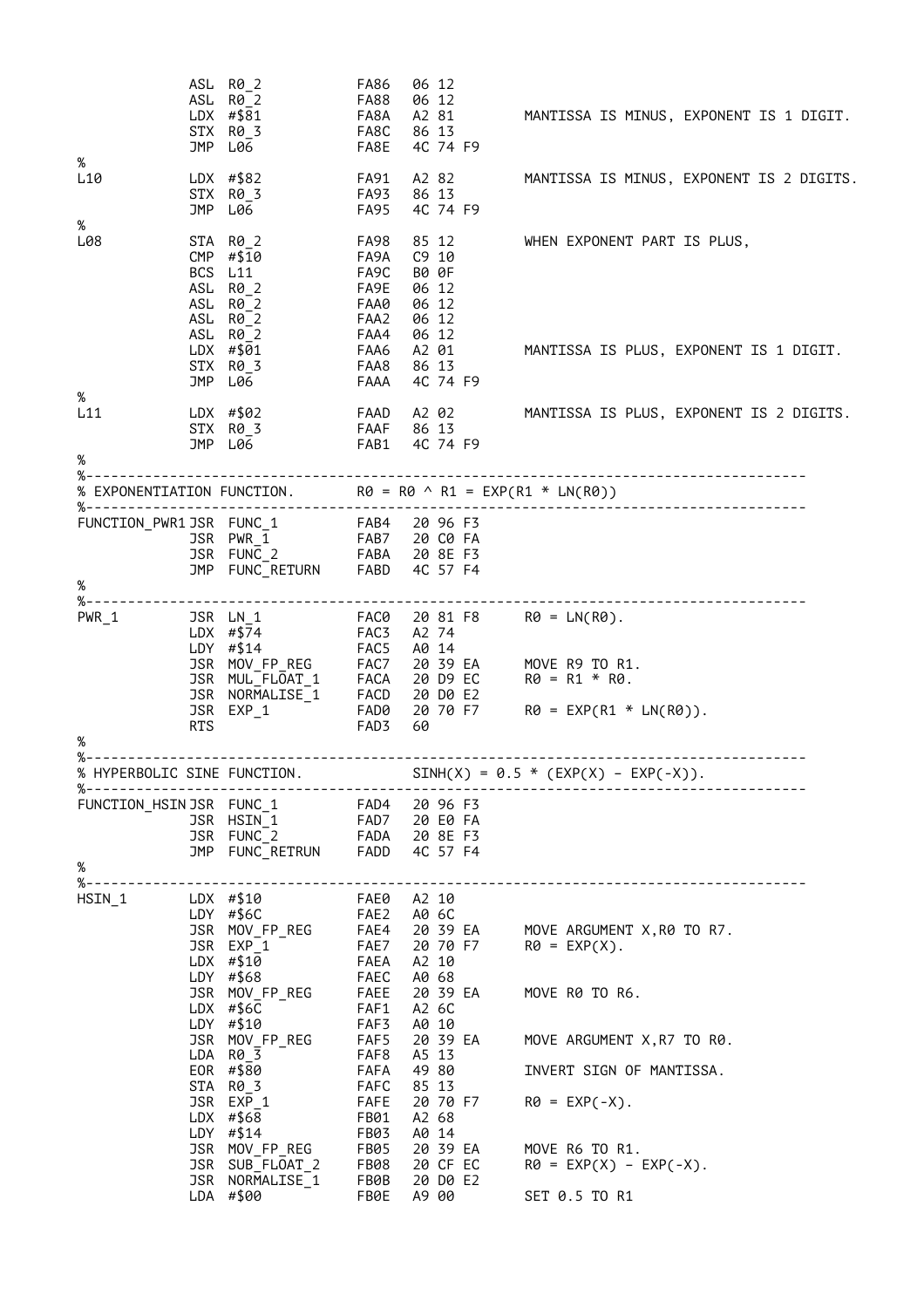|                       |                                                                   | STA R1_0<br>STA R1_1<br>STA R1 3<br>LDA #\$50<br>STA R1 2                                                                                                                                                                                                                                                                                                                                                                                                                                  | FB10<br>FB12<br>FB14<br><b>FB16</b><br>FB18                                                                                                          | 85 14<br>85 15<br>85 17<br>A9 50<br>85 16                                                                                                                                                                      | STA R1_2<br>JSR MUL_FLOAT_2 FB1A 20 D9 EC R0 = 0.5 * (EXP(X) – EXP(-X)).<br>JSR NORMALISE_1 FB1D 20 D0 E2<br>RTS FB20 60                                                                                                                                                                                                              |
|-----------------------|-------------------------------------------------------------------|--------------------------------------------------------------------------------------------------------------------------------------------------------------------------------------------------------------------------------------------------------------------------------------------------------------------------------------------------------------------------------------------------------------------------------------------------------------------------------------------|------------------------------------------------------------------------------------------------------------------------------------------------------|----------------------------------------------------------------------------------------------------------------------------------------------------------------------------------------------------------------|---------------------------------------------------------------------------------------------------------------------------------------------------------------------------------------------------------------------------------------------------------------------------------------------------------------------------------------|
| %                     |                                                                   |                                                                                                                                                                                                                                                                                                                                                                                                                                                                                            |                                                                                                                                                      |                                                                                                                                                                                                                |                                                                                                                                                                                                                                                                                                                                       |
|                       |                                                                   | FUNCTION_HCOS JSR FUNC_1 FB21 20 96 F3<br>JSR HCOS_1 FB24 20 2D FB<br>JSR FUNC_2 FB27 20 8E F3<br>JMP FUNC_RETURN FB2A 4C 57 F4                                                                                                                                                                                                                                                                                                                                                            |                                                                                                                                                      |                                                                                                                                                                                                                |                                                                                                                                                                                                                                                                                                                                       |
| $\%$                  |                                                                   |                                                                                                                                                                                                                                                                                                                                                                                                                                                                                            |                                                                                                                                                      |                                                                                                                                                                                                                |                                                                                                                                                                                                                                                                                                                                       |
| %-------------------- |                                                                   |                                                                                                                                                                                                                                                                                                                                                                                                                                                                                            |                                                                                                                                                      |                                                                                                                                                                                                                |                                                                                                                                                                                                                                                                                                                                       |
| $HCOS_1$<br>$\%$      | LDX #\$10<br>LDY<br><b>JSR</b><br>STA<br>STA<br>JSR<br><b>RTS</b> | FB2D A2 10<br>FB2F A0 6C<br>LDY $#$6C$<br>LDY #\$68<br>-<br>JSR MOV_FP_REG FB3B<br>LDX #\$6C FB3E<br>$LDX$ #\$6C<br>#\$10<br>JSR MOV_FP_REG FB42<br>LDA R0_3 FB45<br>LDA R0_3<br>EOR #\$80<br>STA R0_3<br>JSR EXP_1<br>LDX $#$ \$68<br>LDY #\$14<br>JSR MOV_FP_REG FB52<br>JSR ADD_FLOAT_2<br>NORMALISE_1<br>LDA #\$00<br>STA R1_0<br>$R1_1$<br>STA R1 3<br><b>FB63</b><br>LDA #\$50<br>$R1_2$<br>MUL FLOAT 2<br>JSR NORMALISE_1 FB6A 20 D0 E2                                             | FB39<br>FB40<br><b>FB47</b><br>FB49<br>FB4B<br>FB4E<br>FB50<br><b>FB55</b><br><b>FB58</b><br>FB5B<br>FB5D<br>FB5F<br>FB61<br>FB65<br>FB67<br>FB6D 60 | A0 68<br>20 39 EA<br>A2 6C<br>A0 10<br>20 39 EA<br>A5 13<br>49 80<br>85 13<br>20 70 F7<br>A2 68<br>A0 14<br>20 39 EA<br>20 C5 EC<br>20 D0 E2<br>A9 00<br>85 14<br>85 15<br>85 17<br>A9 50<br>85 16<br>20 D9 EC | 3SR MOV_FP_REG FB31 20 39 EA MOVE ARGUMENT X, R0 TO R7.<br>3SR EXP_1 FB34 20 70 F7 R0 = EXP(X).<br>LDX #\$10 FB37 A2 10<br>MOVE R0 TO R6.<br>MOVE ARGUMENT X, R7 TO R0.<br>INVERT SIGN OF MANTISSA.<br>$RØ = EXP(-X)$ .<br>MOVE R6 TO R1.<br>$RØ = EXP(X) + EXP(-X)$ .<br>SET 0.5 TO R1<br>$R\theta = \theta.5 * (EXP(X) + EXP(-X)).$ |
|                       |                                                                   |                                                                                                                                                                                                                                                                                                                                                                                                                                                                                            |                                                                                                                                                      |                                                                                                                                                                                                                |                                                                                                                                                                                                                                                                                                                                       |
| $\%$                  |                                                                   | FUNCTION_HTAN JSR FUNC_1<br>JSR HTAN_1 FB71 20 7A FB<br>JSR FUNC_2 FB74 20 8E F3<br>JMP FUNC_RETURN FB77 4C 57 F4                                                                                                                                                                                                                                                                                                                                                                          |                                                                                                                                                      |                                                                                                                                                                                                                |                                                                                                                                                                                                                                                                                                                                       |
| HTAN 1                | LDX #\$10                                                         | FB7A A2 10<br>FB7C A0 7C<br>LDY $# $7C$<br>LDX $\uparrow \downarrow \downarrow \downarrow$<br>LDY #\$64 FB86 AV .<br>JSR MOV_FP_REG FB88 20 39 EA<br>$\uparrow \uparrow \downarrow \downarrow \uparrow \uparrow$ FB8B A2 7C<br>LDY #\$10<br>JSR MOV_FP_REG FB8F 20 39 EA<br>JSR HCOS_1 FB92 20 2D FB<br>LDX #\$64 FB95 A2 64<br>I.DY #\$14 FB97 A0 14<br>TCC 30 39 EA<br>3BN MOV_FP_REG<br>3SR DIV_FLOAT_1 FB90 20 39 EA<br>3SR DIV_FLOAT_1 FB9C 20 E3 EC<br>3SR NORMALISE_1 FB9F 20 D0 E2 | FB8D                                                                                                                                                 |                                                                                                                                                                                                                | JSR MOV_FP_REG FB7E 20 39 EA MOVE ARGUMENT X,R0 TO R11.<br>JSR HSIN_1 FB81 20 E0 FA R0 = SINH(X).<br>LDX #\$10 FB84 A2 10<br>MOVE R0 TO R5.<br>MOVE ARGUMENT X, R11 TO R0.<br>$RØ = COSH(X)$ .<br>MOVE R5 TO R1.<br>$RO = SINH(X) / COSH(X)$ .                                                                                        |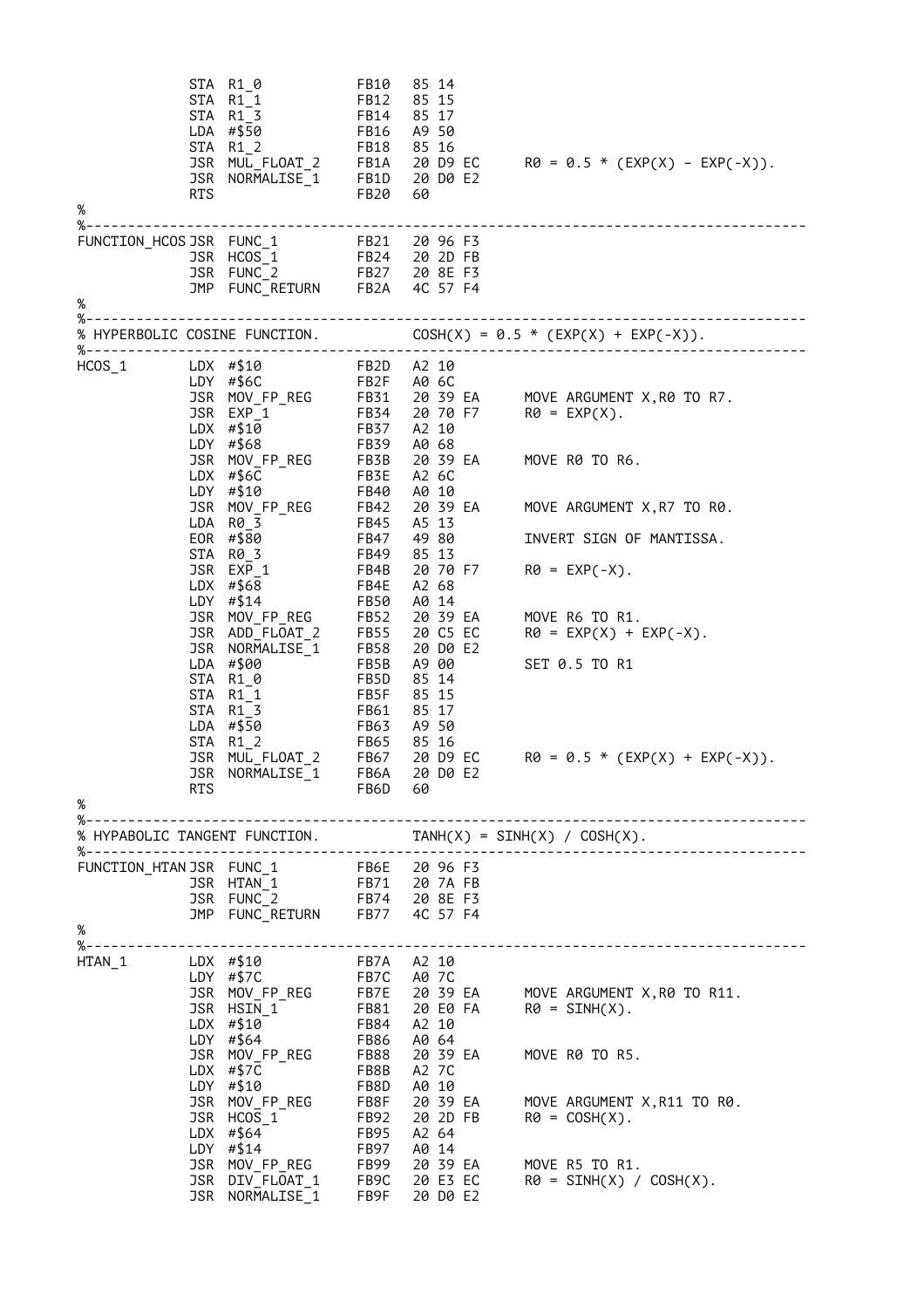|                                   | <b>RTS</b> |                                                                                                                                                                                         | FBA2 60                                                                                  |                                                    |                |                                                                                                                                                                                                                                                |
|-----------------------------------|------------|-----------------------------------------------------------------------------------------------------------------------------------------------------------------------------------------|------------------------------------------------------------------------------------------|----------------------------------------------------|----------------|------------------------------------------------------------------------------------------------------------------------------------------------------------------------------------------------------------------------------------------------|
| %--<br>%                          |            | % PATCH FOR EXPONENTIAL FUNCTION.<br>SWITCH THE TABLE BY THE SIGN OF THE ARGUMENT.                                                                                                      |                                                                                          |                                                    |                |                                                                                                                                                                                                                                                |
|                                   |            |                                                                                                                                                                                         |                                                                                          |                                                    |                | BMILD<br>BMILD<br>LDA #\$C8 FBA5 3004 IF MANTISSA SIGN IS MINUS, BRANCH<br>LDA #\$C8 FBA7 A9C8 IF MANTISSA SIGN IS PLUS,<br>BNE L08 FBA9 D002 SET \$FFC8 TO TABLE HEAD ADDRESS.<br>LDA #\$40 FBAB A940 IF MANTISSA SIGN IS MINUS,<br>STA P6 FB |
| L07 <b>Legendi</b><br>L08<br>%    |            |                                                                                                                                                                                         |                                                                                          |                                                    |                |                                                                                                                                                                                                                                                |
| %---                              |            | % PATCH FOR EXPONENTIAL FUNCTION.<br>OVERFLOW HANDLING WHEN ARGUMENTS ARE POSITIVE AND NEGATIVE.                                                                                        |                                                                                          |                                                    |                |                                                                                                                                                                                                                                                |
| L01                               |            | JMP ERROR_PROC FBB4 4C B4 FB<br>$LDX$ #\$14<br>JSR SUB_FLOAT_ $\overline{2}$ FBC9 20 CF EC<br>$LDA$ $R\theta$ 3<br>BMI L09<br>LDA #\$00<br>STA R0_0<br>STA R0_1<br>STA R0_2<br>STA R0_3 | FBB7 A2 70<br>FBB9 A0 10<br>FBC4<br>FBCC<br>FBCE<br>FBD0<br>FBD2<br>FBD4<br>FBD6<br>FBD8 | A2 14<br>A5 13<br>A9 00<br>85 11<br>85 12<br>85 13 | 30 OB<br>85 10 | $EXP_PATCH_2$ BPL L01 FBB2 10 03 POSITIVE OVERFLOW IF $X > K(0)$ .<br>JSR MOV_FP_REG FBBB 20 39 EA MOVE X, R8 TO R0.<br>JSR LOAD_TABLE_1 FBC6 20 C7 F1 LOAD NEGATIVE OVERFLOW JUDGEMENT VALUE C1.<br>$C1 - X$<br>IF $X < C1$ , RESULT IS ZERO. |
| L09<br>%                          | <b>RTS</b> |                                                                                                                                                                                         | FBDA                                                                                     | 60                                                 |                |                                                                                                                                                                                                                                                |
| %--<br>%                          |            | % PATCH FOR SQUARE ROOT FUNCTION.<br>SAVE R1, AND MAKE IT TO EXECUTE INDIVIDUAL.                                                                                                        |                                                                                          |                                                    |                |                                                                                                                                                                                                                                                |
| FUNCTION_SQRTJSR FUNC_1<br>℅      |            | JSR SQRT_1<br>JSR $FUNC_2$<br>JMP FUNC_RETURN FBE7 4C 57 F4                                                                                                                             | FBDE 20 96 F3<br>FBE1 20 FF F0<br>FBE4 20 8E F3                                          |                                                    |                |                                                                                                                                                                                                                                                |
| %––<br>% ABSOLUTE VALUE FUNCTION. |            |                                                                                                                                                                                         |                                                                                          |                                                    |                |                                                                                                                                                                                                                                                |
| %<br>%--                          |            | FUNCTION_ABS JSR FUNC_1 FBEA 20 96 F3<br>FBED 20 F6 FB<br>JSR ABS 1<br>JSR FUNC_2 FBF0 20 8E F3<br>JMP FUNC_RETURN FBF3 4C 57 F4                                                        |                                                                                          |                                                    |                |                                                                                                                                                                                                                                                |
| ABS 1<br>%                        | RTS        | LDA R0_3<br>AND #\$7F<br>STA R0_3                                                                                                                                                       | FBF6 A5 13<br>FBF8 29 7F<br>FBFA 85 13<br>FBFC                                           | 60                                                 |                |                                                                                                                                                                                                                                                |
| % INTEGER VALUE FUNCTION          |            |                                                                                                                                                                                         |                                                                                          |                                                    |                |                                                                                                                                                                                                                                                |
| ℅                                 |            | FUNCTION_INT JSR FUNC_1 FBFD 20 96 F3<br>JSR INT 1<br>JSR FUNC 2<br>JMP FUNC_RETURN FC06 4C 57 F4                                                                                       | FC00 20 09 FC<br>FC03 20 8E F3                                                           |                                                    |                |                                                                                                                                                                                                                                                |
| %---------                        |            |                                                                                                                                                                                         |                                                                                          |                                                    |                |                                                                                                                                                                                                                                                |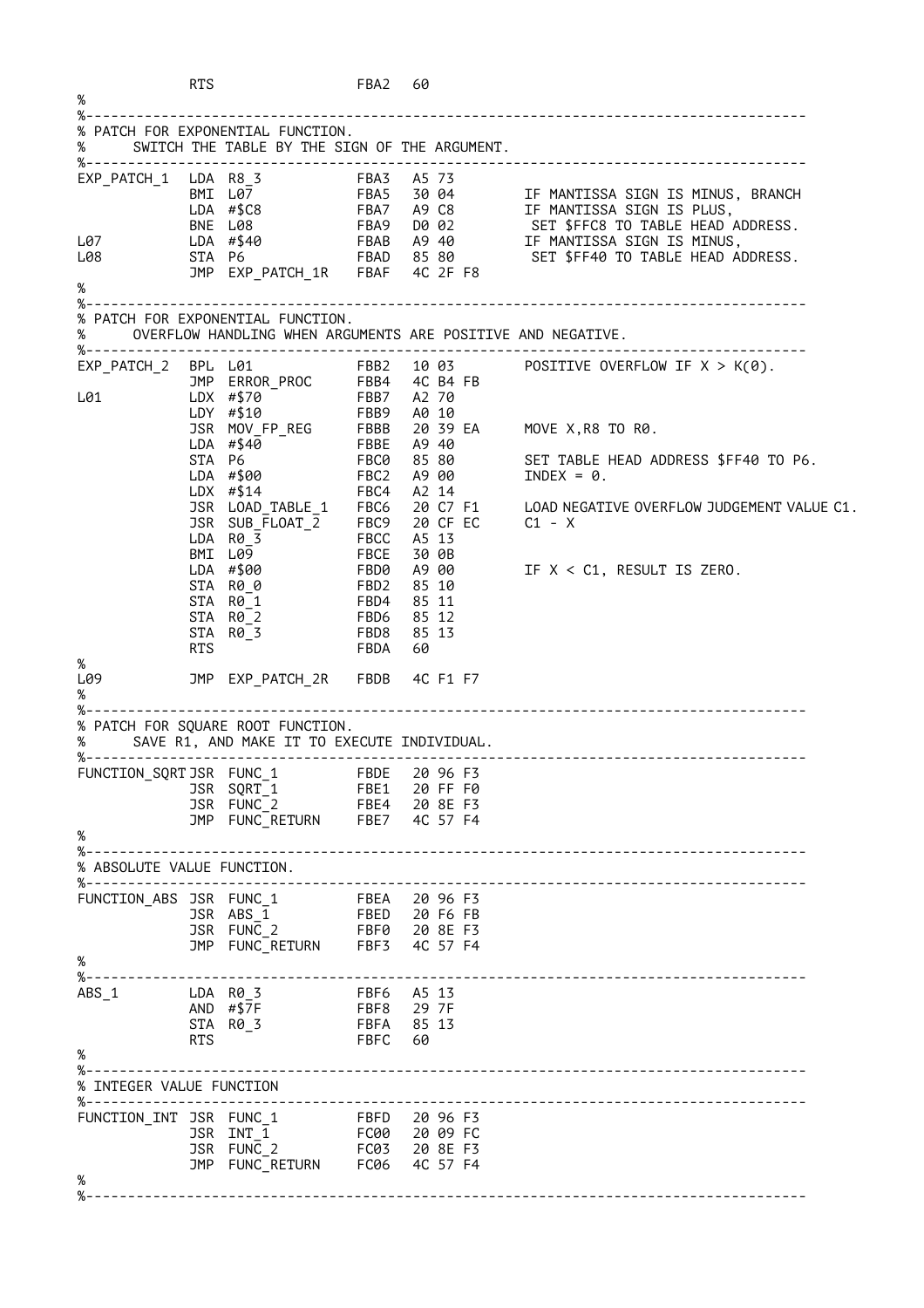| INT 1    |                                        | LDA R0 3<br>AND $\#$ \$7F                                          | FC09<br>FC0B                                          | A5 13<br>29 7F                            |                            |                  |                                                                                           |         |
|----------|----------------------------------------|--------------------------------------------------------------------|-------------------------------------------------------|-------------------------------------------|----------------------------|------------------|-------------------------------------------------------------------------------------------|---------|
|          | CMP                                    | BEQ L03<br>#\$40                                                   | FC0D<br><b>FC0F</b>                                   | F0 04<br>C9 40                            |                            |                  | IF EXPONENT PART = 0, BRANCH.                                                             |         |
| L03      |                                        | BCC L01<br>LDA #\$00                                               | FC11<br>FC13                                          | 90 OB<br>A9 00                            |                            |                  | IF EXPONENT PART <= 39, BRANCH.                                                           |         |
|          | STA<br><b>NOP</b><br><b>NOP</b><br>RTS | STA R0 2<br>STA R0_1<br>R0_0                                       | FC15<br>FC17<br>FC19<br>FC1B<br>FC1C<br>FC1D          | 85 12<br>85 11<br>85 10<br>EA<br>EA<br>60 |                            | SET 0 TO R0.     |                                                                                           |         |
| %<br>L01 |                                        | CMP #\$01                                                          | FC1E                                                  |                                           | C9 01                      |                  | WHEN EXPONENT PART = $1,$                                                                 |         |
|          | BNE<br>LDA                             | L02<br>R0_2<br>AND #\$F0<br>STA R0_2                               | FC20<br>FC <sub>22</sub><br>FC <sub>24</sub><br>FC26  | A5 12<br>29 F0<br>85 12                   | D0 0D                      |                  | SET 0 TO LOWER 5 DIGIT.                                                                   |         |
| L05      | STA<br><b>RTS</b>                      | LDA #\$00<br>STA R0_1<br>R0_0                                      | FC <sub>28</sub><br>FC2A<br>FC <sub>2</sub> C<br>FC2E | A9 00<br>85 11<br>85 10<br>60             |                            |                  |                                                                                           |         |
| %<br>L02 |                                        | CMP #\$02                                                          | FC2F                                                  |                                           |                            |                  | C9 02 WHEN EXPONENT PART = 2,                                                             |         |
|          | BNE<br>CLC                             | L04                                                                | FC31<br>FC33                                          | 18                                        | D0 03                      |                  | SET 0 TO LOWER 4 DIGIT.                                                                   |         |
| %        |                                        | BCC L05                                                            | FC34                                                  | 90 F2                                     |                            |                  |                                                                                           |         |
| L04      |                                        | CMP #\$03<br>BNE L06<br>$LDA$ $R\theta_1$<br>AND #\$F0<br>STA R0_1 | FC36<br>FC38<br>FC3A<br>FC3C<br>FC3E                  | A5 11<br>29 F0<br>85 11                   | C9 03<br>D0 0B             |                  | WHEN EXPONENT PART = $3$ ,<br>SET 0 TO LOWER 3 DIGIT.                                     |         |
| L08<br>% | STA<br><b>RTS</b>                      | LDA #\$00<br>R0 0                                                  | FC40<br>FC42<br>FC44                                  | A9 00<br>85 10<br>60                      |                            |                  |                                                                                           |         |
| L06      |                                        | CMP #\$04                                                          | FC45                                                  |                                           |                            |                  | C9 04 WHEN EXPONENT PART = $4$ ,                                                          |         |
|          | <b>BNE</b><br>CLC<br>BCC               | L07<br>L08                                                         | FC47<br>FC49<br>FC4A                                  | D0 03<br>18<br>90 F4                      |                            |                  | SET 0 TO LOWER 2 DIGIT.                                                                   |         |
| %        |                                        |                                                                    |                                                       |                                           |                            |                  |                                                                                           |         |
| L07      | CMP                                    | #\$05<br>BNE L09<br>LDA R00<br>AND #\$F0<br>STA R0_0               | FC4C<br>FC4E<br>FC50<br>FC52<br>FC54                  | D0 06<br>A5 10<br>29 F0<br>85 10          | C9 05                      |                  | WHEN EXPONENT PART = $5$ ,<br>SET 0 TO LOWER 1 DIGIT.<br>OTHERWISE, NOTHING WILL BE DONE. |         |
| L09<br>% | RTS                                    |                                                                    | FC56                                                  | 60                                        |                            |                  |                                                                                           |         |
|          |                                        |                                                                    |                                                       |                                           |                            |                  |                                                                                           |         |
|          |                                        | --------------------------------- TABLES                           |                                                       |                                           |                            |                  | -----------------------------------                                                       |         |
| %        |                                        |                                                                    |                                                       |                                           |                            |                  |                                                                                           |         |
| %        |                                        | .ORIGIN \$FE80                                                     |                                                       |                                           |                            |                  |                                                                                           |         |
| %        |                                        |                                                                    |                                                       |                                           |                            | INDEX            | DECIMAL VALUE                                                                             |         |
|          |                                        |                                                                    | FE80                                                  |                                           | 22 22 22 00                | $\Theta$         | $2.22222E-1$ (2/9)                                                                        |         |
|          |                                        |                                                                    | FE84<br>FE88                                          |                                           | 14 57 28 00<br>00 00 40 00 | $\overline{1}$   | $2.85714E-1$ (2/7)                                                                        |         |
|          |                                        |                                                                    | FE8C                                                  |                                           | 67 66 66 00                |                  | 2 4.00000E-1 (2/5)<br>3 6.66667E-1 (2/3)<br>4 2.00000E0 (2/1)                             |         |
|          |                                        |                                                                    | FE90<br>FE94                                          |                                           | 00 00 20 01<br>00 00 10 01 | $5 - 5$          | 1.00000E0                                                                                 | (1)     |
| %        |                                        |                                                                    |                                                       |                                           |                            |                  |                                                                                           |         |
| $\%$     |                                        | -------------- DECOMPOSITION CONSTANT OF LN FUNCTION               |                                                       |                                           |                            |                  |                                                                                           |         |
|          |                                        | .ORIGIN \$FE98                                                     |                                                       |                                           |                            |                  |                                                                                           |         |
| %        |                                        |                                                                    | FE98                                                  |                                           | 59 02 23 01                | INDEX<br>6       | DECIMAL VALUE<br>2.30259E0 (LN(10))                                                       |         |
|          |                                        |                                                                    | FE9C                                                  |                                           | 00 00 00 00                | $7\overline{ }$  |                                                                                           | (LN(1)) |
|          |                                        |                                                                    | FEA0<br>FEA4                                          |                                           | 47 31 69 00<br>29 86 13 01 | 8<br>$9^{\circ}$ | $6.93147E-1$ (LN(2))<br>1.38629E0 (LN(4))                                                 |         |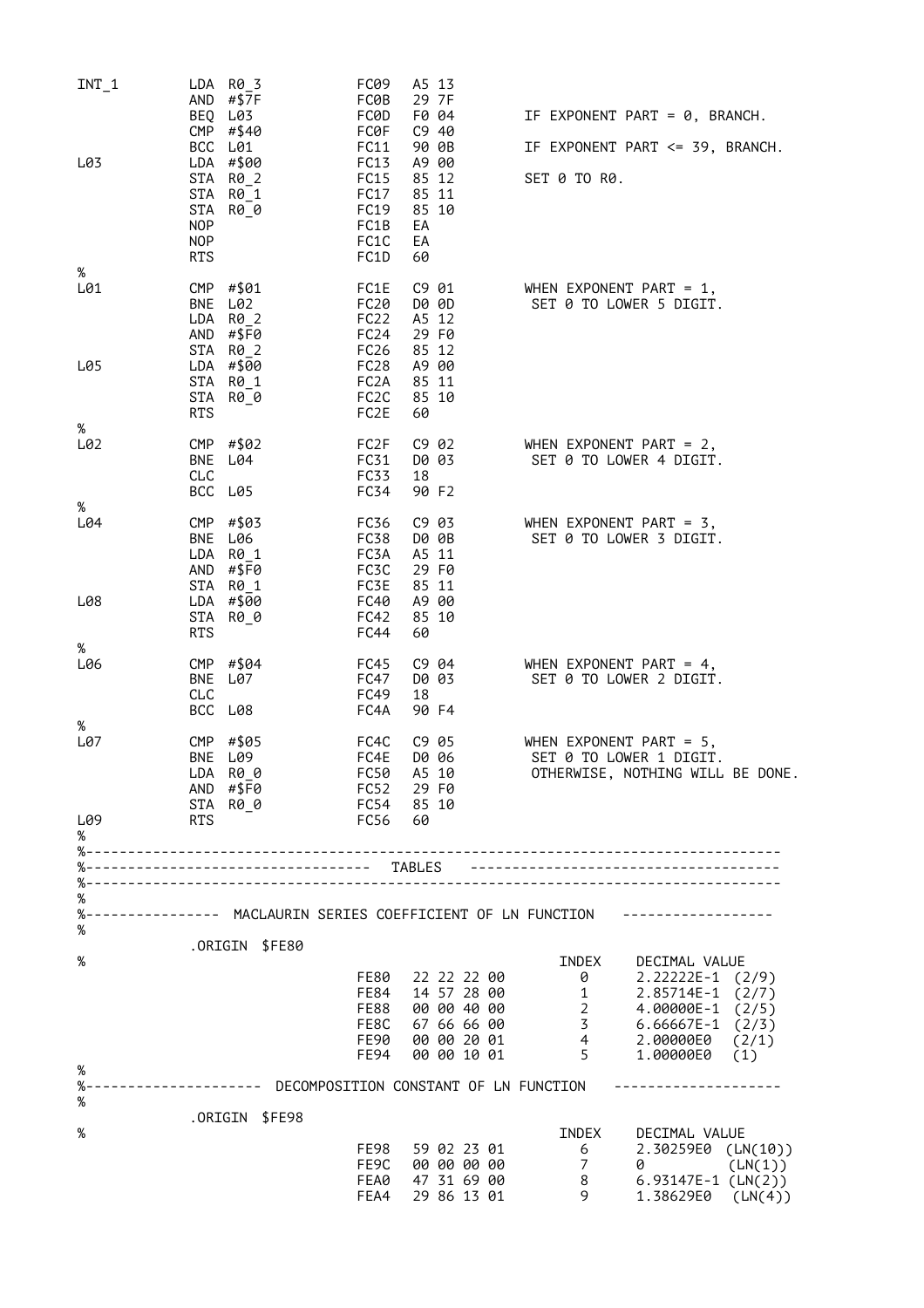|             |                                                             | FEA8<br>FEAC<br>EFB0<br>FEB4                                                                                                      | 44 79 20 01<br>00 00 50 00<br>00 00 25 00<br>00 50 12 00                                                                                                                                                                      | 10<br>11<br>12<br>13                                                                                                                      | 2.07944E0<br>0.5<br>0.25<br>0.125                                                                                                                                                                                                                                                                                                                                              | (LN(8))<br>(1/2)<br>(1/4)<br>(1/8)                                                                                                                         |
|-------------|-------------------------------------------------------------|-----------------------------------------------------------------------------------------------------------------------------------|-------------------------------------------------------------------------------------------------------------------------------------------------------------------------------------------------------------------------------|-------------------------------------------------------------------------------------------------------------------------------------------|--------------------------------------------------------------------------------------------------------------------------------------------------------------------------------------------------------------------------------------------------------------------------------------------------------------------------------------------------------------------------------|------------------------------------------------------------------------------------------------------------------------------------------------------------|
| %<br>%<br>% | ------ BISECTION METHOD COMPARISON VALUES OF ATAN FUNCTION  |                                                                                                                                   |                                                                                                                                                                                                                               |                                                                                                                                           |                                                                                                                                                                                                                                                                                                                                                                                |                                                                                                                                                            |
| $\%$        | .ORIGIN \$FF00                                              |                                                                                                                                   |                                                                                                                                                                                                                               |                                                                                                                                           |                                                                                                                                                                                                                                                                                                                                                                                |                                                                                                                                                            |
| $\%$        |                                                             | FF00<br>FF04<br>FF08<br>FF0C<br>FF10<br>FF14<br>FF18<br>FF1C<br>FF20<br>FF24<br>FF28<br>FF <sub>2</sub> C<br>FF30<br>FF34<br>FF38 | 98 53 78 00<br>99 26 39 00<br>50 63 19 00<br>48 17 98 79<br>74 08 49 79<br>37 54 24 79<br>18 27 12 79<br>92 35 61 78<br>96 67 30 78<br>98 33 15 78<br>90 69 76 77<br>95 34 38 77<br>48 17 19 77<br>38 87 95 76<br>69 93 47 76 | INDEX<br>0<br>1<br>$\overline{2}$<br>3 <sup>7</sup><br>4<br>5 <sub>1</sub><br>6<br>7 <sup>7</sup><br>8<br>9<br>10<br>11<br>12<br>13<br>14 | DECIMAL VALUE<br>7.85398E-1 (PI/4)<br>3.92699E-1 (PI/8)<br>1.96350E-1 (PI/16)<br>$9.81748E-2$ (PI/32)<br>4.90874E-2 (PI/64)<br>2.45437E-2 (PI/128)<br>1.22718E-2 (PI/256)<br>6.13592E-3 $(PI/512)$<br>3.06796E-3 (PI/1024)<br>1.53398E-3 (PI/2^11)<br>7.66990E-4 (PI/2^12)<br>$3.83495E-4$ (PI/2^13)<br>1.91748E-4 (PI/2^14)<br>9.58738E-5 (PI/2^15)<br>4.79369E-5 $(PI/2^16)$ |                                                                                                                                                            |
| %           |                                                             | FF3C                                                                                                                              | 84 96 23 76                                                                                                                                                                                                                   | 15                                                                                                                                        | 2.39684E-5 (PI/2^17)                                                                                                                                                                                                                                                                                                                                                           |                                                                                                                                                            |
| %<br>%      | ----------- ARGUMENT DECOMPOSITION CONSTANT OF EXP FUNCTION |                                                                                                                                   |                                                                                                                                                                                                                               |                                                                                                                                           |                                                                                                                                                                                                                                                                                                                                                                                |                                                                                                                                                            |
|             | .ORIGIN \$FF40                                              |                                                                                                                                   |                                                                                                                                                                                                                               |                                                                                                                                           |                                                                                                                                                                                                                                                                                                                                                                                |                                                                                                                                                            |
| %<br>%      |                                                             | FF40<br>FF44<br>FF48<br>FF4C<br>FF50<br>FF54<br><b>FF58</b><br>FF5C                                                               | 34 10 92 82<br>81 03 16 53<br>42 66 12 67<br>35 25 11 74<br>63 54 33 77<br>56 31 18 79<br>35 53 13 00<br>79 78 36 00                                                                                                          | INDEX<br>0<br>$\overline{1}$<br>$2 \overline{ }$<br>$\overline{3}$<br>$\overline{4}$<br>$5 -$<br>6<br>$7\overline{ }$                     | DECIMAL VALUE<br>1.12535E-7<br>3.35463E-4<br>1.83156E-2<br>1.35335E-1<br>3.67879E-1                                                                                                                                                                                                                                                                                            | -92.1034 (EXP=-9.99999E39)<br>1.60381E-28 (EXP(-64))<br>$1.26642E-14$ (EXP(-32))<br>(EXP(-16))<br>$(EXP(-8))$<br>$(EXP(-4))$<br>$(EXP(-2))$<br>$(EXP(-1))$ |
| %<br>%      | BISECTION METHOD COMPARISON VALUES OF ATAN FUNCTION         |                                                                                                                                   |                                                                                                                                                                                                                               |                                                                                                                                           |                                                                                                                                                                                                                                                                                                                                                                                |                                                                                                                                                            |
|             | .ORIGIN \$FF78                                              |                                                                                                                                   |                                                                                                                                                                                                                               |                                                                                                                                           |                                                                                                                                                                                                                                                                                                                                                                                |                                                                                                                                                            |
| %           |                                                             | FF7C                                                                                                                              | FF78 80 70 15 01<br>00 00 10 01                                                                                                                                                                                               | 30<br>31                                                                                                                                  | 1.57080<br>1.00000                                                                                                                                                                                                                                                                                                                                                             | (PI/2)                                                                                                                                                     |
| %<br>%      |                                                             |                                                                                                                                   |                                                                                                                                                                                                                               |                                                                                                                                           |                                                                                                                                                                                                                                                                                                                                                                                |                                                                                                                                                            |
| $\%$        | .ORIGIN \$FF80                                              |                                                                                                                                   |                                                                                                                                                                                                                               |                                                                                                                                           |                                                                                                                                                                                                                                                                                                                                                                                |                                                                                                                                                            |
| %           |                                                             | FF80<br>FF84<br>FF88<br>FF8C<br>FF90<br>FF94<br>FF98<br>FF9C<br>FFA0                                                              | 73 55 27 75<br>13 84 19 77<br>33 33 83 78<br>67 66 16 00<br>00 00 10 01<br>19 83 62 01<br>39 12 47 01<br>59 41 31 01<br>80 70 15 01                                                                                           | INDEX<br>0<br>$\mathbf{1}$<br>$\overline{2}$<br>$\overline{3}$<br>$\overline{4}$<br>5<br>6<br>$7\overline{ }$<br>8                        | DECIMAL VALUE<br>2.75573E-6<br>1.98413E-4<br>8.33335E-3<br>1.66667E-1<br>1E0<br>6.28319 $(2*PI)$<br>4.71239 (1.5*PI)<br>3.14159 (PI)<br>1.57080 (0.5*PI)                                                                                                                                                                                                                       |                                                                                                                                                            |
| %<br>%      |                                                             |                                                                                                                                   |                                                                                                                                                                                                                               |                                                                                                                                           |                                                                                                                                                                                                                                                                                                                                                                                |                                                                                                                                                            |
| $\%$<br>%   | .ORIGIN \$FFA4                                              | FFA4<br>FFA8<br>FFAC<br>FFB0<br>FFB4<br>FFB8<br>FFBC                                                                              | 73 55 27 75<br>16 80 24 76<br>13 84 19 77<br>89 88 13 78<br>33 33 83 78<br>67 66 41 79<br>67 66 16 00                                                                                                                         | INDEX<br>0<br>$\mathbf{1}$<br>$\overline{2}$<br>$\overline{3}$<br>4<br>5<br>6                                                             | DECIMAL VALUE<br>2.75573E-6 (1/9!)<br>$2.48016E - 5(1/8!)$<br>$1.98413E-4(1/7!)$<br>$1.38889E-3(1/6!)$<br>$8.33333E-3(1/5!)$<br>$4.16667E-2(1/4!)$<br>$1.66667E-1$ $(1/3!)$                                                                                                                                                                                                    |                                                                                                                                                            |